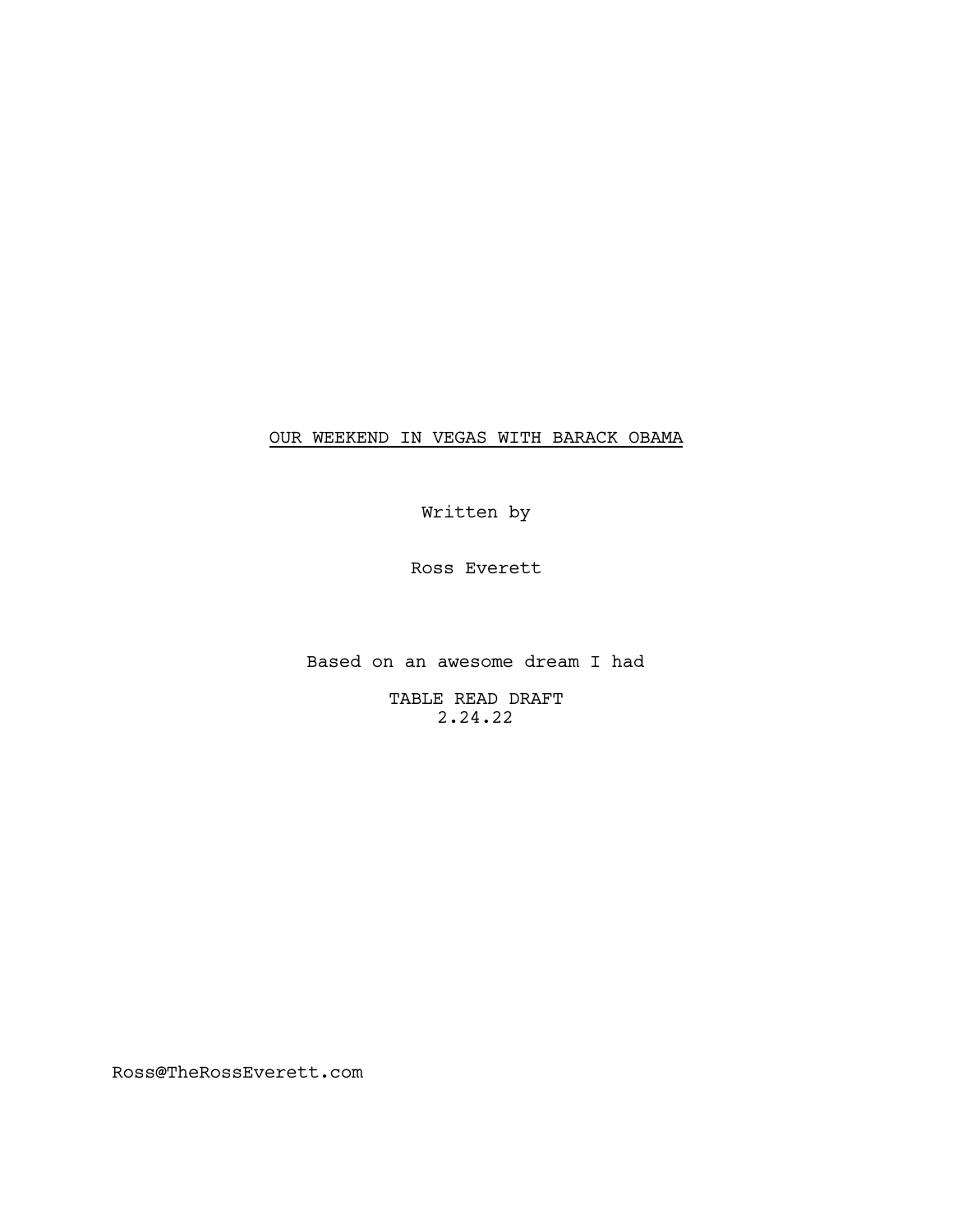# INT. CES CONVENTION HALL

The hall is packed. The lights are bright. A silhouette steps up to the podium to thunderous applause. It's Elon Musk.

## **WAIT SFX: Footsteps and Thunderous applause**

ELON MUSK Hello 2019 CES! Who is ready to change the face of the world as we know it?

## **WAIT SFX: Crowd cheers**

ELON MUSK (CONT'D) The best of innovation award. We've seen a lot of world changing technological advancements this year. From the self-driving car, to the self-cooking oven, to the robot that feels emotions.

A row of inventors stand in line, one of which is a robot who puts it's hand over its heart and starts to cry, touched by these sentiments.

> ELON MUSK (CONT'D) But none of these hold an electronic candle- which was the winner of last year's award- to this year's winner.

# **SFX: Drumroll**

ELON MUSK (CONT'D) And the winner... of this year's award and the multi-million dollar Hollywood picture deal that comes with it is... the inventor of the USV: the USB stick that is actually a vape pen and not actually a USB stick- Qusay!

# **SFX: Crowd Applause**

QUSAY (35, an endearing beta male type) steps out of the line victoriously.

> QUSAY Yes! Suck it Emotitron!

The robot runs off crying, it's inventors chase after it.

#### **SFX: Robot Running**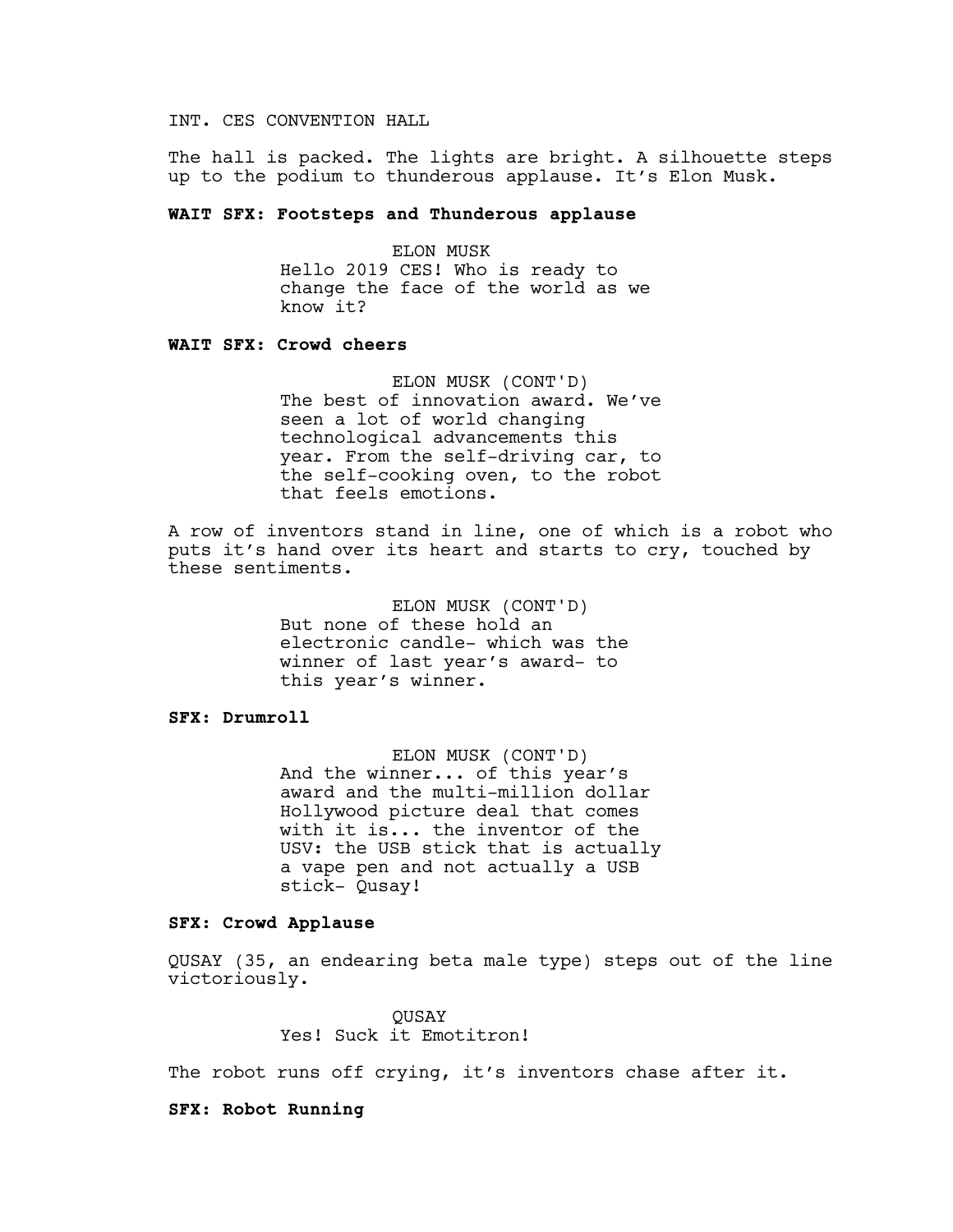### EMOTITRON No, leave me alone!

Qusay approaches the podium and accepts his award and a GIANT hug from Elon Musk.

## ELON MUSK

You're *my* hero.

Reporters are clamoring to get their questions in.

### **SFX: Flashbulbs**

## MSNBC REPORTER

Qusay! Over here! MSNBC! How does today compare to the day that you and your wife Kate Upton broke your previous record for having sex the most times ever?

#### GQ REPORTER

GQ! How do you feel with this win coming on the heels of the news that your high school bully ironically died by trying to suck his own dick just like that rumor he spread about you.

### CNET REPORTER

Qusay! CNET! We simply love your vape stick that looks like a USB drive but is not actually a USB drive. Tell us, how did you come up with it?

QUSAY Well, I'll tell you...

# **CUE: Fade Flashbulbs**

The lights change, suddenly we're in a sort of HAMILTON-esque homage. JACK BLACK emerges dressed like Aaron Burr.

## **SFX: Hamilton Opening Number (instrumental)**

(MORE) JACK BLACK HOW DOES A MASTER, PLAYBOY, SON OF A MOM AND A DOCTOR, STOPPED IN THE MIDDLE OF A RADICAL AND MEDICAL CURRICULUM IN PROVIDENCE, WITH CONSEQUENCED DISHONOR, GROW UP TO BE A HERO AND A BALLER?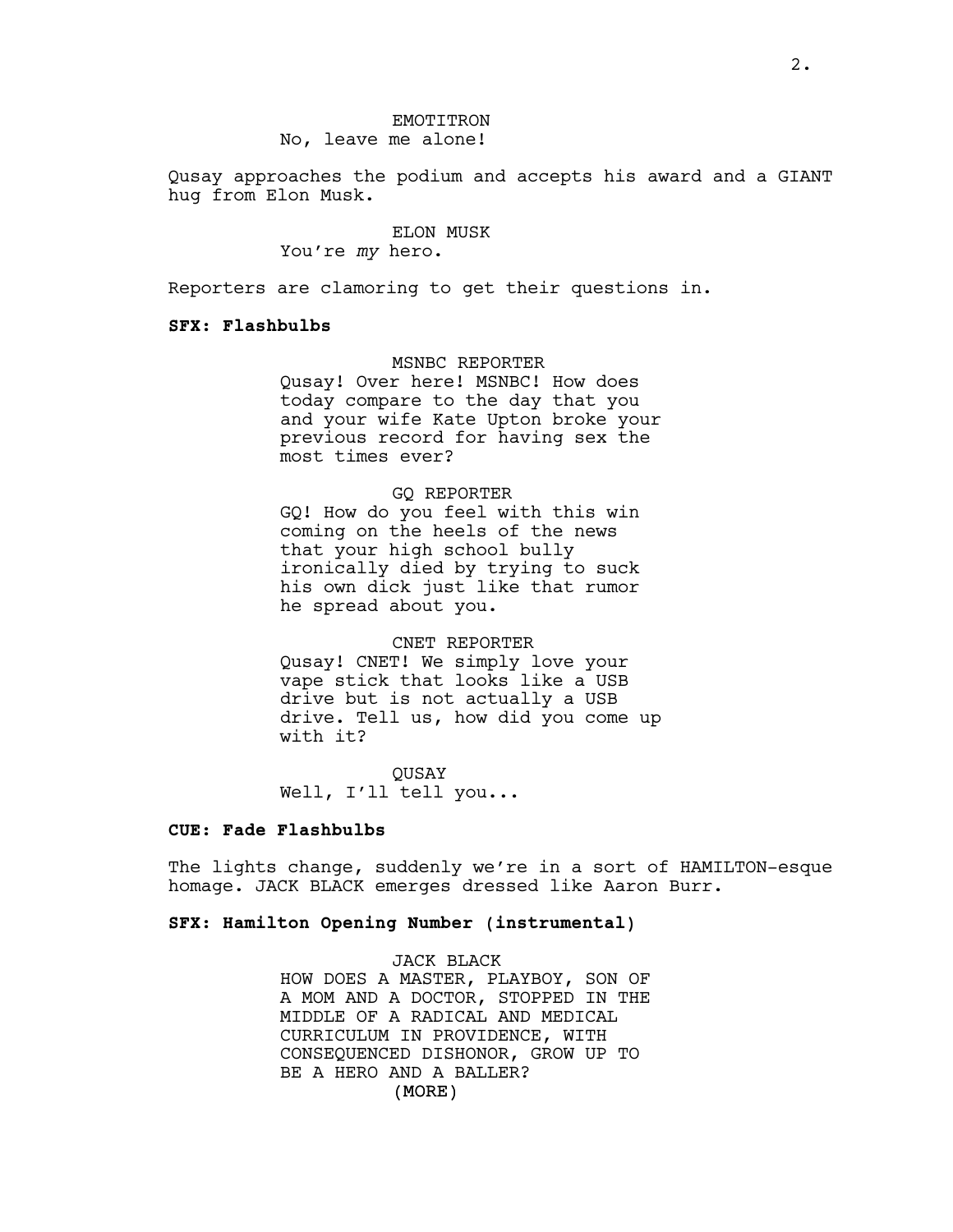#### JACK BLACK (CONT'D)

// Skipping ahead a bit // WELL E-CIGS GOT ADVANCED AND THE NATION STARTED VAPIN', TIRED OF SECURITY TAKING AWAY HIS VAPE PEN, CAME UP WITH A SOLUTION WHEN PLUGGING A SEAGATE IN, NOW THE WORLD'S GONNA USE YOUR VAPE - WHAT'S YOUR NAME MAN?

QUSAY (now dressed like Alexander Hamilton) QUSAY KAMBARZAHI!

## **WAIT AUTO SFX: Alarm Clock**

INT. QUSAY'S BEDROOM

Qusay's alarm goes off. A very weird homemade looking clock says 7:30am. He stirs awake and turns it off.

INT. KITCHEN - MOMENTS LATER

Qusay is eating a bowl of Apple Jacks next to DANIA (composed yet relaxed) eating her healthy adult breakfast at the table with him. It's clear she has something she wants to talk to him about.

> DANIA You know as a kid it never bothered me but why *don't* Apple Jacks taste like apple?

Qusay stops mid-bite and looks at her, almost horrified by her question.

> DANIA (CONT'D) Oh my God, I've become the parent in the commercial, haven't I?

QUSAY Yup. Oh my God, what time is it? I should hop in the shower.

DANIA Are you sure you want to do the whole CES thing this year?

QUSAY Why wouldn't I?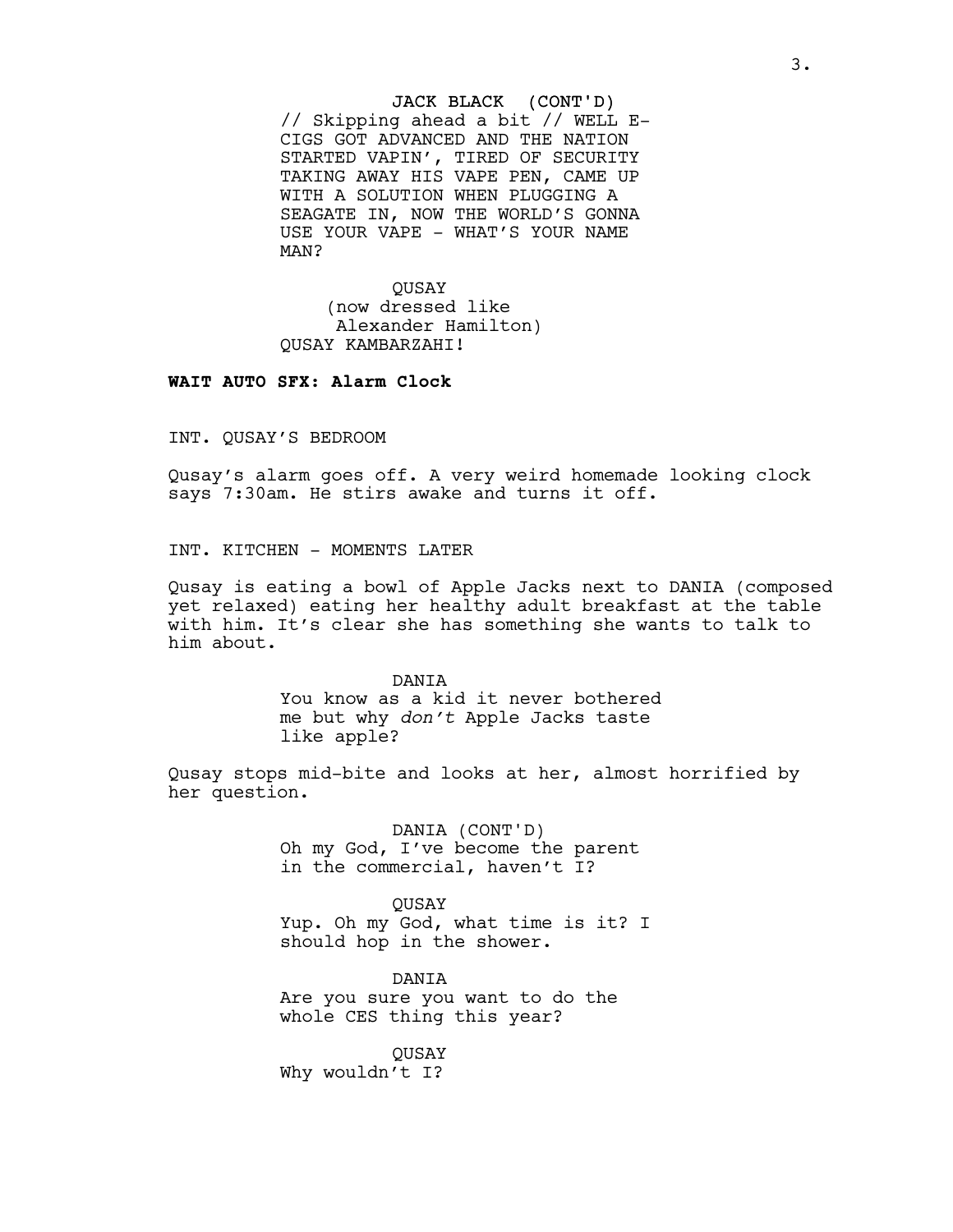DANIA

Because... I don't know, it's just your product is a little... niche.

QUSAY What's niche? Everyone is vaping these days. Everyone loves computers. This is practically a shoo in for the best in innovation award. I don't want to show my whole hand but... I had a dream last night where I won.

#### DANIA

And... it was a dream...

#### QUSAY

And you know that I get psychic messages from my dreams! Remember when I had that dream where Abraham Lincoln killed my mother and then THE NEXT DAY I found 5 dollars? Well, last night I saw the USV winning best of innovation at CES. And Elon Musk hugged me. And then Jack Black was Aaron Burr...

DANIA Qusay, I love your enthusiasm, but your thing-

She holds up the USV - it looks like a USB stick.

## QUSAY

The USV.

#### DANIA

Whatever, the USV- doesn't even work as a USB drive. It's only a vape pen. In fact, if you were to even plug it into a USB slot of ANY KIND, it explodes.

QUSAY No it doesn't.

She goes to plug it into her computer. Qusay snatches it away before she can get it in.

> QUSAY (CONT'D) Okay, fine! I'll have you know that I was planning on working on that.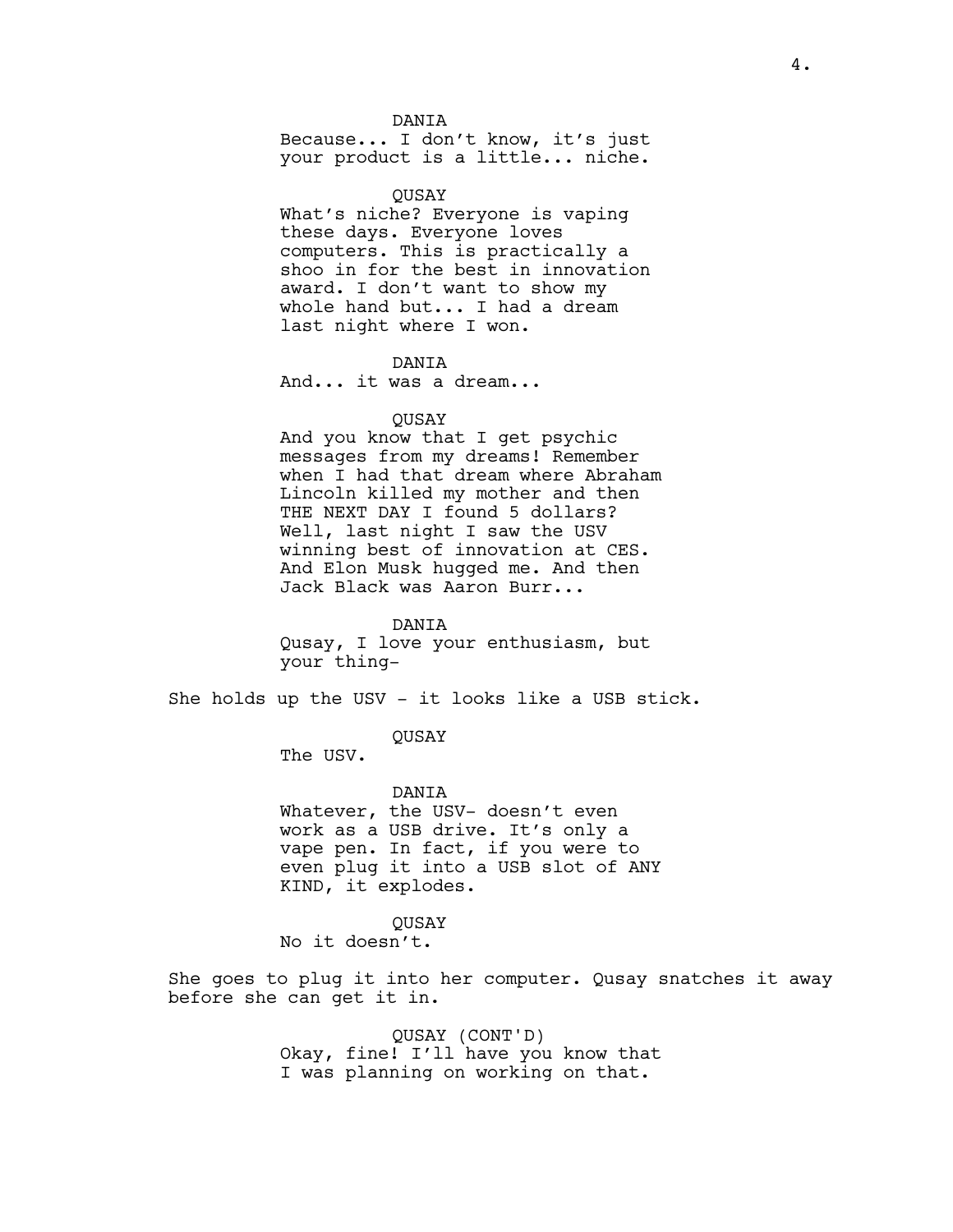DANIA I just don't understand why you didn't also make it a functional USB drive.

QUSAY No. No offense, but that's a really stupid, dumb idea and I hate it. People like this! They like the USV!

## DANIA

People have never seen it, Qusay.

# QUSAY Yet. Stop acting like you're my mom. Also, I was wondering if you could Venmo me a little bit of money for the weekend? We're putting the show expenses on my credit card and I want to stay liquid where I can... Pleeeease.

He looks at her with a cute puppy dog look. Dania knows she shouldn't but gives in.

> DANIA Ugh, you're lucky I love you.

## **OUSAY**

Yes, thank you!

He gives her a peck on the lips. Dania looks at him, trying to coax the words out of him.

> DANIA I said "I love you."

QUSAY I muv you too.

DANIA Did you just say you "muv" me?

## QUSAY

Yope!

She takes out her phone and starts to Venmo Qusay.

DANIA Just promise me you wont let PK spend it.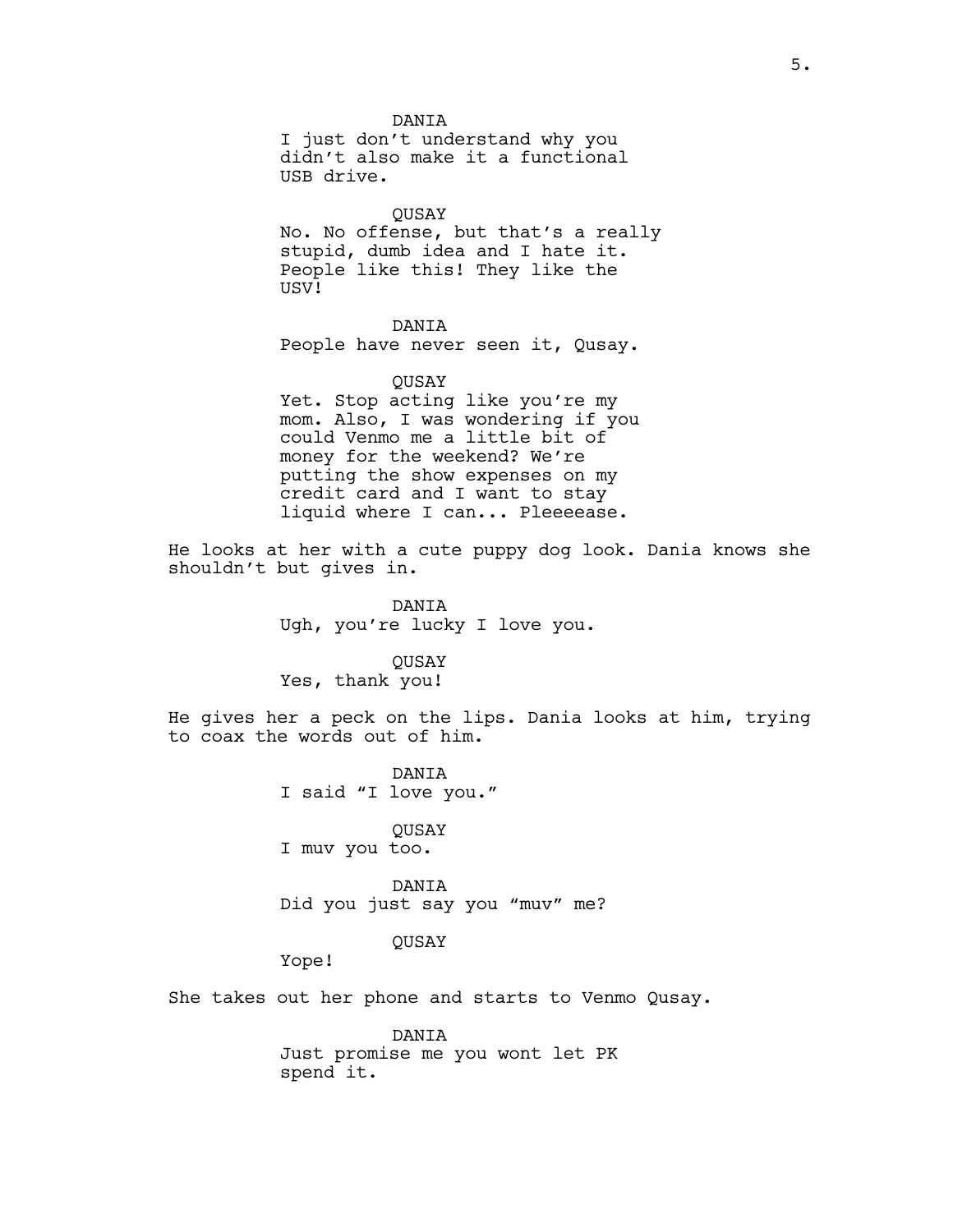# EXT. USED CAR LOT - DAY

CU on a mouth taking a huge pull from a USV. It's PK (narcissistic man-child), he exhales a big plume of vapor.

He is being led around the lot by a car salesman.

SALESMAN This right here is a beauty. The '05 Civic is the Cadillac of cars.

PK Wouldn't the Cadillac be the Cadillac of cars?

SALESMAN Very sharp! I see we know automobiles.

PK I am a bit of a connoisseur of cars. A car-noisseur? Car-noisseur. Trademark.

The Salesman stares at him blankly.

PK (CONT'D) Like I said, my friend and I are going to be making a big splash at CES in Vegas. Las Vegas. And we're in need of some wheels that represent our level of class and sophistication.

He leans on a car mirror which flips in under his weight. He adjusts it back.

> SALESMAN Vegas boys, huh? A nice little ride? I got just what you're looking for.

He walks PK over to a RED MUSTANG.

SALESMAN (CONT'D) This right here, an '03 Mustang. Near perfect condition, one previous owner. It's perfect for you and your boyfriend. It's the Ferrari of cars.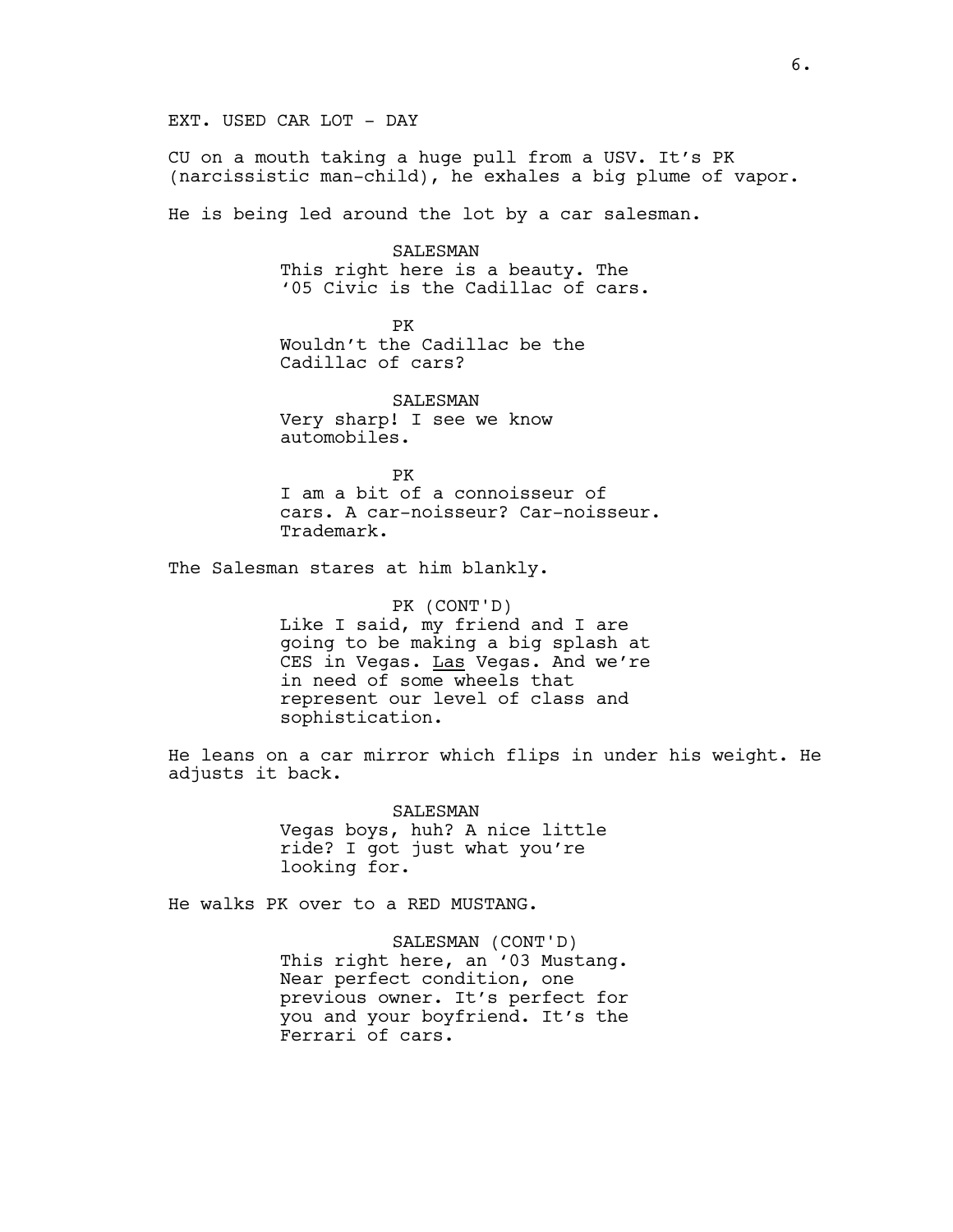PK

Wouldn't the Ferrari be the- wait a minute. Did you just say my boyfriend?

#### SALESMAN

Yes, well, I just assumed.

#### PK

What about me makes you think I'd have a boyfriend.

## SALESMAN

Well, strong cheekbones, clear eyes... I don't see why you'd be single.

#### PK

No, I mean, what about me makes you think I'd be interested in men.

#### SALESMAN

I dunno. What about you makes me think you wouldn't be?

PK

That's very progressive, I'll allow it. So what are we talking on this fine vehicle right here?

SALESMAN

Sixteen thousand.

PK

Sixteen thousand is a little steep considering that the front driver side door isn't factory. That coupled with the very new looking left headlight leads me to believe that this car has been in an accident and might even have a salvaged title. Am I right? I'm prepared to go as high as six thousand, not a penny more.

He takes a big drag from his vape in victory.

SALESMAN Oof. You know your cars.

PK These "clear eyes" see more than themselves.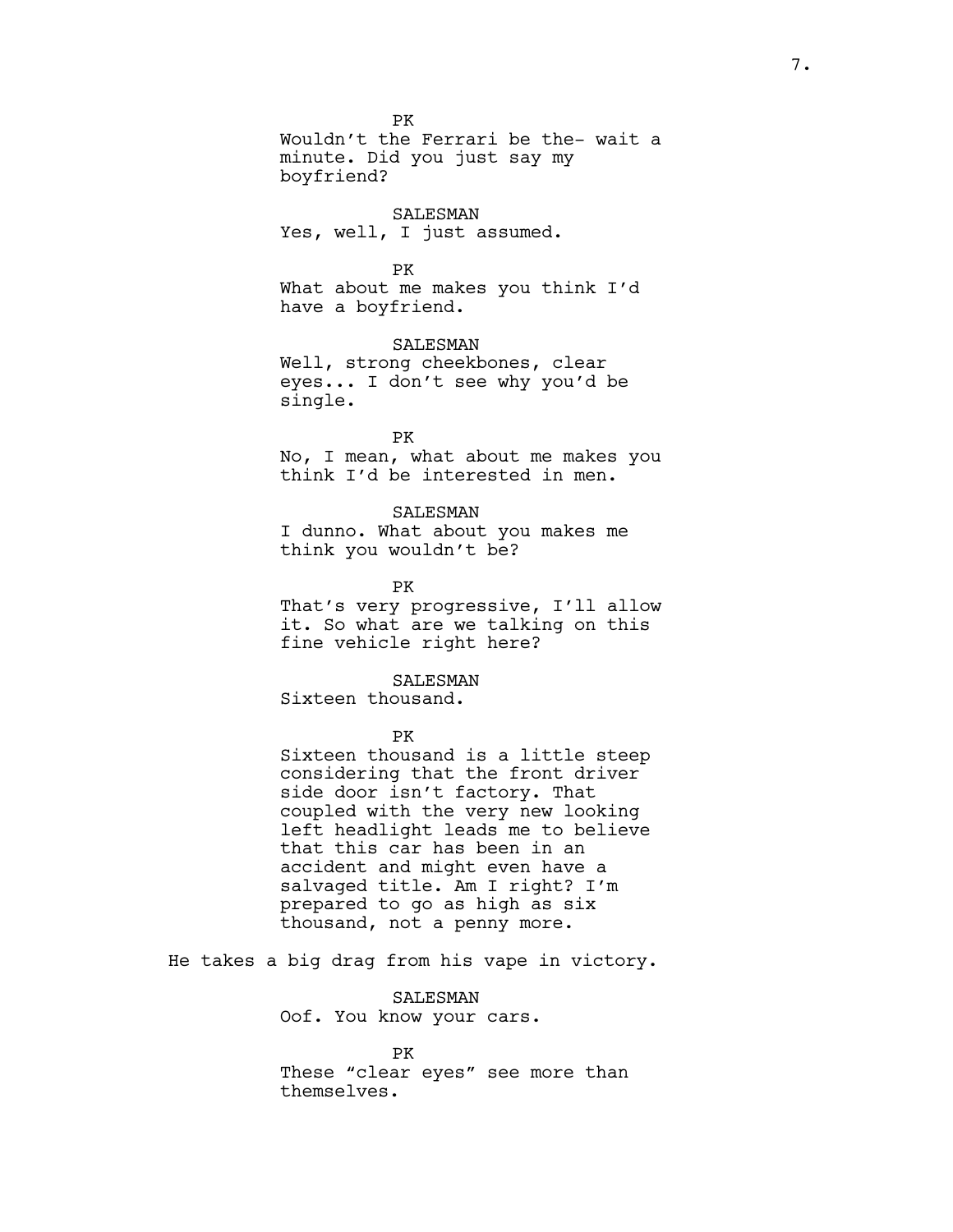SALESMAN They see themselves?

PK

Mirrors.

SALESMAN Look, I can go as low as ten thousand, but I can't go lower than that.

PK looks into the horizon and takes in this new information.

PK Will you take a credit card?

He hands the salesman a credit card.

SALESMAN Yes sir, Mr. (looks at the card) Your name is Qusay Kambarzahi?

PK My parents were... Filipino?

The used car salesman looks a little skeptical.

EXT. ROAD - LATER

PK drives his new red 'stang down the road, his hair blowing in the wind.

**SFX: Car vroom**

EXT. - QUSAY'S HOUSE - LATER

## **SFX: Car Pulling up honking**

PK pulls up and wails on his horn. Qusay comes out with his bag and sees the car.

> QUSAY Dude, look at this thing.

PK I did. And then I bought it.

QUSAY It's so awesome.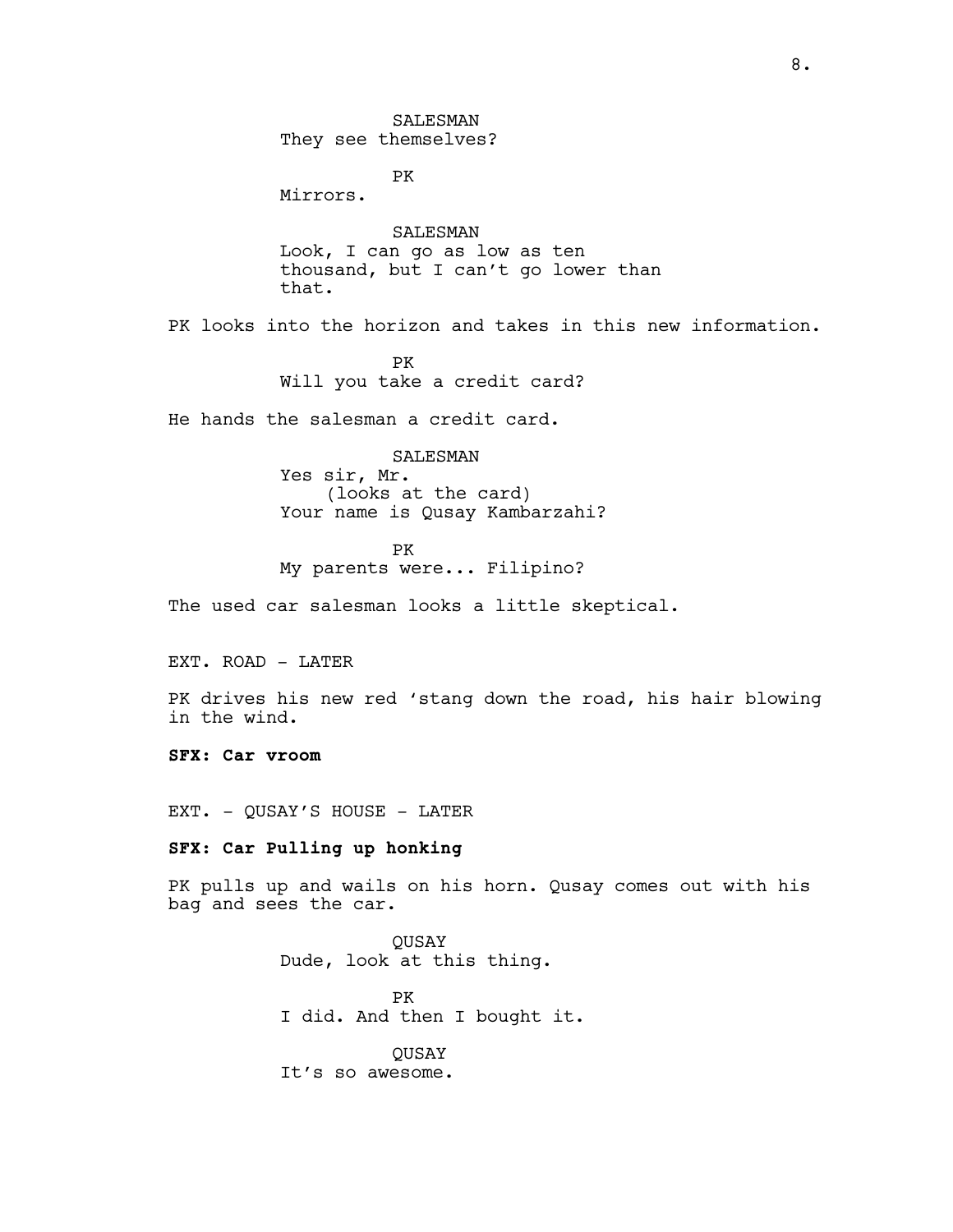PK Don't touch it too much, we have to return it in a couple of days.

LINSDAY (32, basic) walks up.

LINDSAY What is this eye-sore.

PK No, Lindsay, the only sore here is on your lip.

LINDSAY One in every three people have herpes, I'm not going to let you shame me for that.

**OUSAY** What are you doing here?

LINDSAY Dania is going to watch Peter for me while I'm out of town with Brodley.

She gestures to her tiny chihuahua Peter who is riding a tricycle.

### **SFX: Dog on a tricycle 1**

QUSAY How does he do that?

LINDSAY He does it, because he's a smart dog and he learns things. Like how to grow up.

PK What kind of name is Brodley?

### LINDSAY

It's Swedish.

**OUSAY** 

It's not.

LINDSAY It's something. And it doesn't matter. We're going to the Poconos. I think he's going to propose.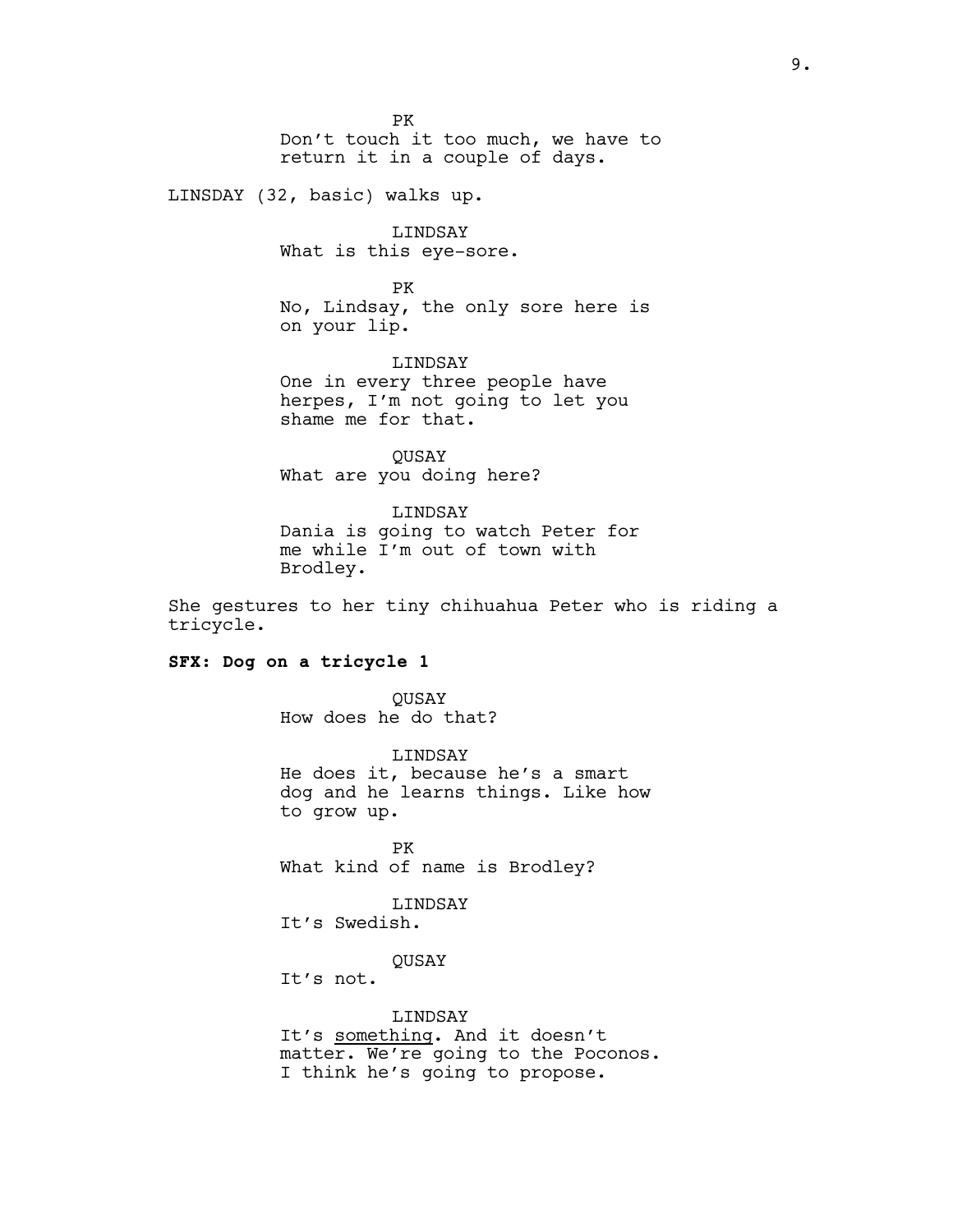PK (Gagging noises)

LINDSAY

Just the type of response two manchilds have.

PK

Hey! The term is "man-children" when there's more than one of us. Trademark.

LINDSAY

You know, maybe one day you'll become real adults who know what it means to be responsible learn how to treat a fine lady.

**OUSAY** And her terrifyingly talented dog.

## **SFX: Dog tricycle sound 2**

Peter is now popping a wheelie.

LINDSAY He learned that in a day. (nuzzling Peter) Yes you did! Who's a smart little man? You are.

PK Are you sure there's room for another man in your life with how much you wanna fuck that dog?

LINDSAY Go fuck yourself, PK. Peter, ROLL OUT!

## **SFX: Dog Tricycle Sound 3**

Peter peddles his bike into the house as Lindsay walks in after him.

> **OUSAY** Do you think that dog is better than me?

PK No, I think it's over compensating and your self esteem horrendous. Now get in this sweet ass car and let's get to VEGAS!!!!!!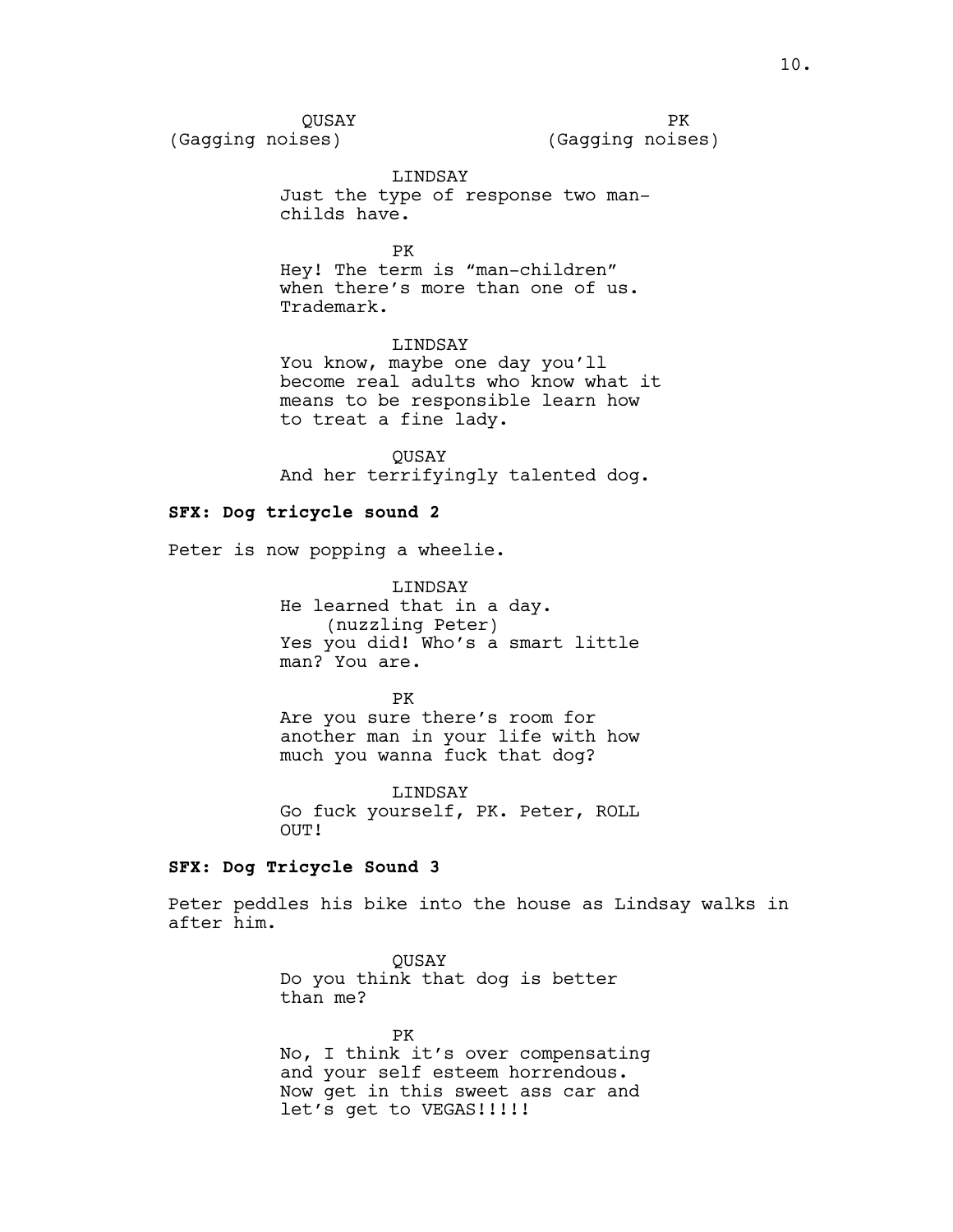Qusay tosses his bag in the back and goes to hop over the side. His foot gets caught and he falls in awkwardly sideways.

> PK (CONT'D) AND WE'RE OFF!

PK floors it and the car burns out and speeds off.

**SFX: Car speeds off**

QUSAY Wait! I haven't fastened my seat belt!

EXT. FREEWAY - LATER

PK and Qusay head down the open road. Qusay is looking at a brochure for Cirque Du Soleil.

QUSAY

So, O looks good, but I don't know how much I want to watch a bunch of people swimming for an hour, and I can't seem to figure out what Mystere is about but I guess mystery is kind of what they're going for with that one.

PK Who cares. We're not going to see one of your dancing shows.

QUSAY It's really acrobatics more than it's dance- but, you're right. We're here for work, not play. Stay focused, Qusay. (re: brochure)

No matter how oddly unsettling these costumes are.

PK

No, of course we're going to play. What I'm saying is the only show we're going to be seeing is the biggest atrocity in Las Vegas: Criss Angel.

QUSAY

What? Why do you want to go see a magic show?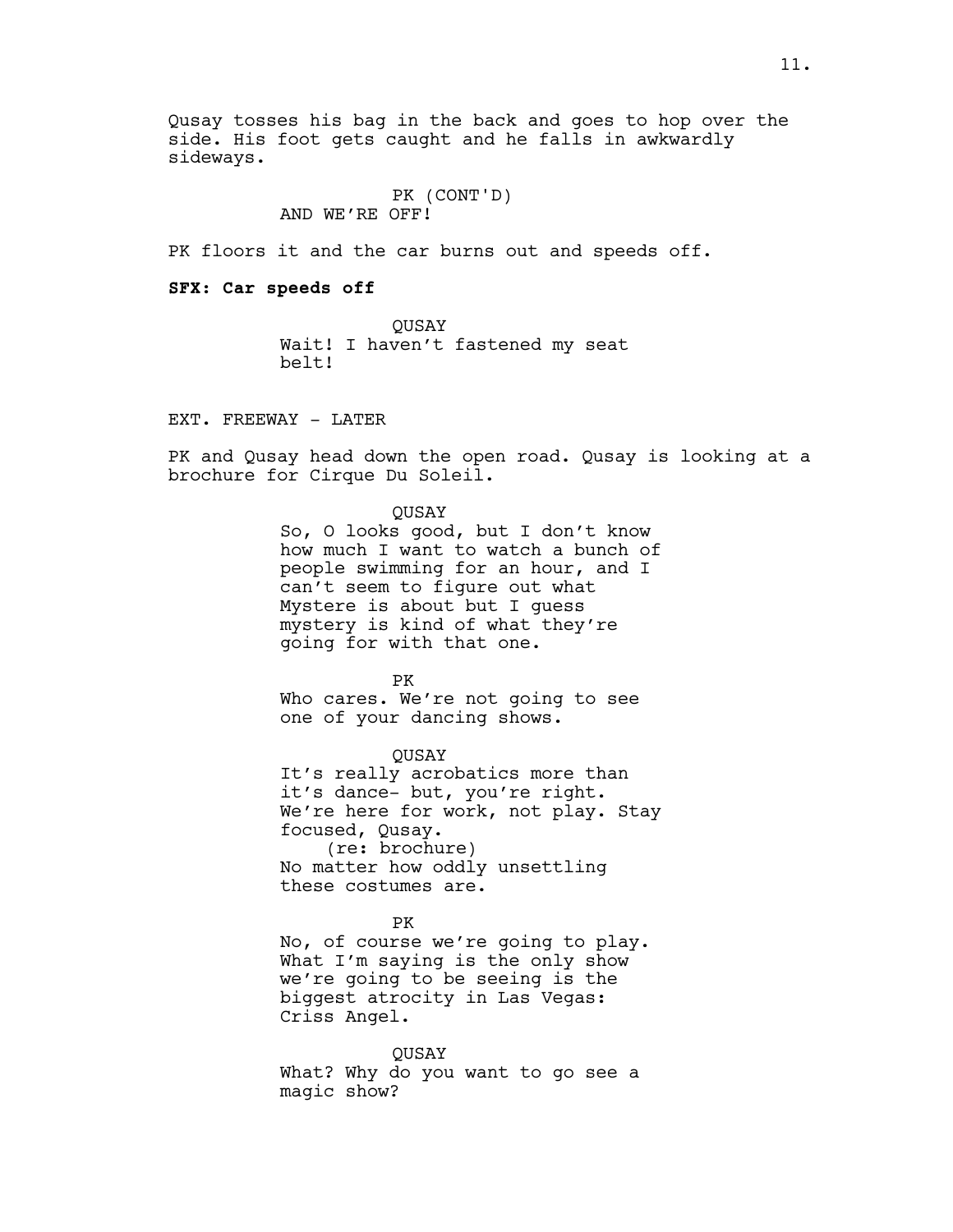PK

Because, Qusay. Criss and I have a history. I knew him way back when he spelled Criss with an H. We were both promising young entrepreneurs at the time.

CUT TO:

EXT. HIGH SCHOOL COURTYARD - FLASHBACK

A young PK and a young Criss Angel sit on top of lunch tables with a group of friends, enamored by Criss.

> PK (V.O.) Both of us had tremendous amounts going for us. Him with his magic tricks, and me with my ability to call things as I see 'em.

Young Criss Angel magically produces a bird from his blazer.

#### **SFX: Bird wings**

The crowd "oohs". Young PK stands up and points an accusatory finger at Criss.

YOUNG PK

Bullshit!

CUT BACK TO:

Qusay stares deadpan at PK, not buying it.

CUT TO:

INT. HIGH SCHOOL HALLWAY - FLASHBACK

## **SFX: Hit Me Baby Intro**

ANGELA, a young Britney Spears looking high schooler, makes her way down the hall a la the 'Hit Me Baby One More Time' music video towards young PK.

> PK (V.O.) I had a girlfriend. Angela. My muse.

PK stares as Angela walks.

PK And Criss stole her from me.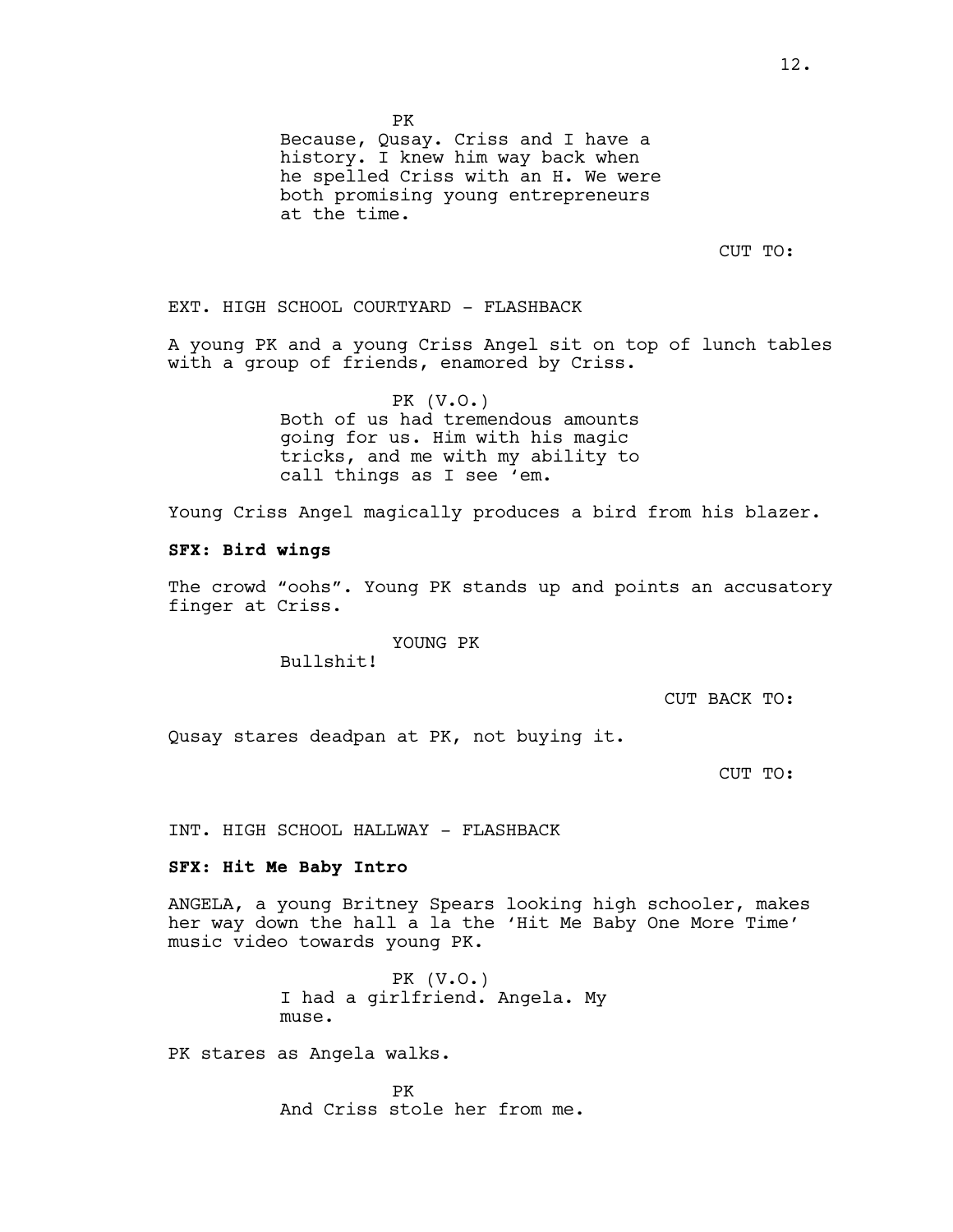Just before she gets to Young PK, Young Criss Angel steps in front of her and they start making out. It's clear now she was never going for PK.

### **SFX: Fade Out Britney**

CUT BACK TO:

EXT. FREEWAY - CONTINUOUS

PK looking wistfully, a million miles down the road.

PK And then *he* became the successful one.

QUSAY Let me get this straight: Criss Angel stole your girlfriend and you think *that's* why he's successful and you're not?

PK (correcting) He stole my *muse*, and yes.

**OUSAY** And you want to go to his show why?

CUT TO:

INT. BACKSTAGE - PK'S FANTASY

Criss Angel performs a trick onstage and disappears in a puff of smoke while Angela watches on.

## **SFX: Magic Smoke Puff**

PK (V.O.) Because, Qusay, I need to steal her back. She's the reason for all his success, I'm sure of it.

Criss appears behind her and she turns to him and they start making out.

CUT BACK TO: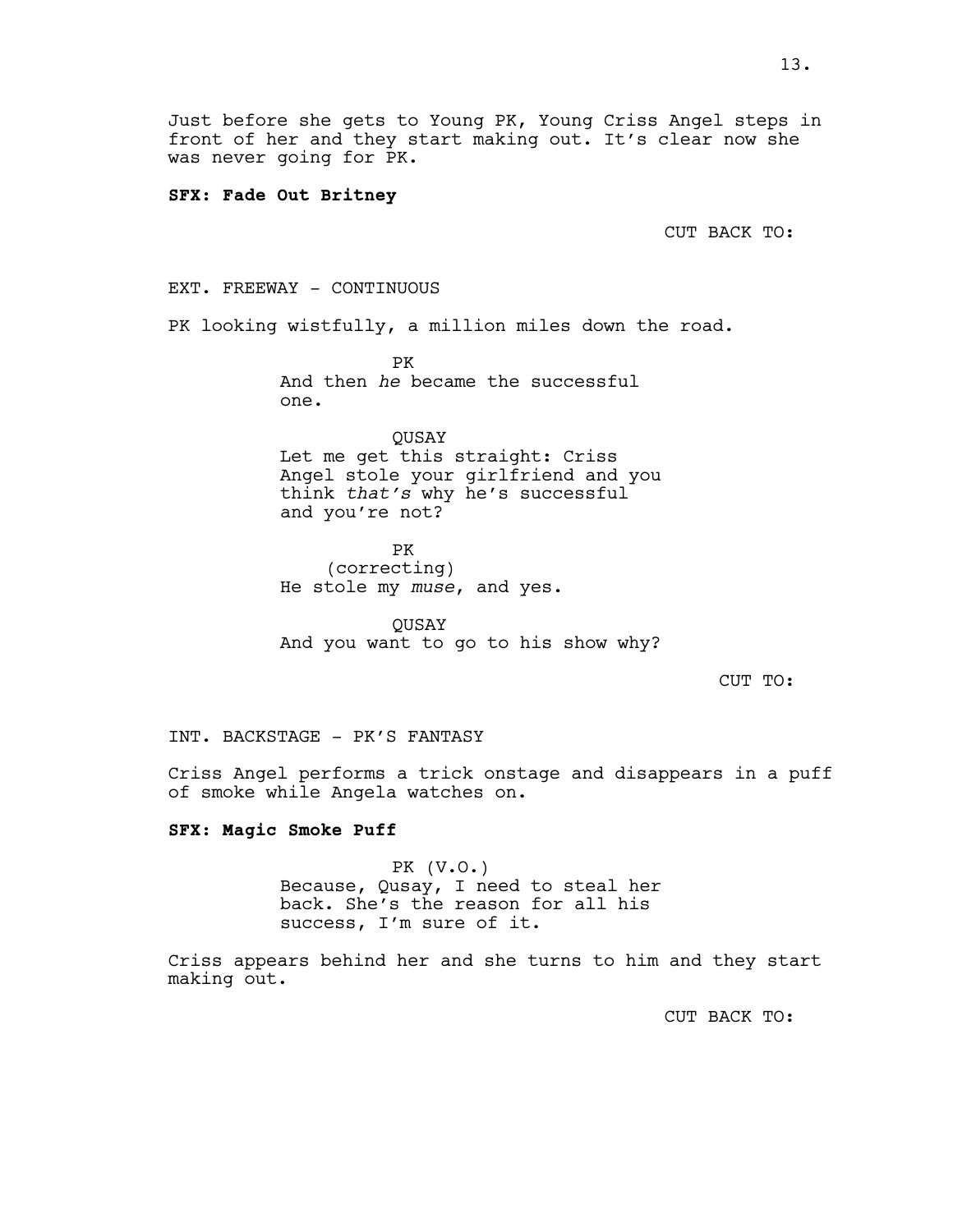### EXT. FREEWAY - CONTINUOUS

QUSAY (not buying it) Yeah, so, I think I'm going to see O.

PK

Suit yourself. You can go watch some dudes in leotards splash around in some puddles instead of witnessing the moment in history when Mindfuck finally has his world come crashing down around him.

QUSAY Okay, that does sound better.

PK Glad to hear it. Whoop, here we are!

They pass the state line into Nevada. PK Takes out a beer and opens it.

#### **SFX: Beer opening**

QUSAY

What are you doing? You can't drink a beer while you're driving!

PK

It's called a "road soda" and it's a Nevadan tradition up there with rigged boxing matches and being confused for New Mexico.

QUSAY What if a cop sees you, I could get in some serious trouble!

PK Why would you get in trouble?

### QUSAY

I don't know if you've noticed this, but I'm brown. It's dangerous for someone who looks like me to be outside of a Green Zone. Which is what we call the fifty mile radius around a Whole Foods.

PK Don't be silly.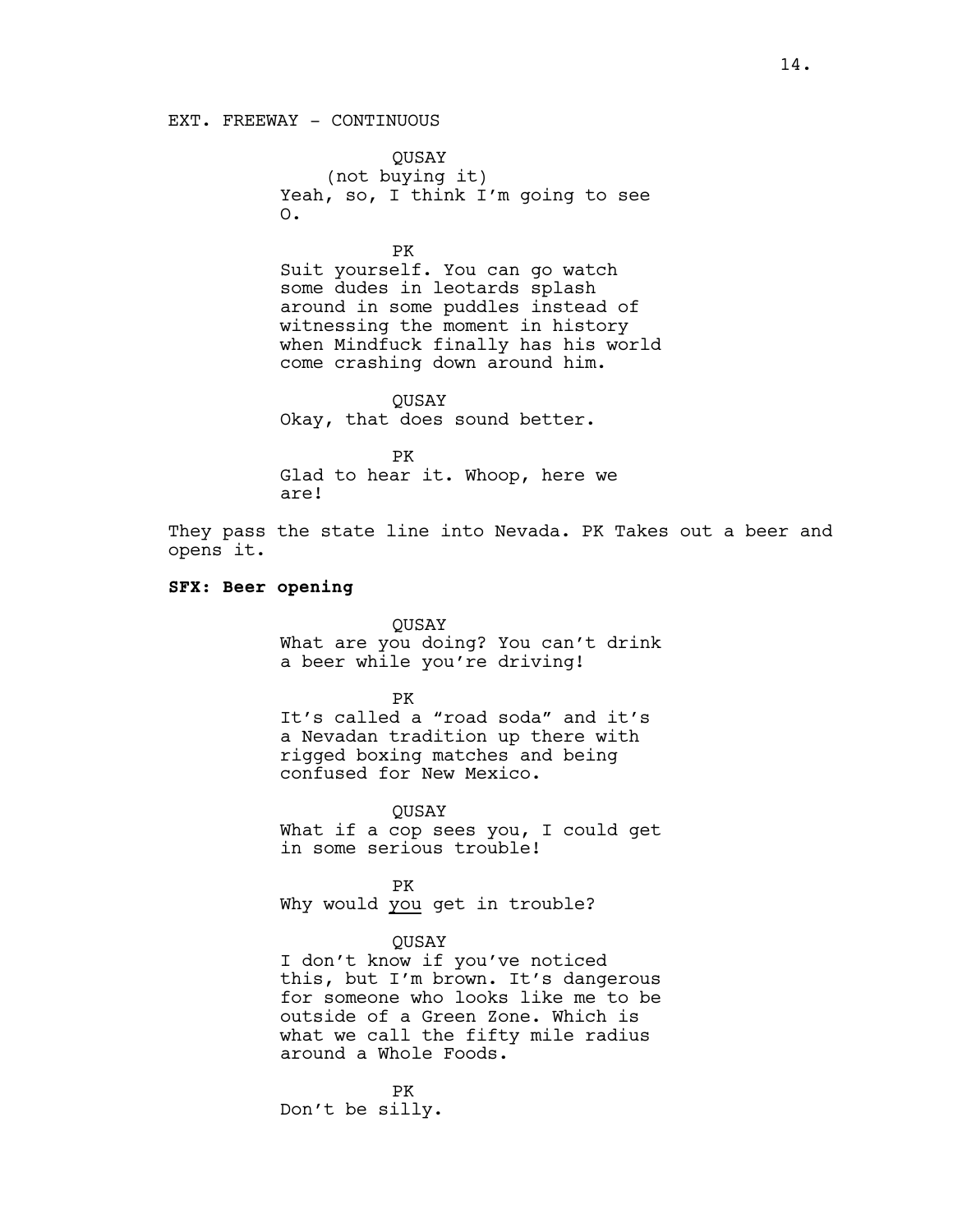PK (CONT'D) Well that was unfortunate timing. Don't worry, I'll handle this.

PK starts to pull the car over as Qusay rolls his eyes- "here we go".

**SFX: Pulling over**

EXT. SIDE OF THE ROAD - CONTINUOUS

The OFFICER walks up to the driver side of the car. He peers over his aviator glasses.

> OFFICER WILLIAMSON Could you step out of the car, sir?

> PK Officer, there's a very good explanation for this if you'll just give me a second to think of one.

OFFICER WILLIAMSON Oh no, you're fine. I was talking to him.

He gestures towards Qusay.

PK

Him?

OFFICER WILLIAMSON (whispering) Are you in danger, brother?

The officer's eyes dart back and forth alluding to Qusay.

PK

I mean, my cholesterol has been called "worryingly high"... but nothing the highway patrol should be concerned about.

OFFICER WILLIAMSON Oh, I'm not highway patrol. I'm with Homeland Security.

He gestures back to his squad car which has "Homeland Security- To Protect And Surveil" written on the side.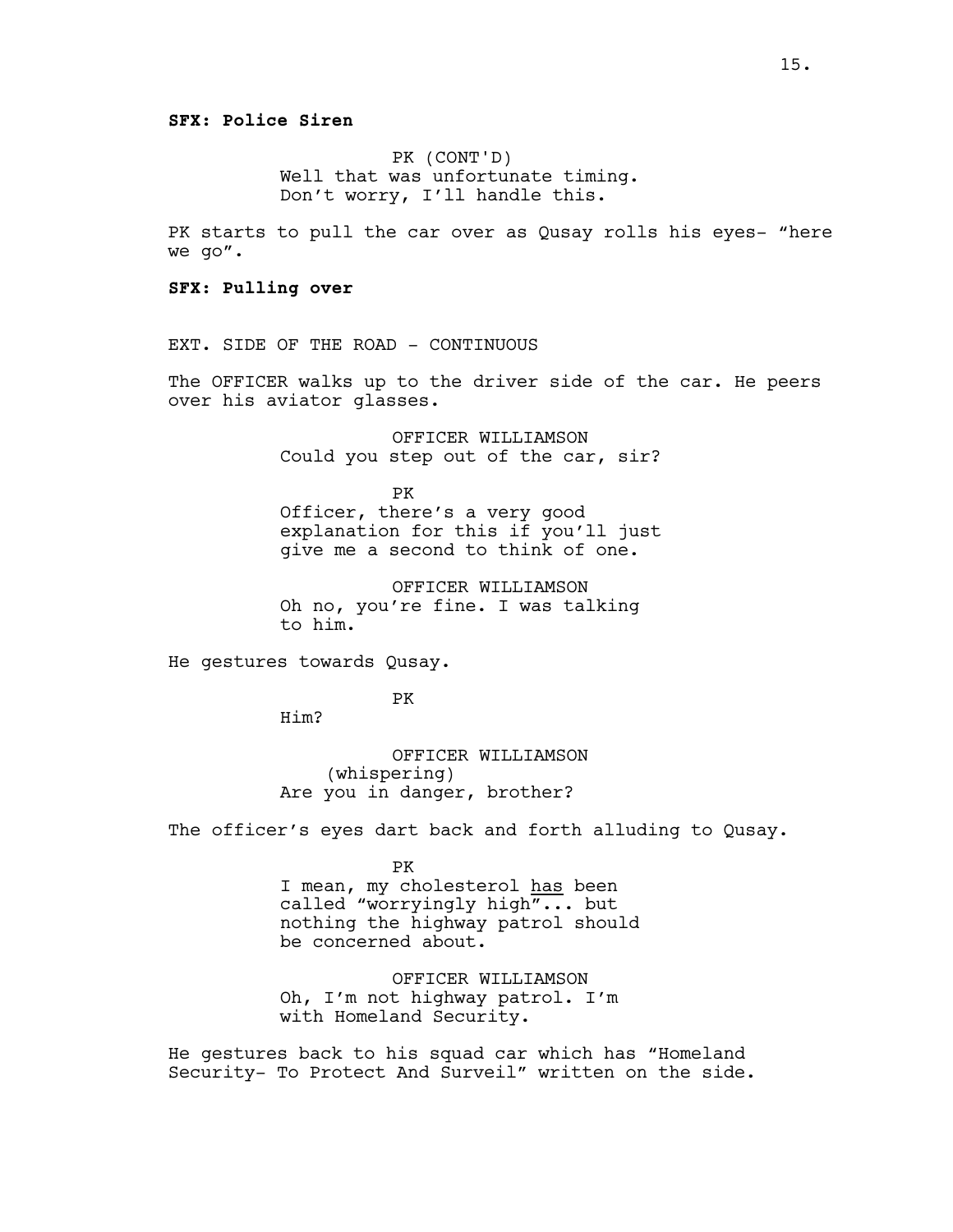QUSAY They have cars now?

OFFICER WILLIAMSON (to Qusay) Would you step out of the car?

PK What? He didn't do anything.

QUSAY I told you.

Qusay starts to get out of the car.

**SFX: Car door**

PK Officer, this is my friend Qusay, he's not a terrorist.

QUSAY Don't say 'terrorist'.

OFFICER WILLIAMSON (to Qusay) Did you just say terrorist?

The officer draws his gun and points it at Qusay.

**SFX: Gun Draw**

QUSAY Woah! Woah, woah, woah. Officer, I'm cooperating.

PK There's been a big misunderstanding here. Qusay is not a terrorist.

QUSAY Stop saying 'terrorist'.

OFFICER WILLIAMSON Ah, again! So, you admit it! Come towards me slowly. No sudden movements.

PK There's been a big misunderstanding here.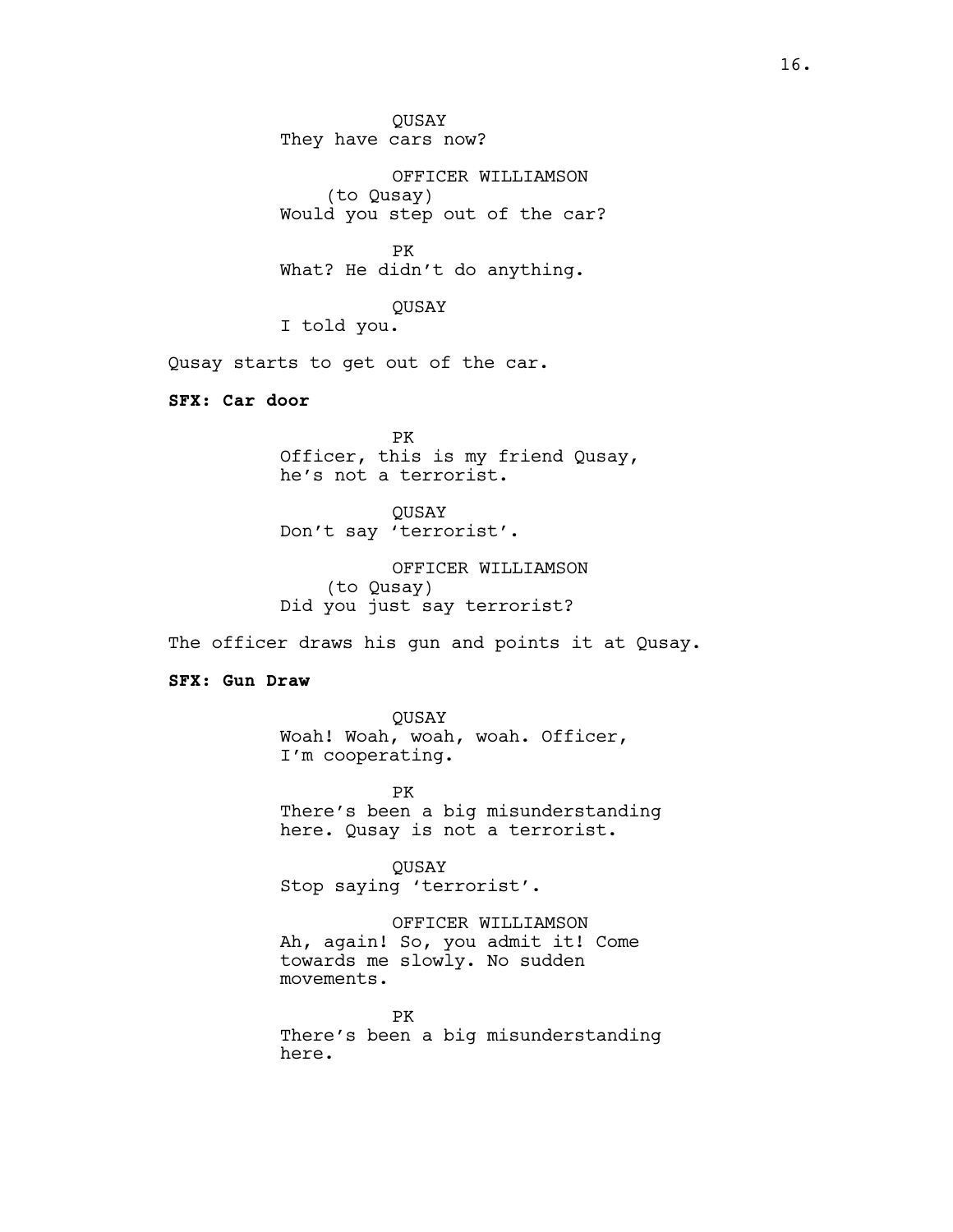Qusay slowly makes his way back towards the officer with his hands up.

> QUSAY I told you this would happen.

OFFICER WILLIAMSON You're going away for a long time, son. Hope you like water, because you're about to be boarded by it.

QUSAY I'm pretty sure that's not how waterboarding works.

PK throws the car into reverse and slams on the gas, bumping into the officer and knocking him down.

## **WAIT SFX: Car screeching**

QUSAY (CONT'D) What are you doing??

PK I'm saving you! Let's go!

PK throws the car into drive. Qusay jumps back into the front seat as PK speeds off.

## **SFX: Car Speeding away**

QUSAY (O.S.) Wait! I need to fasten my seat belt!

Officer Williamson stands up and gives chase after them on foot a bit.

> OFFICER WILLIAMSON Hey! Get back here! I'm gonna count to ten and if you're not back here by then, you're in big trouble! 10!...9- Fuck.

He squints trying to make out the license plate.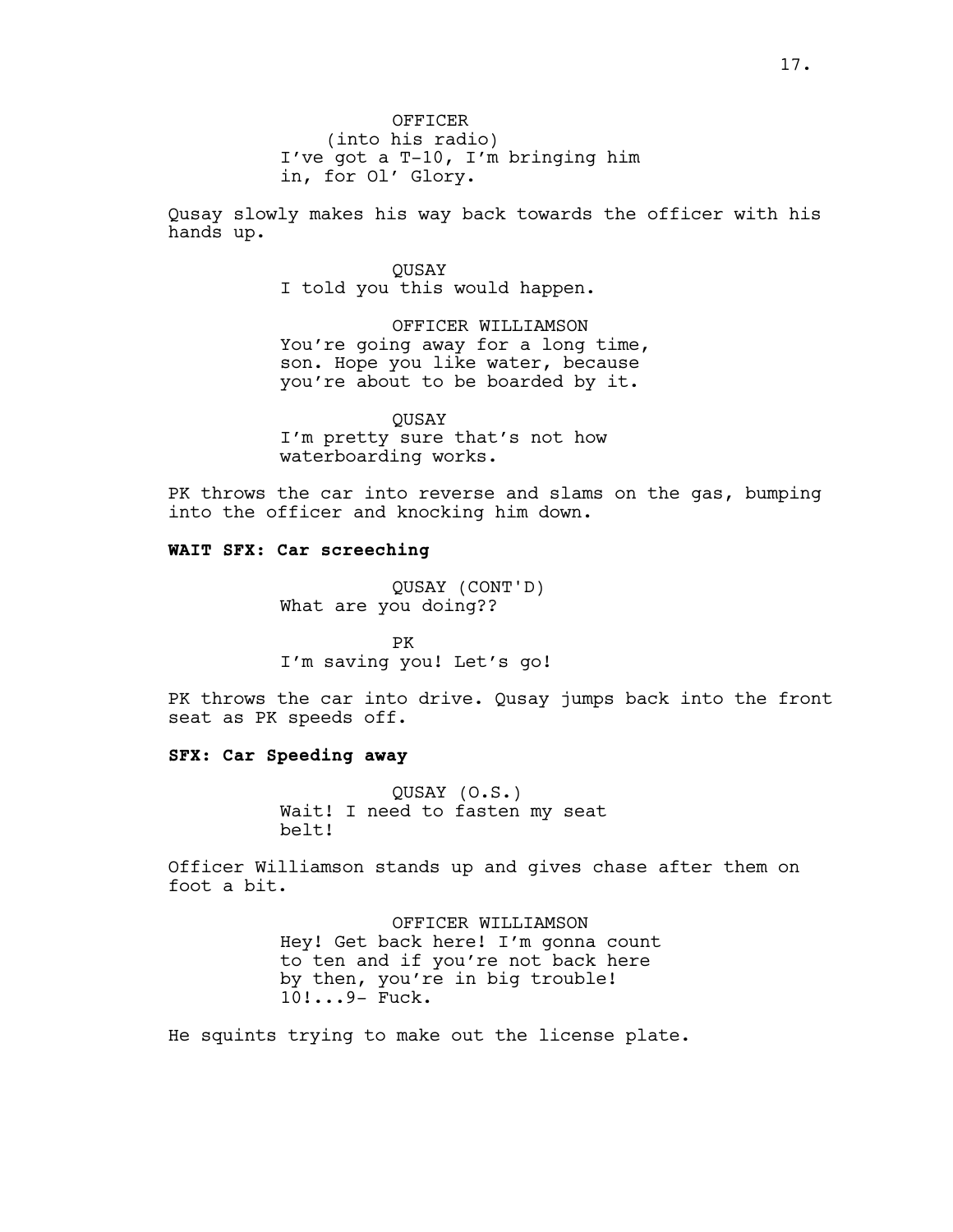OFFICER WILLIAMSON (CONT'D) K-6-7... Something... Dammit. I'm gonna be in so much trouble for letting another one get away. (into radio) False alarm. All clear over here. (to the mountains) I'm sorry Ol' Glory! He kicks the dust in frustration. EXT. FREEWAY - MOMENTS LATER Qusay is upset. **OUSAY** We're so fucked. I can't believe you just did that. PK "Thank you for saving me, PK." You're welcome. QUSAY You just pissed off Homeland Security. PK Relax, it was just one guy. He has no idea who you are. If Homeland Security was that good, wouldn't they have caught Osama Bin Laden by now? QUSAY They did and they killed him. Years ago. PK Pff, yeah like that was the real Osama Bin Laden. The only thing being killed here is the vibe and by you. I hope you're not going to be like this the whole trip. QUSAY You suck.

INT. LAS VEGAS CONVENTION CENTER - LATER

#### **SFX: CES Room chatter**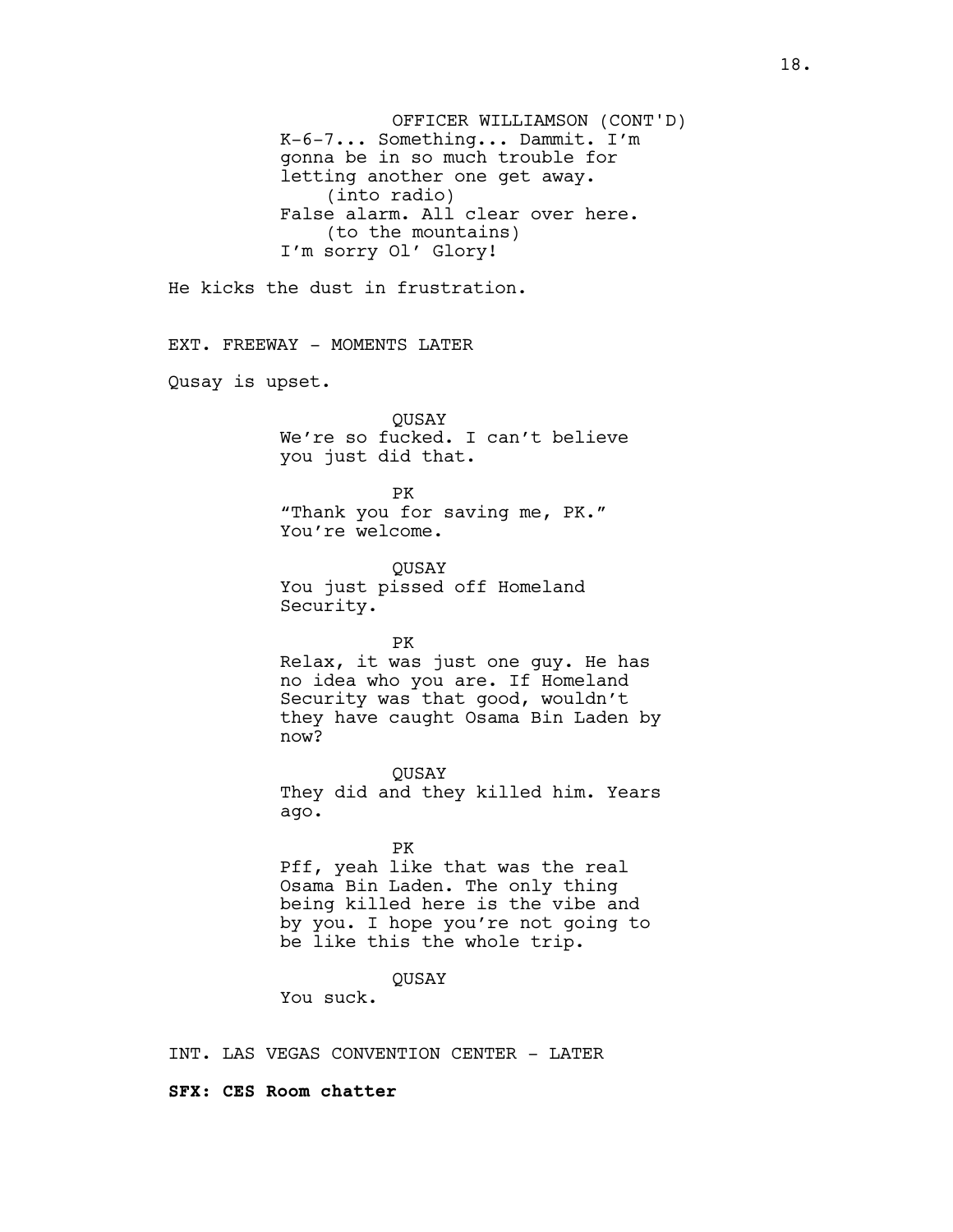CES is in full swing. A giant banner hangs over the lobby floor that reads "WELCOME TO CES" as people wearing badges bustle around.

Qusay walks carrying a shoulder bag as PK keeps tow a few steps behind.

> **OUSAY** Okay, we don't have a ton of time so I'll get the product demos set up and you can get the sign and table ready...

Qusay notices PK isn't carrying anything.

QUSAY (CONT'D) You did bring our booth materials...

PK doesn't respond.

QUSAY (CONT'D) PK... Tell me you brought the booth materials. For our booth. At CES. The reason why we're in Vegas...

PK (caving) It couldn't fit in the trunk with all our other stuff!

QUSAY And you didn't think that might have been a good reason to get a different car?

PK Let's not blame this on the car.

QUSAY I'm not blaming this on the car, I'm blaming it on you.

PK Don't worry about it. Go sit at the booth andI'll figure something out and see you in there.

Qusay relents and heads off, leaving PK staring at the CES banner above him.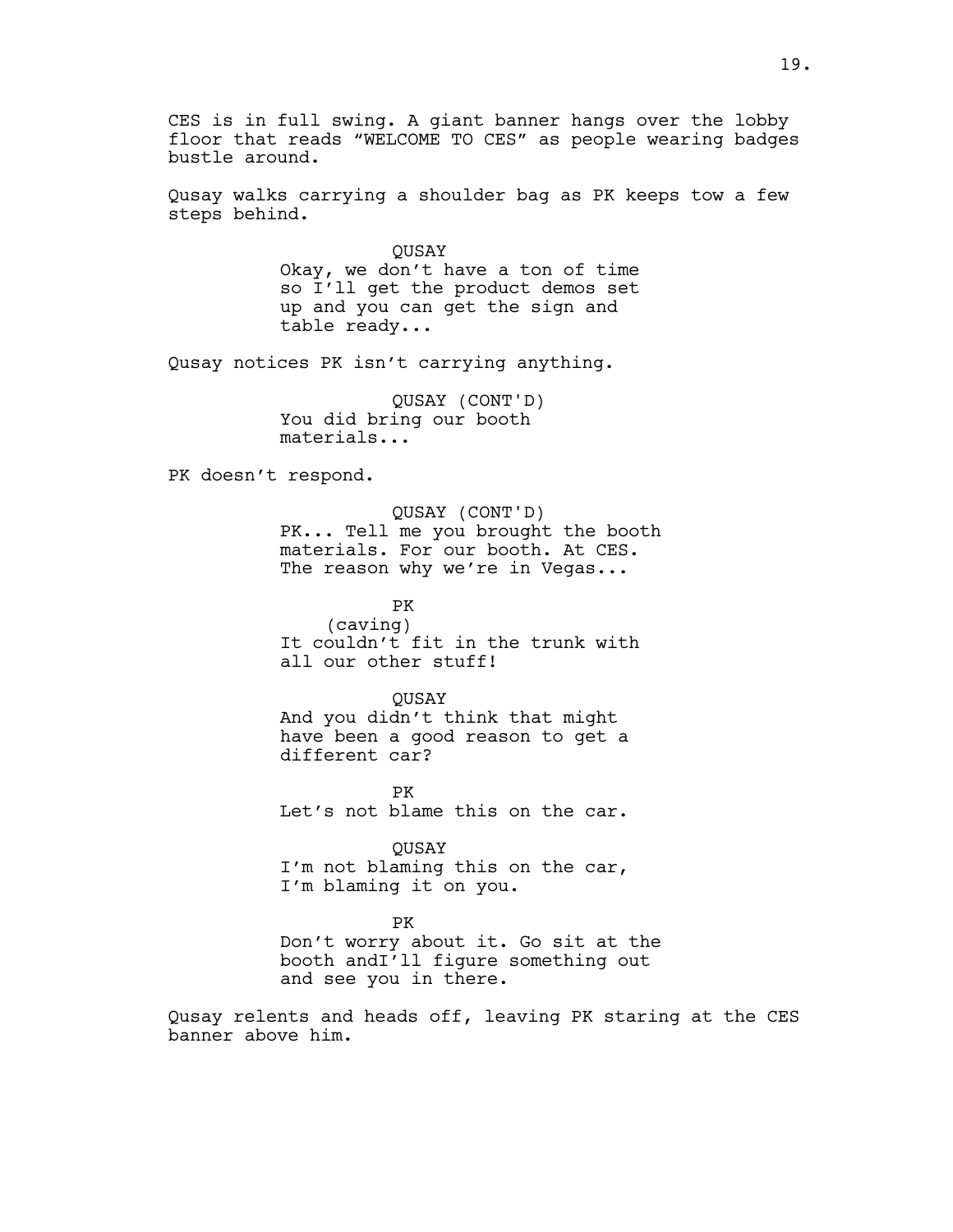INT. LAS VEGAS CONVENTION CENTER FLOOR - LATER

Qusay opens his duffel and puts a small display of USVs on a table in his blank booth. PK shows up with a balled up banner in his arms.

> PK Check it out!

He unfolds it to reveal the letters USV sprawled in sharpie.

QUSAY Where did you get that?

PK Don't worry about it.

He goes to hang it up, on the other side it clearly says "WELCOME TO CES"

> QUSAY Did you steal the banner from the... How did you even get it down?

PK I'm resourceful.

QUSAY PK! Put that back, we're going to get into trouble-

YOUNG CES ATTENDEE (O.S.) Oh, cool a USB stick that doubles as a vape pen.

This steals Qusay's attention as a YOUNG CES ATTENDEE (20s) is examining the USV.

> QUSAY Yeah, cool, right? But actually it's not really a USB stick, it just looks like one.

YOUNG CES ATTENDEE So... it's just a vape pen?

QUSAY Yes, but that *looks* like a USB stick.

YOUNG CES ATTENDEE But it's not actually.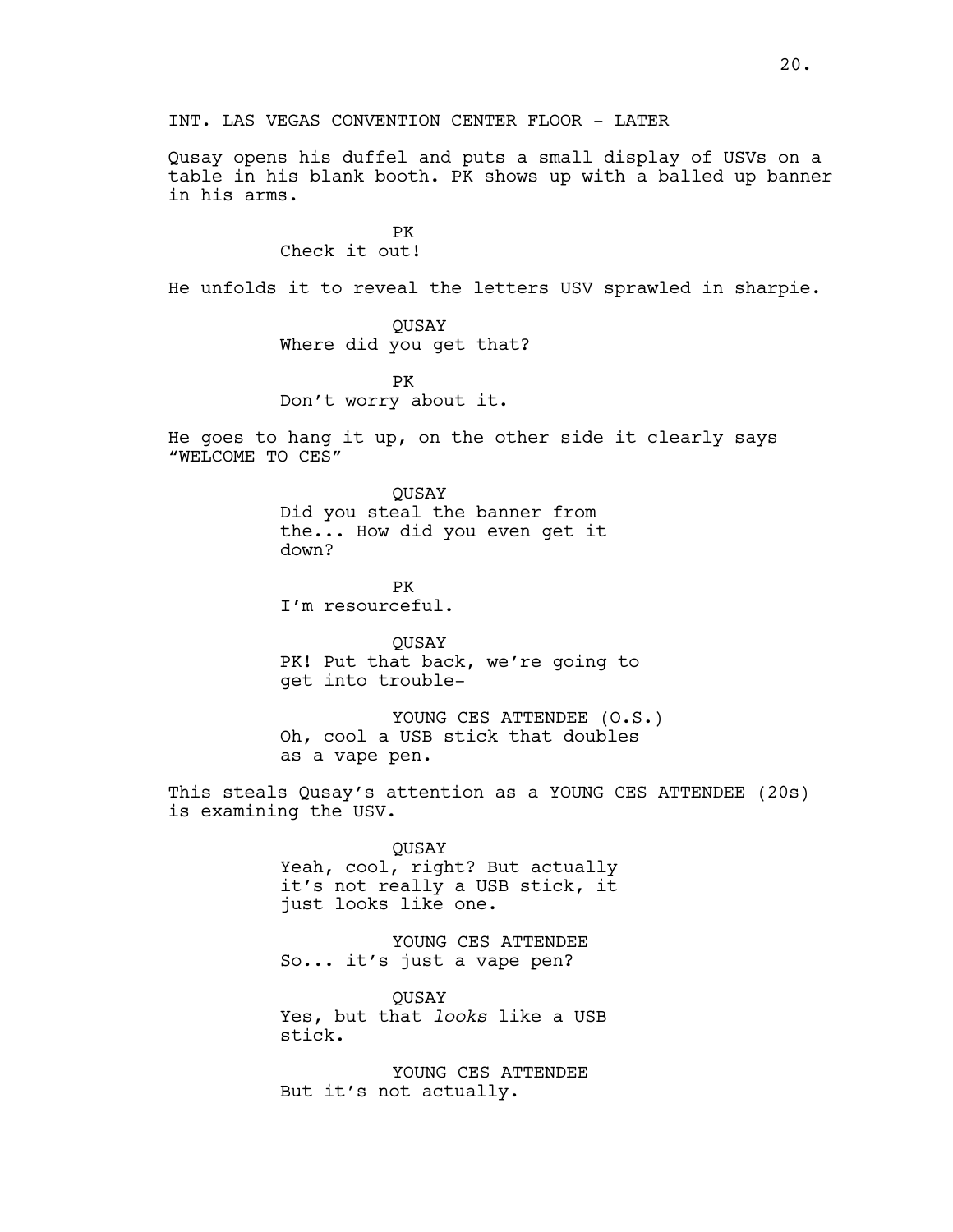QUSAY

Exactly.

YOUNG CES ATTENDEE That's stupid. What's the point of making it look like a USB if it doesn't function like one? Why wouldn't I just have a vape pen.

QUSAY Maybe because you're just some little entitled shit who's here on daddy's dime.

YOUNG CES ATTENDEE Actually, I invented a holodeck experience that recreates virtual reality in the first ever headsetfree environment, so you can go fuck yourself.

The Young CES Attendee walks off.

PK Oh, I've heard of that kid. He's hot shit.

PK pops in a new cartridge into his USV and takes a pull from his vape.

> **OUSAY** Did you augment your USV?

PK Yeah, I created these little pods because the weak ass juice you use stopped getting me buzzed. One hit of this has 13 times the nicotine of a normal pod.

He exhales and a guy walks through the giant plume of vape smoke and passes out immediately.

## **WAIT SFX: Body Thud**

QUSAY You can't just rework the prototype the day of the show.

PK Sure I can, 'cause I did. Look.

He takes out a little pouch and opens it up, it's lined with pods.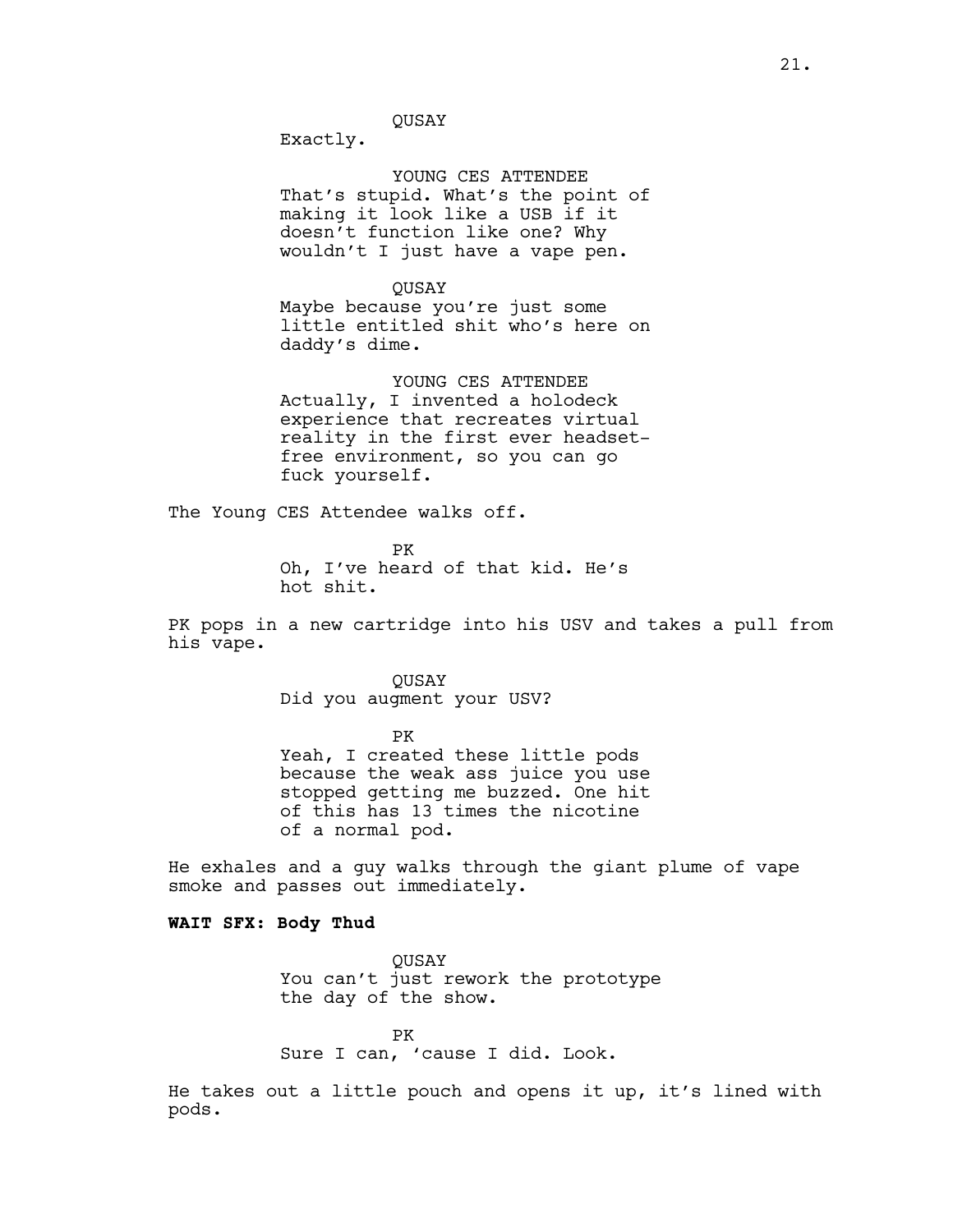PK (CONT'D) Now it's more versatile. We've got our sour apple, chai, straight west coastin'- which is weed, and FUBAR which is DMT. QUSAY DMT??? PK Dimethyltryptamine. It's the drug your brain releases when you die, give you an overwhelming sense of love and oneness-QUSAY I know what DMT is! You brought DMT to CES?! PK Yeah, like I'm the only one. QUSAY Put that away! PK Fine, but if shit goes down and you

start asking for a hit I'm going to give you one hell of an "I told you so".

CURIOUS CES ATTENDEE (O.S.) Uh, what's happening?

## **SFX: Short ciruiting**

Qusay turns to see that another CES attendee has plugged the USV into their computer and it's now starting to smoke.

> QUSAY You're not supposed to plug it in!

CURIOUS CES ATTENDEE But it's a USB.

**OUSAY** No, it's a USV!

CURIOUS CES ATTENDEE Stop yelling at me.

The smoke starts to billow, the Curios CES Attendee starts to cough.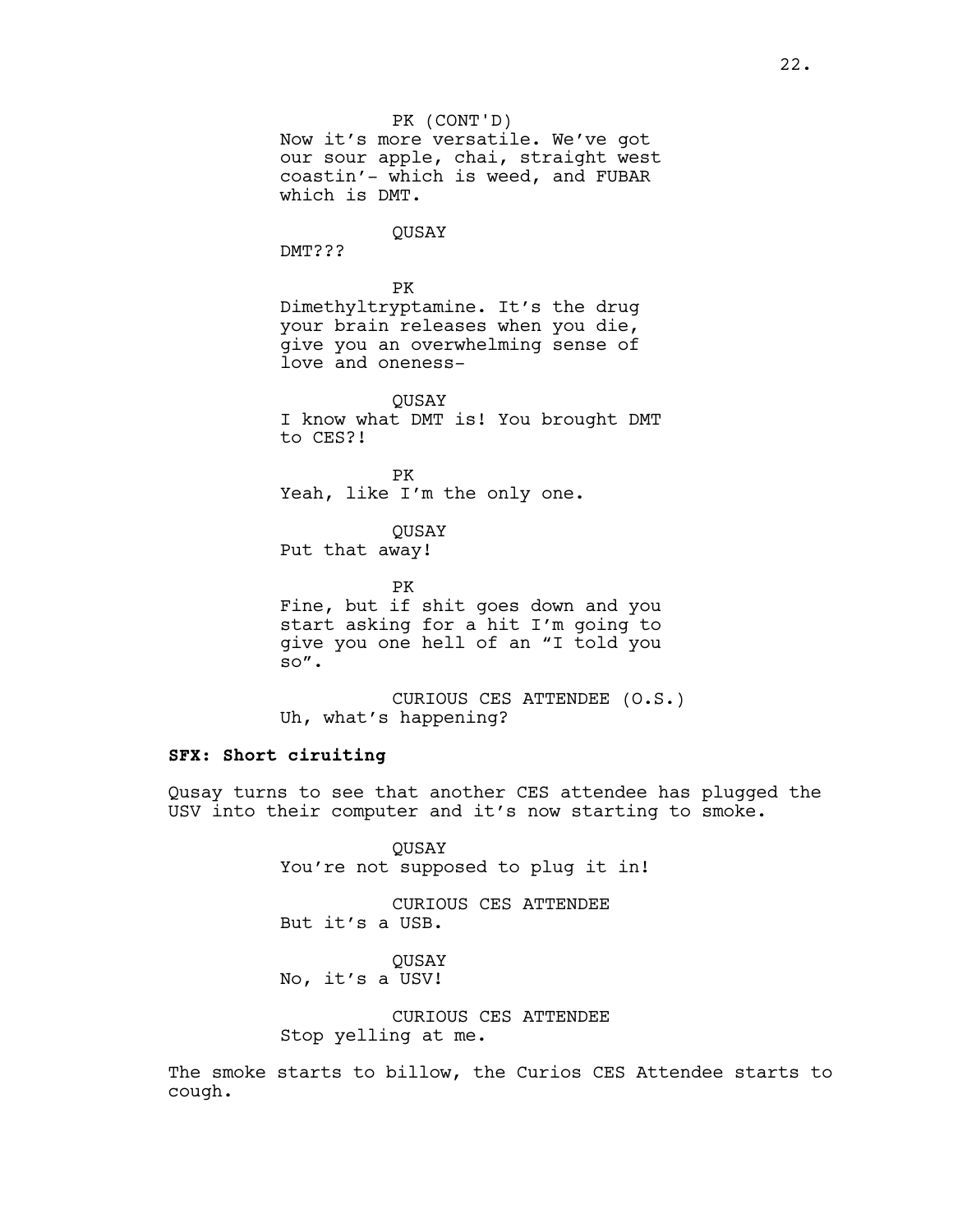CURIOUS CES ATTENDEE (CONT'D) What is this stuff?

People are starting to take notice. A crowd of concerned onlookers starts to gather.

### **SFX: Small Explosion**

PK Uh, Qusay, maybe we better take our stuff and get out of here.

CONCERNED ATTENDEE Is that a gas bomb?

QUSAY No. Stay calm, it's USV- it's not a gas bomb.

PANICKED ATTENDEE Someone said "bomb"!

ALARMED ATTENDEE Hey, is that the guy who stole the banner in the lobby!

QUSAY (To PK) Okay yeah, let's bail. Let's go. Come on.

Qusay and PK quickly gather their products together and start to leave.

INT. BELLAGIO HOTEL ROOM - LATER

Qusay is laying on the bed defeated

PK

So what. The USV didn't make the splash you wanted it to. You know what they say: when you fall off the horse- fuck the horse and get a car.

QUSAY You fucking ruined it before it began. Everyone was right. Maybe I should have just made a stupid USB drive.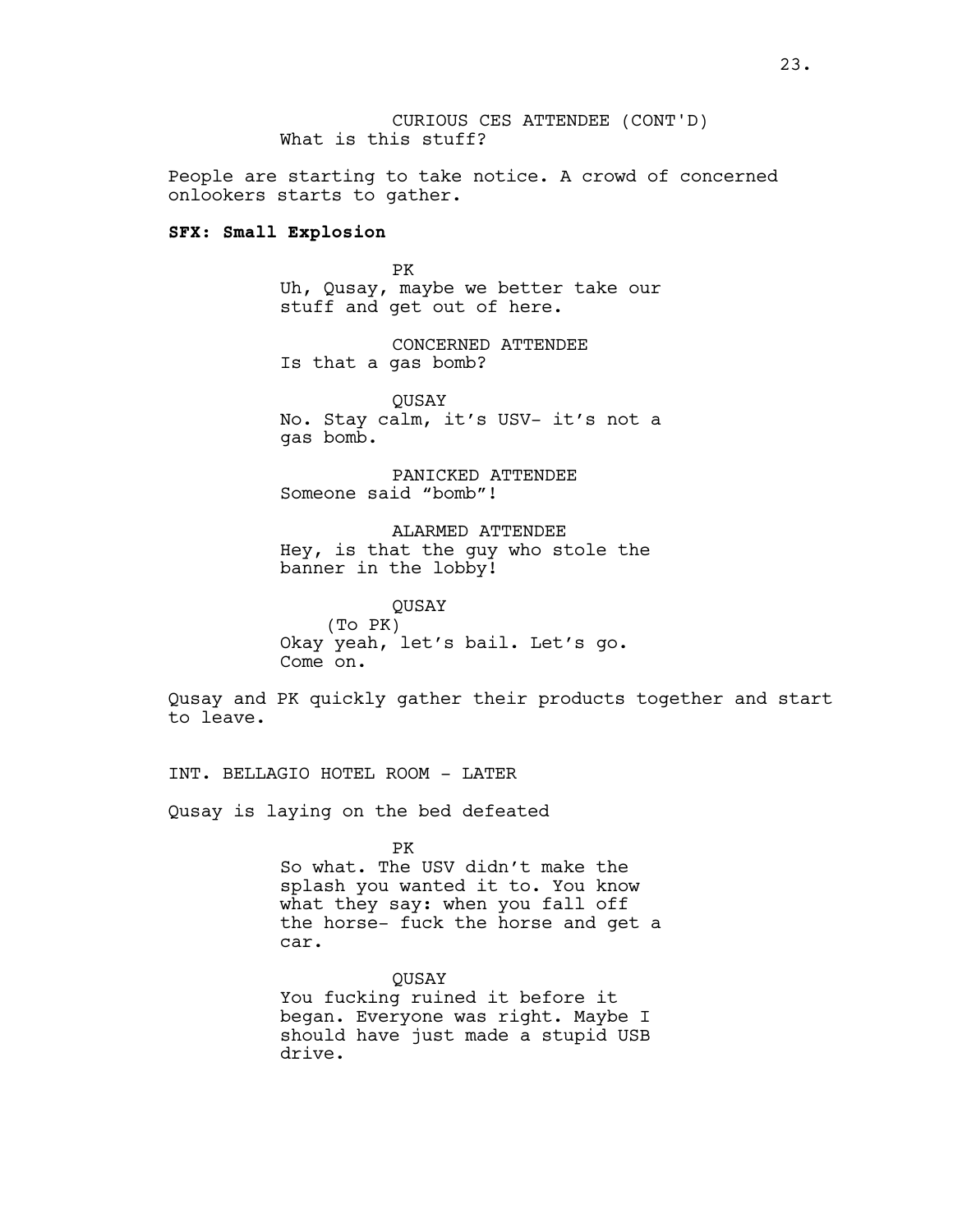No, you can't think like that. If you think other people are right then that means that you were wrong. That's a dangerous path to go down. Bright side: we're in Vegas: the land where anything is possible and we suddenly have a lot more time on our hands. The night is young! Let's go out tonight and have a little fun, and tomorrow morning, I'll find the people we need to talk to, explain the whole mishap, and get us unbanned. That's the PK guarantee.

Qusay doesn't move. PK blows a raspberry into his stomach.

QUSAY (giggling) Stop it! I hate you so much.

PK No time for hate. VEGAS!!!

PK jumps on the bed.

INT. BELLAGIO CASINO - LATER

#### **BEAT SFX: Vegas Song**

PK and Qusay make their way through the casino floor in slow motion, looking as "Vegas Cool" as they can. PK wearing a blazer, with a deep v, gold chain and a fang earring. Qusay, less successfully, as he's wearing a blazer, a Santa Cruz skate apprrel t-shirt, jeans, and vans sneakers. PK is snapping his fingers at cute girls as they pass. Qusay grabs a drink off of a passing tray- snap to normal speed.

#### **SFX: Vegas Song stops**

COCKTAIL WAITRESS Hey, you can't do that.

**OUSAY** I thought these were free.

COCKTAIL WAITRESS Yeah, if you're playing. That's someone else's drink.

**OUSAY** 

I'm sorry.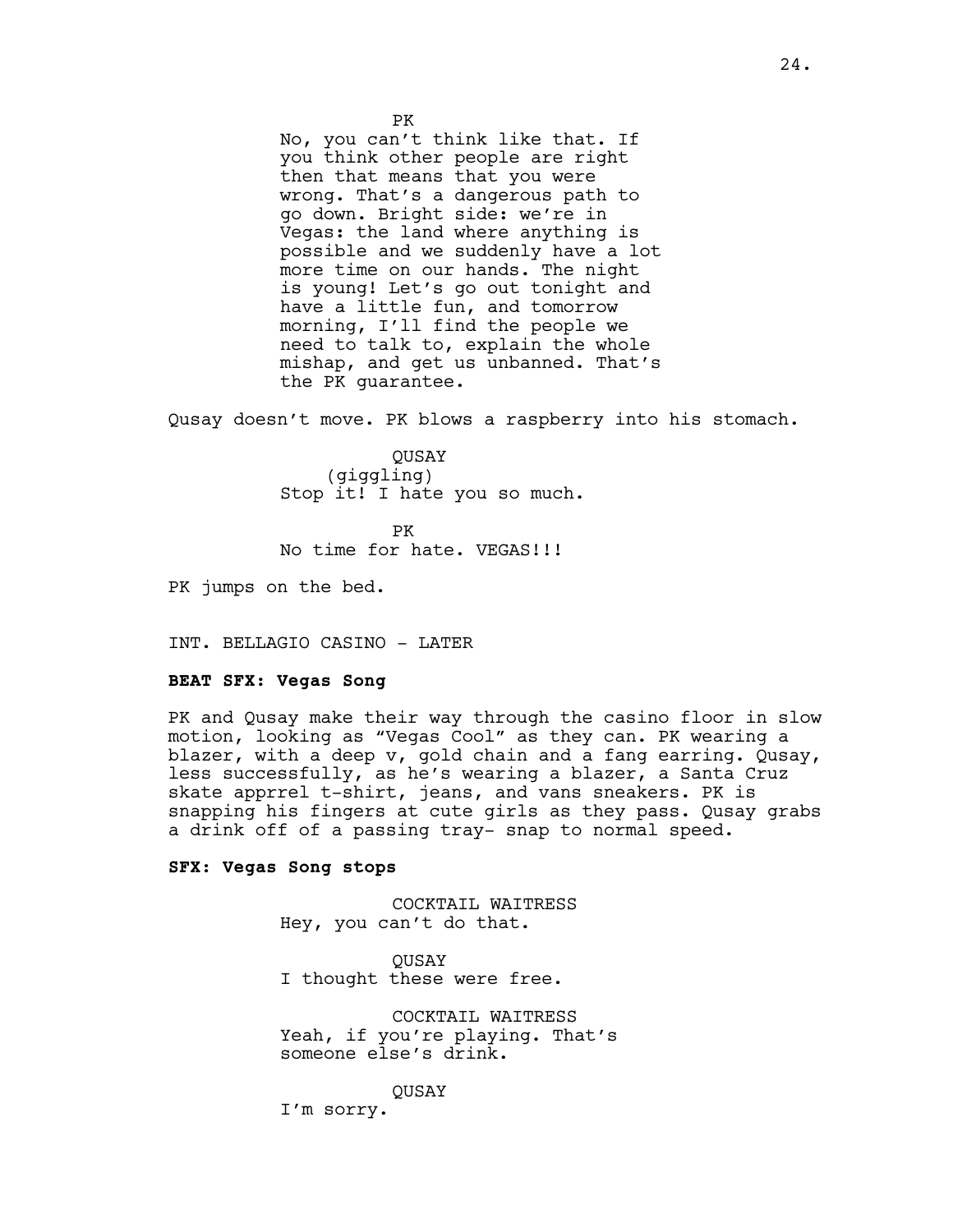He puts the drink back.

COCKTAIL WAITRESS Jesus, men are so entitled.

She leaves. PK surveys the casino floor.

### **SFX: Casino Sounds**

QUSAY What do you want to play first? Poker, Pai Gow...

PK Pai Gow? Please, everyone knows the only game worth playing is Black Jack.

**OUSAY** Technically, craps is the only game with even odds for both the house and the-

PK And the only room worth playing it in...

PK gestures to the high roller area.

### **WAIT SFX: Angel Choir**

PK (CONT'D) The high roller room.

**OUSAY** It looks crowded.

PK It does look a little populated.

They head over to the high roller area where a large crowd has gathered.

> PK (CONT'D) There must be some big roller at a table like some celebrity or...

QUSAY (sees who it is) Try someone a little bigger.

PK sees who it is - **Former President Barack Obama.**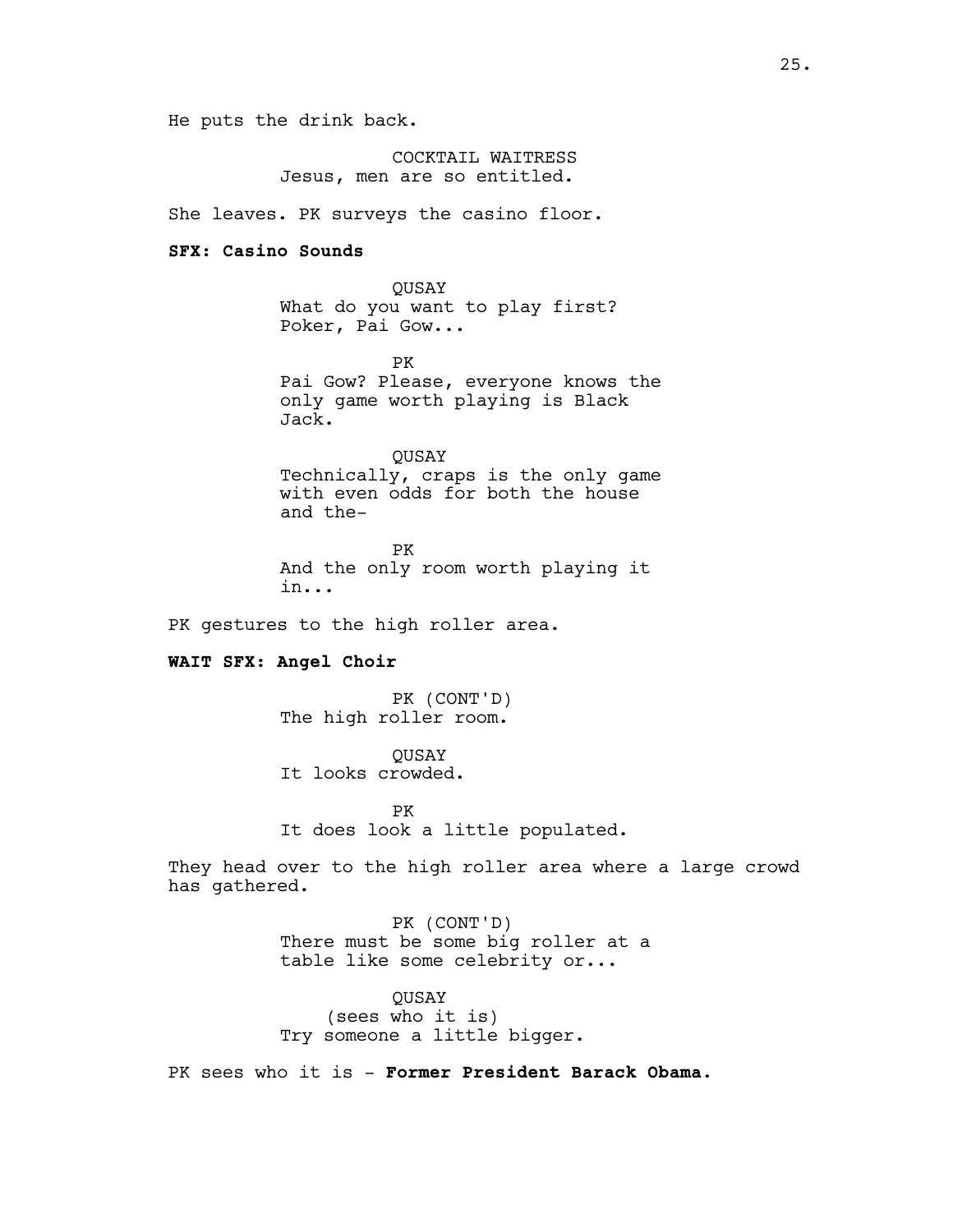In slow motion, Obama throws his head back in a big laugh and flashes his million dollar beaming smile. Qusay and PK are enamored. PK Former President Barack Obama Former President Barack Obama QUSAY (CONT'D) Obama tosses a couple hundred dollar chips to the dealer as a tip. PK (CONT'D) The man who single handedly kept me covered under my parents healthcare until I was 26, and then again until I was 32. Obama looks up and makes eye contact with Qusay and PK. He waves at them. PK (CONT'D) Did he just wave at us? QUSAY I think so. PK Should we wave back? QUSAY Yes. They both wave. Obama smiles and goes back to his game. PK Why would he wave at us? QUSAY I've met him once, maybe he remembers me. PK You've met Obama? When? CUT TO: INT. WHITE HOUSE - FLASHBACK

Qusay holds poorly assembled clock in a line of a dozen middle eastern men holding weird looking clocks and shaking hands with Obama.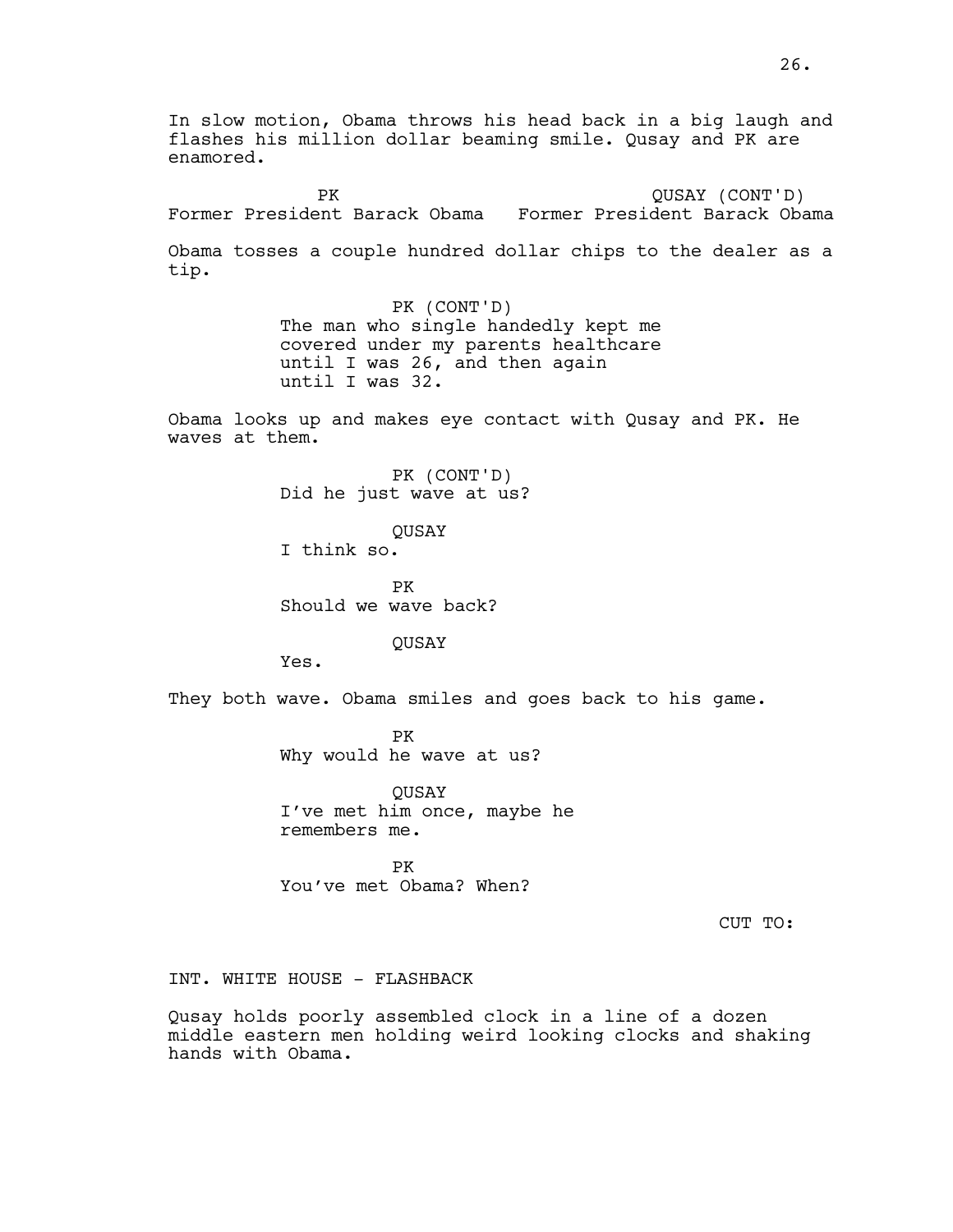I was part of a group of middle eastern men who were invited to the white house because we built clocks that were wrongly thought to be bombs- turns out it happens a lot. Any clock on a brown guy and people think it's a bomb.

Qusay cozies up next to Obama as their picture is taken.

**SFX: Camera Photo**

CUT BACK TO:

INT. BELAGIO CASINO - CONTINUOUS

PK

Should we go in there? I feel like we should go in there and play black jack with the former President.

### QUSAY

Yes please.

Qusay and PK push their way through the crowd.

PK

Make way.

QUSAY

Pardon us.

They're stopped by two very strong looking Secret Service agents.

> AGENT Sorry guys, this room is closed.

QUSAY It's okay, the former president just waved to us.

The agents don't even look back to check.

PK So, if you'll just step aside.

AGENT Room's closed.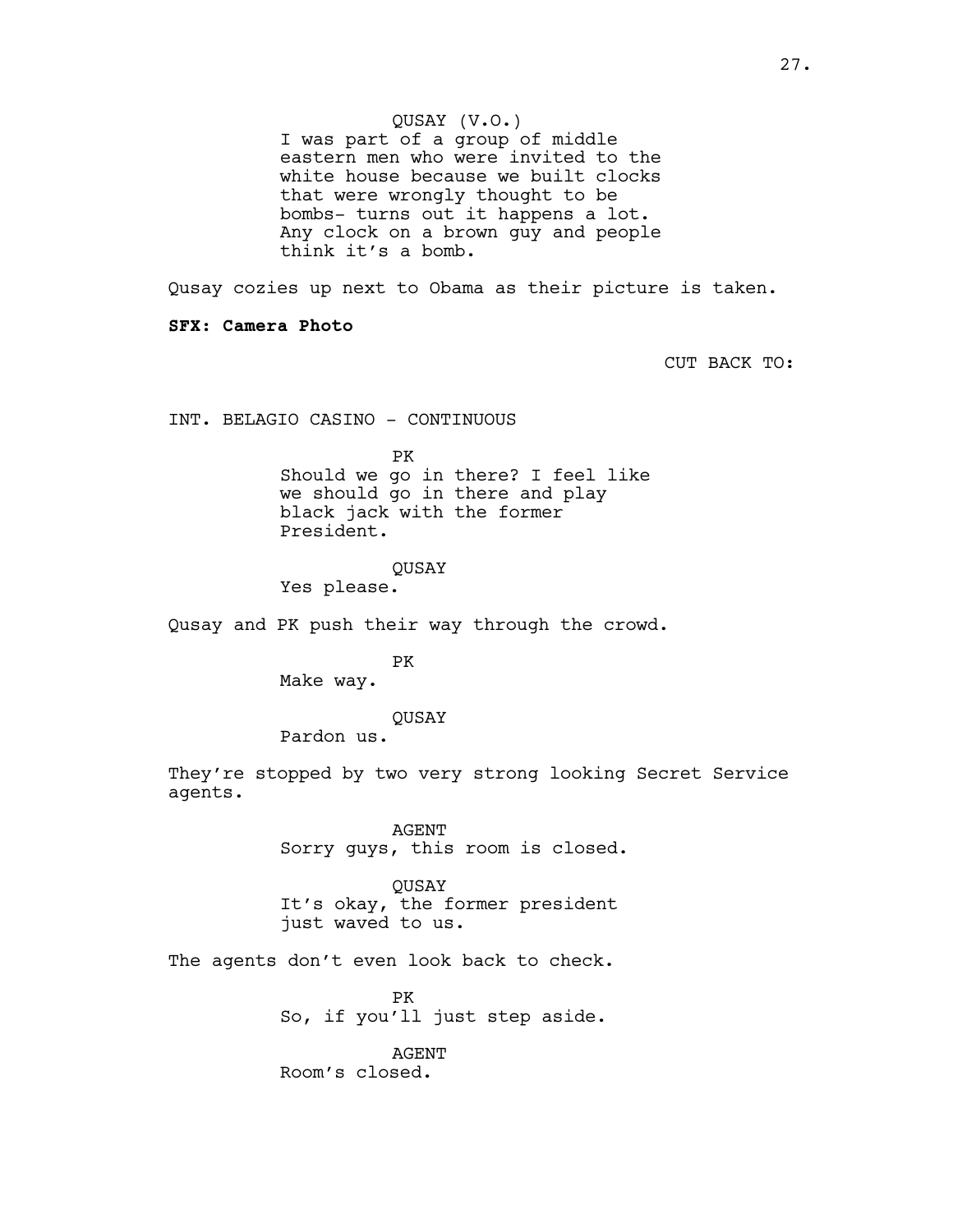PK You see, my friend here is an old friend of the former president, and I am an old friend of my friend here, so by the transitive property of friendship-

AGENT Are we going to have a problem here?

QUSAY No we are not. (to PK) Let's just go.

PK (to Agent) You got lucky.

They walk away.

QUSAY Well, that would've been cool.

PK Don't past tense that sentence just yet. Look over there: another entrance.

PK gestures over to a curtain where cocktail waitresses are going in and out.

PK and Qusay duck behind the curtain, sure enough it's a servers entrance to the high roller room.

> PK (CONT'D) See, I told you.

PK straightens up his jacket.

PK (CONT'D) Okay, bucket list moment. Let's go do cocaine with Barack Obama.

QUSAY Woah, woah, woah. You brought cocaine??

PK Of course I brought cocaine, what am I, not me? Woah.

PK stops to ponder if he is in fact, not him.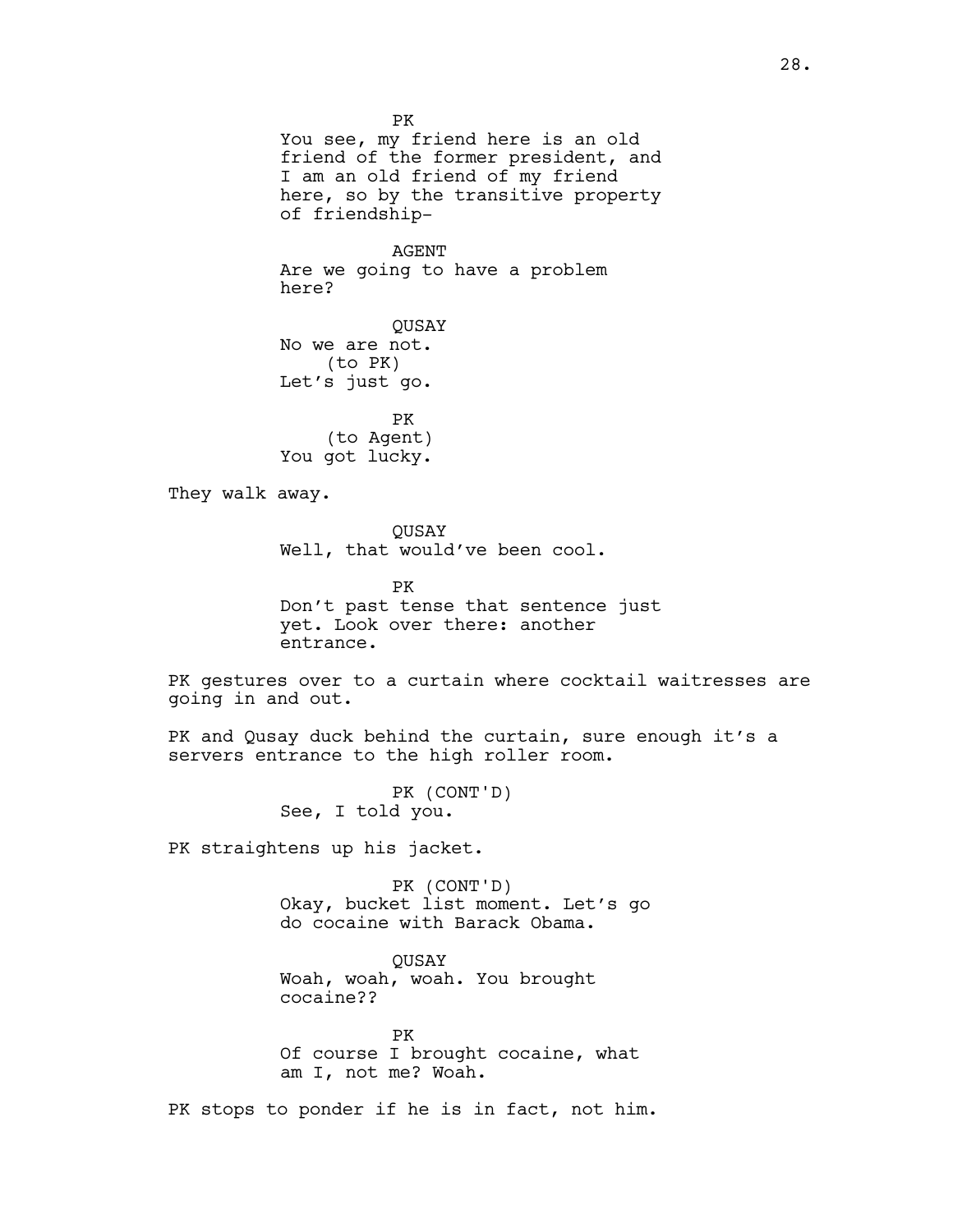QUSAY You can't say 'cocaine' in front of a former president. PK Normally, I'd agree with you. But this is Barack Hussein Obama, the coolest president in the history of the United States, minus Taft. I bet this guy lives for cocaine. A cocktail waitress walks in not really paying attention. COCKTAIL WAITRESS Ashley, can you bring this to table 4?- Oh, sorry. I just heard the word "cocaine" a bunch and assumed it was Ashley. Hey, wait a second. You're the guy who stole the drink earlier. QUSAY We- uh... COCKTAIL WAITRESS You can't be back here. PK We're with the president, actually. QUSAY (correcting) Former president. PK Former president. The cocktail waitress looks them up and down, seeing Qusay's Vans sneakers. COCKTAIL WAITRESS Yeah, I doubt it. I'm going to have to call security. PK (to Qusay) I always knew your poor style would be our downfall. (to the waitress) Wait. We are security. We're deep undercover. COCKTAIL WAITRESS Hey Bruce!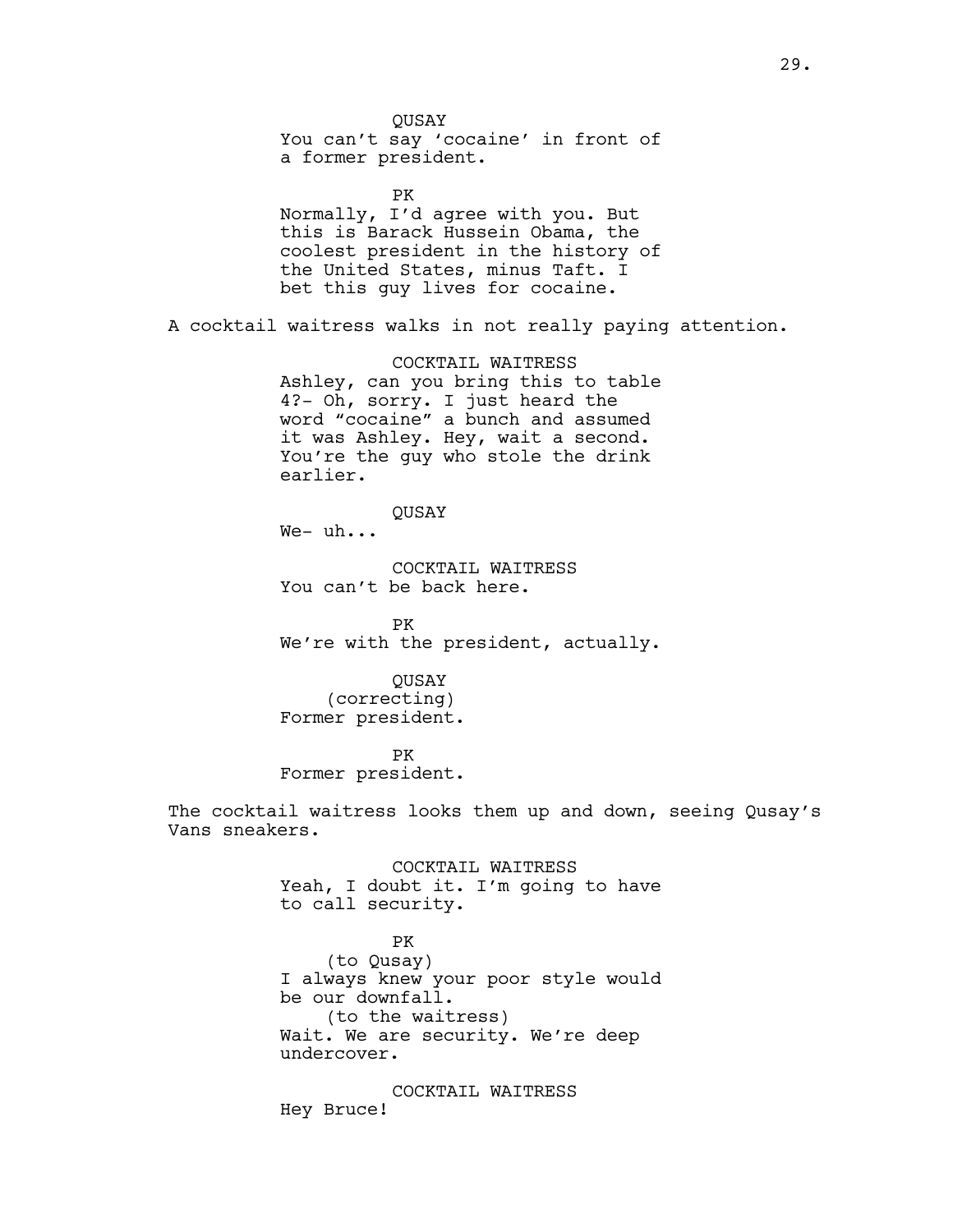The curtain starts to move a bit. The guys brace themselves to be thrown out of the hotel, when a familiar face pokes through. It's Obama.

> OBAMA Is the bathroom through here?

COCKTAIL WAITRESS President Obama!

OBAMA (reading her nametag) Nice to meet you... Chandall (re: PK and Qusay) I hope these guys aren't giving you too much trouble.

COCKTAIL WAITRESS You know them?

OBAMA Know them? They're my security detail.

He winks at them.

COCKTAIL WAITRESS I'm so sorry. It's just they don't look like secret service.

OBAMA That's why they're so good at their jobs. Undetectable.

COCKTAIL WAITRESS I'm so sorry, can I get you anything?

Obama hands her his empty glass.

OBAMA Could I get a refresh on this Gin and Tonic?

COCKTAIL WAITRESS Absolutely, Mr. President. I'll be right back.

She leaves. His smile drops.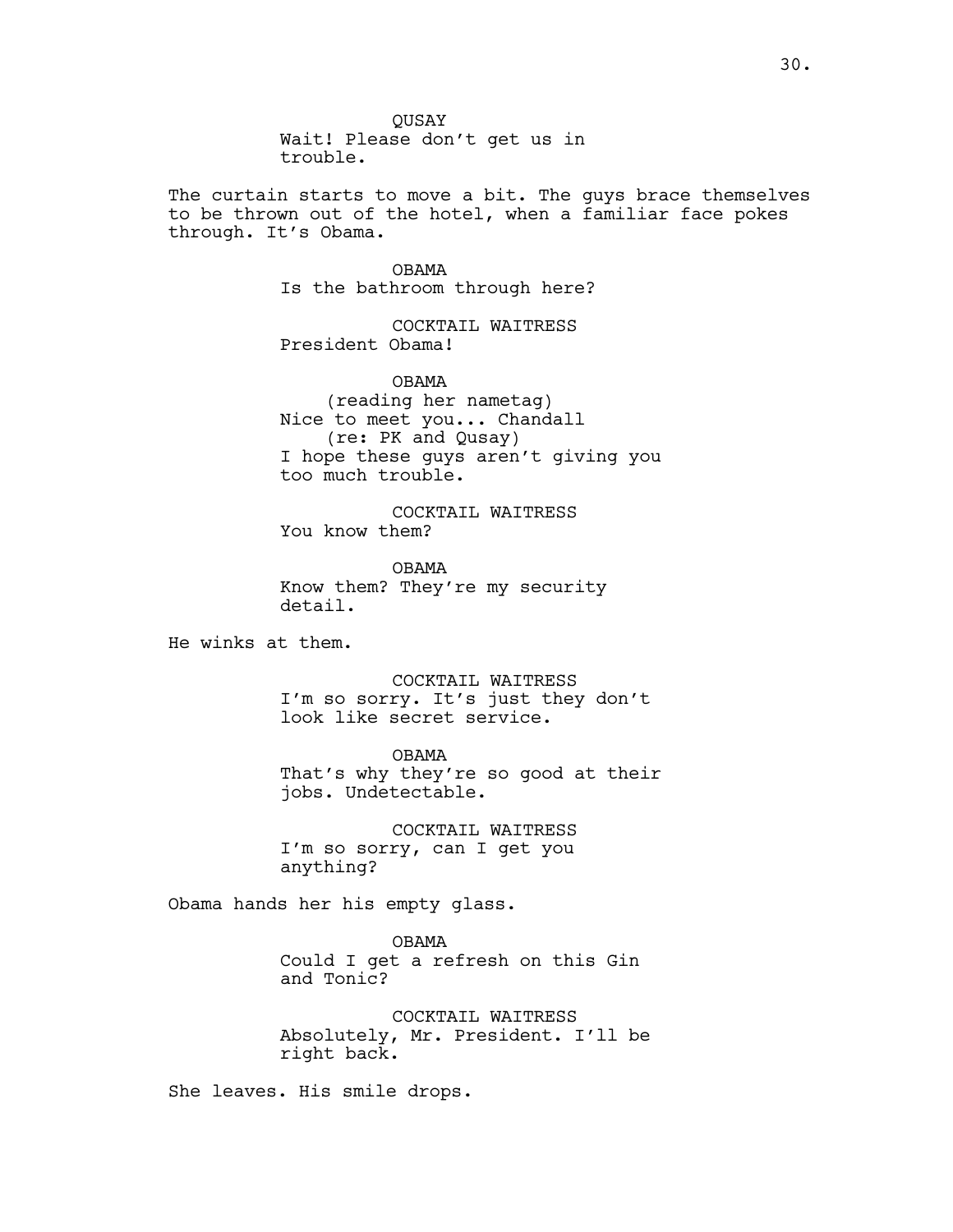OBAMA

Look I don't know who the fuck you guys think you are, but I've had people killed for less and didn't lose a wink of sleep- I'm just fucking with you! You should've seen your faces!

PK and Qusay breathe a sigh of relief.

#### QUSAY

Mr. President, it's such an honor, sir. I don't know if you remember me, but-

OBAMA

Of course I remember you. Qusay, right? The clock maker. That was some fine wiring.

PK

You remember him after just meeting him once?

OBAMA I was the President of the United States. I remember everyone I've ever met ever.

#### **OUSAY**

What are you doing in Las Vegas?

#### OBAMA

I'm the keynote speaker at Adult Con.

PK

Adult Con the convention for adult film stars' Keynote speaker is Barack-

#### OBAMA

No, AdultCon the convention for Adults who act like adults. They've definitely had some marketing troubles with that.

#### QUSAY

Well, I'm sure that you're very busy doing adult things so we can let you get back to it.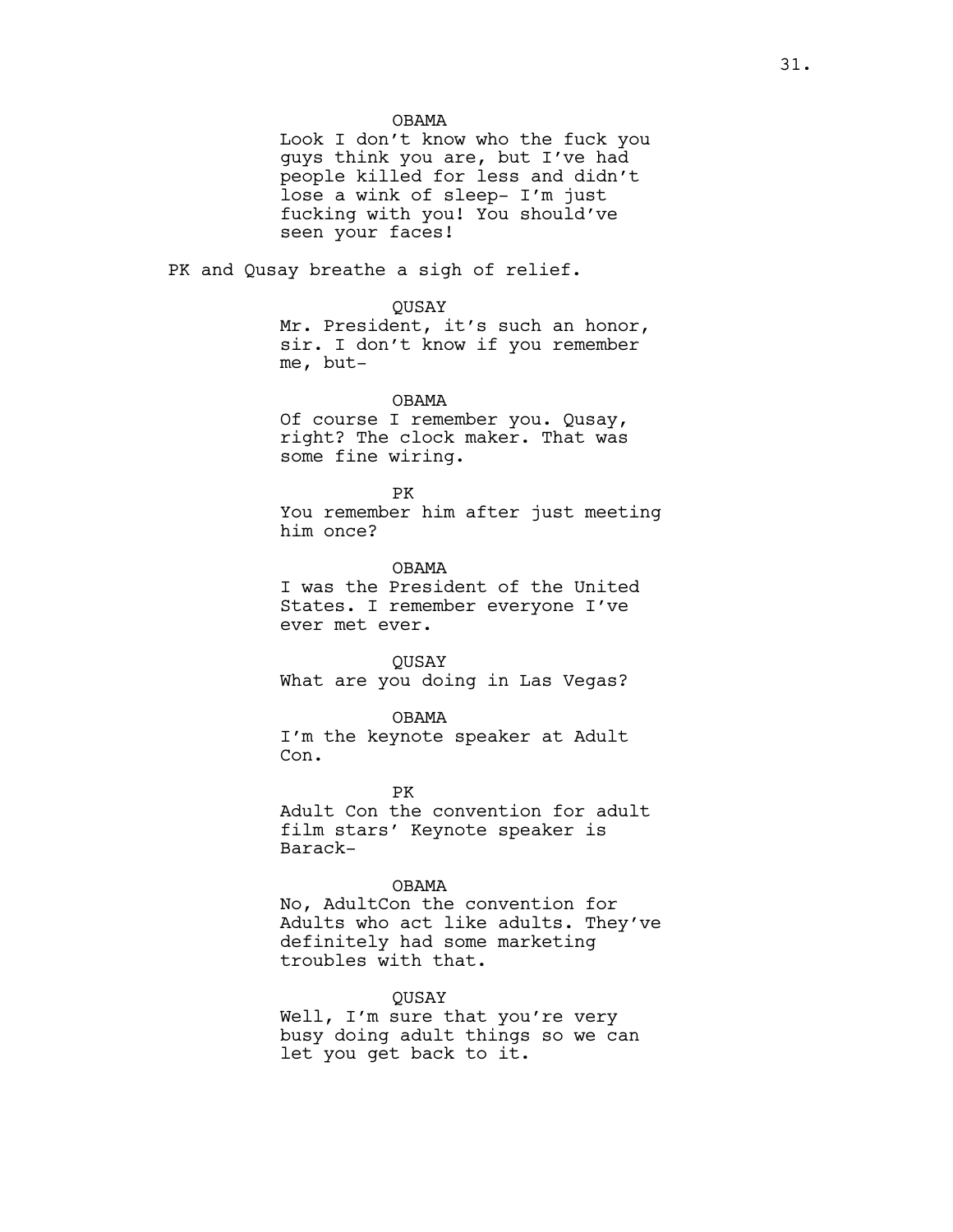#### OBAMA

Nonsense. Nice shoes. Reminds me of a simpler time in my life before I had to wear a suit all the time and give up cigarettes. Sometimes you just long for the days before you were responsible for representing an entire nation to the world and were able to live a little, you know?

# QUSAY

Totally.

PK

Absolutely.

#### OBAMA

I've been surrounded by secret service for over a decade. Sure, they're here to keep me safe, but sometimes I wish I could sneak away for even an hour- feel a little danger in my balls again.

PK

Well, we'd love to inject some danger into your balls- you're welcome to kick it with us if you want. We get wild.

#### QUSAY

I'm sure the president has got to get ready to make an inspiring, life-changing speech to a room full of responsible adults tomorrow and isn't interested in spending time partying it up with a couple of dudes in Vegas like a twenty five year old.

OBAMA Fuck it. Let's do it.

#### PK

QUSAY

(excited) Seriously?

(surprised) Seriously?

#### OBAMA

Yeah. Fuck my speech, I'm with you guys tonight. Just give me a second to tell my secret service detail...

Obama grabs a bottle of alcohol and a rag, takes a lighter out of his pocket and lights it up. He slams it on the ground right outside the curtain.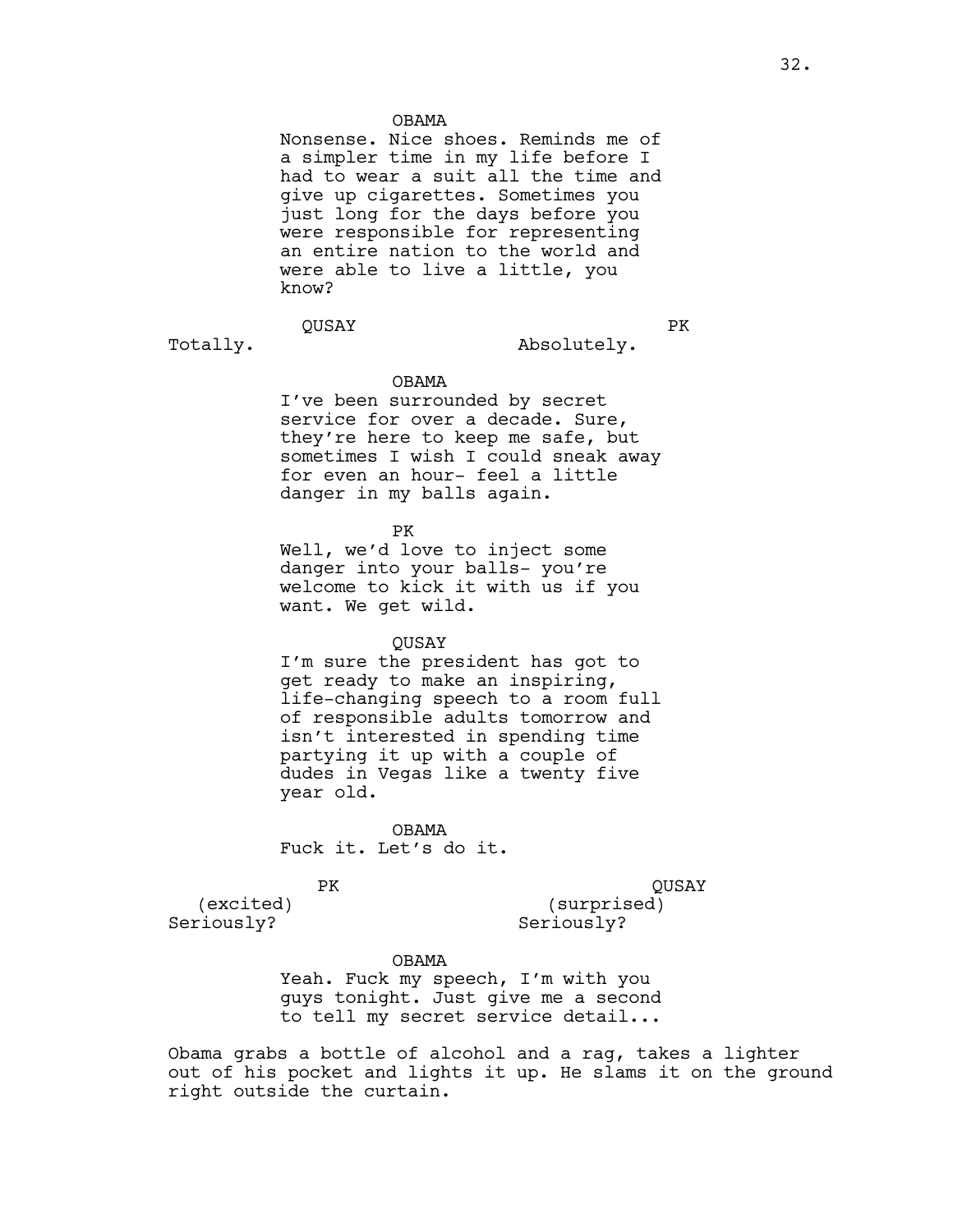**BEAT SFX: Molotov Cocktail**

OBAMA (CONT'D) Okay. Let's go big.

## **SFX: Fire Roaring and Screaming**

The secret service swarm, panicked, and look for a fire extinguisher.

PK and Qusay look on in shock.

OBAMA (CONT'D) Don't worry, there wasn't anyone nearby. And if there were... Obamacare. We should move quickly. Get ready to fuck your mind wide open.

He places his hands on both of their shoulders.

INT. HIGH ROLLER SUITE - CONTINUOUS

Multiple Secret service agents storm the fire and pull out their pistols and start firing at it.

### **SFX: Gun Shots**

AGENT We've got a live one!

One agent walks up with a fire extinguisher and throws it into the fire. The extinguisher explodes foam everywhere coincidentally putting out the fire.

### **SFX: Foam Explosion**

The agent looks around, the curtain that Obama was standing behind has burned away revealing that the president is gone.

> AGENT (CONT'D) (into ear piece) I don't have eyes on Renegade. Repeat- Renegade has gone missing.

INT. LUXURY SUITE - CONTINUOUS

Obama opens the doors and strides in. Qusay and PK look on in amazement. The room is filled with high profile people, smoking, drinking, petting exotic animals.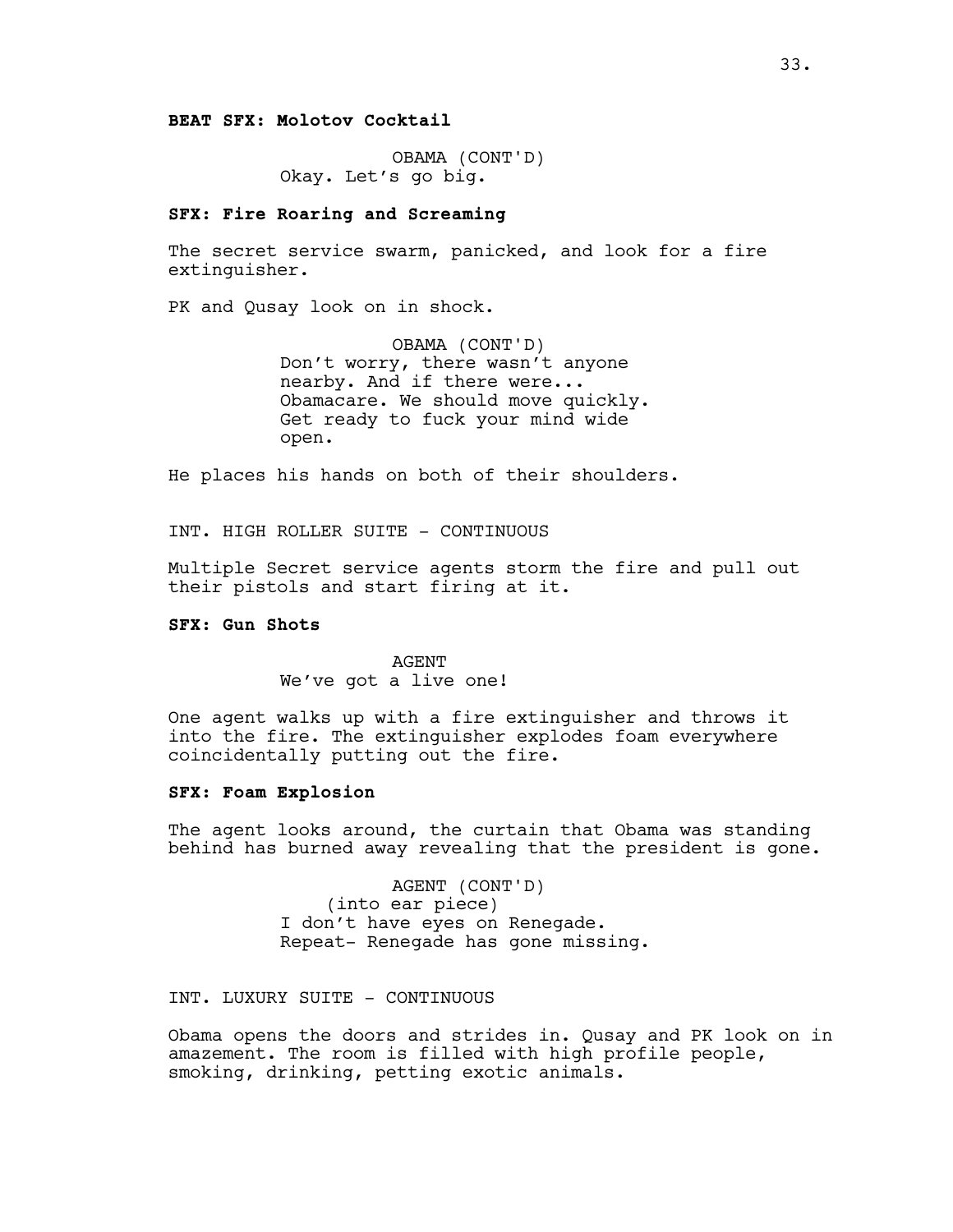Obama turns back towards the guys and spreads his arms as if to welcome them to his den.

> OBAMA Now, let's get this party started!

PK Let's do it!

PK takes out his little baggie of cocaine.

QUSAY What are you doing? Put that away.

OBAMA Is that cocaine?

QUSAY

Mr. President, this is highly out of character for us and I want to let you know that I do not partake in any sort of-

OBAMA Fuck it! Let's do some coke!

PK Alright! Let's do some coke with the former president!

**OUSAY** I don't know.

PK Come on, doing a little coke with a former president never hurt anybody. Where do you want me to line this up, do you have a table, or a DVD case, or...

Obama walks off, PK and Qusay follow suit. Obama opens a door and walks into the next room, revealing...

INT. COCAINE LOUNGE - CONTINUOUS

Obama steps behind a giant desk piled high with cocaine ala Scarface. PK stops shaking his little baggie in shock as the door closes behind them.

> OBAMA You want some?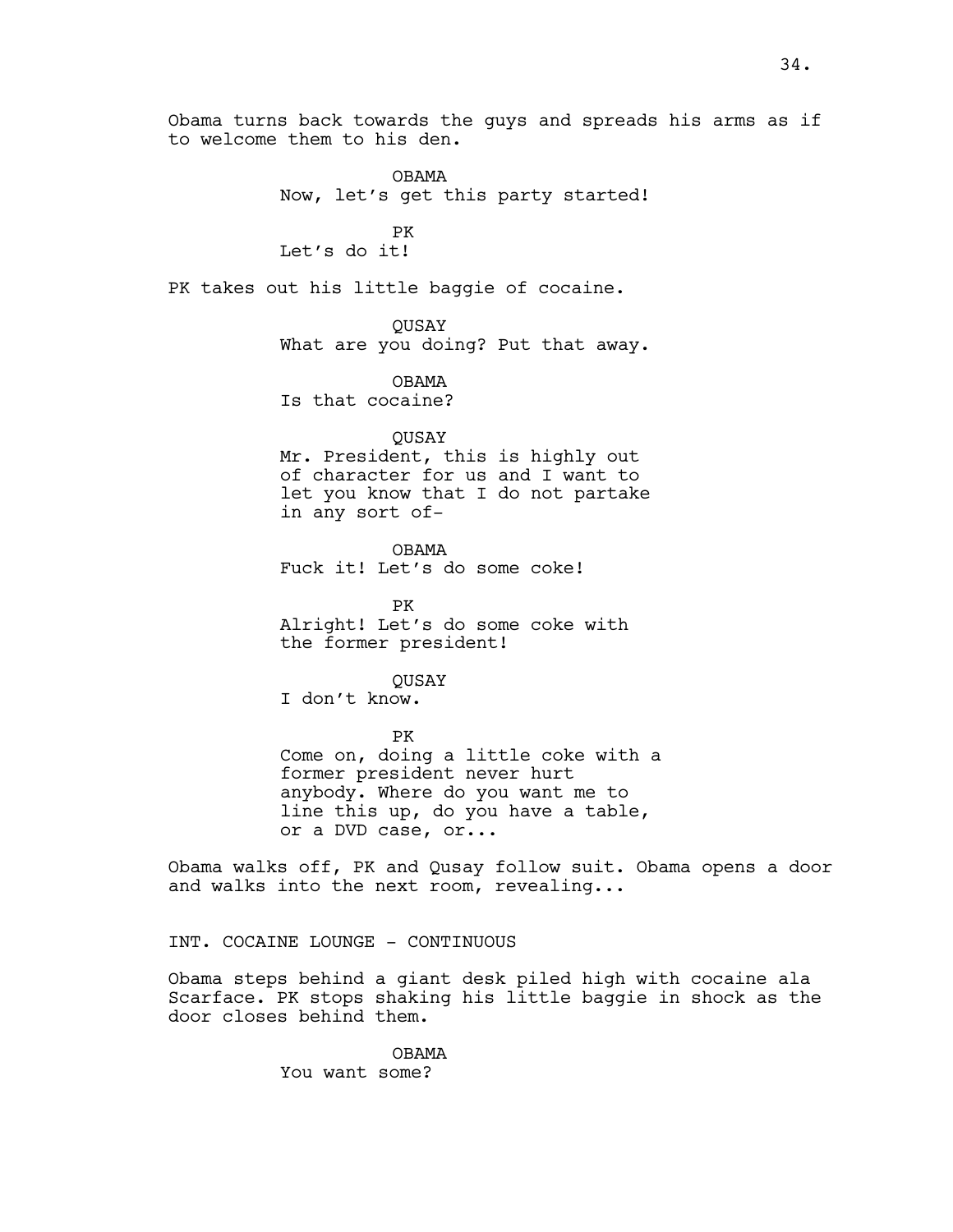QUSAY That's more than a little coke. That's a tiny mountain. OBAMA Suit yourself. PK That... is a LOT of cocaine. Are you sure you-Obama puts his face in the mountain of cocaine and starts to sniff it up. PK (CONT'D) Oh my God, he Scarfaced-it. QUSAY He's still going. PK Maybe we should slow down a bit? Without stopping sniffing, Obama holds up a finger as if asking for a minute. QUSAY Oh my God, we're about to watch a former president overdose on cocaine. The sniffing stops, the entire mountain of cocaine is gone. Obama stands up. OBAMA That is...GOOD stuff. **OUSAY** You're not dead? OBAMA I'm more alive than I've ever been. Come on, let's keep a move on. Time just sped up a lot. Obama walks back into the other lounge leaving Qusay and PK with their tiny bag of cocaine dumbfounded as to what they just saw.

> QUSAY He's super-human. He just did a MOUNTAIN of cocaine and walked away like nothing happened. He's...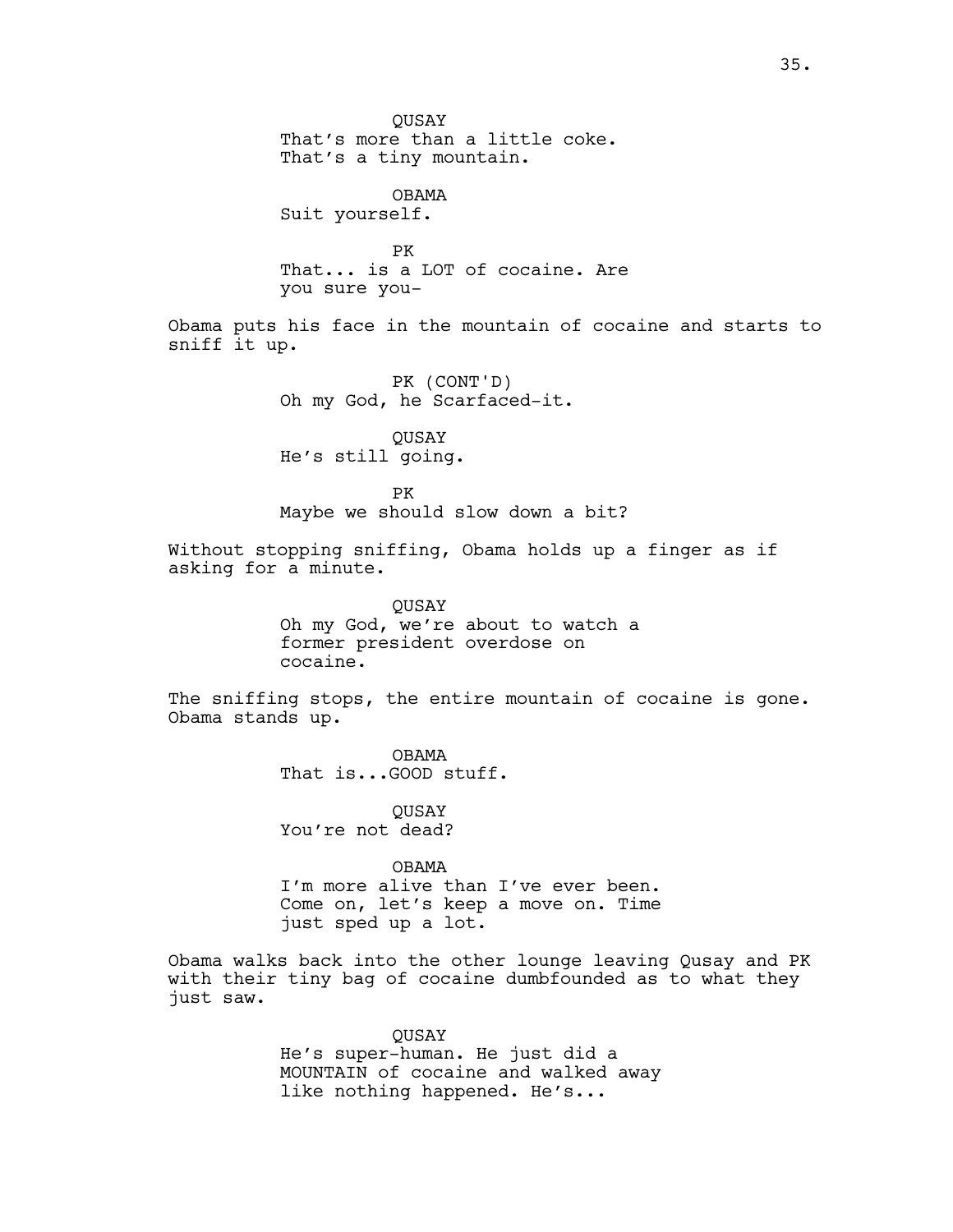PK

My hero.

INT. LUXURY LOUNGE - CONTINUOUS

PK and Qusay walk into the main room to see Obama smoking a cigar on a nice chez lounge.

> OBAMA Now we're ready to start.

### **BEAT CUE: Tubthumping by Chumbawamba**

#### MONTAGE

1. Obama and the guys pop open bottles and start to pour drinks.

2. At a craps table Obama holds dice out, Qusay and PK blow on it as he rolls an 11. They celebrate

3. Women are dancing around them like they're straight out of a music video. Poppin' bottles, pouring it over people.

### **CUE: Music stops**

OBAMA What are you doing?

QUSAY I'm sorry, I just thought that's what people do with champagne.

OBAMA No. They drink it.

QUSAY

Right.

OBAMA I'm just fucking with you!

# **CUE: Music Resumes**

Obama starts pouring champagne over Qusay. Montage music resumes.

4. Qusay ecstatically basks underneath the stream of champagne

5. They eat sushi off of a naked Japanese business man's chest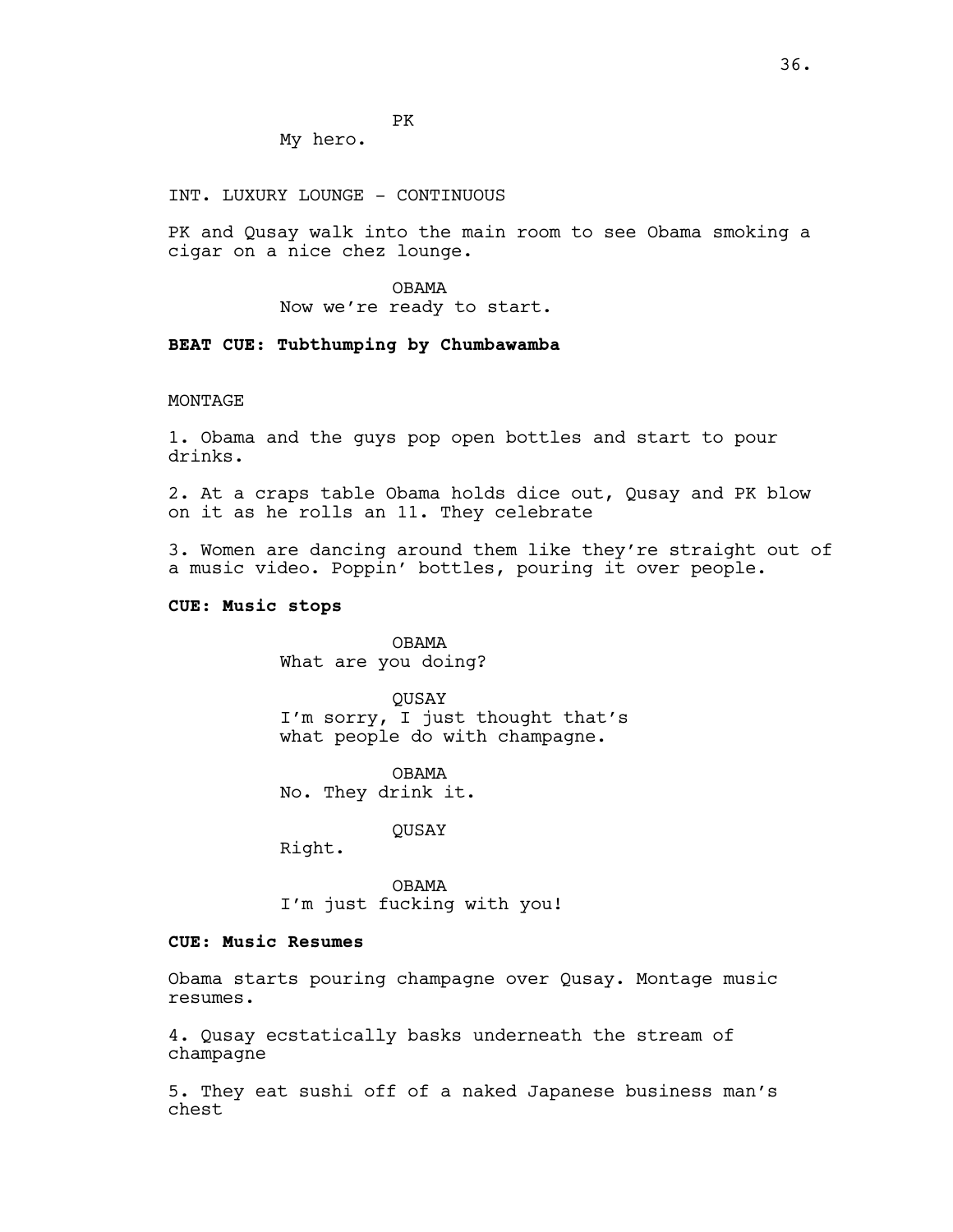6. They're clearly fucked up at this point trying to push Qusay to fight an ostrich, Qusay is terrified.

END MONTAGE

## **SFX: Music fades**

INT. LUXURY LOUNGE - LATER

Entirely inebriated, PK, Qusay, and Obama recline on the chez lounge.

> PK You know what would be amazing right now?

QUSAY World peace.

OBAMA Been there. Never gonna happen.

QUSAY Really? Aw, that makes me sad...

PK No, a hot tub.

**OUSAY** Oh! That makes me happy again.

OBAMA

Let's go.

QUSAY You know a hot tub?

OBAMA Yeah, there's a spa downstairs.

INT. SPA ENTRANCE - CONTINUOUS

The guys wobble down the hall PK and Qusay have those super big alcoholic slushy drinks.

> PK It's so cold, I feel like my brain is frozen.

OBAMA What say you guys? A little spa break and then we keep going?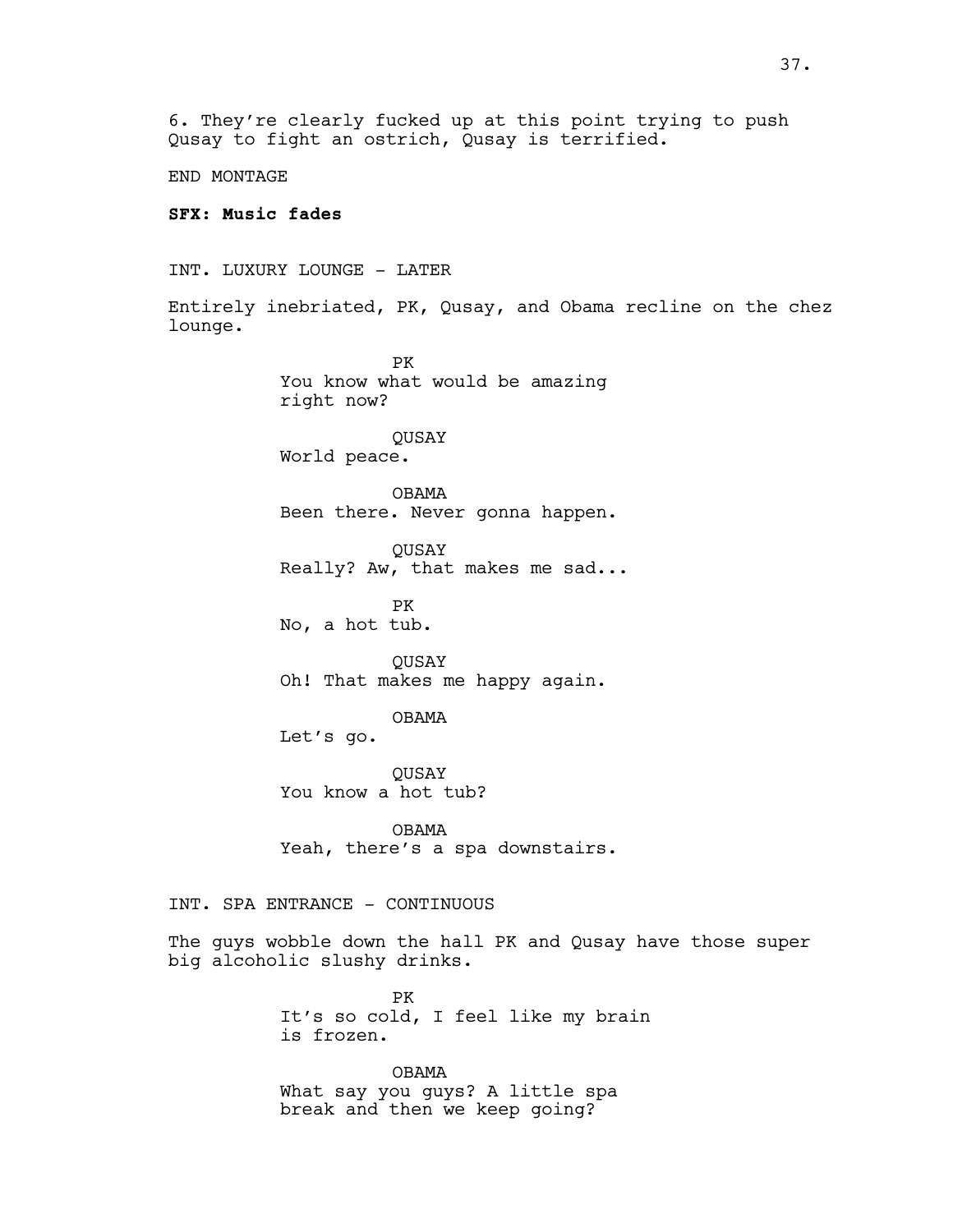Keep going! Keep going! Keep going!

### OBAMA

Let's roll!

PK and Qusay carry in their towels and flip flops and start to change.

> QUSAY This is the greatest night of my life.

PK Well, yes, but that's not saying much. This is the greatest night of MY life, which is a hard title to earn seeing as how I live one magnificent adventure to the nextare there shorts or something? I'm not seeing any shorts.

### QUSAY

Yeah, I was wondering about that. Do we just wear our underwear or...

Obama steps out of his changing area wearing a towel around his neck.

> OBAMA How we looking boys. What's the hold up.

> > QUSAY

We were just wondering-

The guys look at Obama and realize that he's ass naked. Qusay and PK's eyes immediately go to Obama's cock. Qusay sobers up.

> QUSAY (CONT'D) Holy penis.

OBAMA What, you guys aren't gun shy are you?

**OUSAY** No. Not at all.

Qusay and PK turn their backs and whisper amongst themselves

QUSAY (CONT'D) Holy crap.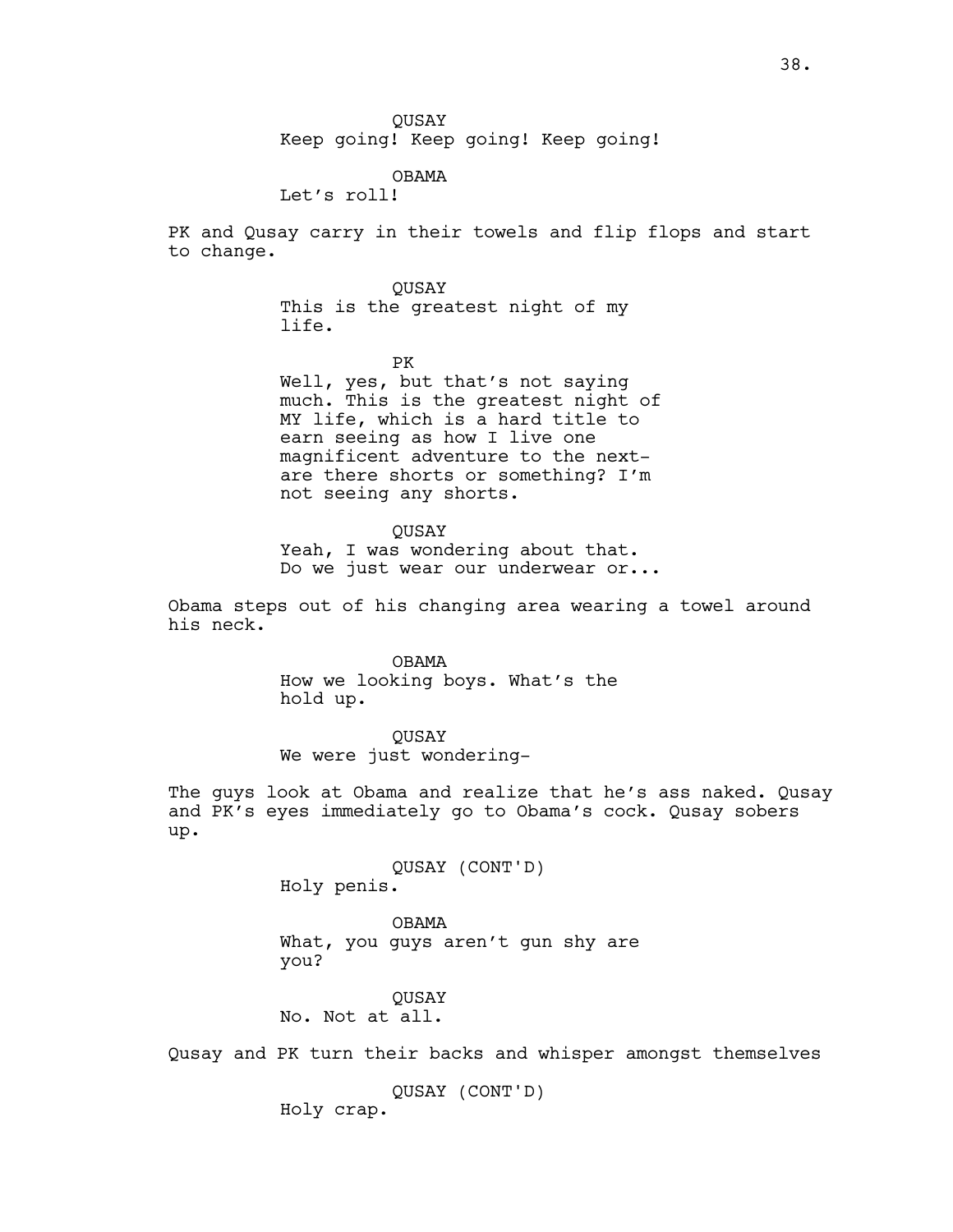PK

I know, did you see that thing?

QUSAY It's so big!

PK It's the biggest thing I've ever seen and I've seen a lot of penis.

OBAMA What's the hold up?

QUSAY (to Obama) No hold up. Just figuring out the towel situation.

OBAMA There are two of them.

QUSAY Oh, great. Thanks! I see it now. (back to whispering) I think we're going to have to get naked. I don't want the president

to see my penis. I wasn't prepared for this.

PK

I don't think you can be prepared for something like this. We just gotta go for it. On three we drop the towel. Ready?

QUSAY

No.

PK (quickly) 1,2,3!

PK

They both drop their towels and cover their penises with their hands.

> OBAMA What's this? What are you- best friends and have never seen each others penises before?

Bingo!

QUSAY

Yup!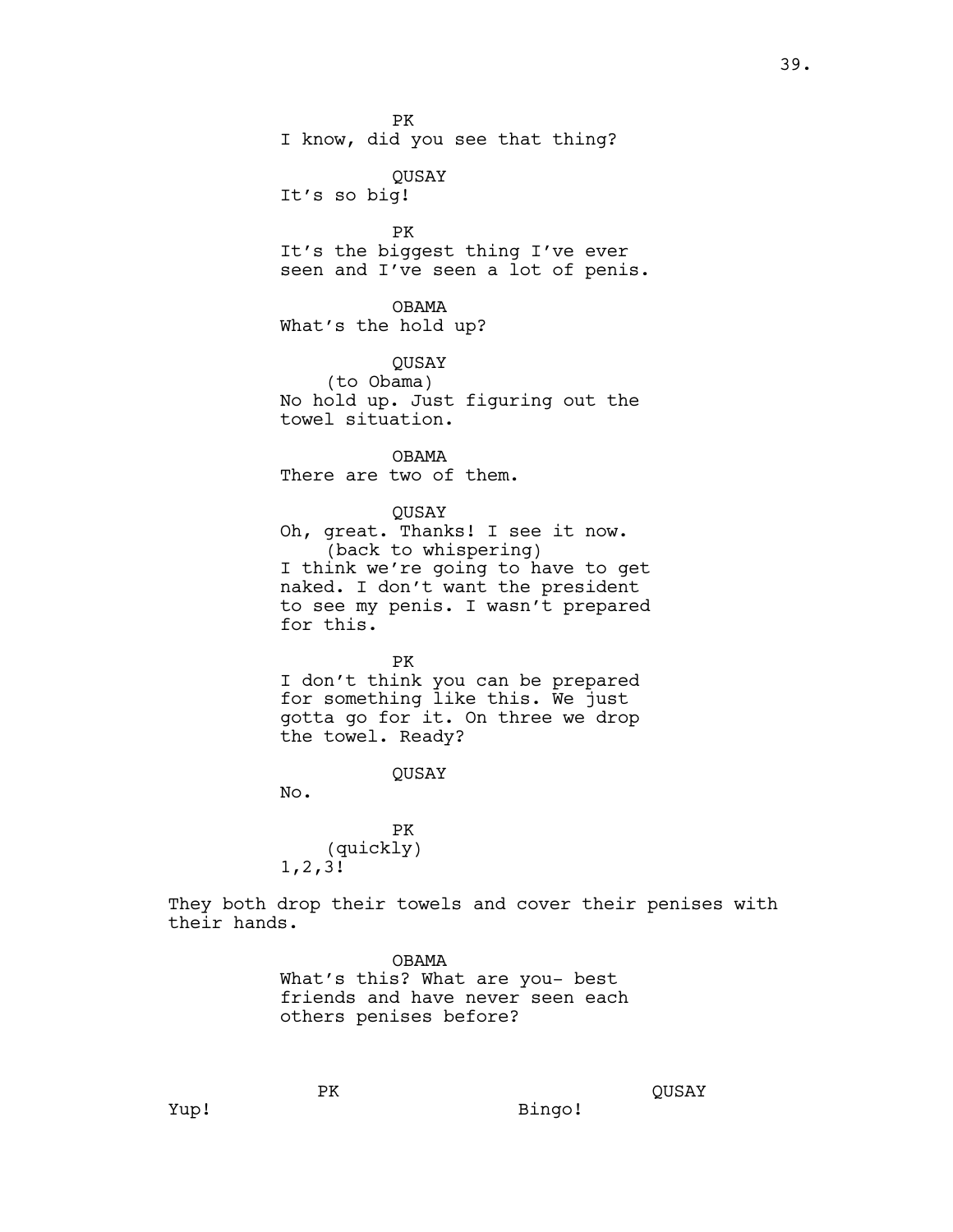That's cute. Obama gets into the hot tub. Qusay and PK turn to each other. QUSAY It's like the loch ness monster. PK I believe. PK and Qusay look at each other. QUSAY 1, 2, 3! PK (CONT'D) 1, 2, 3! They remove their hands and look at each others penises. QUSAY (CONT'D) Huh. PK (CONT'D) Huh. They settle into the hot tub. PK grabs his USV and takes a big draw as they relax into the warm water. OBAMA What's that you got there? PK My vape? OBAMA It looks like a USB stick. QUSAY Oh, yeah. It's something I made, but I guess it's kind of stupid. OBAMA Pass it here. Obama examines it. OBAMA (CONT'D) It looks like a USB stick but it's not a USB stick. It's just a vape. That's pretty cool. QUSAY You don't think it'd be cooler if it was also a USB stick?

OBAMA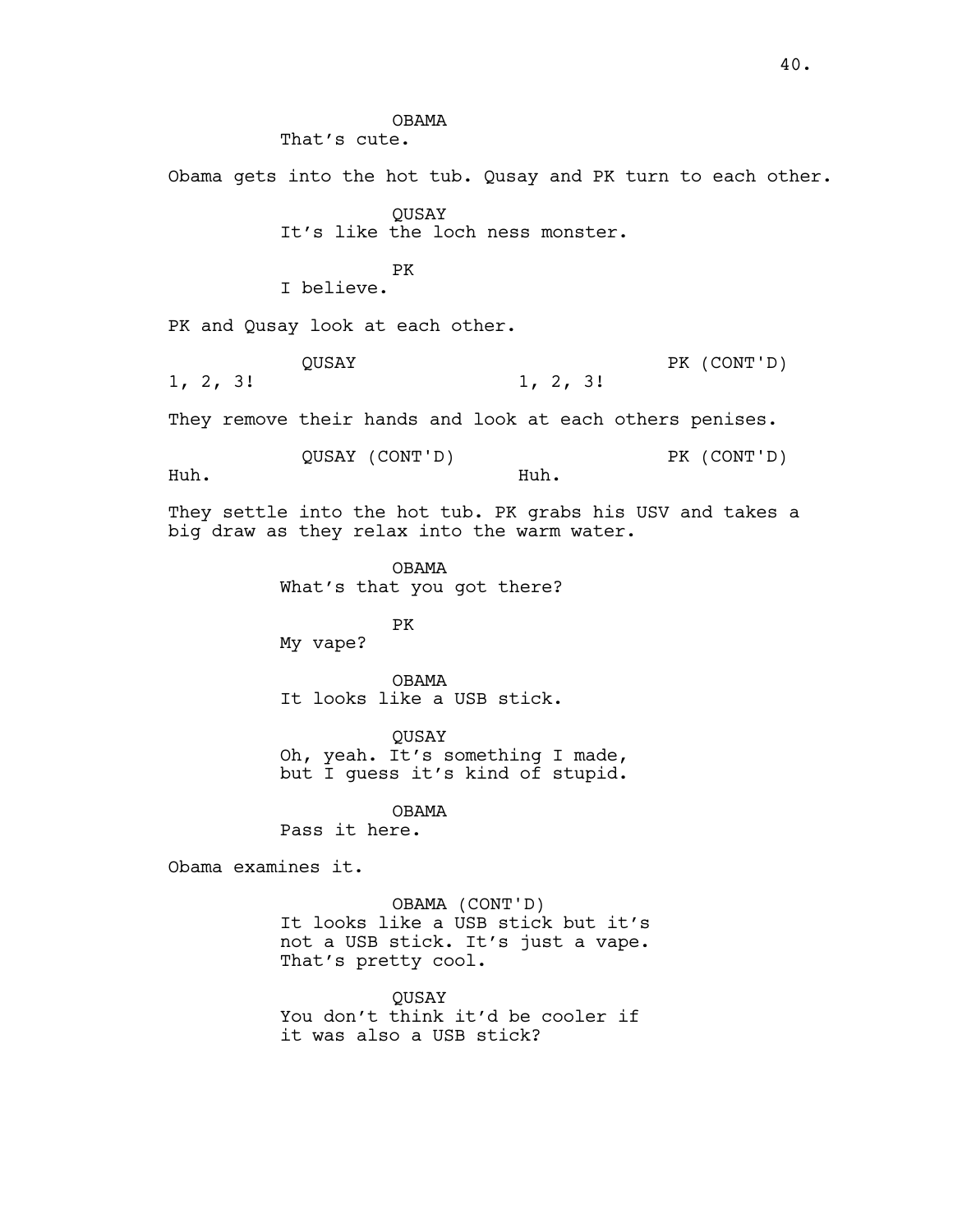OBAMA No, that'd be stupid. This is discrete. I like it. Mind if I try it out?

PK Sure. You ever hit one of these before?

OBAMA Sure. Vape Nashe.

Obama takes a super deep drag.

PK You'll wanna go slow because there's a lot of nicotine in that.

**OUSAY** 

Please, this guy took down a mountain of cocaine earlier, you think a vape is going to-

Obama blows out a billow of vapor and immediately passes out. Qusay and PK look at each other for a beat before scrambling to get Obama's head above water.

### **SFX: Splashing**

QUSAY (CONT'D) Holy fuck!

PK I think our dicks just touched!

QUSAY Who cares, Obama just nic'd out on your vape.

PK I do have a powerful pull.

QUSAY Get him out of the water!

INT. SPA - MOMENTS LATER

Obama is lying unconscious on the ground. PK and Qusay stand over him. Everyone is still naked.

Qusay starts pacing.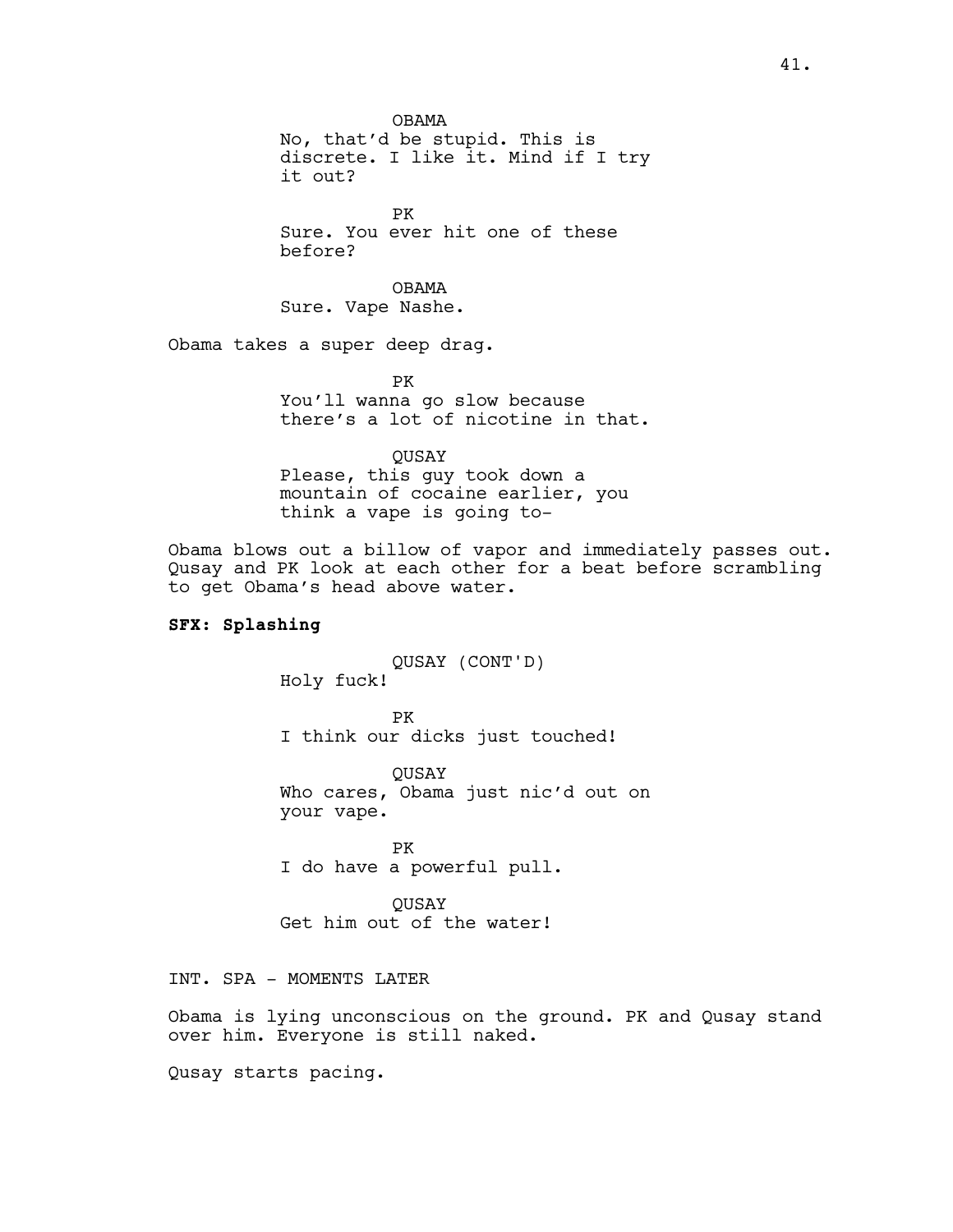Oh man, we're so fucked! We're SO fucked! We've got the former president UNCONSCIOUS in a Las Vegas Spa, with COCAINE in his system- I can't go to jail! You know what they do to guys like me in jail?

PK They trade them.

**OUSAY** They WHAT??

PK

We'll just carry him back to his room, put him in his bed and everything is going to be fine. First things first, we gotta get some clothes on.

Qusay stops pacing. They look down at Obama's unconscious body and still exposed penis.

> PK (CONT'D) It's wrapped around his leg, somehow.

Qusay is still distressed but mildly impressed.

INT. HOTEL HALLWAY - MOMENTS LATER

Qusay peeks around a corner.

**OUSAY** It's clear, let's go.

PK and Qusay carry an unconscious Obama *Weekend At Bernie*'s style down the hallway and into an elevator.

**SFX: Elevator Doors and card beep**

INT. ELEVATOR - CONTINUOUS

PK uses Obama's key card on the elevator and hits the Penthouse button. They shift his weight uncomfortably between the two of them.

**SFX: Elevator Doors**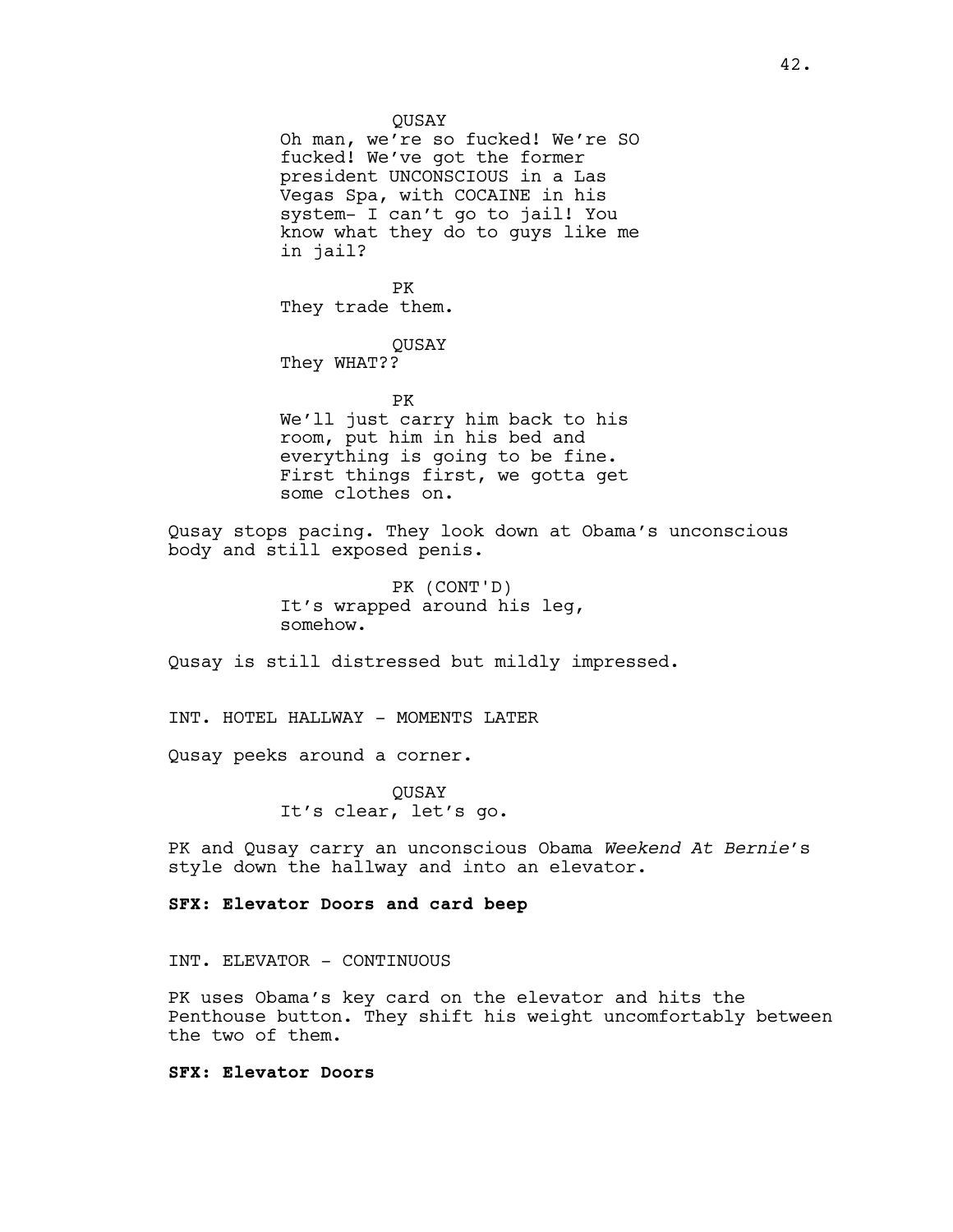The elevator opens on the third floor and an older woman gets in. Qusay and PK hold perfectly still. She surveys them. PK gives a tiny nod and a nervous smile.

> OLDER WOMAN I remember those days.

The elevator stops and she gets out.

### **SFX: Elevator Doors 2**

PK Okay, when the doors open, we're just going to book it to the Luxury Lounge, drop him off, and bail.

The ride continues up and the doors open on the Penthouse to reveal-

# **SFX: Exterior Elevator Doors**

EXT. PENTHOUSE HALLWAY - CONTINUOUS

-the hallway is swarming with secret service agents taking statements from everyone that was in the luxury lounge. PK and Qusay immediately start scrambling to close the elevator. As the doors begin to close a secret service agent spots them.

SECRET SERVICE AGENT

Hey!

### **SFX: Elevator Doors Close**

INT. ELEVATOR - CONTINUOUS

Qusay is panicking

**OUSAY** We're so fucked, we're so fucked, we're so fucked, we're so fucked.

PK

It's okay. It's okay! We'll take him to our room and regroup from there.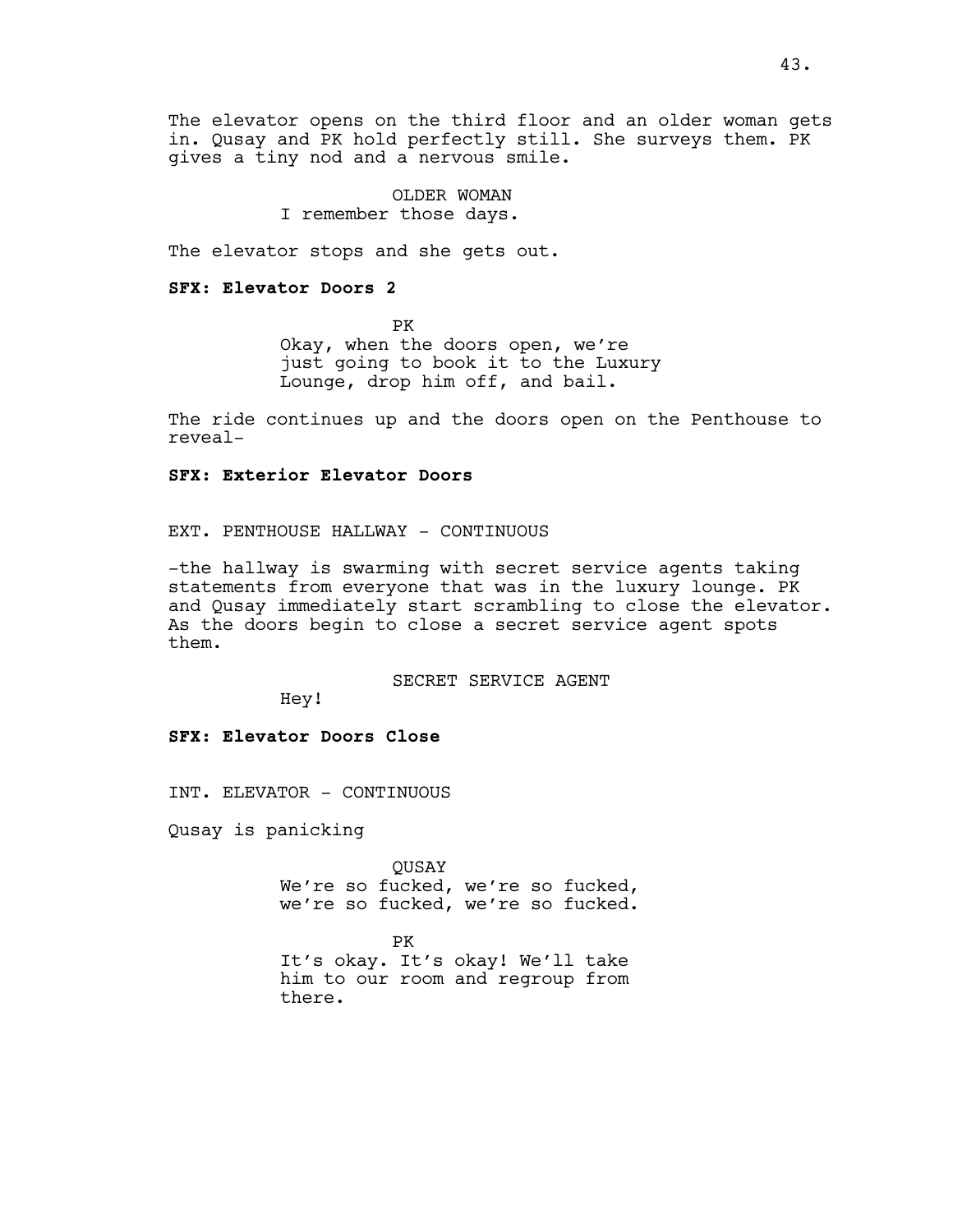**OUSAY** 

We're in the other tower! You think we're going to be able to make it across the casino with one of the most recognizable former world leaders' UNCONSCIOUS BODY?

PK Well, not if you're screaming about it! We'll have to get him a disguise...

INT. HOTEL CASINO - CONTINUOUS

### **SFX: Elevator Doors 3 to Casino**

The elevator doors open to reveal the guys carrying Obama who is now wearing SUNGLASSES. They start to move forward while talking to each other quietly out of the side of their mouths.

> QUSAY Not much of a disguise.

PK We'll not if you're screaming about. Besides, I didn't see you having any other ideas.

They make their way through the casino nodding at people, no one seems to notice. They look up and see the signs that point them to TOWER II.

QUSAY

This way.

PK Told you this would work.

They turn the corner to find more secret service agents and security guards blocking their direct path to the elevator.

QUSAY

Oh fuck.

PK

Go around!

They depart the carpet walkway and start to lumber through the casino tables and slot machines, starting to lose their composure.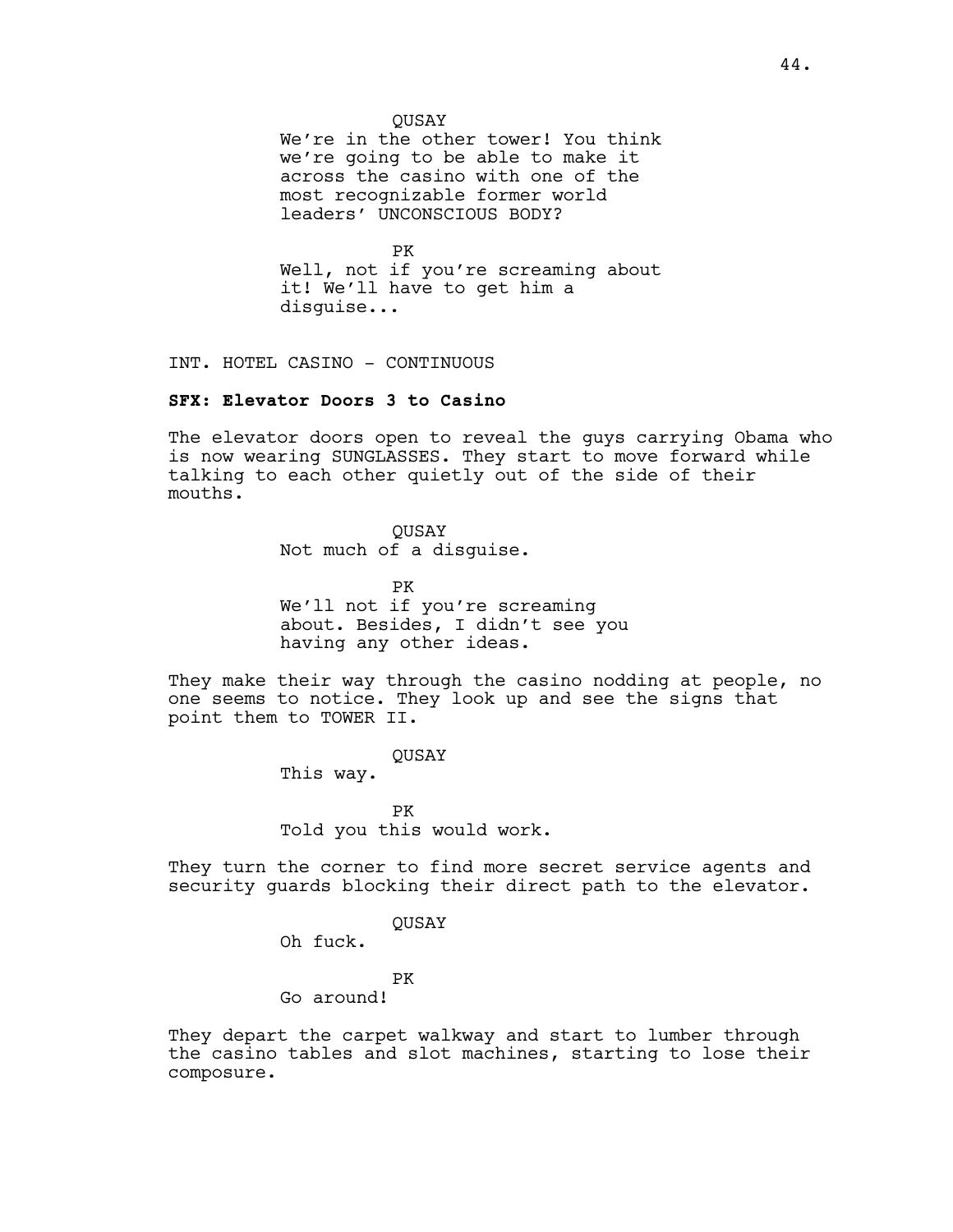**OUSAY** Sorry. Coming through. Pardon us.

They're bumping into people, spilling drinks-

### **SFX: Falling Drink**

Obama's arm falls off of PK and hits someone in the back of the head.

> PK Sorry, he's had a lot to drink.

The COCKTAIL WAITRESS from before spots them and recognizes them.

> COCKTAIL WAITRESS Hey! What's going on here?

> > PK

Run!

COCKTAIL WAITRESS What are you guys doing with President Obama?!

The guys run towards the elevator dragging Obama's limp body along with them like they're in a terribly coordinated three legged race.

Any chance of doing this incognito is gone. Heads are turning, cell phones are coming out to take photos and videos. The commotion gets the attention of the secret service and security as they make moves to close in.

> GAMBLER Those guys have Obama!

FEMALE GAMBLER Obama's here? Where?

They make it to the elevator and start to press the floor button in a panic. The doors close.

# **SFX: Elevator Doors Close 2**

INT. HOTEL HALLWAY - MOMENTS LATER

## **SFX: Hallway Commotion**

The elevator doors open and they rush towards their room. Shoving guests out of the way, knocking over room service carts, they reach their door.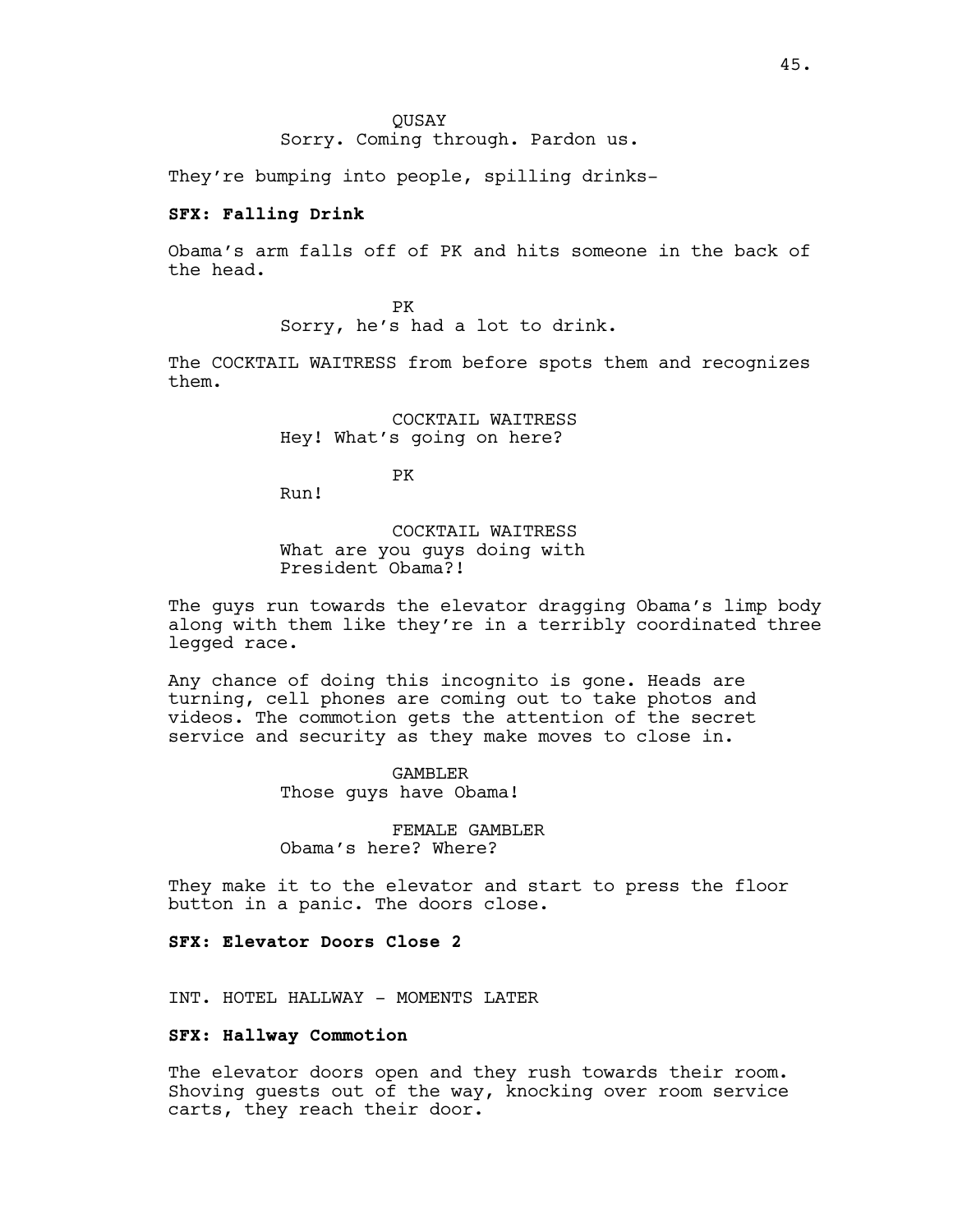Qusay fumbles with the key as agents start to emerge from the other elevators, guns drawn.

Qusay gets the door open and they hurry in and slam the door shut just as a bullet connects with it.

# **SFX: Door Slam and Bullet hit**

INT. PK AND QUSAY'S HOTEL ROOM - MOMENTS LATER

Barack Obama is splayed out on the bed.

PK turns on the TV.

QUSAY What are you doing?

PK

I'm watching some TV, it helps me unwind. I think better when I'm unwound.

**OUSAY** This is not a time to unwind! If anything this is a time to wind up tight, into a small little ball, and cry.

TV NEWS ANCHOR Breaking news as former President Barack Obama has been kidnapped in Las Vegas by terrorists.

Qusay slowly turns towards the television where a news anchor is breaking down the situation and showing live helicopter footage of the outside of their hotel which now has dozens of cop cars surrounding it.

> QUSAY Ungh, it's happening.

Qusay starts to shrink into a tight ball.

PK

Don't worry, they said terrorists. When people think of terrorists they think of the Taliban or ISIS. No one knows it was us. We can just climb out the window.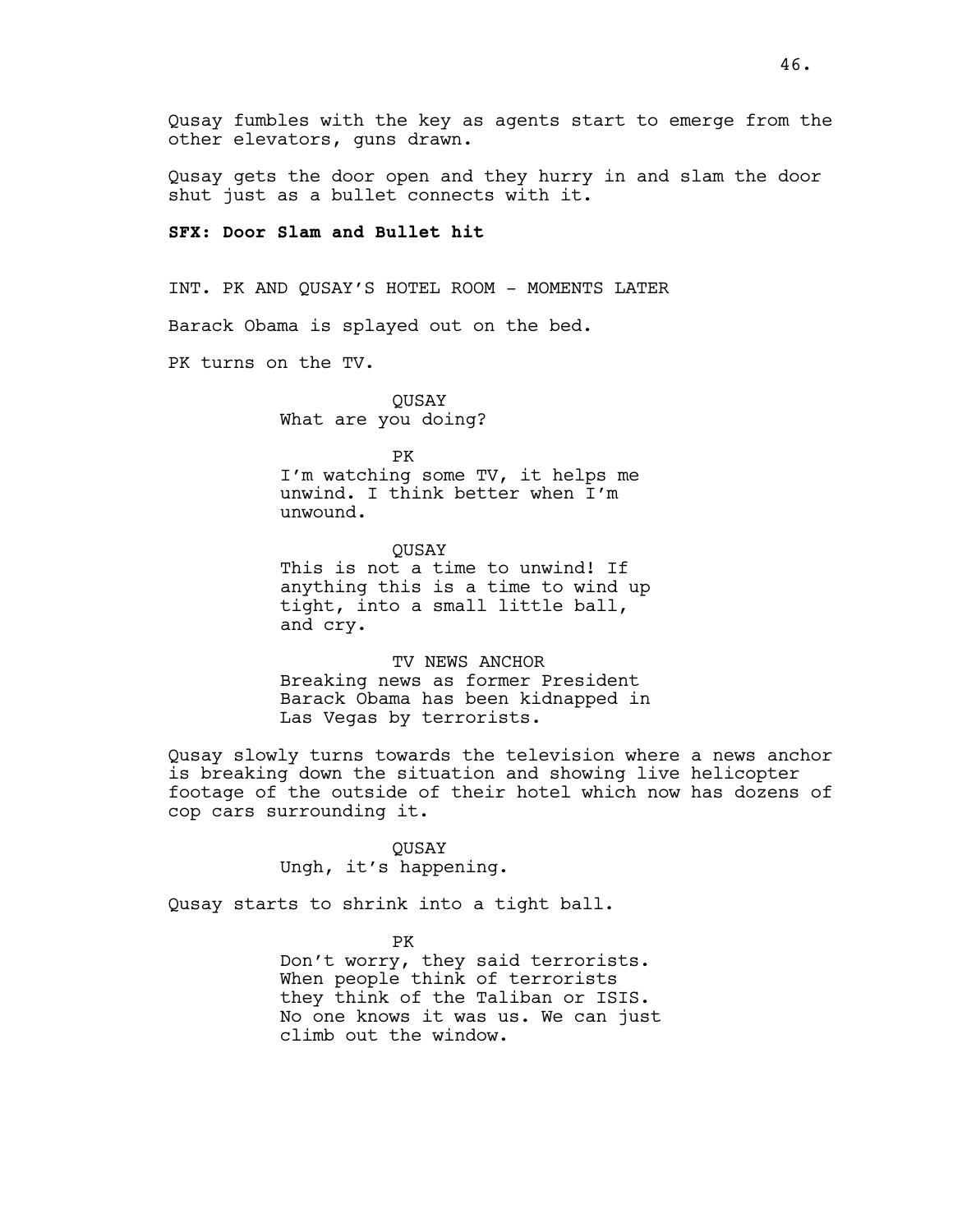TV NEWS ANCHOR Cell phone footage captured on the scene reveals the two terrorists to be male. One middle eastern man and the other to be what we are assuming to be a lighter skinned middle eastern man.

The news shows footage of PK and Qusay carrying Obama through the casino.

> PK Oh, come on.

**OUSAY** We're dead.

PK It's just Fox News, no one in their right mind takes them seriously.

## INT. WHITE HOUSE - AFTERNOON

Donald Trump sits on a couch watching Fox News eating a burger next to a GIANT bag of McDonald's. It sounds disgusting as he crams the food into his gullet with heavy, labored breathing between loud chews.

#### FOX NEWS ANCHOR

I've heard enough about this anti-American agenda that the media is perpetrating against Donald Trump. It's clear that Obama has a vendetta against our president and is using his ties to Big Internet to create thousands of fake accounts pretending to be outraged.

TRUMP (grunt of agreement)

FOX NEWS ANCHOR SPEAKING of Obama, we have some breaking news as terrorists in Las Vegas have kidnapped the former President, if you can even call him that.

Donald Trump pauses mid-bite. His eyebrows go up with an idea. He starts to call for someone, his mouth still full.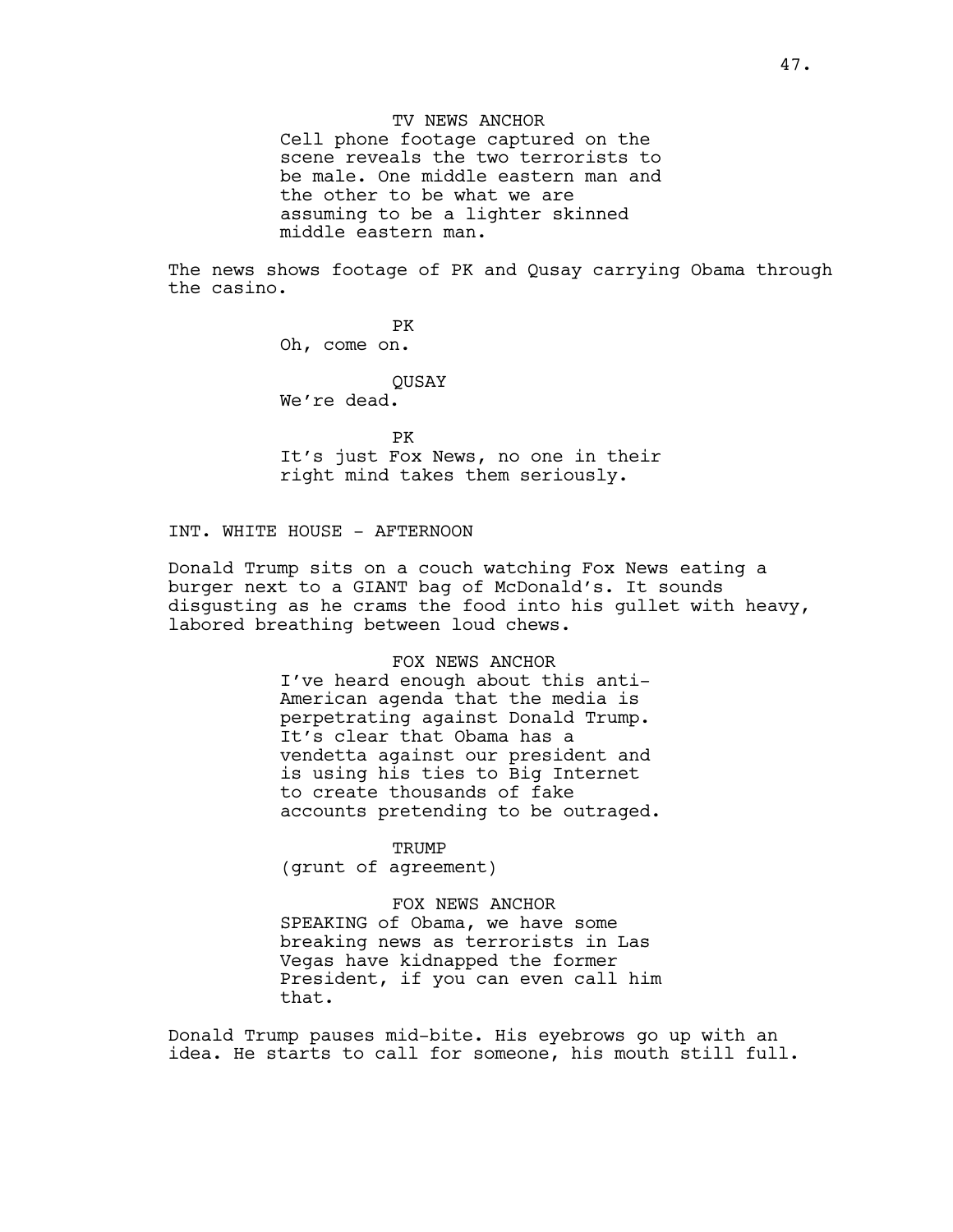DONALD TRUMP Haammlhlrrrr. Hammllrrrr! Hermamnan! FOX NEWS ANCHOR (O.S.) You see, this is just the type of polarizing, divisive behavior you've come to expect from the Democrats. You know who never would've let themselves get kidnapped by terrorists? Donald Trump! An aide comes rushing in. AIDE You screamed, sir? Trump swallows the way too big of a bite. DONALD TRUMP Get me to Vegas. INT. PK AND QUSAY'S HOTEL ROOM - MORNING PK is standing up now, Obama is still splayed out on the bed. PK Okay. Okay. There's got to be a way out of this. QUSAY (O.S.) Has there? We've been in here for 6 hours. Qusay is curled in a ball on the floor. PK Get up. Come on. Qusay reluctantly stands up. PK (CONT'D) We can still climb out the window. TV NEWS ANCHOR As we enter into our 10th hour of this standoff - we've got Special

Agent John Michaelowski on the line. Thank you for joining us. What precautions have been taken to ensure that these terrorists don't escape?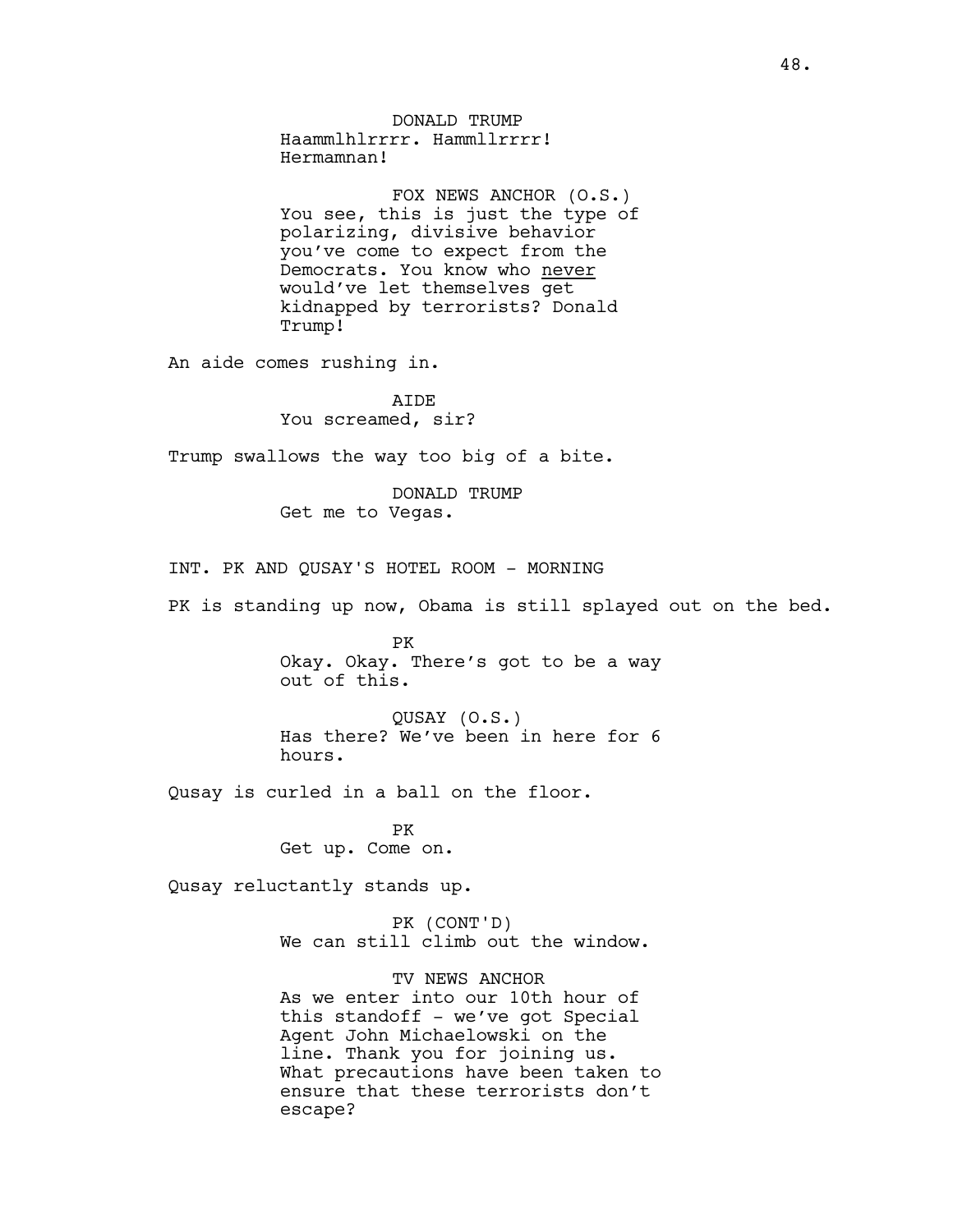### AGENT MICHAELOWSKI

Well, we have snipers who have been instructed to fire on sight should they try anything wild like climbing out a window.

QUSAY I'm getting back into my ball.

PK Wait! What about the air vents? We can climb through the air vents and escape.

**OUSAY** This isn't Die Hard! And if it was we're not Bruce Willis, if anything we're more of the Reginald VelJohnson type.

PK Look, it's only a matter of time before these guys come in here-

TV NEWS ANCHOR Why not just go in there and -guns blazing and take us take these guys out? PK (CONT'D) out.

> AGENT MICHAELOWSKI In situations like these our top priority is ensuring the former president's safety. We can't be sure if these guys are armed or what. It would be too risky.

Qusay stands up, a determined look in his eye.

QUSAY Okay. I'm just going go out and surrender. Throw myself on the mercy of the court. My parents always told me that there's nothing more powerful than the truth.

INT. HOTEL HALLWAY

Qusay opens the door and peeks his head out. A bunch of agents have their guns trained on him.

#### **SFX: Guns cocking**

He loses his nerve, swallows, puts the "Do Not Disturb" sign on the outer handle, and slinks back inside.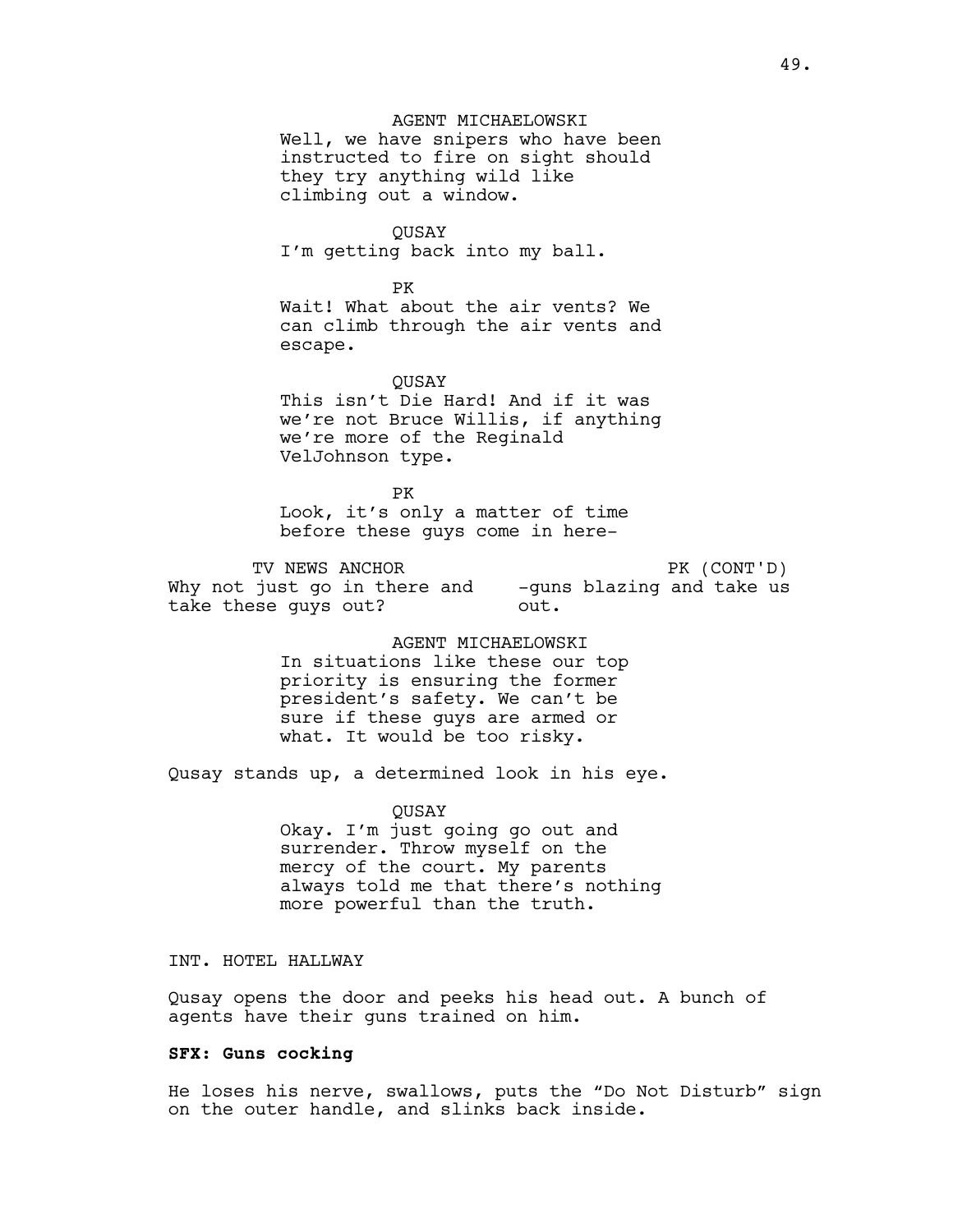INT. PK AND QUSAY'S HOTEL ROOM - CONTINUOUS

QUSAY Guns. Guns are more powerful than the truth. This is your fault! With your damn cocaine and need to look

*so cool* in front of everybody all the time! Modding the USV with your stupidly powerful vape juice pods.

PK Let's not go blaming cocaine.

Qusay jumps on top of Obama's body and start shaking him.

QUSAY Wake up! Wake up Mr. President! Wake up!

CUT TO:

EXT. HOTEL ROOFTOP - INTERCUT

SNIPER RIFLE POV: Through the window we see Qusay straddling Obama and shaking his body.

A SNIPER radios his boss.

SNIPER I've got eyes on one of them, you want me to take the shot?

AGENT (V.O.) Hold your fire. We have to try to take them alive and we can't risk them harming the former President.

Qusay is now lifting up Obama's torso by his collar and shaking him.

SNIPER

Copy.

AGENT What do you see?

INT. HOTEL ROOM - CONTINUOUS

QUSAY I'm going to give him mouth to mouth.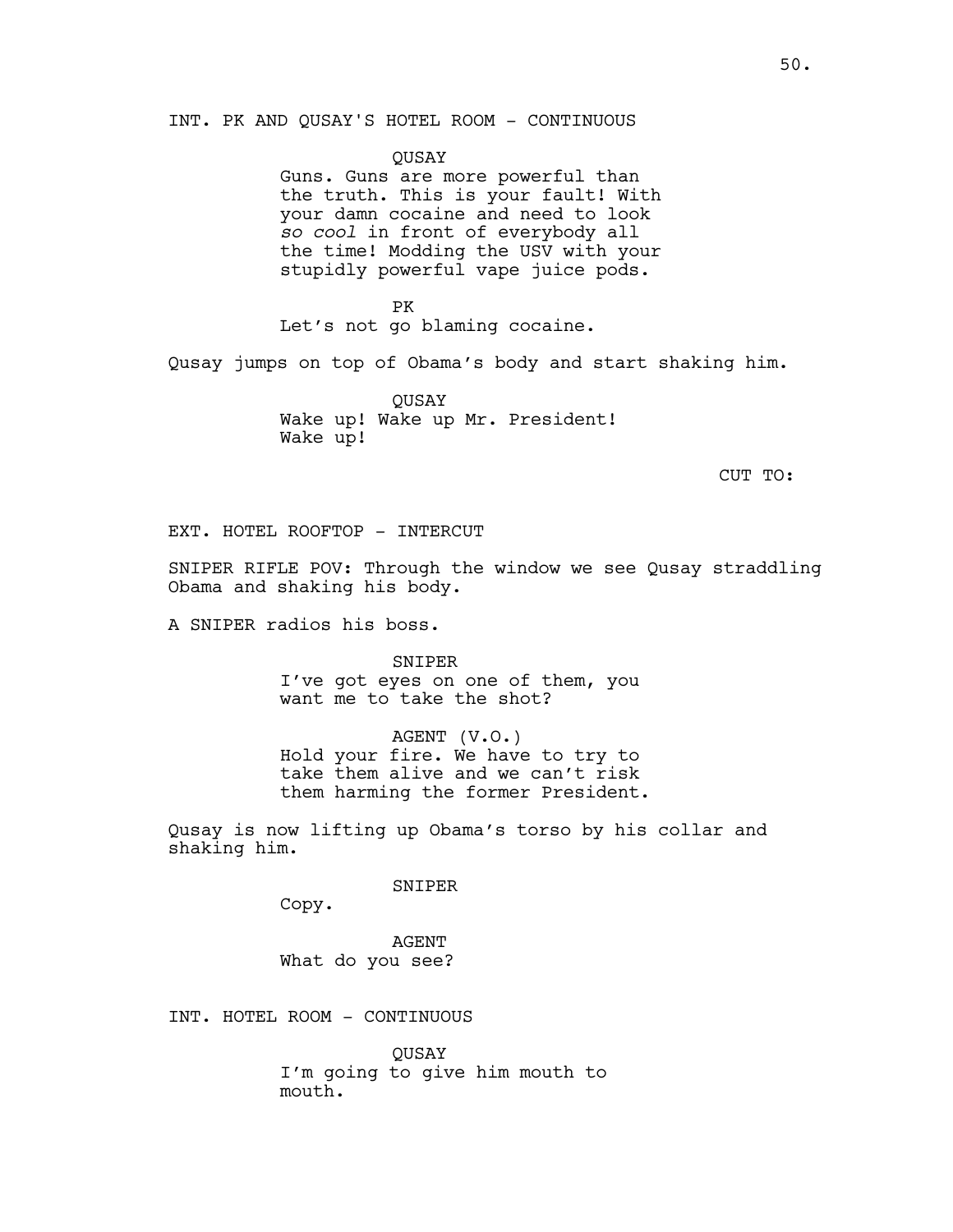PK Why? He's breathing. You only need to do CPR if they're not breathing.

QUSAY I don't see you with any better ideas!

Qusay goes to give Obama mouth to mouth and PK comes from behind him to pull him off.

> PK Stop! Stop doing that! Calm down!

SNIPER POV: It looks like PK is giving it to Qusay from behind as Qusay makes out with Obama's unconscious body.

> SNIPER Ugh. I really want to take the shot.

INT. HOTEL ROOM - CONTINUOUS

TV NEWS ANCHOR We've just got word that President Donald Trump has landed in Las Vegas and is going live with a press conference, we'll go to that now.

This stops the commotion and Qusay and PK fixate their attention towards the TV. On the TV we see Donald Trump at a press conference.

#### DONALD TRUMP

(MORE) Of course by now, you've all heard the news about Barack Obama. Very sad. I was busy doing a lot of hard work for the American people when I heard the news. He wasn't nice to me, Barack Obama, but it's very sad. I mean, is he in on it? We don't really know. No way to know. I've always said Obama was a secret Muslim. Maybe he's the orchestrator of all this to undermine my presidency- just saying. A lot of attention is going to this instead of being focused on what I'm doing. Who knows, though. I'm not saying that. People are saying that.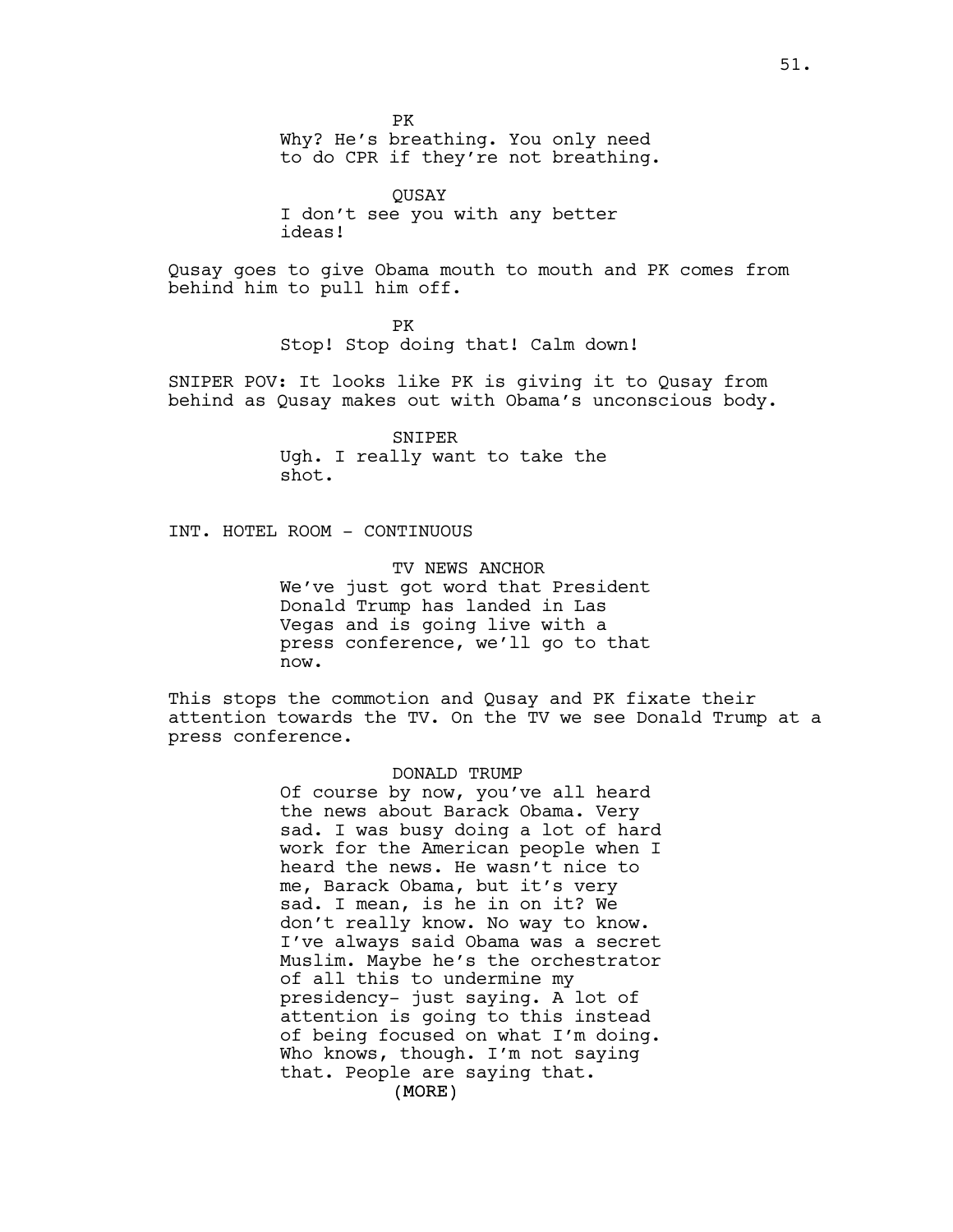# DONALD TRUMP (CONT'D) Either way, we need to secure our borders to prevent these terrorists from getting onto American soil and into American political offices like Muslim terrorist Barack Obama. This is exactly what I was talking about, people. I have a message for these terrorists: I will get you. Personally. I am coming to get you. And when I do, which I will, America will be safe once again! We're gonna build a wall, and Mexico is going to pay for it!

#### **SFX: Crowd Cheers**

Qusay and PK watch on in horror.

QUSAY So, run me through the air vent plan again.

Now it's PK's turn to collapse.

PK

How the fuck did this happen? You know, 24 hours ago I was just an innocent little boy who wanted nothing more than to do cocaine with Barack Obama... and now look at me- a terrorist and enemy of the United States spooning with an unconscious former president.

At the mention of "24 hours ago" Qusay looks at the clock. His eyes light up. He tunes out PK as he looks at the footage of the hotel on TV... he has an idea.

> QUSAY That's it!

PK Yeah, that's it. We're gonna die.

QUSAY No. The snipers. If we can make it across the hall to another room, the snipers wont have an angle on us from that side.

PK We can escape through the window! But how are we going to get across the hall?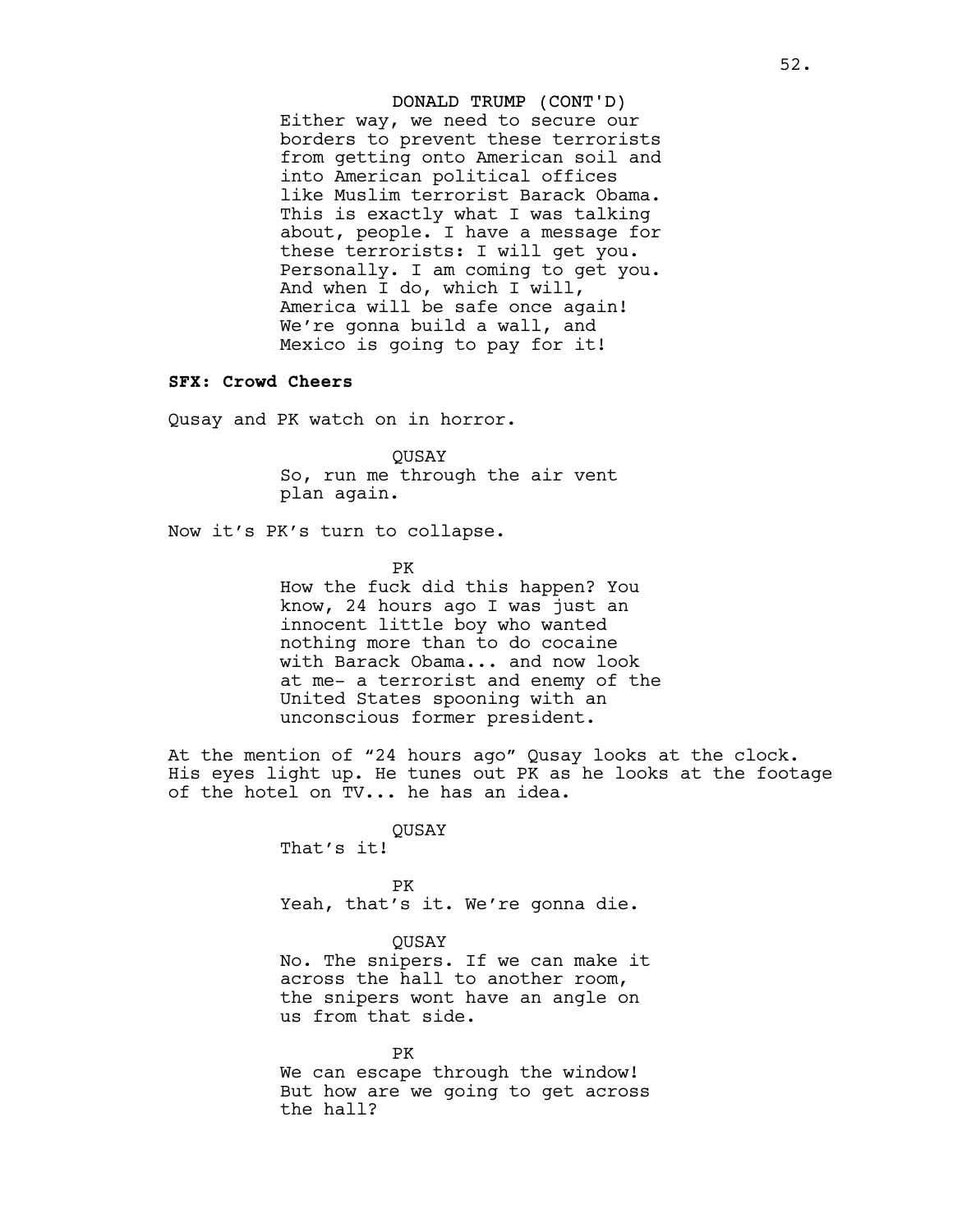PK Yeah, but once they realize we have no weapons they'll just arrest us.

**OUSAY** That's only if they realize that we have no weapons...

Qusay looks to the clock between them. PK suddenly understands where he's going with this.

INT. HOTEL HALLWAY - MOMENTS LATER

The door starts to crack open slowly.

### **SFX: Door opening slowly**

AGENT We've got movement.

Qusay and PK come out carrying the still unconscious Obama. Qusay is holding the clock.

> AGENT (CONT'D) He's got a bomb. Hold back everyone.

QUSAY Stand back! I'm not afraid to use this thing!

AGENT Stay calm, nobody has to get hurt.

PK sees a middle-aged couple watching from a doorway across the hall a couple of rooms down and starts to guide them in that direction.

> **OUSAY** One false move and I'll use this thing!

AGENT We're cooperating. We just want to talk.

They make it to the door. The scared onlookers are frozen.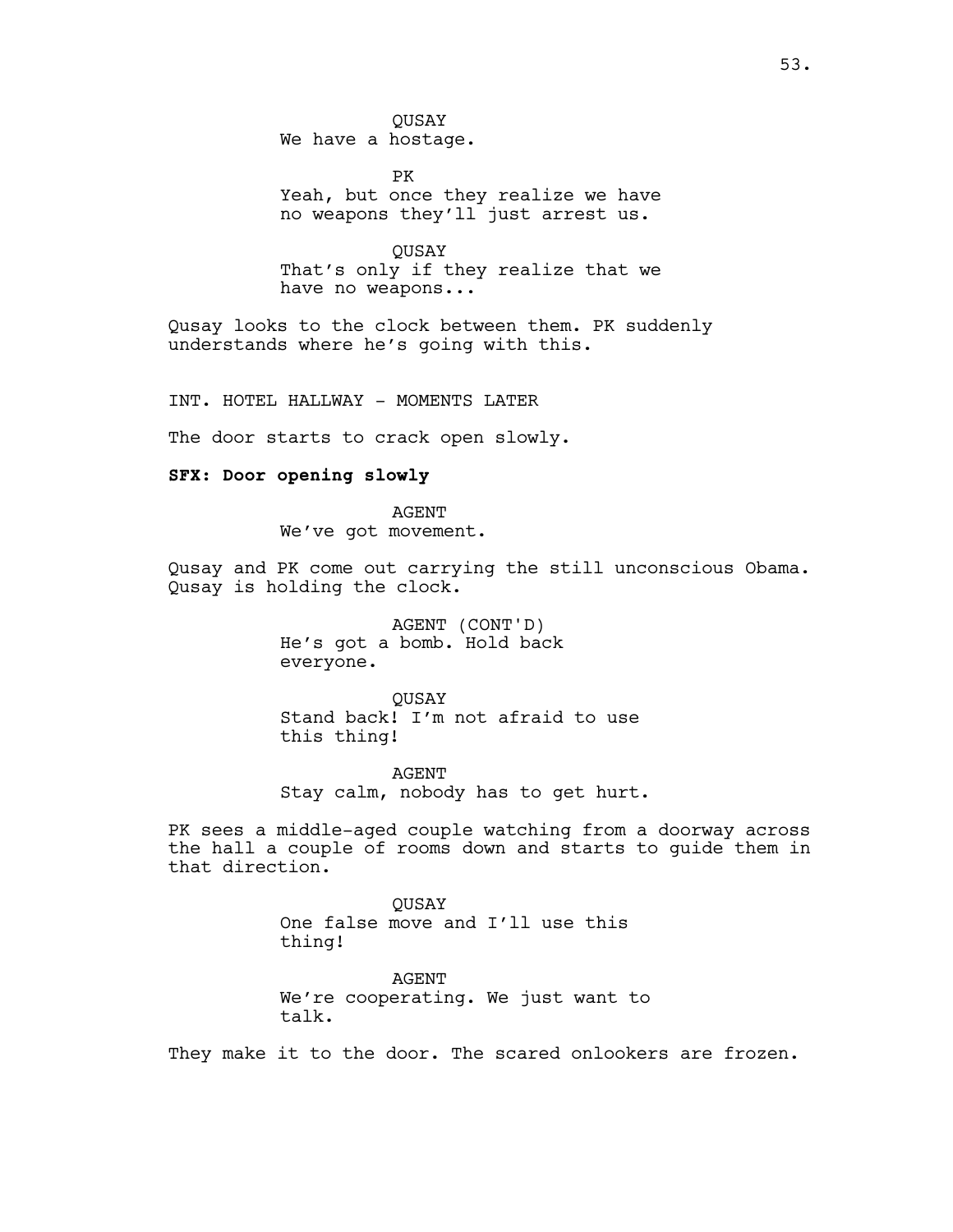PK Get out of here! This is our room now! (quieter) We're so sorry about this. I hope the rest of your trip is more enjoyable.

The couple scatters, a little confused. Qusay makes one last jab with the clock towards the racists.

> QUSAY Good. Fucking racists.

They close the door.

**SFX: Door Slam**

AGENT Fuck. Move the snipers. Now!

INT. ROOM ACROSS THE HALL - CONTINUOUS

PK and Qusay drop Obama on the bed and celebrate and hug.

PK I can't believed that worked!

**OUSAY** Okay, now what?

PK Now we've got to get out of here.

He looks around the room to see a bunch of weird sex toys, costumes, and sex machines.

> PK (CONT'D) Holy fuck, this couple is amazing.

Qusay goes to the window and looks out of it.

QUSAY

We've only got a little bit of time before they get new snipers in position.

PK I mean, they're on vacation and they BRING this stuff? Relationship. Goals.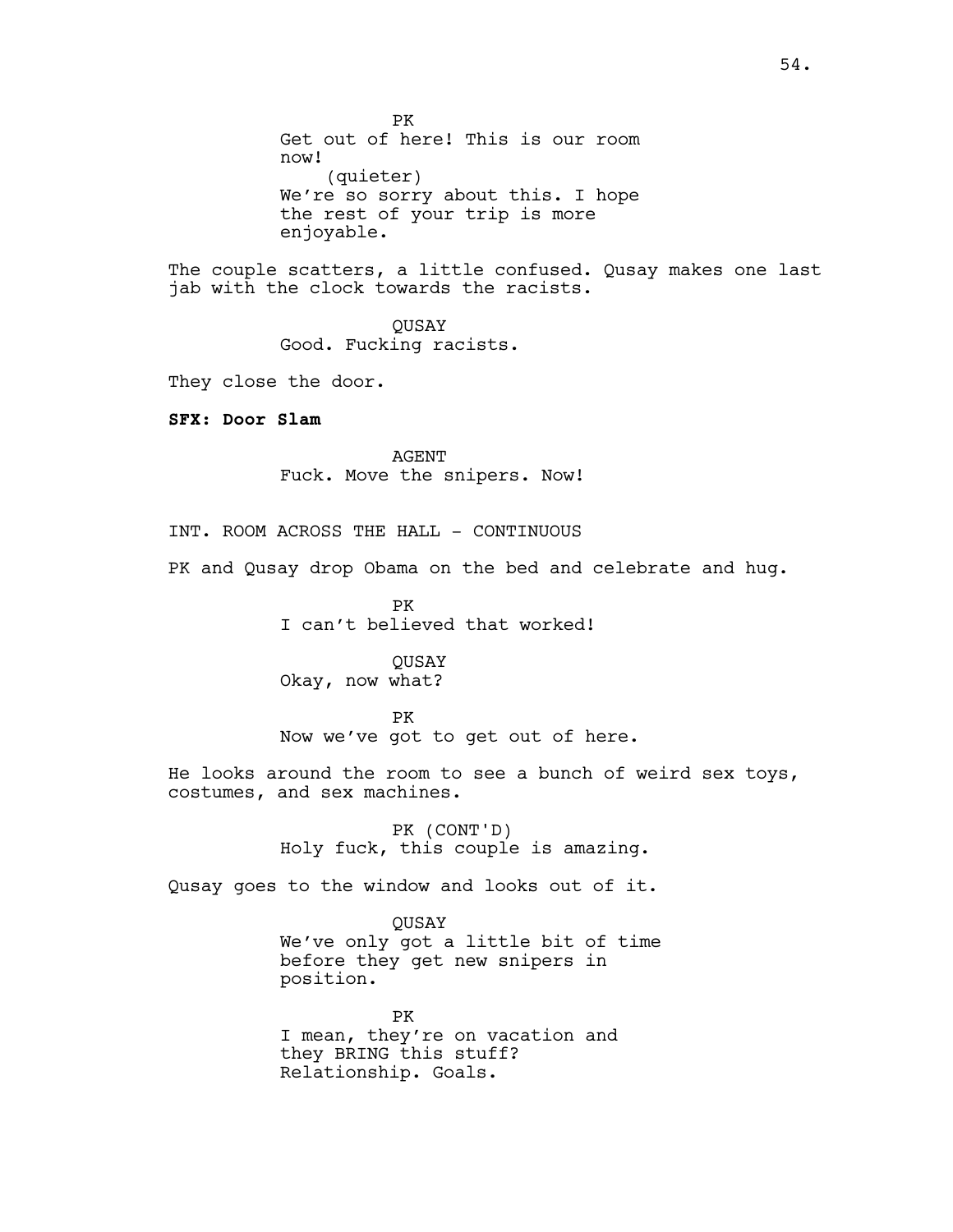He picks up some costumes - a giant baby costume, a latex suit that looks like it's made for two people. PK (CONT'D) I don't even know what some of this stuff is? Is this a latex suit built for two people? QUSAY Focus! There's no fire escape to climb down. How do we do this? PK Well, we jump. PK looks around the room QUSAY We jump??? PK Yeah. QUSAY The pool is like fifty feet out-PK Jump far! **OUSAY** That's certain death! PK runs up to the window and throws the chair at it, it bounces off the window and hits Qusay. **WAIT SFX: Chair Window Bounce** QUSAY (CONT'D) Ow! Fuck! PK Damn, that's a strong window. They take turns trying to break the window with different pieces of furniture, but to no avail.

**WAIT SFX: Throwing things at the window**

PK (CONT'D) Damn. This place is built really solid-

**WAIT SFX: Crash through floor**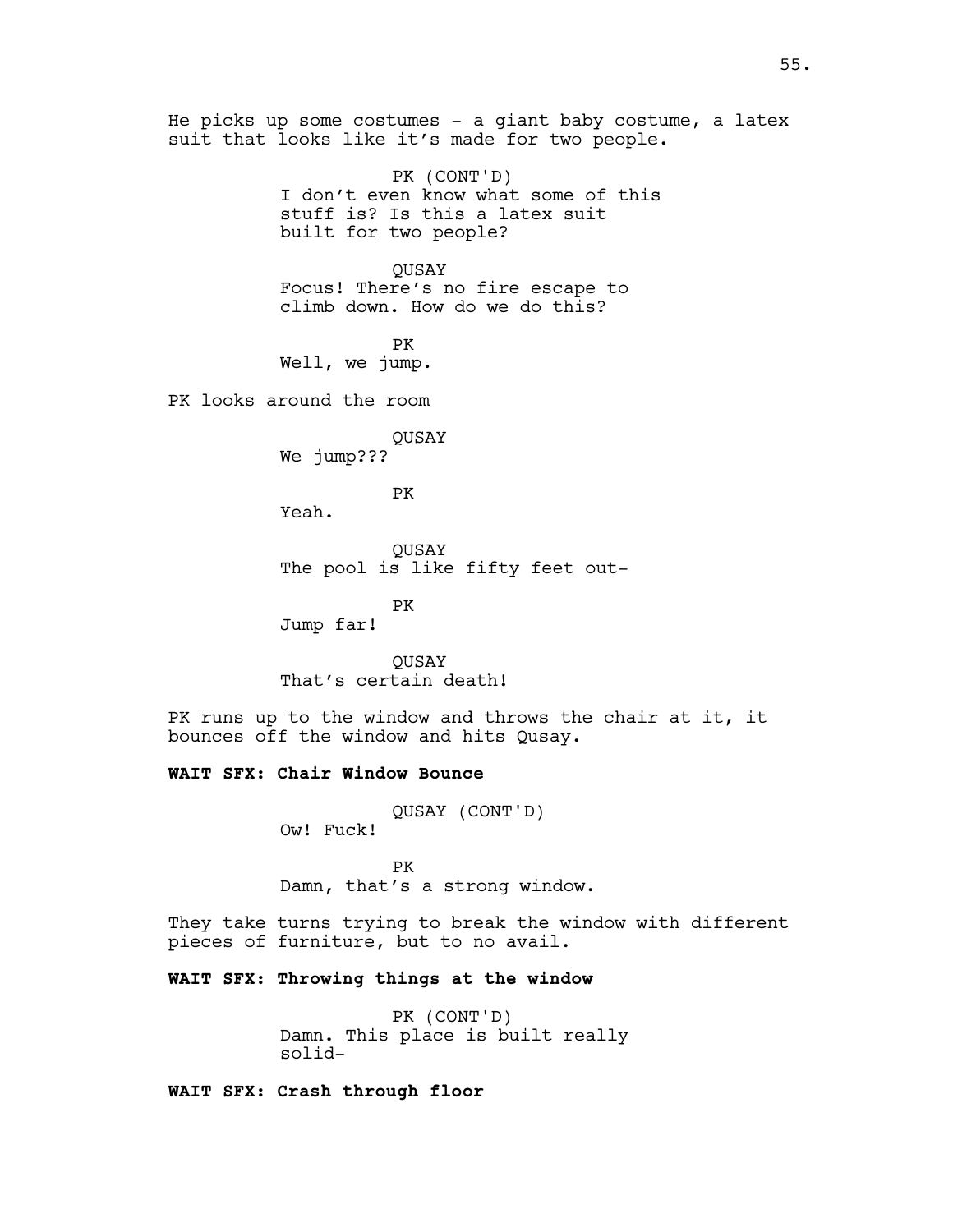The floor gives out beneath them and they fall down into it leaving a cloud of dust where they once were standing.

> **OUSAY** What the *fuck*?!

They stand up, the hole is about 5 feet deep.

PK Look! It's a crawlspace, we can take this and get out of here!

QUSAY Wait, what about Obama?

PK What about him?

**OUSAY** We can't just leave him here.

They look at Obama passed out on the bed next to all the weird sex toys.

> PK He'll be fine.

### **OUSAY**

No, the whole world thinks we're terrorists and the only reason why those agents didn't KILL us at first sight out there was because we had him with us. We need to take him.

PK And how, good sir, would you suggest we do that?

Qusay looks over to the bed where the latex suit for two people is sitting. PK gets the idea and hates it.

INT. DANIA'S HOUSE - NIGHT

### **SFX: Piano**

Dania watches TV as Lindsey's dog Peter plays the piano behind her.

Dania flips through the TV channels when she comes across the news showing footage of PK and Qusay with Obama.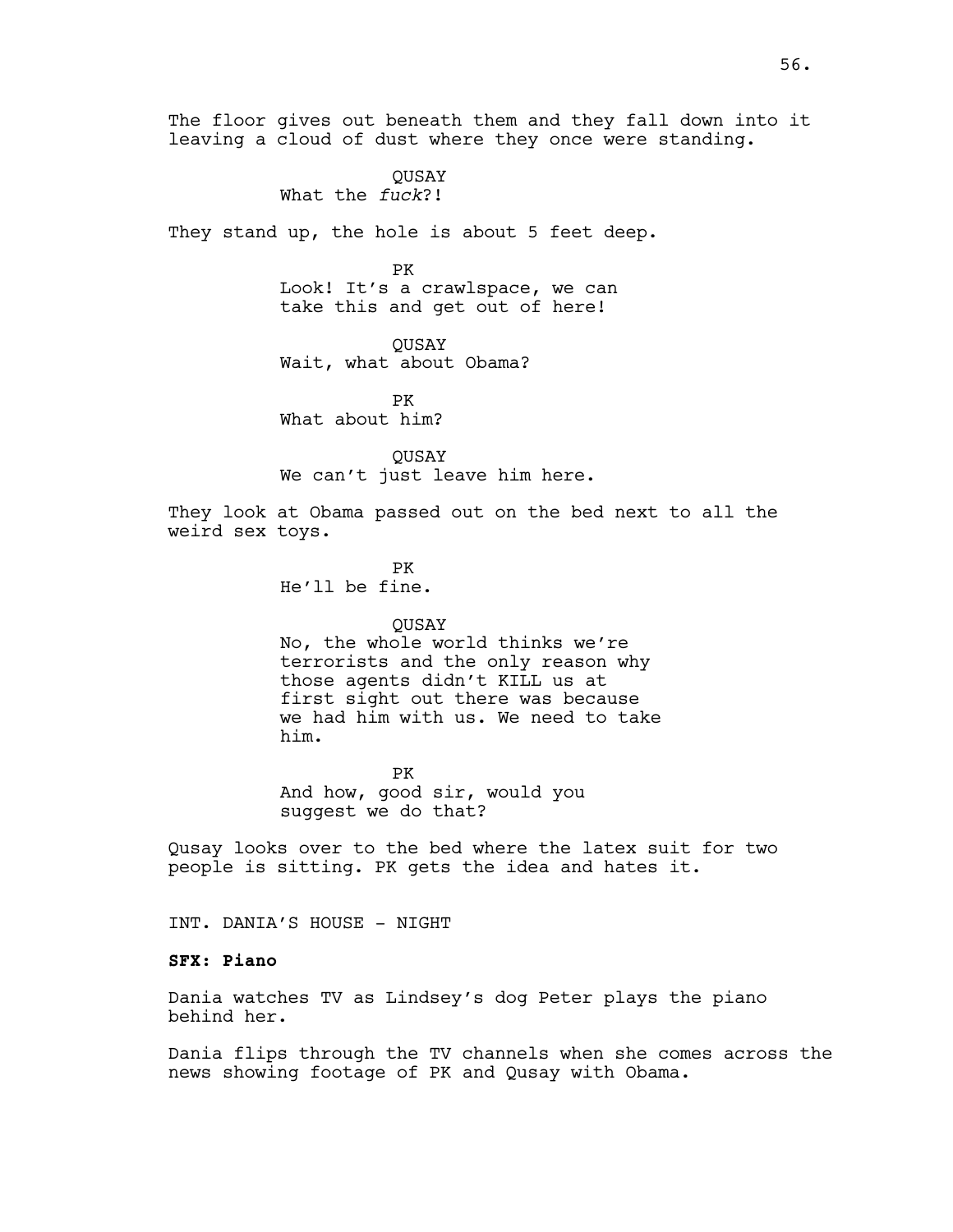TV NEWS ANCHOR -kidnapped President Obama in a Las Vegas hotel. As of now, the identities of the terrorists are unknown.

DANIA

Peter, heel!

## **SFX: Dog Bark Stop Piano**

We see that Lindsey's dog Peter has been playing the piano behind her.

She raises the volume and leans in.

TV NEWS ANCHOR The FBI and Secret Service are asking anyone with information about these two suspected terrorists is being asked to come forward immediately to aid in the active hostage situation.

# DANIA

Oh. My. God.

INT. HOTEL ROOM - MOMENTS LATER

PK is now wearing the latex suit with Obama, belly to belly. It works relatively well, even if uncomfortably fitting.

> PK I still don't see why I have to be the one wearing the suit.

> QUSAY You're so much bigger and stronger than me. I would just fall over. Okay, let's get crawling.

He drops down into the hole in the ground. PK rolls his eyes and follows after.

INT. CRAWL SPACE - CONTINUOUS

Qusay and PK (with Obama essentially strapped to his belly) scurry along the tunnel and make their way down into what seems like some scaffolding.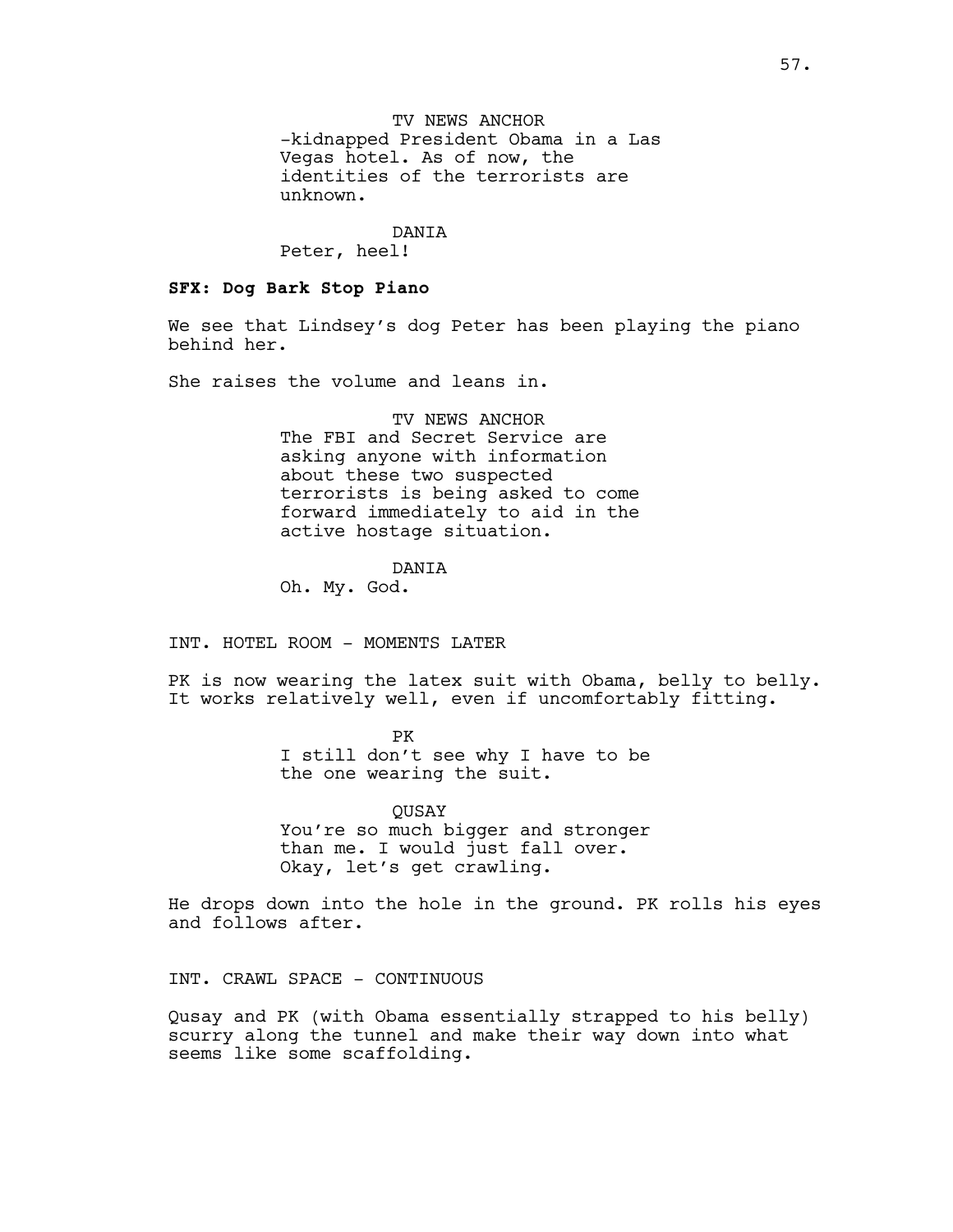### **SFX: Ground Gives Out**

The ground gives out from underneath Qusay and he falls from view.

> QUSAY (CONT'D) (high pitched scream)

> > PK

Qusay!

### **SFX: SPLASH!**

PK looks down to see a giant pool of water about 50 feet beneath them.

INT. CIRQUE DU SOLEIL ARENA - CONTINUOUS

## **SFX: Audience Applause and Splashing**

The audience applauds loudly as Qusay flounders in the water, surrounded by dancers in odd costumes. He comes up for air still screaming. PK watches from the hole in the ceiling.

### **SFX: O Music**

PK What the actual fuck.

The show continues with amazing acrobatics and moving stages. Silks drop down from the ceiling and dancers in leather skin tight suits start to climb and swing on them.

> PK (CONT'D) You know, seeing it in person, I kind of get it-

### **SFX: Ground Gives Out 2**

The ground under PK gives out and he and Obama plummet from the ceiling. He reaches and grabs onto one of the silks, swinging wildly around 45 feet in the air.

### **SFX: Crowd Oooooh**

PK loses his grip and slips another 5 feet. His foot gets caught in the silk and wrapped up, flipping him upside down.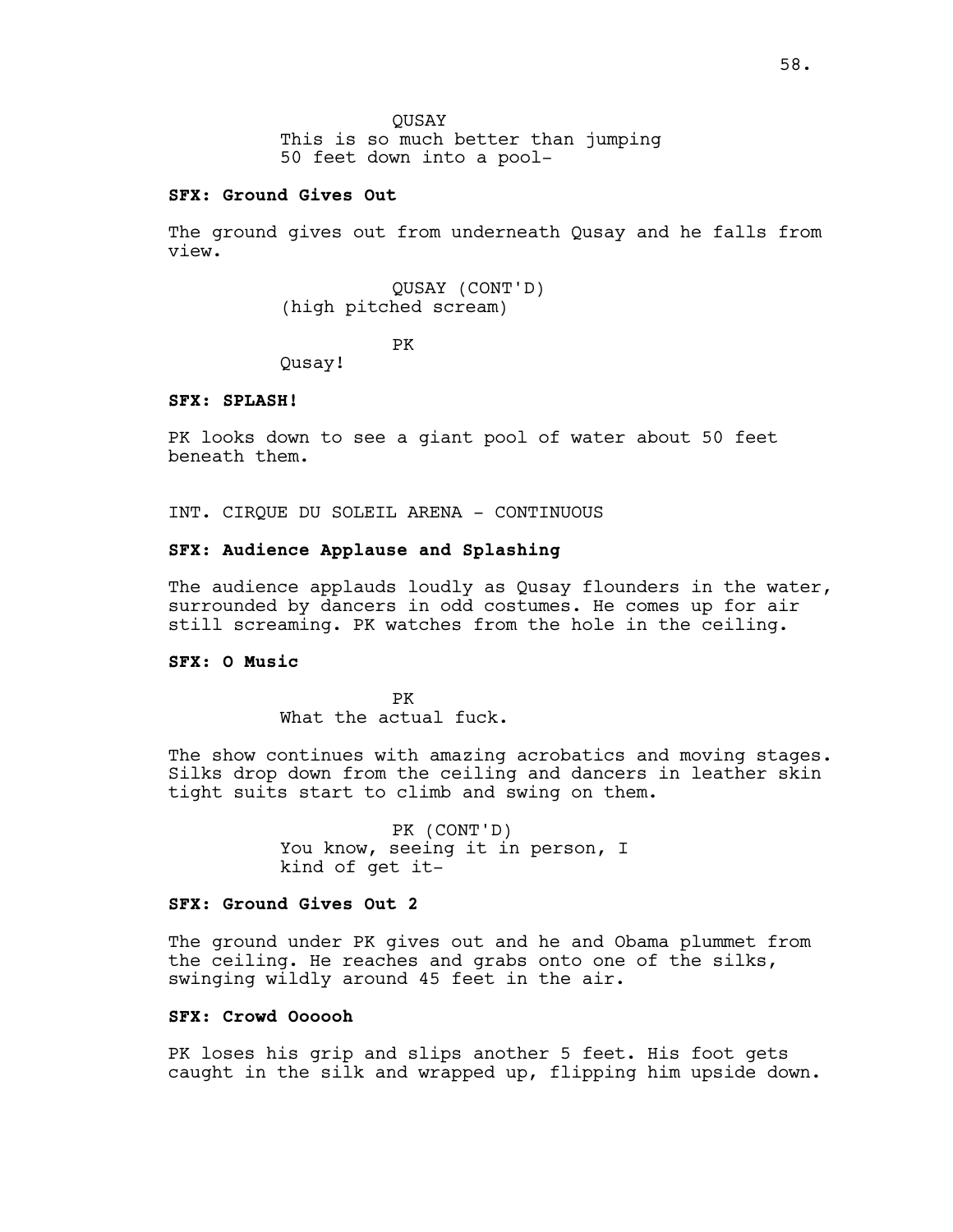## PK (CONT'D)

Help!

#### **SFX: Crowd Cheering**

The crowd goes wild. Qusay has calmed himself a bit and sees what's going on from below. He tries to swim to the edge of the pool, every way he tries he is blocked by a swim dancer doing their choreography.

The edges of the pool start to shrink inward, the dancers one by one duck under the water. Qusay tries to climb out the increasingly shrinking pool, but can't get a grip and slips back into the water. The edges of the pool are closing in on his head and he has no choice to but to take a giant breath and go underwater, narrowly missing decapitation. Holding his breath, he's trapped.

PK (and Obama) continue to whip around on the silks, now being spun up like a fly in a spider web by other silks hanging from the ceiling and the acrobats flying around on them.

The other acrobats roll down to the bottom of their silks and dismount, leaving PK alone in the air. His foot starts to slip and he desperately tries to hold on...

> PK (CONT'D) No, no, no, no, no...

The silk slips off and PK and Obama free-fall/tumble down the other silks towards the hard ground below. PK braces for the impact. YANK! The silks pull tight and catch him about 10 feet off the ground. The crowd goes nuts!

### **SFX: Crowd Goes Nuts**

PK (CONT'D) Haha! Yeah! Thank you!

He spreads his arms to accept the applause allowing the rest of the silks to slip off and he falls the remaining ten feet onto the ground, landing with Obama on top of him.

### **WAIT SFX: Body Thud**

PK (CONT'D)

Unngghhh.

INT. POOL - CONTINUOUS

Qusay feels along the now closed platform above him for some sort of opening. Losing air and losing hope.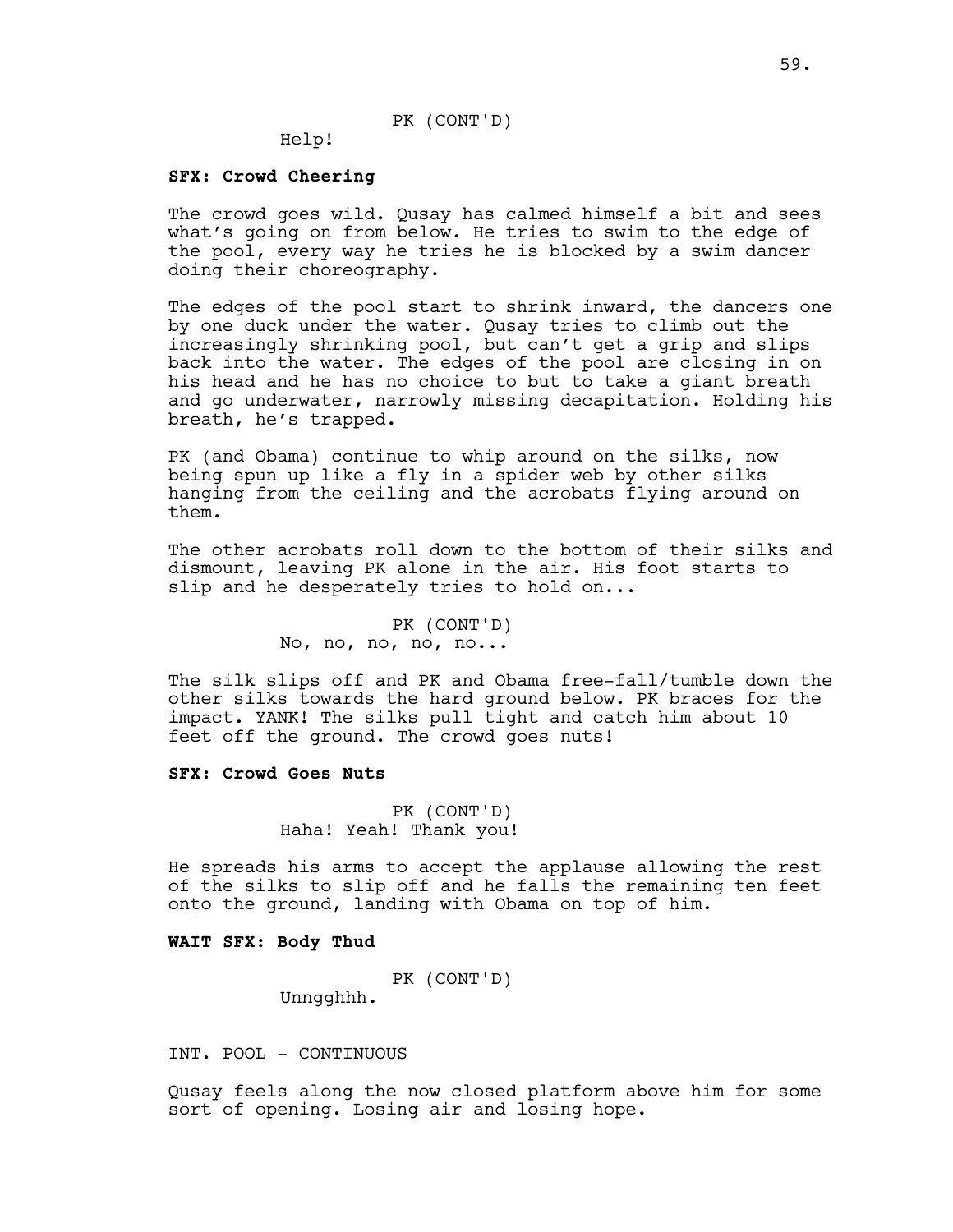Just when all is about lost, he looks down to see one of the swim dancers swimming out through a tunnel. He kicks his feet down and follows.

### INT. BACKSTAGE AREA - MOMENTS LATER

Qusay emerges from a pool backstage, gasping for air. He steps up onto dry land. The performers are busy getting ready for their next part of the show. Qusay looks out to the stage where he sees-

### INT. CIRQUE DU SOLEIL ARENA - CONTINUOUS

PK is laying on the ground with Obama on top of him. He tries to stand up but is like a turtle on his back, Obama is too heavy. He sees some more acrobats leaping and flying off of giant see-saws and realizes that he's landed on one as well. He looks behind him in time to see two performers, one standing on the other's shoulders making their way towards him.

PK

Oh no.

#### **SFX: See Saw Launch**

The top performer leaps onto the high end of PK's respective see-saw launching PK and Obama into the air. PK closes his eyes tight as he flips through the air and, surprisingly, sticks the landing. The audience applauds.

# **SFX: Audience Applause**

He opens his eyes to see what happened and realizes that he landed the flip perfectly. He hears a whistle and turns to see a sopping wet Qusay standing in the wings.

> QUSAY Psst! Let's go!

> > PK

Right.

PK waddles off stage waving at the audience who is still applauding.

### **SFX: FADE O MUSIC**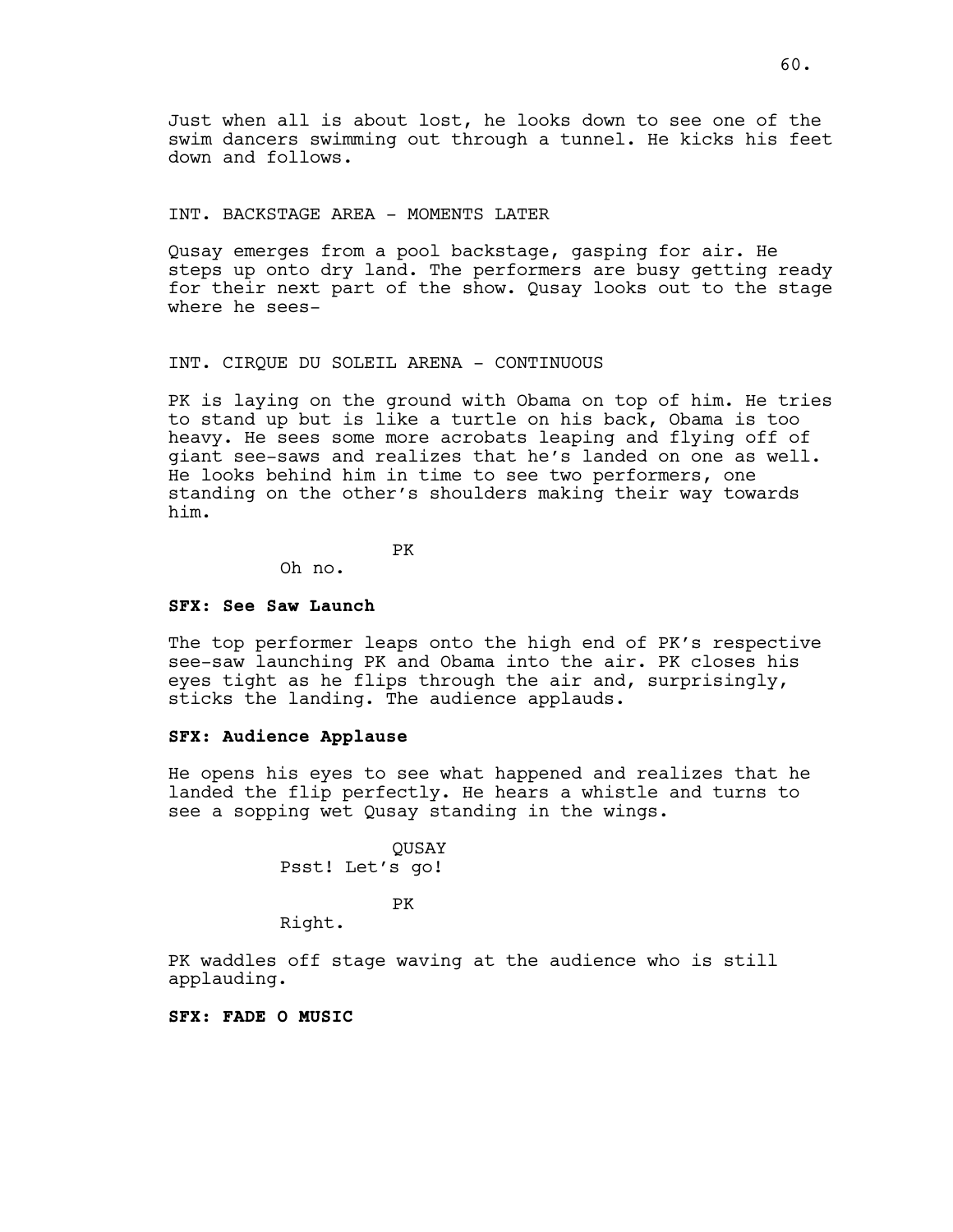PK and Qusay make their way through the backstage towards the exit.

> PK Did you see me out there? I was amazing.

QUSAY I hate this show.

PK Really? Because now I kinda want to see all of them.

INT. HOTEL HALLWAY

AGENT MICHAELOWSKI makes his way down the hall as he passes, the other Agents stand up straight - this guy is a head honcho.

> AGENT MICHAELOWSKI What are we doing here?

AGENT We lost visual on them when they

moved rooms, but we've got the negotiator trying to talk them out.

Agents surround the hotel room, waiting patiently. A negotiator is crouched by the door with a guitar.

> NEGOTIATOR Come on guys. We can work this out. (singing The Beatles) We can work it out. We can work it out.

Agent Michaelowski grabs the negotiator by the shoulder and yanks him out of the way.

> AGENT MICHAELOWSKI Enough of this.

> > AGENT

But, sir-

**SFX: Kick in door**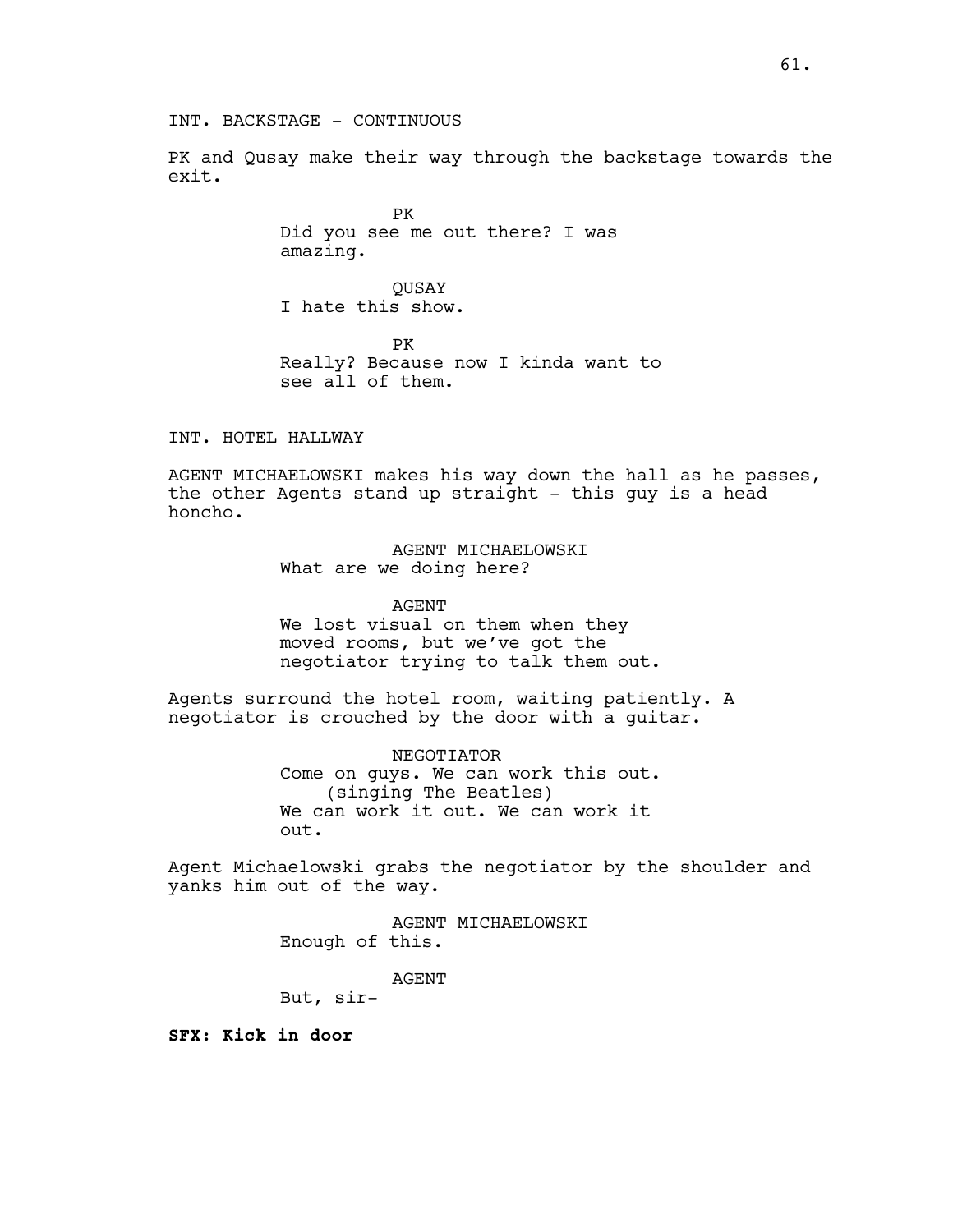Agent Michaelowski kicks in the door to reveal and empty room, he storms in and sees the hole in the ground as the other agents pile in after him. They lower their weapons and surveil the weird sex scene that lies in front of them.

> AGENT MICHAELOWSKI Get in there. Now!

Agents start to climb into the hole. Agent Michaelowski looks at another Agent who is holding up the adult baby costume with a giant double sided dildo.

> AGENT MICHAELOWSKI (CONT'D) These are some sick fucks.

EXT. LAS VEGAS STRIP - NIGHT

Qusay and PK make their way away from The Bellagio, police lights and SWAT Trucks are in the background.

> QUSAY Oh man, my phone was in my pocket. Good thing it's waterproof. I hope it still works.

He takes out his phone.

PK If it doesn't you gave up that headphone jack for nothing.

QUSAY Oh shit, Dania has called me 12 times.

PK Ugh, needy much?

QUSAY Maybe she can help us!

PK Like the Chloe to our Jack Bauer. But in this case, we're the terrorists.

Qusay dials his phone.

INT. DANIA'S HOUSE - INTERCUT

Dania is glued to the TV, when she sees Qusay is calling she leaps up and answers it.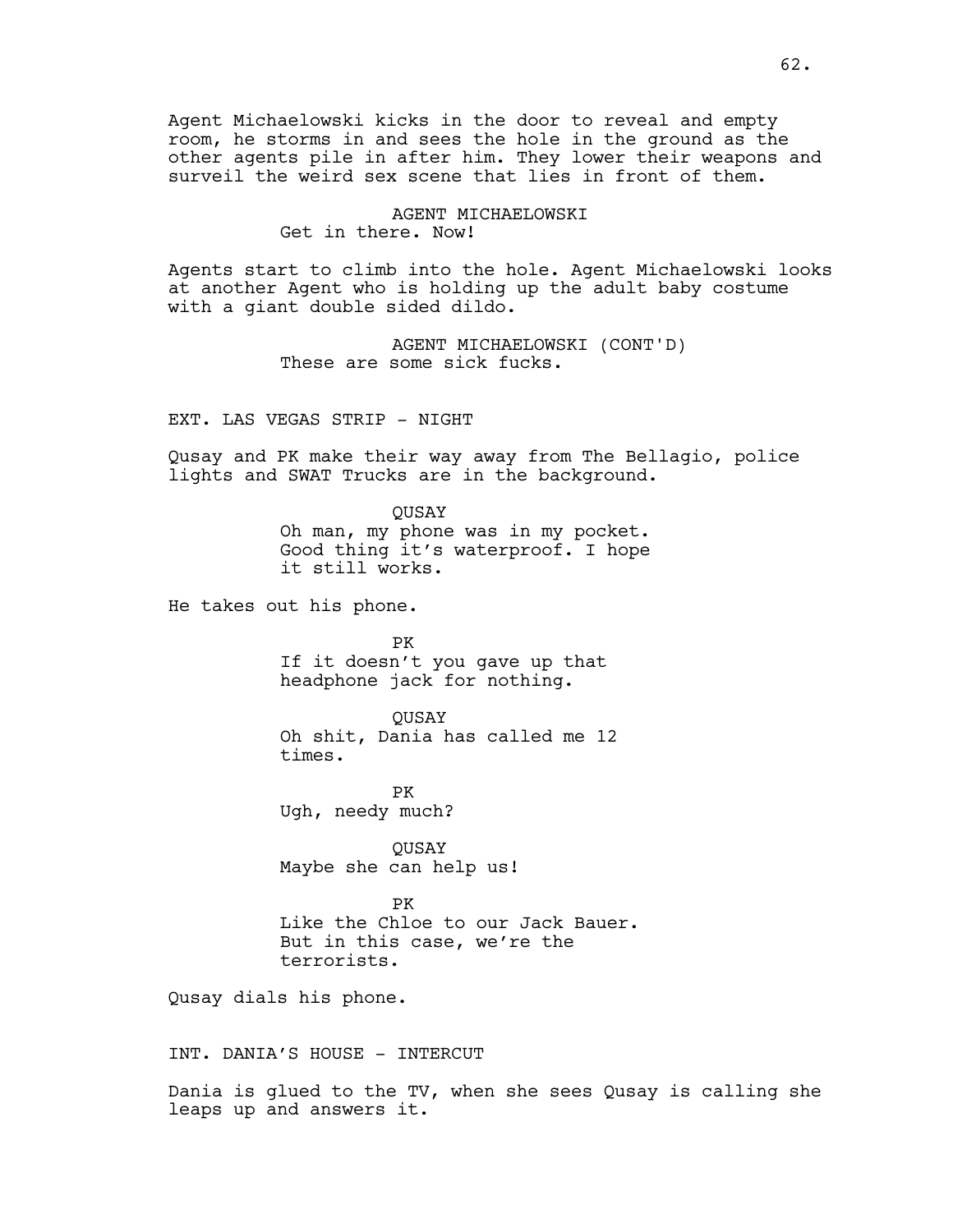DANIA What the fuck, Qusay? What is going on?

Qusay starts crying.

#### QUSAY

They think we're terrorists but we're not terrorists and now they're going to kill us.

PK

Way to go Jack Bauer.

DANIA

Stop crying. I know you're not a terrorist. I'm just happy that you're okay. I was so worried. I love you.

QUSAY I...'m so happy to hear that.

DANIA Everyone on TV is trying to find out who you guys are still.

**OUSAY** They don't know our identities yet?

#### DANIA

No, the footage is kind of blurry which give you a little wiggle room if you can find a way out of town. Is there anyone in Vegas who either of you know? Someone who will believe you and can help you out?

QUSAY No! Nobody! Who would we know in Vegas?

Qusay looks up and sees a Billboard for Criss Angel. He stops crying and looks at PK.

> QUSAY (CONT'D) Actually, there might be one person.

EXT. TRUMP TOWER VEGAS - NIGHT

We zoom into the top floor window of the Trump Tower building to reveal that inside: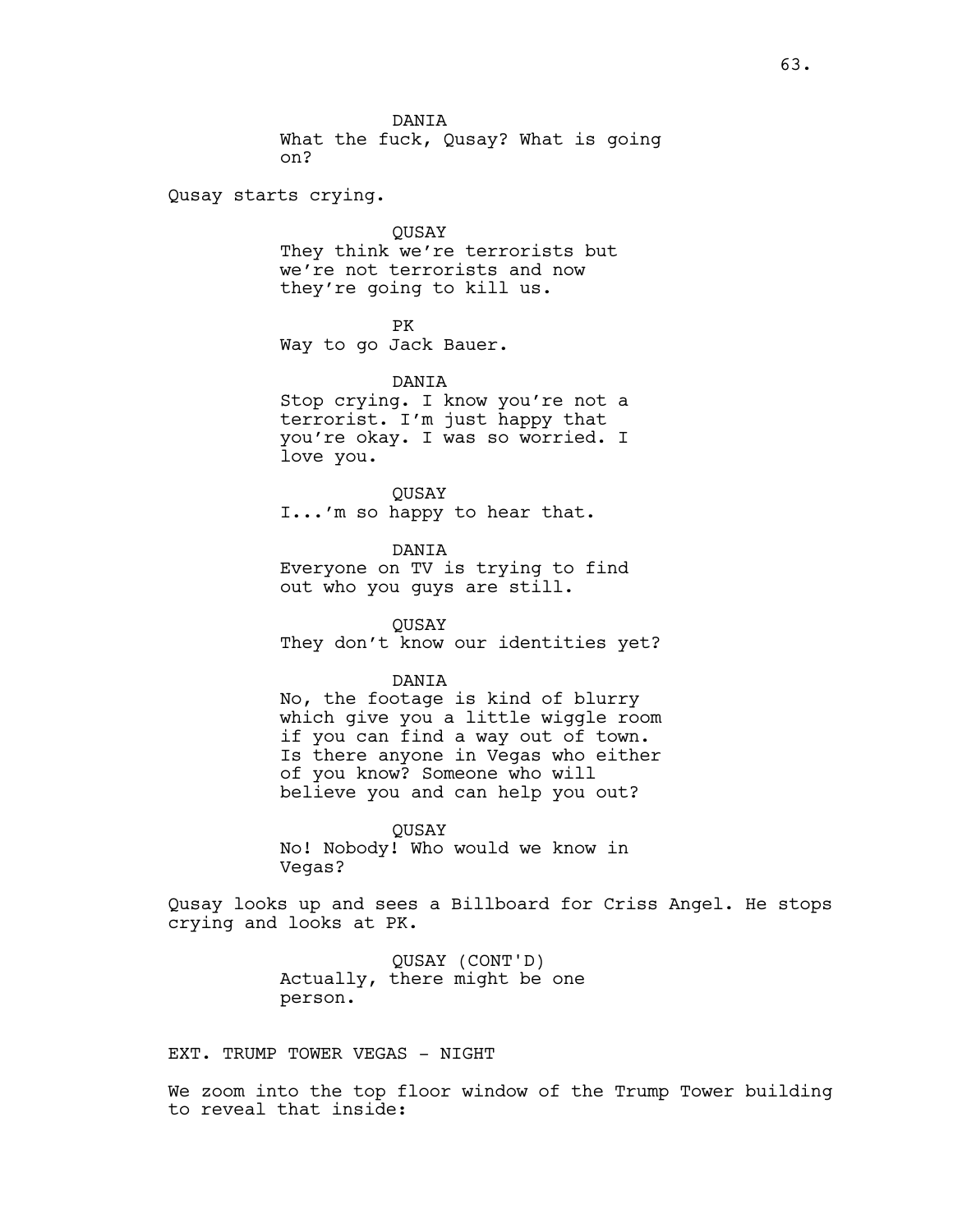INT. WAR ROOM - TRUMP TOWER - NIGHT

Donald Trump meets with an intelligence committee.

INTELLIGENCE AGENT We just got word that the threats have escaped with former president Obama. A new cellphone video has been leaked from a performance of Cirque Du Soleil O this evening.

They open a computer and show a clip of PK doing a flip in the air and landing it.

> INTELLIGENCE AGENT 2 We can't tell if that type of training is ISIS, HAMAS, or what, but it seems like these guys are highly skilled.

INTELLIGENCE AGENT This is what we know so far, as well as some strong possible-

## **SFX: Throwing the folder**

An intelligence agent tries to hand Trump a folder. Trump grabs the folder and throws it.

> DONALD TRUMP What are you doing? I don't read. I watch movies and TV. Make it like movies and TV.

INTELLIGENCE AGENT 2 You want us to... tell it to you?

DONALD TRUMP Yeah. Like TV does.

INTELLIGENCE AGENT 2 Okay... There are two men who we believe to have kidnapped-

DONALD TRUMP Boring! Do it with voices.

INTELLIGENCE AGENT Sir, this is a very serious situation.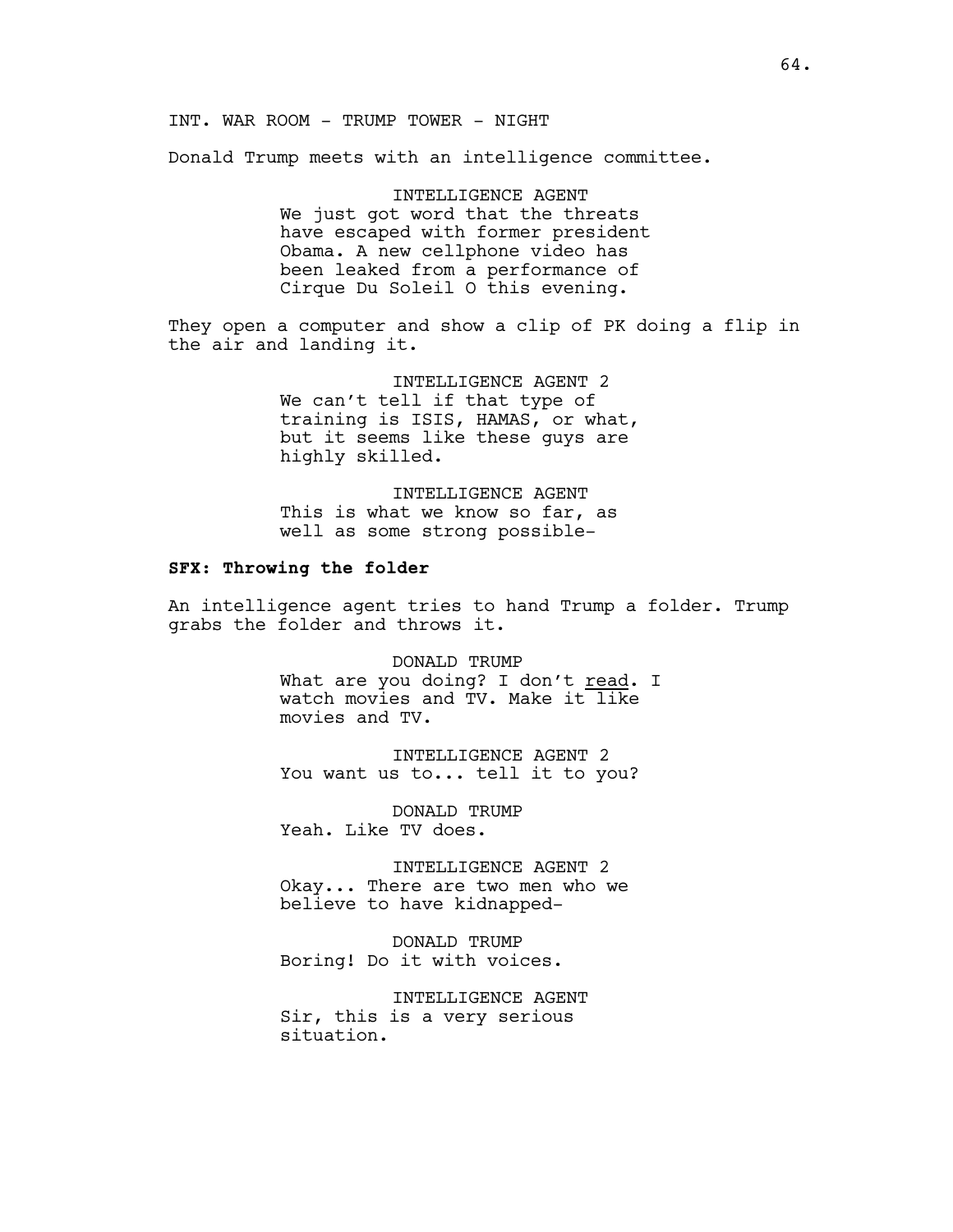The other Intelligence Agent starts to stand up as if he's going to act it out when the lead Intelligence Agent stops him.

> INTELLIGENCE AGENT Bottom line is we still know very little about who these guys are, who they're working for- if anyone, or what they want.

DONALD TRUMP Eh, Hannity does it better. And DUH! I know who they are.

INTELLIGENCE AGENT 2 You do?

DONALD TRUMP Of course! They're Muslims! They're working for terrorism and they want to destroy America.

An agent enters with the Homeland Security patrolman from earlier.

#### AGENT

Mr. President, this here is Officer Williamson from our Homeland Security Road Division. He says he had a confrontation with two men who fit the description of our terrorists two days ago near the Nevada border.

## DONALD TRUMP

Border! This would've never happened if we built the wall that Mexico's paying for.

OFFICER WILLIAMSON Mr. President, it is such an honor to meet you, sir.

### DONALD TRUMP

I know!

The Intelligence Agent hands a folder to Officer Williamson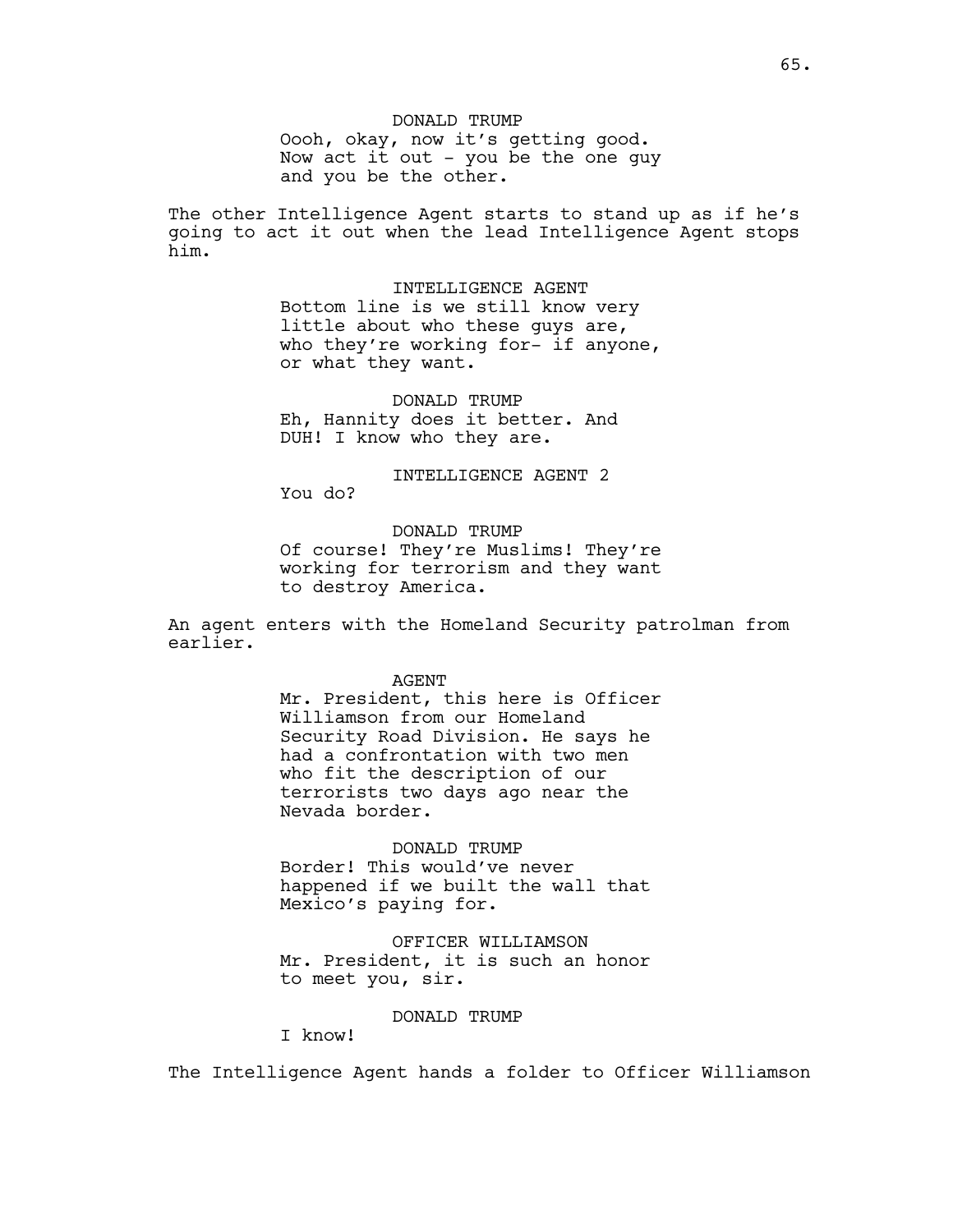AGENT

We've also come across some footage that was taken yesterday morning at CES of what looks to be one of the terrorists making a political statement against America.

Presented on a laptop is footage of PK trying to get the CES banner down from the ceiling by using an American flag pole. Eventually throwing it like a javelin and spearing it down.

> AGENT (CONT'D) Cross referencing the cell phone footage of the terrorists with this video, reports of two men setting off a small gas device on the show floor who match the description of the terrorists, as well as the footage from Officer Williamson's dash cam and it looks like we've got our guys and our motive.

INTELLIGENCE AGENT 2 Can you confirm that these are the two men you had the altercation with?

Officer Williamson looks at stills from the cell phone footage and the laptop.

> OFFICER WILLIAMSON Yes sir, that's them. They kept saying the word "terrorist" over and over again. I tried to take them in but the out-terroristed me and left me to die in the desert.

DONALD TRUMP I've heard enough! I'm bored! All I know is that there is an ongoing terrorist attack on American soil and that makes me able to do whatever I want. We're going to build the wall, we're going to shut the borders, and I'm going to prove once and for all that Barack Obama is a muslim terrorist who was born in Kenya.

Officer Williamson's eyes are wide in admiration.

OFFICER WILLIAMSON God bless you sir!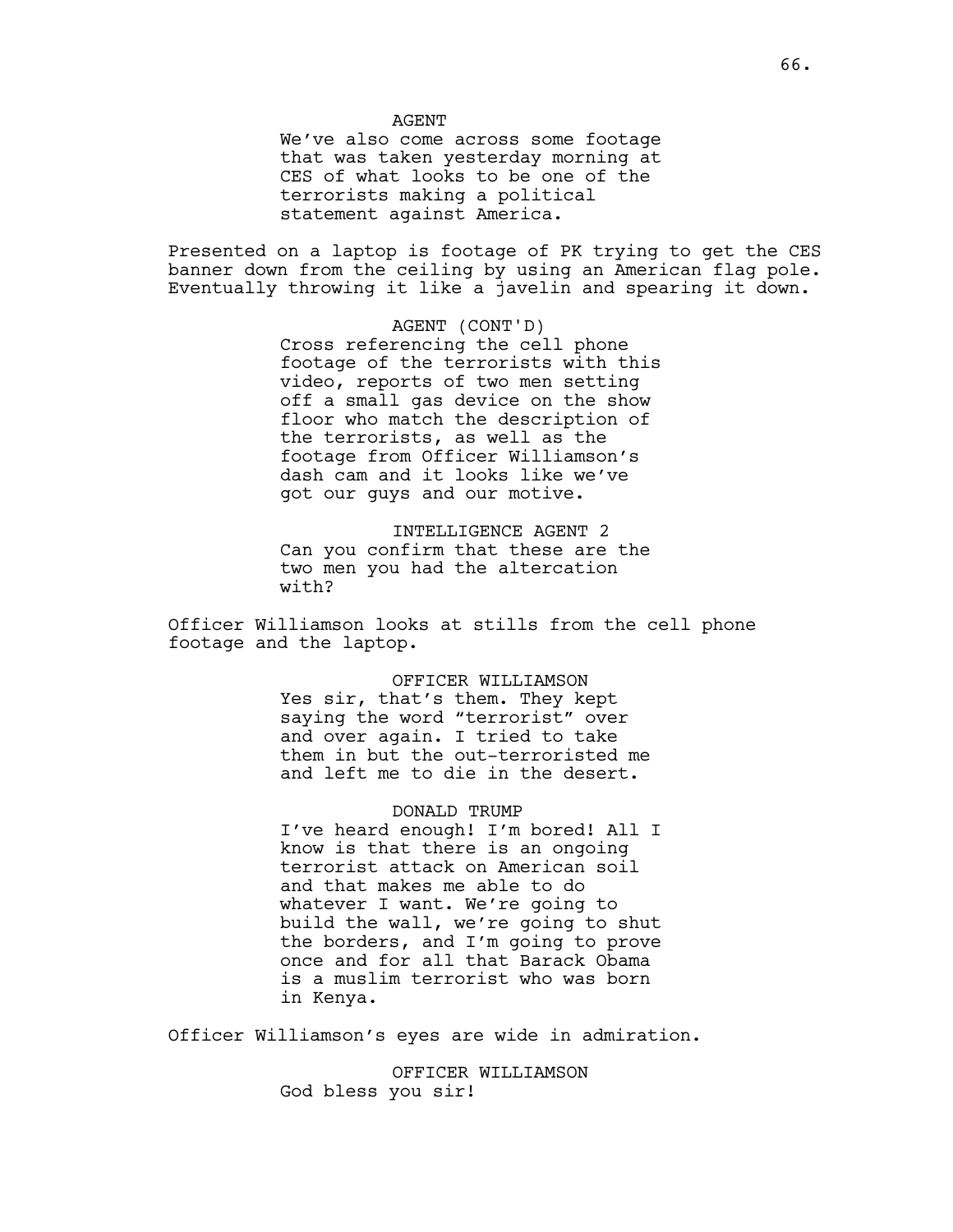DONALD TRUMP Find out who these guys are.

INTELLIGENCE AGENT 2 I mean... that's what we've been trying to do. If you'd look at the briefing we have a couple of prominent terrorists who have made credible threats in the past six-

DONALD TRUMP FIND THEM! FIND THEM! FIND THEM! FIND THEM!

INTELLIGENCE AGENT I don't know if yelling is going to be the way to solve this.

DONALD TRUMP FIND THEM! FIND THEM! FIND THEM! FIND THEM!

## **WAIT SFX: Phone Ring and Answer**

INTELLIGENCE AGENT 2 Yes. Patch her through. (to Trump) Um, sir. We have a woman named Lindsay Cunningham on the line who says that she recognizes the terrorists and is close friends with one of their girlfriends.

Donald Trump is red in the face and out of breath.

DONALD TRUMP Yelling always works.

EXT. VEGAS STRIP - NIGHT

Qusay and PK make their way down the sidewalk being very careful not to make eye contact with anyone.

> QUSAY We have to go to him because he's our only hope.

PK Criss Angel is the biggest dick in the entire world. I refuse. Besides he might not even remember me.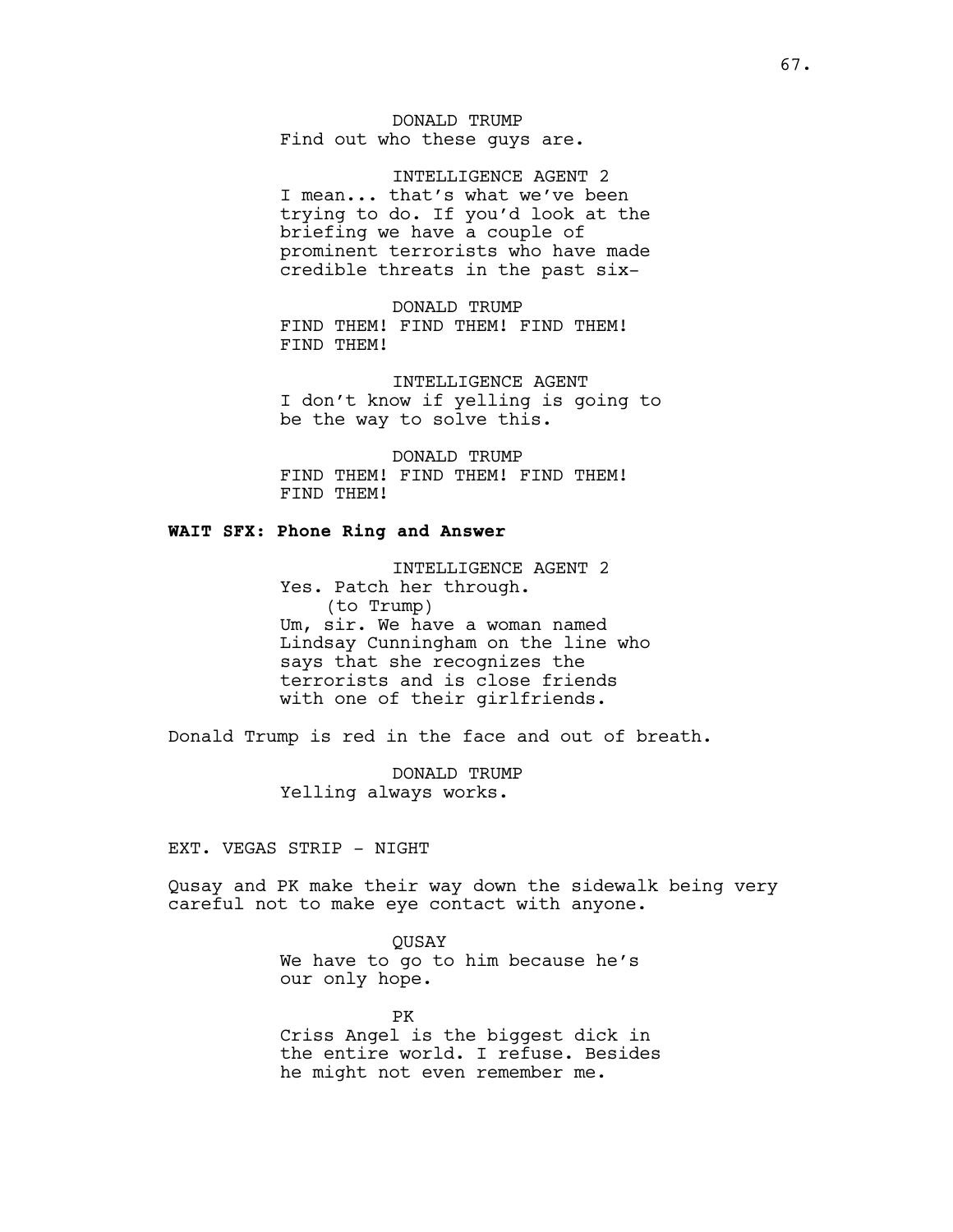QUSAY You went to high school with him, right? He must remember you.

PK Why don't we go find one of your enemies from high school.

QUSAY Well, next time when we're fugitives in India we will. (turns towards PK) Look, unless some miracle comes out of the sky, I don't see how we have any other way out of this.

PK's eyes look upward and a smile comes across his face.

QUSAY (CONT'D) What. Why are you smiling?

PK Dude, it's you. That guy has your face.

Qusay turns around to see a giant billboard for THUNDER FROM DOWN UNDER and the lead guy looks EXACTLY like him.

> PK (CONT'D) You're a stripper you hot hunk of ass, why didn't you tell me?

QUSAY Oh my God, I'm a stripper.

PK Don't you see?

QUSAY I'm trying really hard not to.

PK No- mistaken identity! This is your fall guy! And I clearly look just like that one.

He points to a ridiculously handsome man on the billboard.

QUSAY Well, I wouldn't say that-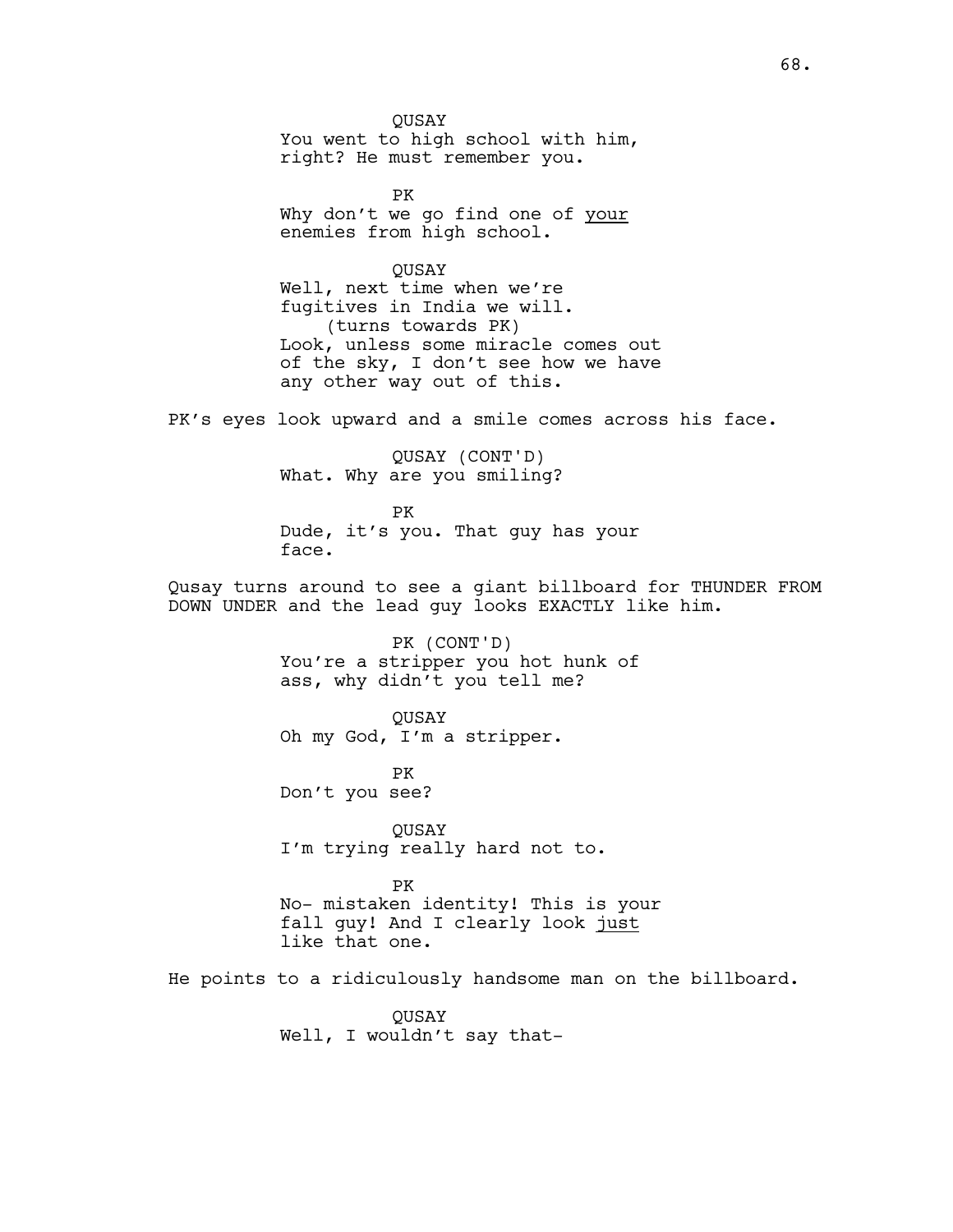PK We have doppelgängers! We drop Obama with them and let them take the fall.

**OUSAY** I really think we should stick to the Criss Angel plan.

PK Nope- we're doing this now!

PK takes off towards the Excalibur hotel. Qusay takes one last look at the billboard and touches his own face in disbelief before following after PK.

INT. EXCALIBUR HOTEL - MOMENTS LATER

PK is walking briskly with the still sopping wet Qusay in tow. No one is looking in their direction.

> QUSAY I don't want to look a gift horse in the mouth, but no one is looking at us.

PK It's Vegas, unless you've got tits or dollars on you no one cares.

They make it to the Thunder Showroom.

PK (CONT'D) Come on. In here.

They duck into the dressing room.

INT. THUNDER FROM DOWN UNDER DRESSING ROOM - CONTINUOUS

PK walks up to a line of costumes, there's everything from cowboys to trench coats, to army rangers, and a Jason costume. He starts sifting through them.

> PK First things first we gotta change our look. This latex is really starting to wear on me. What do you want, cowboy? Dick Tracy? Giant baby?

He pulls out an adult baby costume.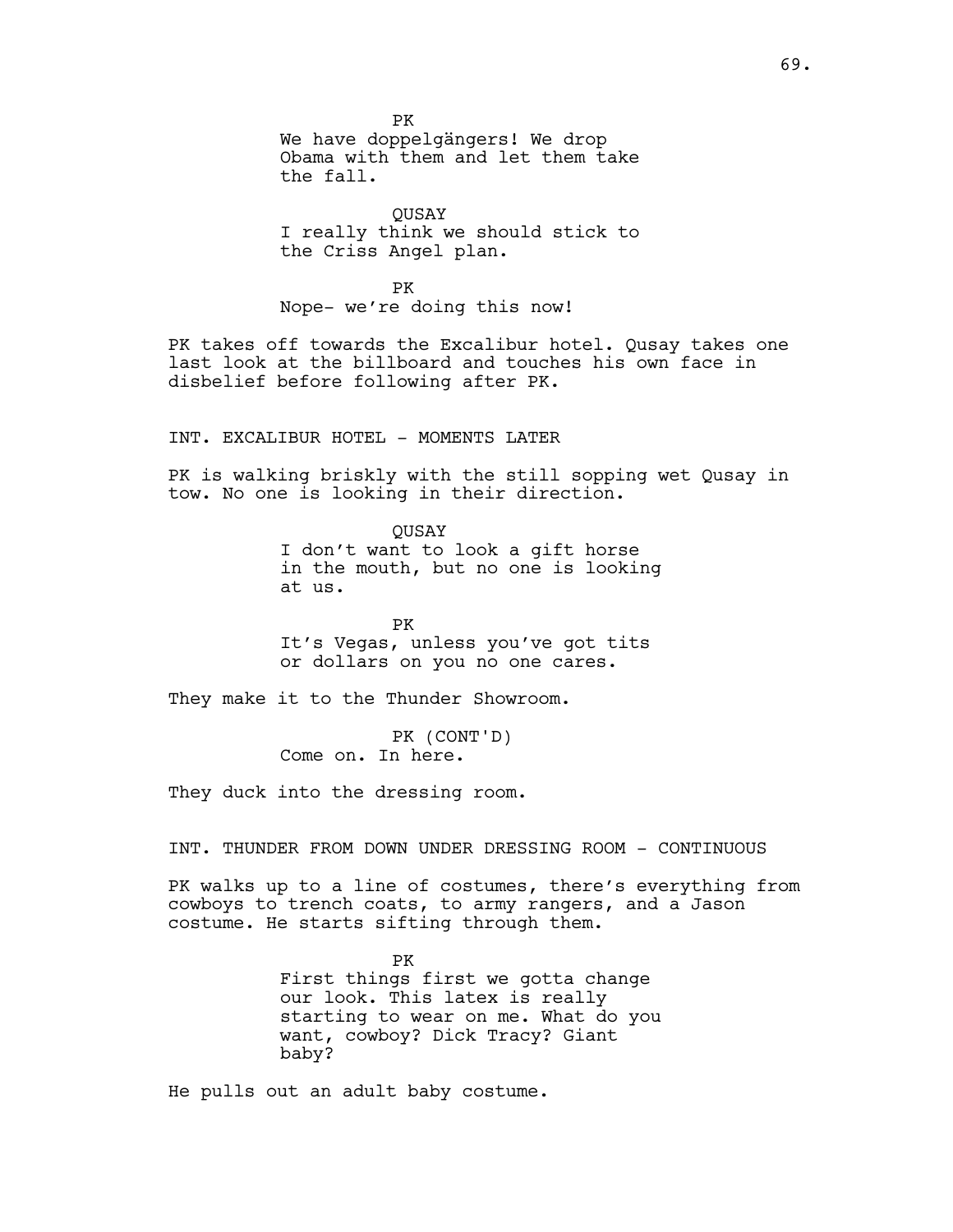PK (CONT'D) Jesus, is this a popular trend right now that I'm not aware of? QUSAY I don't care. PK Just choose one. QUSAY Fine. Cowboy. PK Really? Because I was thinking I'm really more of the cowboy between us. How about giant baby?

**OUSAY** No! Whatever, give me Dick Tracy.

PK

Fine.

PK tosses the outfit to Qusay.

INT. TRUMP TOWER VEGAS

Donald Trump is sitting at a table with four bags of McDonalds.

> DONALD TRUMP What do you mean "you lost them?"

AGENT They were last seen headed towards the Excalibur. We have our people scouring the hotel from top to bottom.

DONALD TRUMP We blow it up.

AGENT Sir, there are civilians in there.

Donald Trump starts thrashing in his chair like a 3 year old having a tantrum.

> DONALD TRUMP I'm going to end terrorism!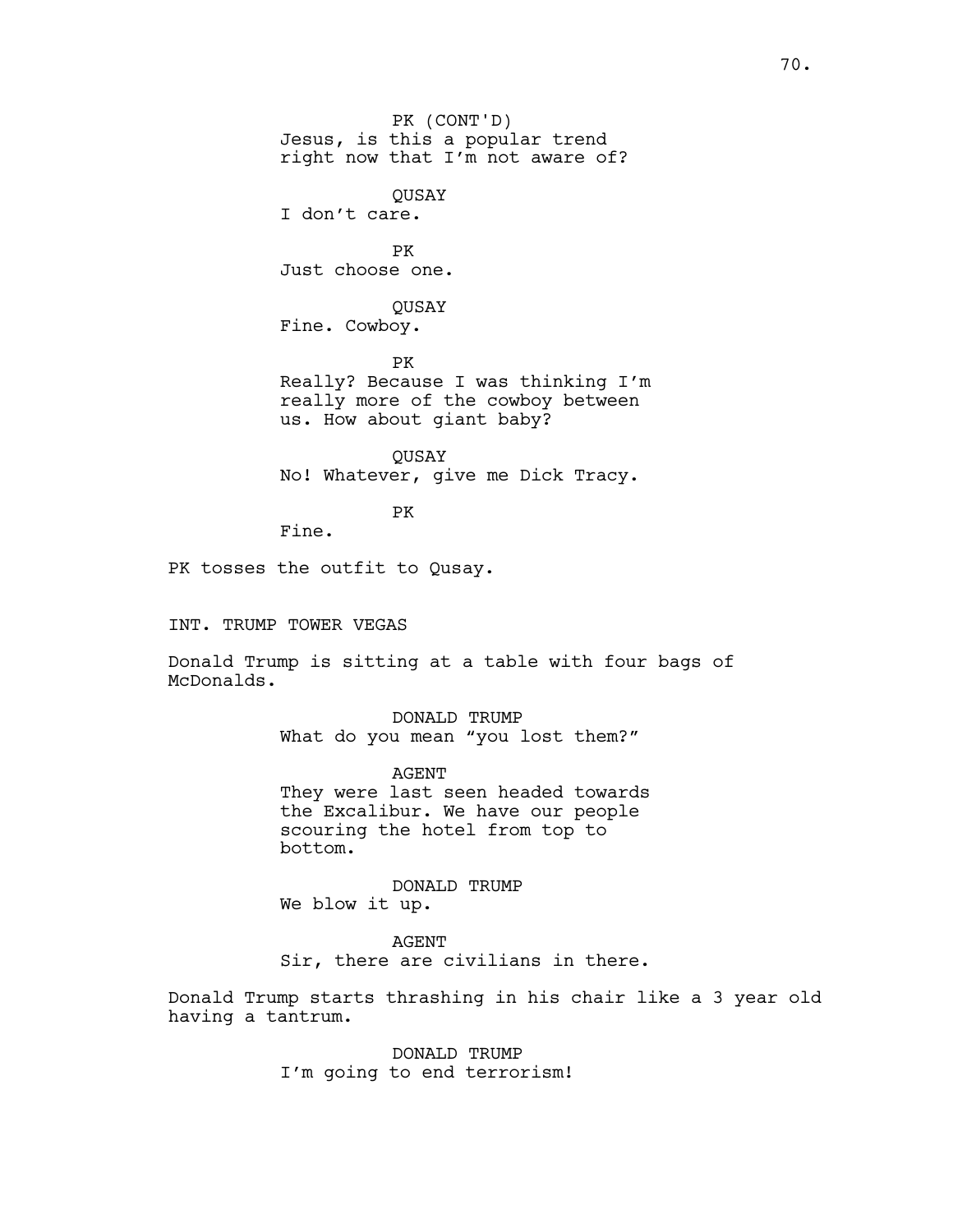Yes sir.

### DONALD TRUMP

And people are going to say Donald Trump is so great! He made terrorism OVER! And we'll have a parade and everyone will come and it will be SO MUCH BIGGER than Obama's parade.

AGENT

I don't think Obama ever had a parade, sir.

DONALD TRUMP Get me them!

AGENT We're working on it sir.

DONALD TRUMP Get me them now! Get me them now! Get me them now!

The agents scramble.

AGENT 2 We've got one of them, sir.

DONALD TRUMP Yelling always works.

#### INT. BACKSTAGE AREA

Qusay is almost fully changed when a row of feet step in front of him. He slowly looks up to see the cast of Thunder From Down Under standing with their arms crossed in front of them.

> TARZAN What the fuck are you doing back here?

PK ducks back behind the clothes rack and hurries to get Obama into a Jason costume and puts the mask over his face.

> TARZAN (CONT'D) We go on in 5 minutes and we've been looking for you everywhere, Kevin.

Qusay laughs a bit.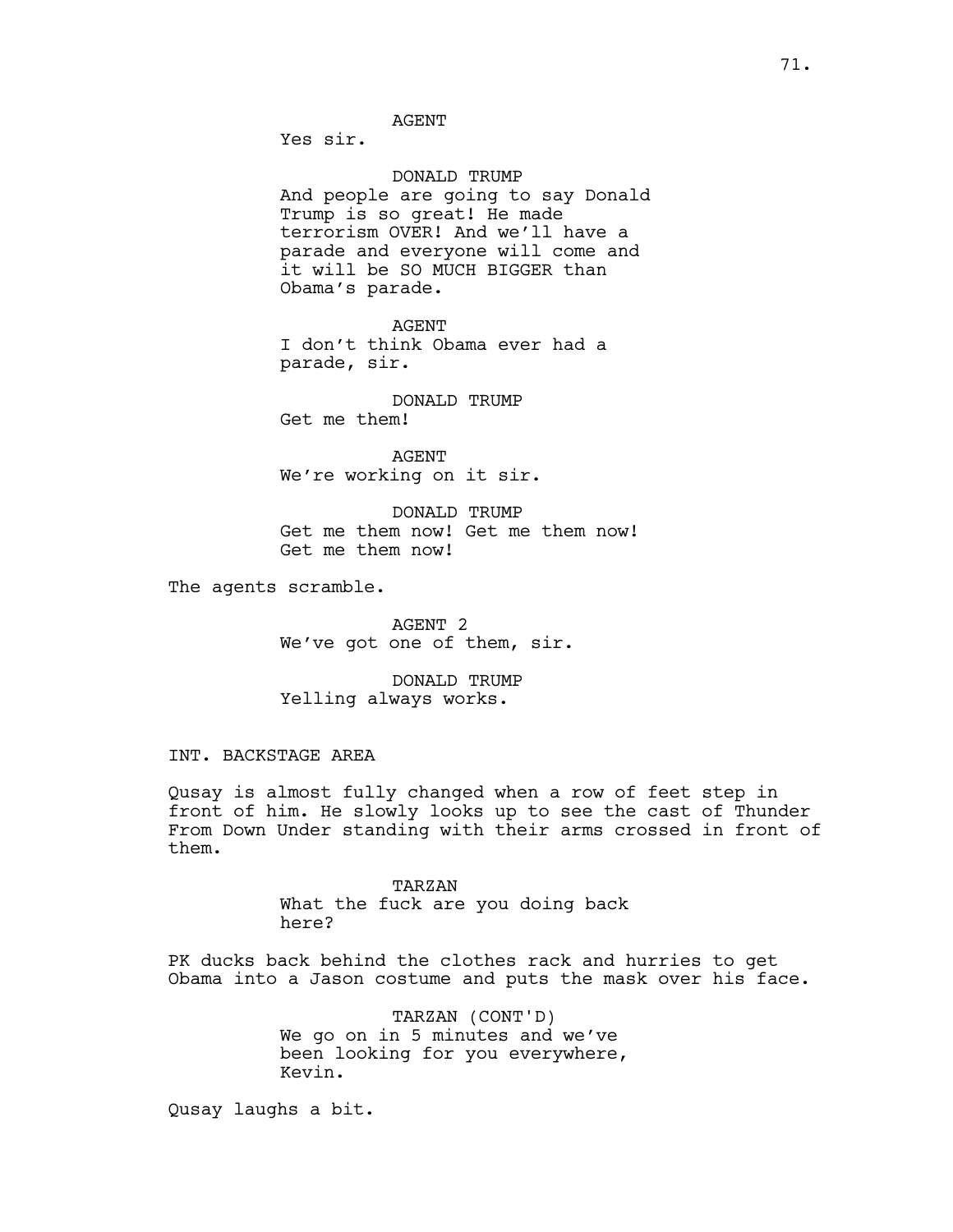QUSAY

Oh, I see what's going on. You see, I'm not actually Kevin.

TARZAN Oh you're not? Well you look like Kevin, you're in Kevin's costume. So if you're not Kevin, who would you say you are?

Qusay looks to PK who nods him on. Qusay sadly resigns knowing he can't say the truth.

> QUSAY I guess I'm Kevin.

#### TARZAN

Let's go.

Tarzan puts his arm around Qusay and drags him away. Qusay looks back to PK as one last resigned look for help.

INT. HOLDING ROOM

Kevin the stripper is tied to a chair and being interrogated. The agent has Lindsey on facetime.

> AGENT Are you sure this is him? This is your friend's roommate?

LINDSAY It's definitely him.

AGENT Where is your partner and what have you done with President Obama?

KEVIN I don't know what you're going on about. I'm telling you, I'm a stripper, mate! Watch!

# **SFX: Buttons bursting**

The stripper pulls his shoulders back and his shirt bursts open revealing amazing abs. He then thrusts his pelvis and grinds on the chair. Lindsay is in awe, aroused.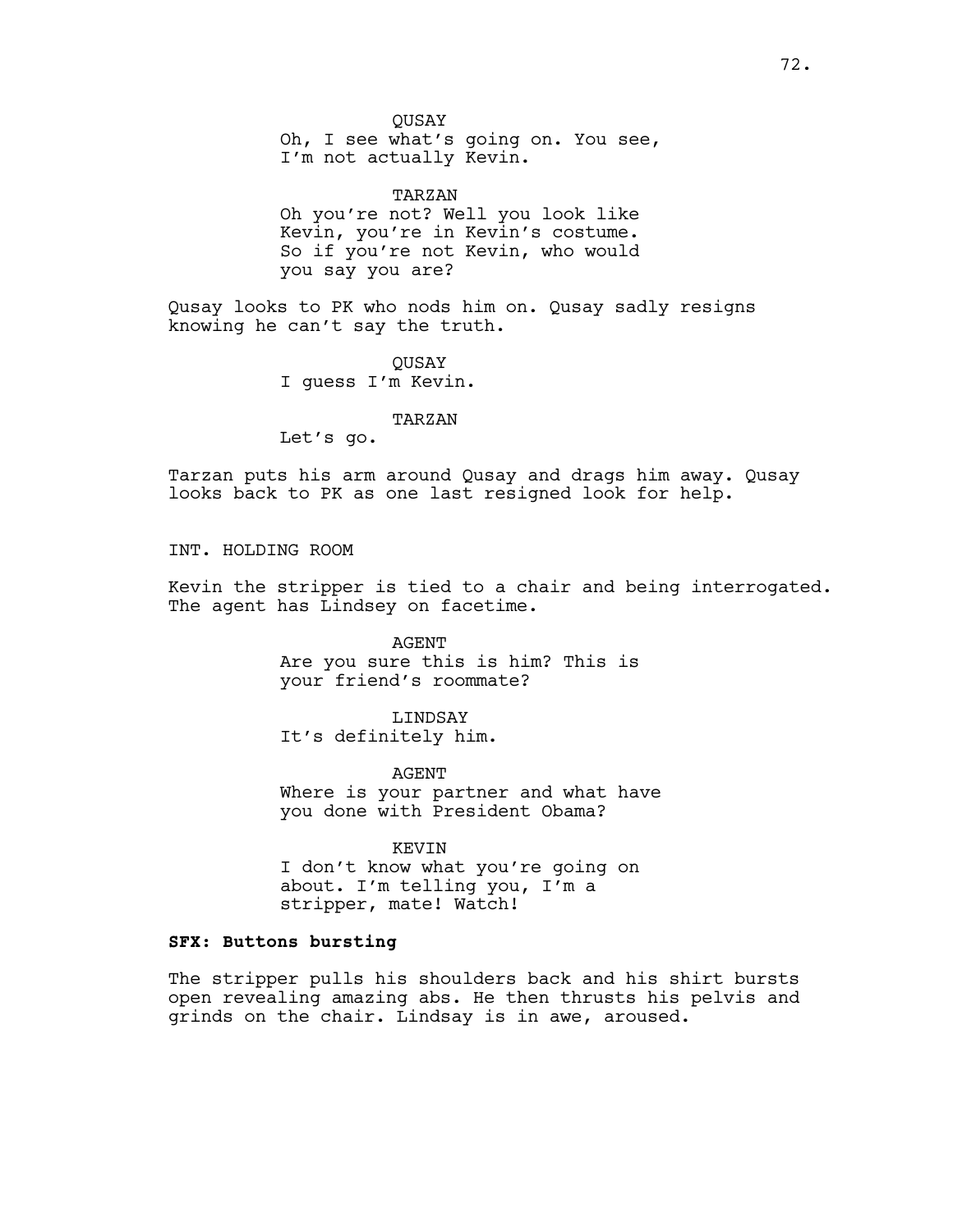LINDSAY

Okay... it might not be him. He looks like him, but Qusay is much more... not that. Can I see those abs again?

INT. THUNDER SHOWROOM - MOMENTS LATER

The stage is dark and the showroom is full of women.

ANNOUNCER Ladies, prepare yourselves, as your about to get hot as we go DOWN UNDER!

# **SFX: Candy Shop by 50 Cent and ladies screaming**

The ladies in the crowd start cheering as the curtains part and the lights go up revealing a row of sexy men ready to strip and Qusay.

The men all start doing a choreographed dance that Qusay does his best to follow along with. He's not great at it. The crowd doesn't seem to notice as the ladies go wild. He reluctantly follows the guys as they all strip down to their underwear.

Initially self conscious, Qusay starts to enjoy the attention and lets himself go a little bit, eventually breaking away into his own improvised, weird choreography. The crowd absolutely eats it up. The other guys notice something is a little off, but they see that the crowd is loving it so they let it continue.

### **SFX: Ladies Scream**

Qusay busts out a really weird, big move and the crowd erupts!

Two of the dancers pick him up and carry him back stage as the song keeps going.

> TARZAN I don't know what the fuck kinda new stuff you're trying out there, Kevin, but they are loving it.

QUSAY Thanks, you know, it's something I've been working on.

TARZAN Okay, time for the finale.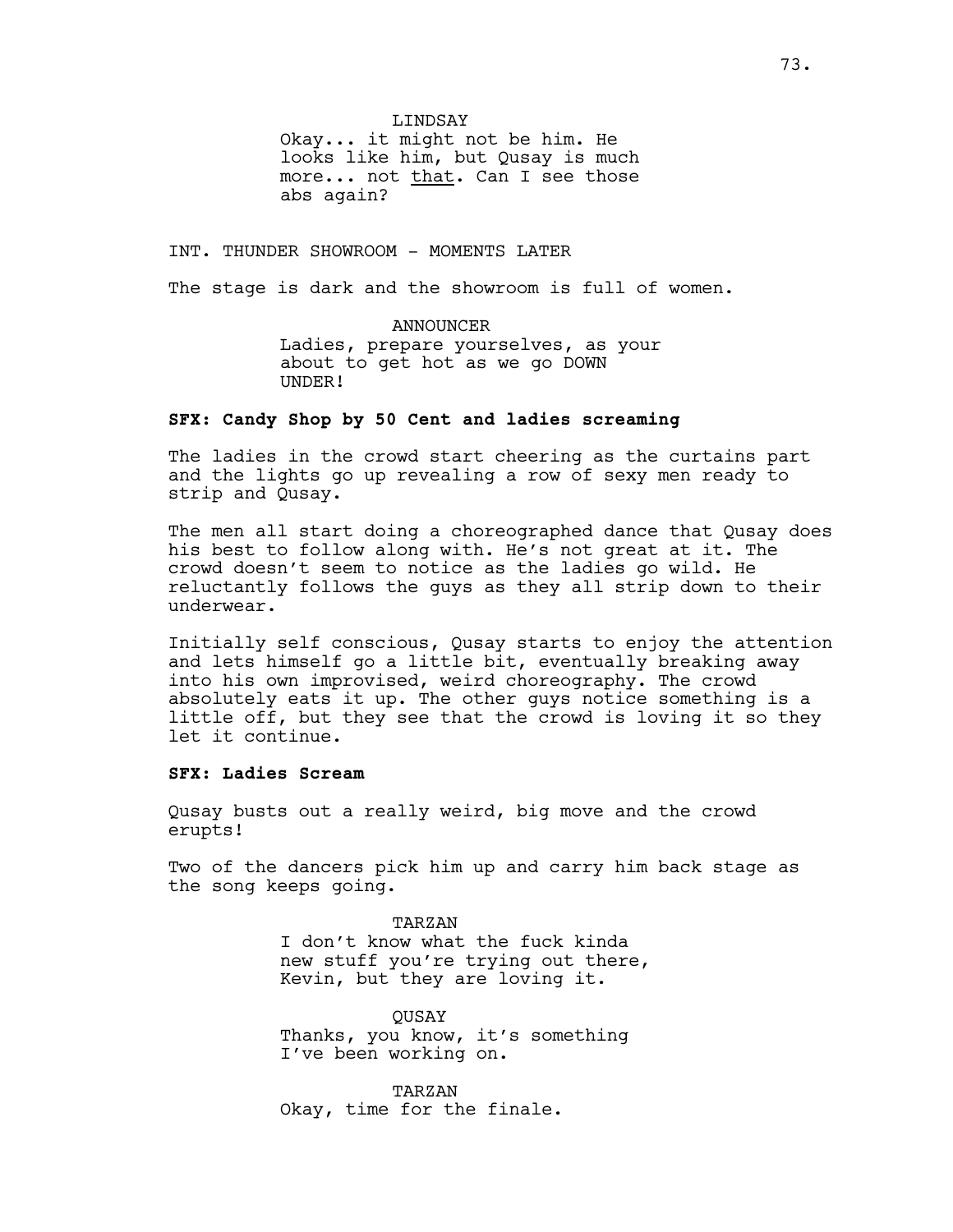The guys grab the baby costume and bring it over to Qusay.

QUSAY Oh, this? I don't know-

They put the costume on him, hand him a giant lollipop and push him back out onto the stage.

Qusay is standing in the middle of the stage dressed like a giant baby with a lollipop.

PK pokes his head around to see what's going down on stage.

PK If this wasn't the worst day of my life it would be the best day of my life.

Qusay is now very self conscious again. Kevin bursts in from the back - shirtless and with cuffs on with a couple of Agents.

**SFX: Stop music**

**KEVIN** See? I told you I'm not him. That's the guy you're looking for!

The agents hop on their radios

AGENT We've got eyes on them.

Qusay runs backstage where PK is waiting for him with Obama. Qusay grabs a tuxedo costume to cover himself up as they run out the side door.

The agents try to make their way through the crowd of screaming ladies who think this is all part of the show and are clawing at the agents, trying to take their clothes off.

INT. BACK STAIRCASE - CONTINUOUS

They trek down the staircase as Qusay tries to put on the jacket from the tuxedo and they drop Obama who tumbles down a flight of stairs.

## **SFX: Tumbling Down Stairs**

QUSAY

Shit!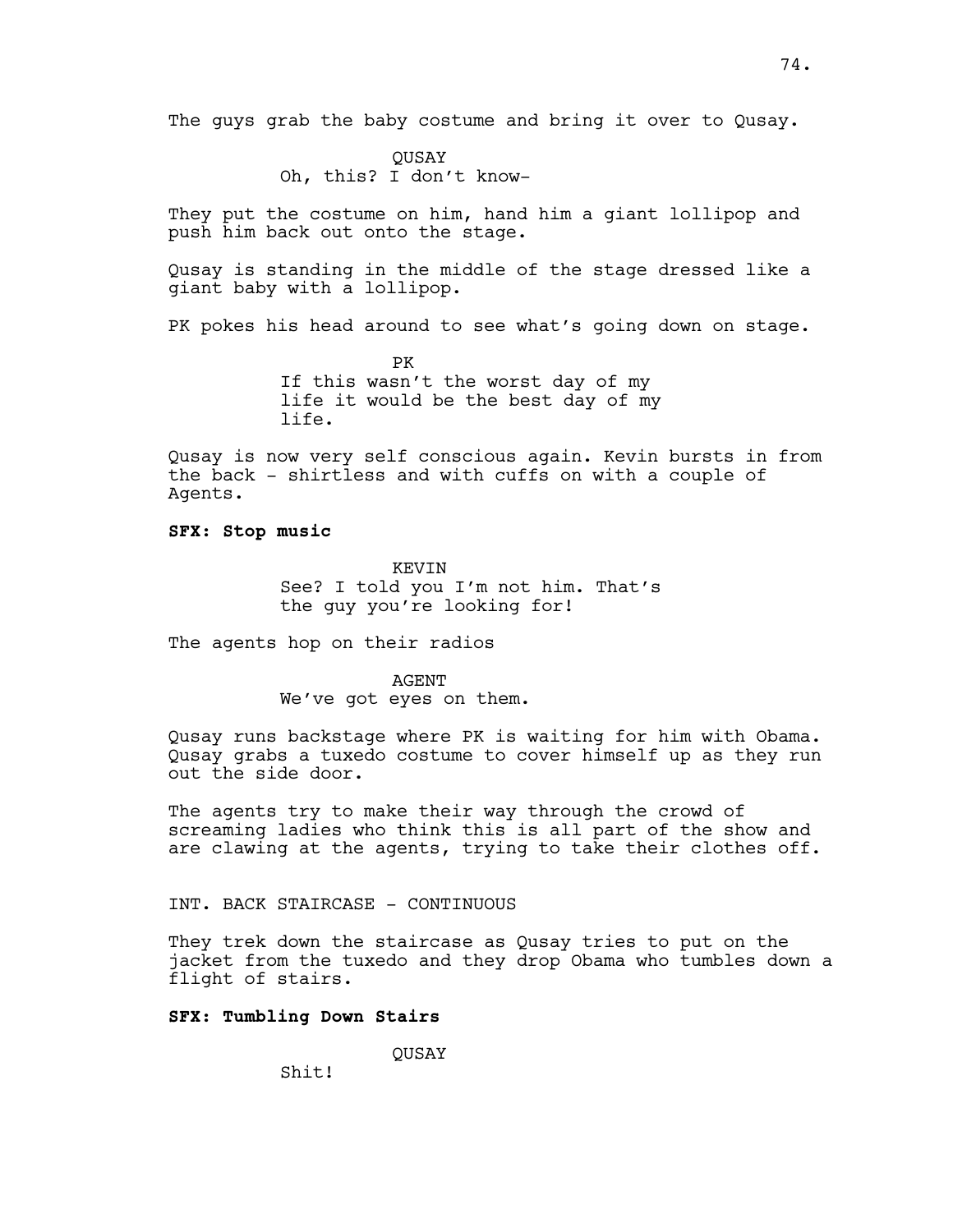# He's okay! Obamacare, remember?

They rush down and pick him up and exit through the door and find themselves in a back tunnel.

INT. BACK TUNNEL - CONTINUOUS

They see a sign that says "Planet Hollywood"

# QUSAY

Planet Hollywood! This way!

They hobble off towards Planet Hollywood.

INT. PLANET HOLLYWOOD CASINO - CRISS ANGEL THEATER

Back to carrying Obama between them, they approach the theater where an audience is filing in.

# QUSAY

Come on.

PK No. I'm not going in there. I refuse to support that monster.

**OUSAY** 

How are you supporting him? We didn't buy tickets. Fuck. How are we supposed to get in without tickets?

He sees the security at the front scanning tickets of the people filing into the show.

> PK Aw, too bad. I guess we can't go. What else can we-

PK sees a woman go through an unmarked door.

PK (CONT'D)

Angela?

PK drops his side of Obama and starts walking towards the door.

> QUSAY Where are you going? I can't carry him by myself.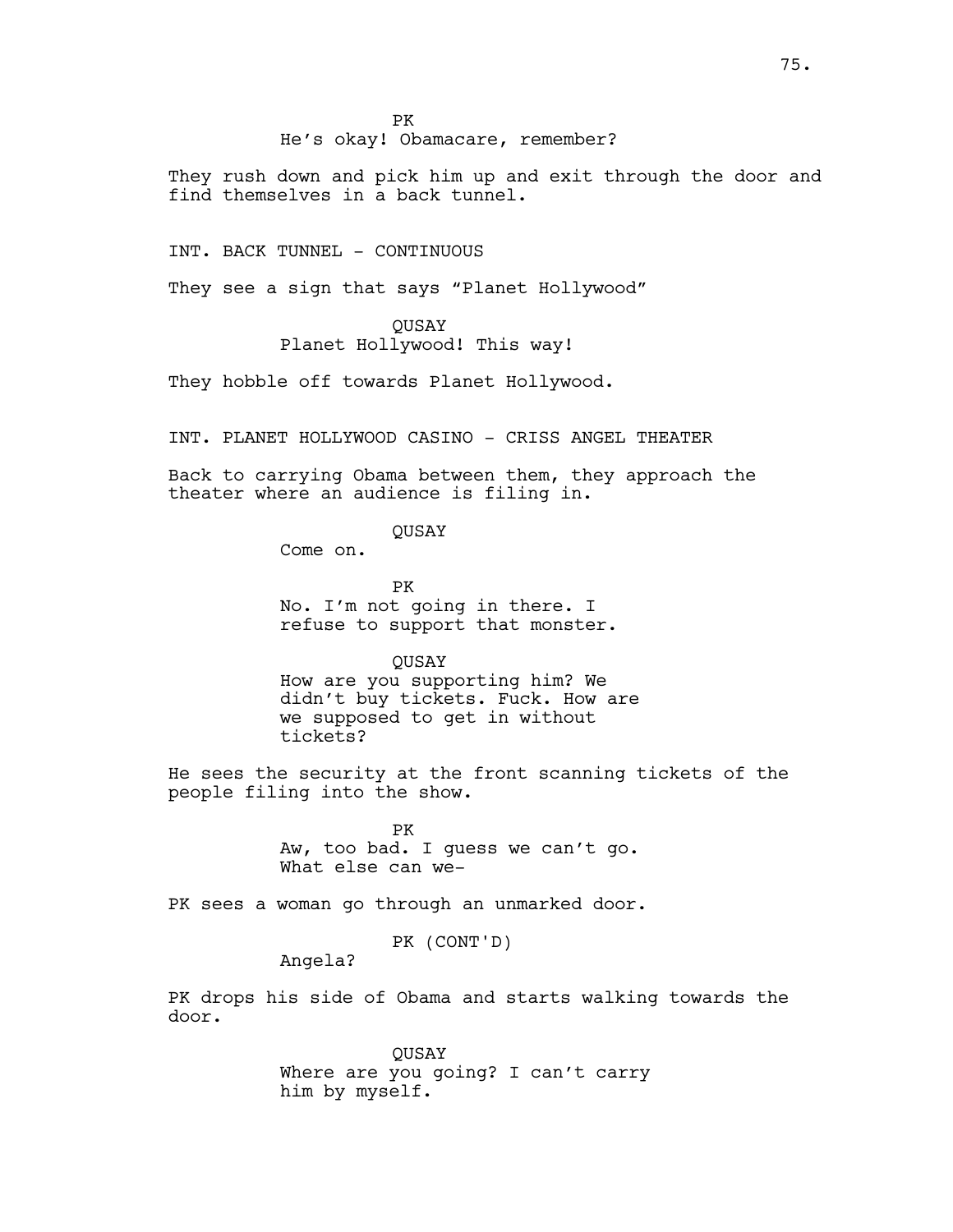INT. BACKSTAGE AREA - CONTINUOUS

Qusay lugs Obama through and drops him in order to grab PK.

QUSAY What are you doing?

PK I'm getting my girl back.

QUSAY And how are you planning on doing that?

PK I haven't thought that far ahead yet!

**OUSAY** Hi Angela, it's me- PK from high school. Why don't you leave this world famous magician and come be with me - a thirty five year old Post Mate who is currently a terrorist on the run for kidnapping the former president of the United States.

PK Sure, that's a good start and then I can wing it from there.

QUSAY You are delusional.

**SFX: Door Slam**

A door slams behind a curtain.

CRISS ANGEL (O.S.) I'm looking for my fingerless gloves!

QUSAY Oh shit! Hide.

Qusay and PK grab Obama and drag him into another area behind a curtain.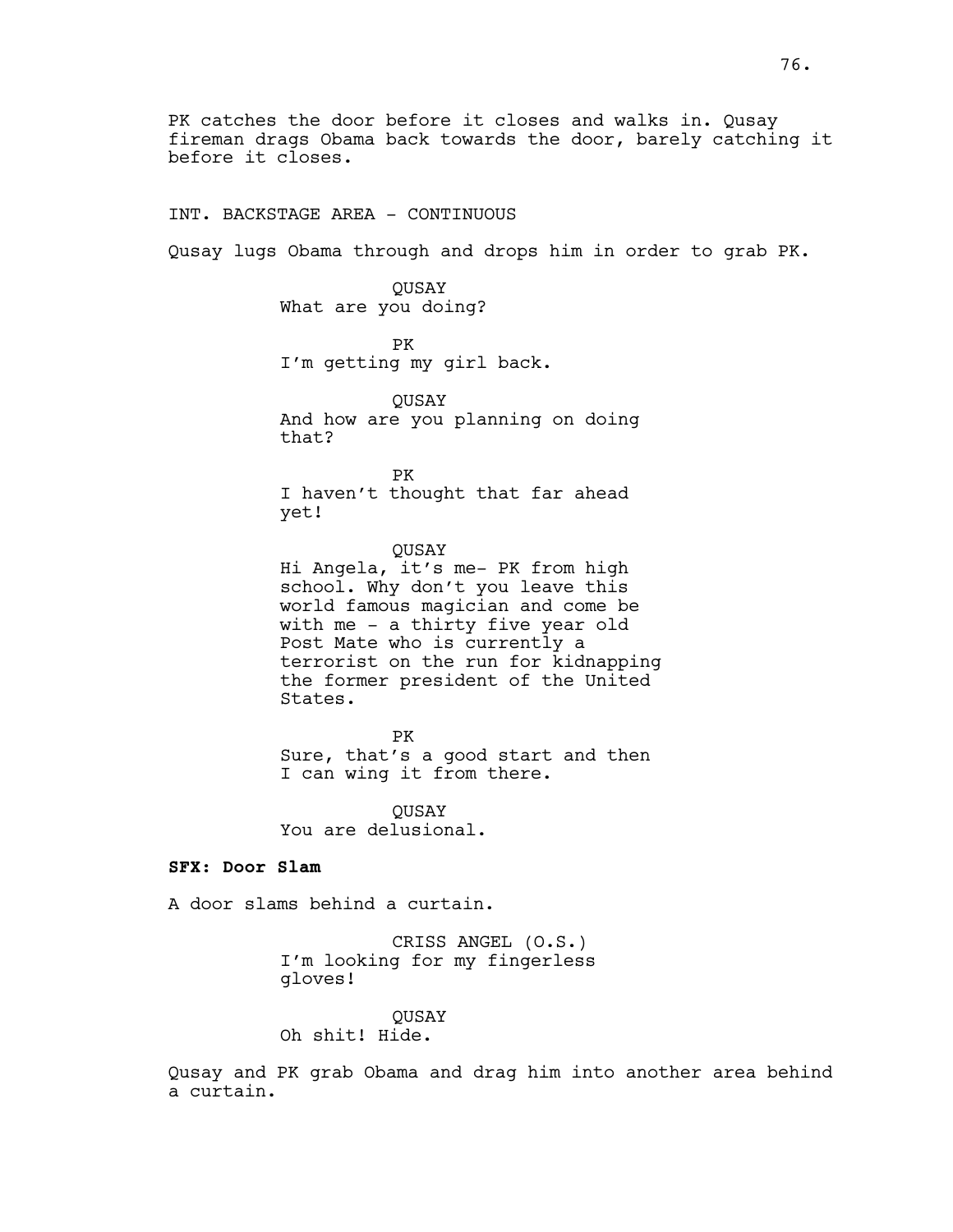INT. MAGIC TRICK STORAGE AREA - CONTINUOUS

They crouch down and listen to what's going on the other side of the curtain.

INT. BACKSTAGE AREA - INTERCUT

Criss Angel walks in and grabs his fingerless gloves off the table.

> CRISS ANGEL Ah, here they are. Now my palms are warm but my fingers wont get sweaty. Very practical.

Qusay is standing by the door but PK is distracted.

PK

Qusay.

QUSAY

Shh!

PK Qusay, look.

Qusay looks behind him to see that they're in an area full of magic contraptions.

> PK (CONT'D) It's all his tricks.

QUSAY Yes, I see that.

PK Finally, I can exact my revenge.

QUSAY PK, no. What are you talking about?

PK

These are all of his tricks! Don't you see? If he has no tricks then Angela will see what a little bitch he is and leave him and then I can scoop her back.

QUSAY This is flawed logic.

PK touches a giant box made of glass and a guillotine SLAMS down inside of it.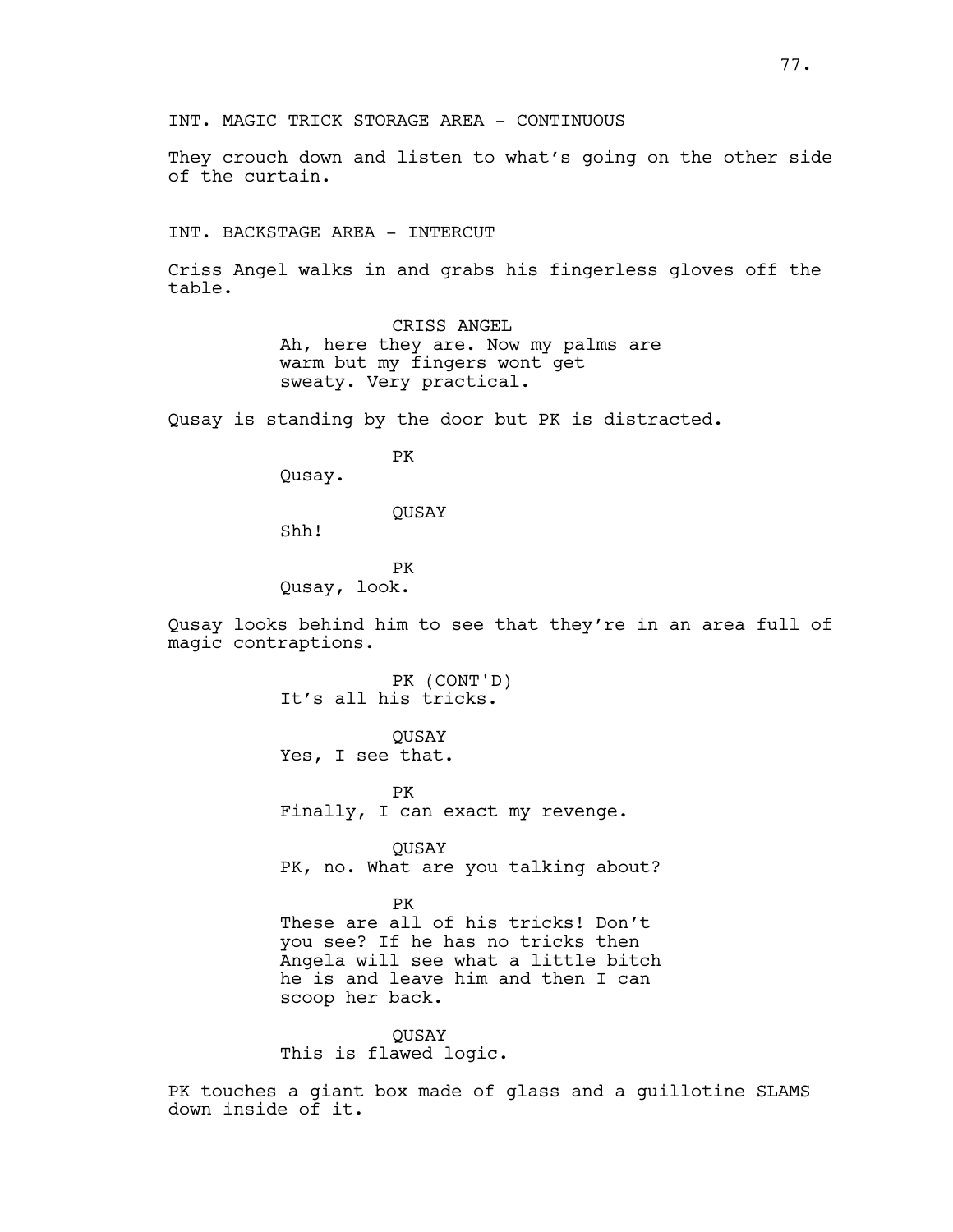# **SFX: Guillotine Slam**

INT. BACKSTAGE AREA - CONTINUOUS

Criss hears the noise from the room and stops in his tracks. He turns towards his trick room.

INT. MAGIC TRICK STORAGE AREA - CONTINUOUS

QUSAY Shhh! That was so loud!

PK is dismantling the trick.

PK Look at this, it's a mirrored back. I knew this magic stuff was bullshit.

QUSAY Yes, PK. It's magic. It's pretend. It's not real.

PK The world needs to know. Angela needs to know.

**OUSAY** She's an adult I think she knows that magic isn't real.

PK I'm going to ruin him.

CRISS ANGEL (O.S.) Hello? Is someone in there?

QUSAY Oh, shit! He's coming! We have to hide! Help me get Obama into this giant box thing.

# **SFX: Putting Obama into a Box**

They lift Obama into the giant box and close the latch behind them just as Criss Angel comes in.

He looks around and sees no one there.

CRISS ANGEL

Hello?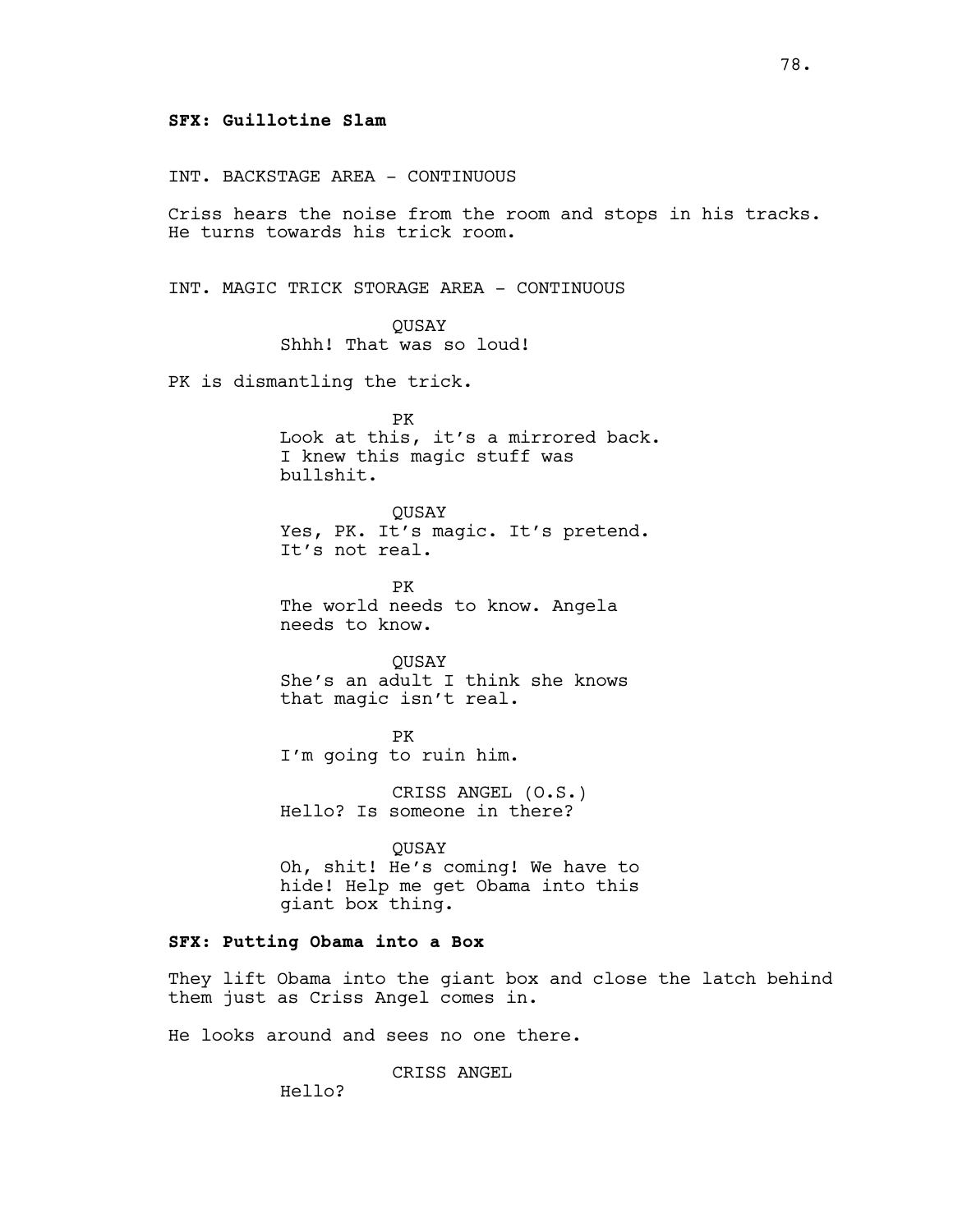He walks right up to the trick that PK was messing with and examines it. Inside - PK, Qusay, and Obama stand crammed together.

CRISS ANGEL (CONT'D)

Hmmm.

### **SFX: Trick Reset**

He pulls a lever and resets the trick and walks out.

QUSAY What was that?

PK He reset the trick.

QUSAY What does that mean.

PK It means we're stuck in here unless you want that guillotine to come down on our heads.

QUSAY I just want to go home.

INT. MINDFREAK ARENA - MOMENTS LATER

### **SFX: Magic Intro**

The show kicks off and Criss Angel appears on the stage in truly spectacular fashion. The crowd "oohs and ahs" and applauds.

Inside of the box, the tightly packed PK and Qusay listen to the fanfare. PK has his eye pressed against a slit where he can see a little bit.

> PK Ugh. That faker.

QUSAY I know where this is going and I hate it.

#### **SFX: Magic Trick 1**

Criss Angel, wearing a straight jacket, hangs from the ceiling by his feet and twirls around. In a flash of light the straight jacket is gone. The crowd goes insane.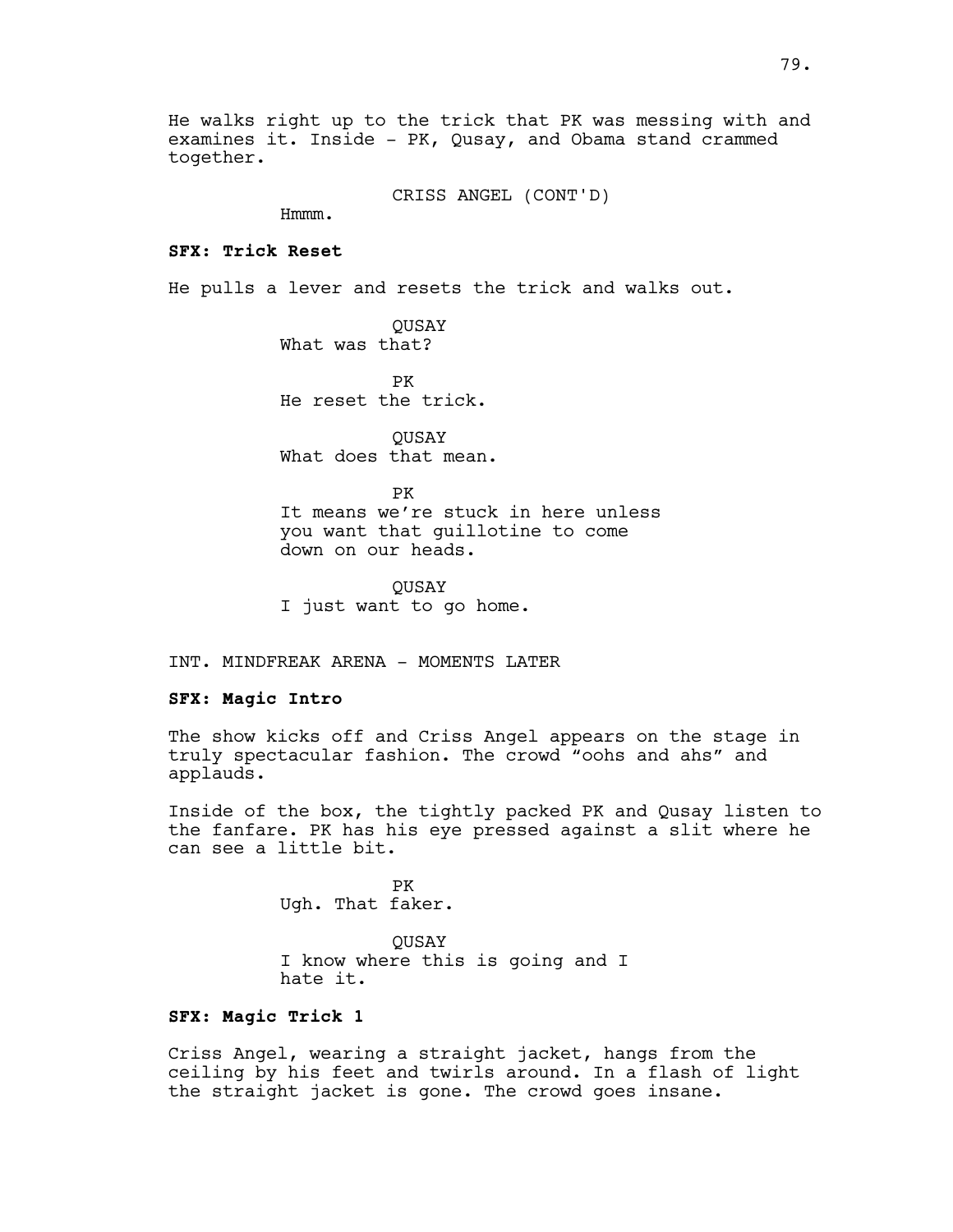CRISS ANGEL And now, please welcome my wonderful assistant Angela!

# **SFX: Magic Trick 2**

A motor cycle is brought onto the stage and then lowered into a machine that crushes it into a cube. From the cube emerges Angela.

PK and Qusay's box starts moving.

QUSAY (whispering) Oh shit, oh shit, oh shit!

PK Good. Bring me to her.

Criss points to a giant satin sheet that Angela is holding up. He rips it away to reveal the guillotine contraption that Qusay, PK and Obama are trapped inside. Angela displays the contraption and walks around behind it. She opens the back of it to reveal the guys. Qusay and Obama fall out the back onto the floor.

### ANGELA

What the fuck?

PK

Good to see you, Angela. You look beautiful as ever.

Criss continues on with the fanfare, oblivious to what's going on behind the scenes.

PK helps Angela up into the contraption.

```
PK (CONT'D)
```
Come on.

Angela steps into the trick.

PK (CONT'D) (whispers) Don't worry. It's not real. It'll be okay.

Her head pops through the slot where the guillotine is.

**SFX: Guillotine Smash**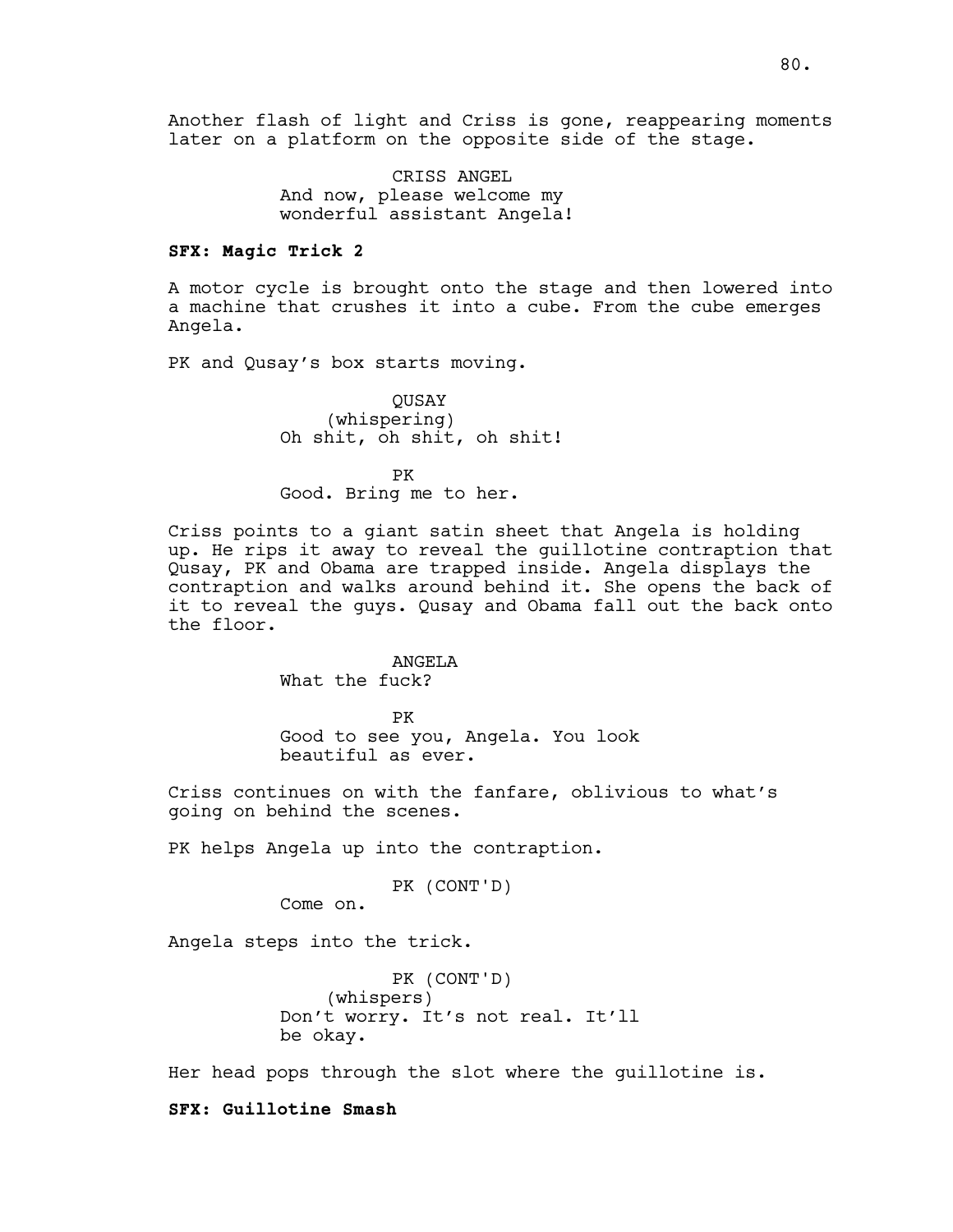Criss pulls a lever and the guillotine comes down only this time the mirrored back shatters with it revealing PK standing in all his glory.

PK (CONT'D)

Bullshit!

The audience goes silent. Criss looks at PK. Initially surprised, his eyes narrow in determination.

> PK (CONT'D) You see, ladies and gentlemen. This man here- one Mr. Criss Angel, if that IS your real name, is none other than a LIAR and a FRAU-

# **SFX: Flash Bang**

Criss throws down a flash bang and a flame erupts from the ground as the floor drops away from underneath the contraption that PK was standing on. Qusay and Obama fall down into the floor as well.

As the flash fades away, the audience sees that PK and the contraption have disappeared and erupt into thunderous applause.

### **SFX: Crowd Cheers**

INT. BENEATH THE STAGE - CONTINUOUS

Qusay and Obama land safely on a cushioned mat where as PK lands hard on the contraption.

# **WAIT SFX: Landing**

PK What the fuck!

**OUSAY** That was one of my better falls for today.

PK

I got the wind knocked out of me.

ANGELA And yet you're still talking.

Angela is standing over them.

PK

Angela.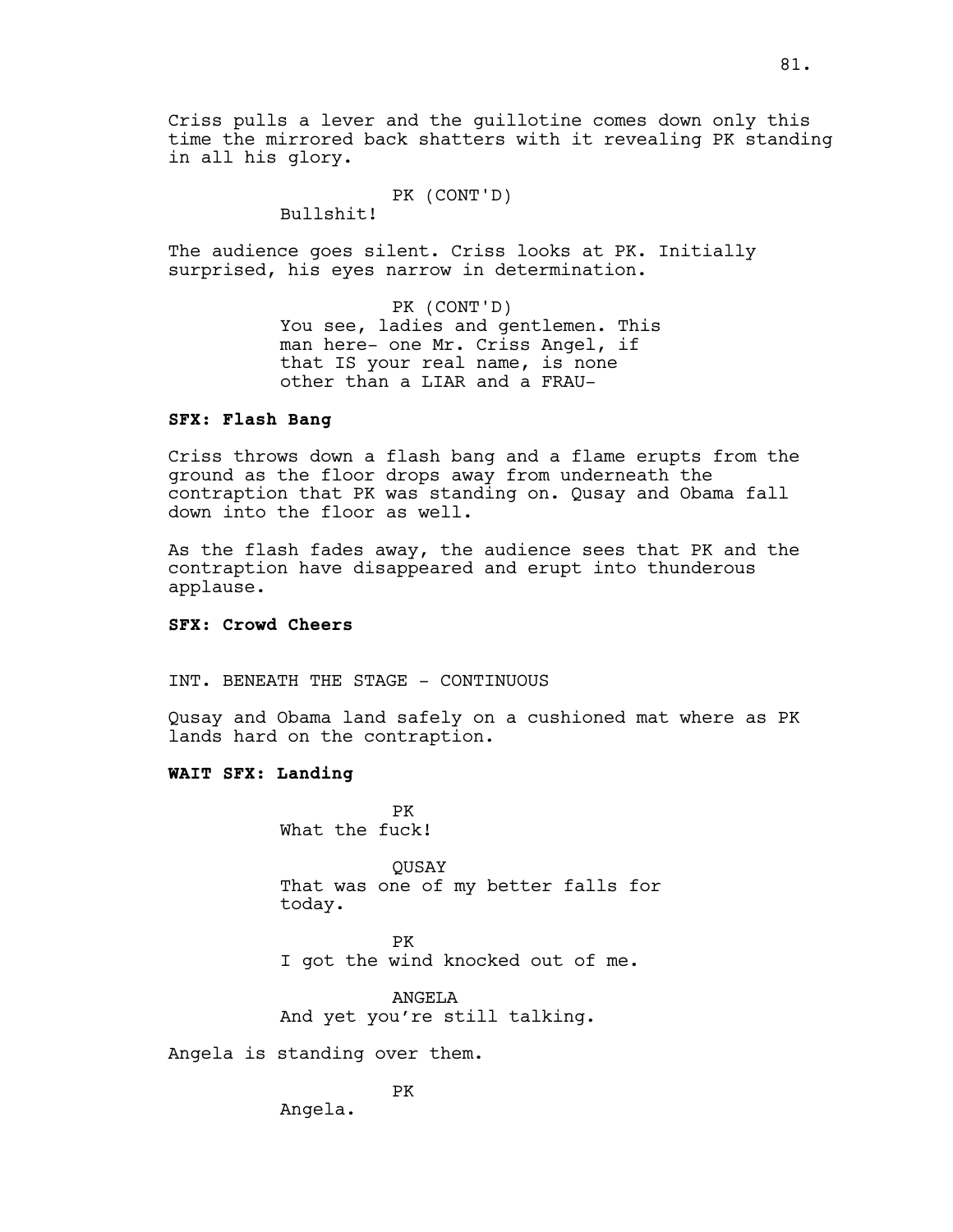Criss appears behind them.

PK Holy shit!

QUSAY

It is?

CRISS ANGEL Yeah. When I saw that video on the news I figured I'd be seeing you sooner or later. I'll be right back.

# **SFX: Criss Trick 1**

Criss springs up through a trap door in the stage. We hear audience applause and then he drops back down through a different trap door on the other side. More audience applause.

> CRISS ANGEL (CONT'D) You've really gotten yourself into quite the mess, though. I must say.

QUSAY You don't think we're terrorists?

CRISS ANGEL Please, I'm in the business of things that don't look as they seem.

# **SFX: Criss Trick 2**

Criss shoots back up through the stage. Fire shoots out of cannons and he pops back down through another trap door with a knife in his mouth.

> **OUSAY** We need your help.

CRISS ANGEL Of course. Anything I can do for an old friend.

PK grits his teeth. Criss lies down on a platform and Angela straps his arms and legs into it.

PK

QUSAY

We're not friends!

Old friend?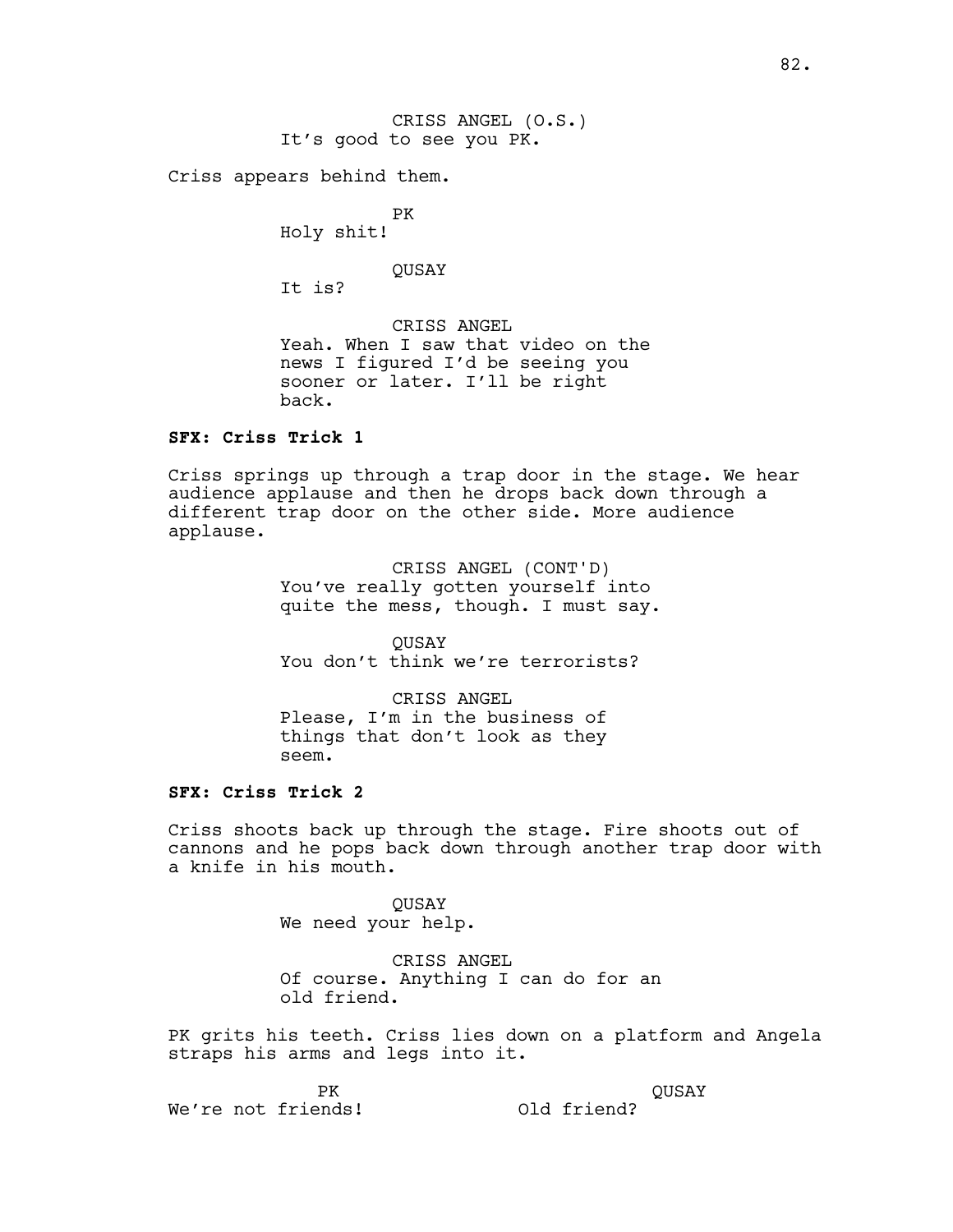# CRISS ANGEL

This guy changed my life. My whole life everyone told me my magic was great. But not PK. It was because of him that I strived to get better and was able to become the best magician in the world.

PK David Blaine is the best magician in the world.

CRISS ANGEL See? That's the stuff I'm talking about. Thank you PK. You've got a real ability to call it as you see it.

#### **WAIT SFX: Criss Trick 3**

Qusay and PK look at the trap door above them and await his return.

> ANGELA This is a bit of a longer trick.

# **WAIT SFX: Criss Trick 3 Continued**

Criss pops down through the trap door.

**OUSAY** We need to find a way out of here.

CRISS ANGEL Well if you're looking to disappear, you've come to the right guy. One thing I've got to know. Is that...?

He lifts up the mask on Obama's face.

CRISS ANGEL (CONT'D) Holy crap, it really is Barack Obama.

PK We can explain.

CRISS ANGEL No need. I've been in Vegas for over a decade. I've seen my fair share of world leaders who've partied too hard.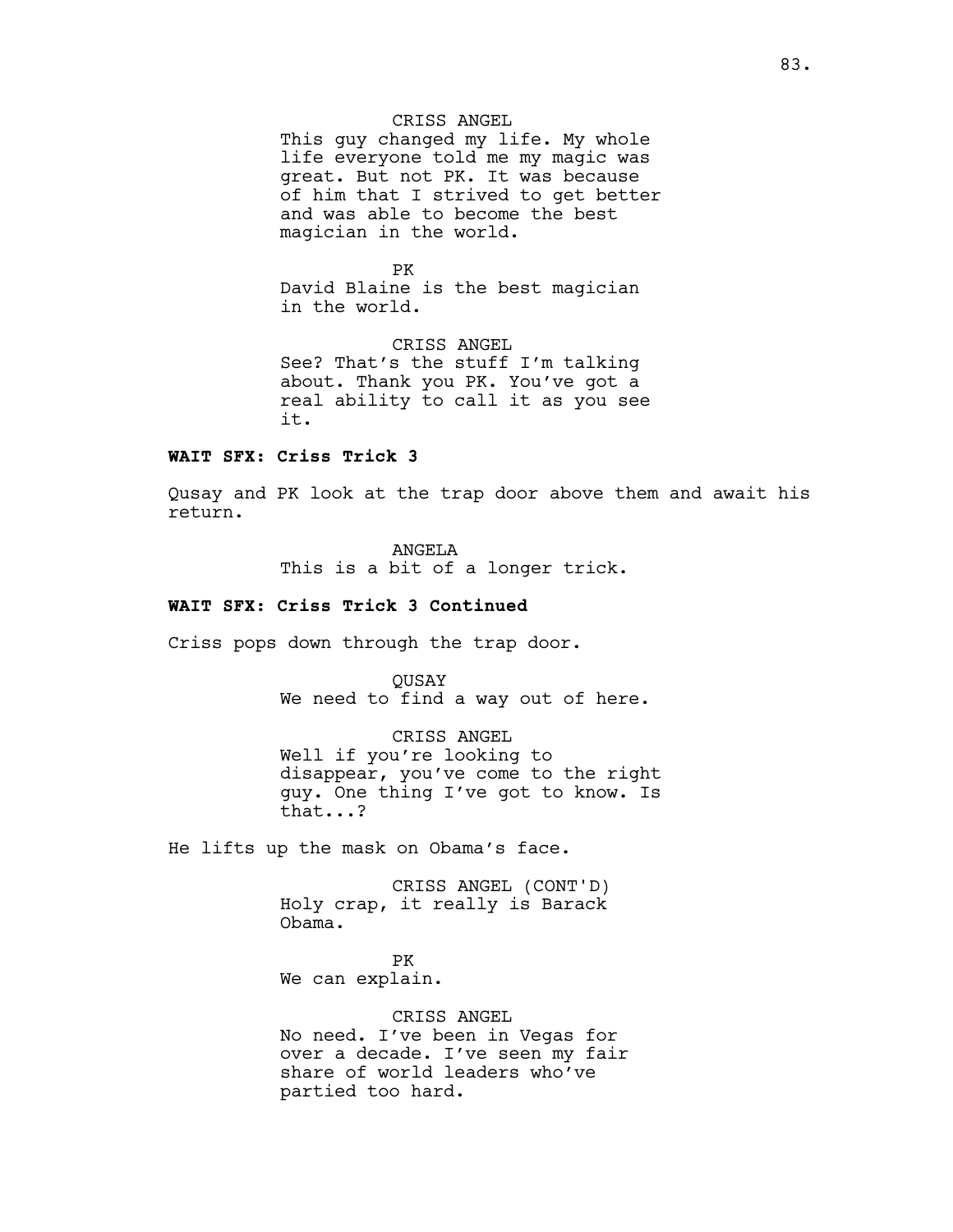#### **SFX: Smoke Bomb**

Criss throws down a smoke bomb and disappears. Criss walks in through a side door.

> CRISS ANGEL (CONT'D) Sorry, force of habit. Follow me.

The guys follow Criss down a side stairwell as he explains.

CRISS ANGEL (CONT'D) The final trick of the show I disappear from the stage and reappear in the rafters above the crowd.

QUSAY Okay, what does that have to do with us escaping.

CRISS ANGEL Nothing. It's just a really great

trick, I'm sorry you wont get to see it. This place is teeming with cameras, the hotels, the streets, the theaters. Nowhere is safe for you. Except...

### **WAIT SFX: Cellar Door**

Criss Angel opens a cellar door in the floor.

CRISS ANGEL (CONT'D)

Below.

QUSAY What's down there?

# CRISS ANGEL

The only place in Vegas that isn't monitored. The flood tunnels. Head down there and wait for me. I'll meet up with you after the show.

# QUSAY

Thank you!

Qusay and PK carry Obama down into the flood tunnels. Criss Angel closes the cellar door.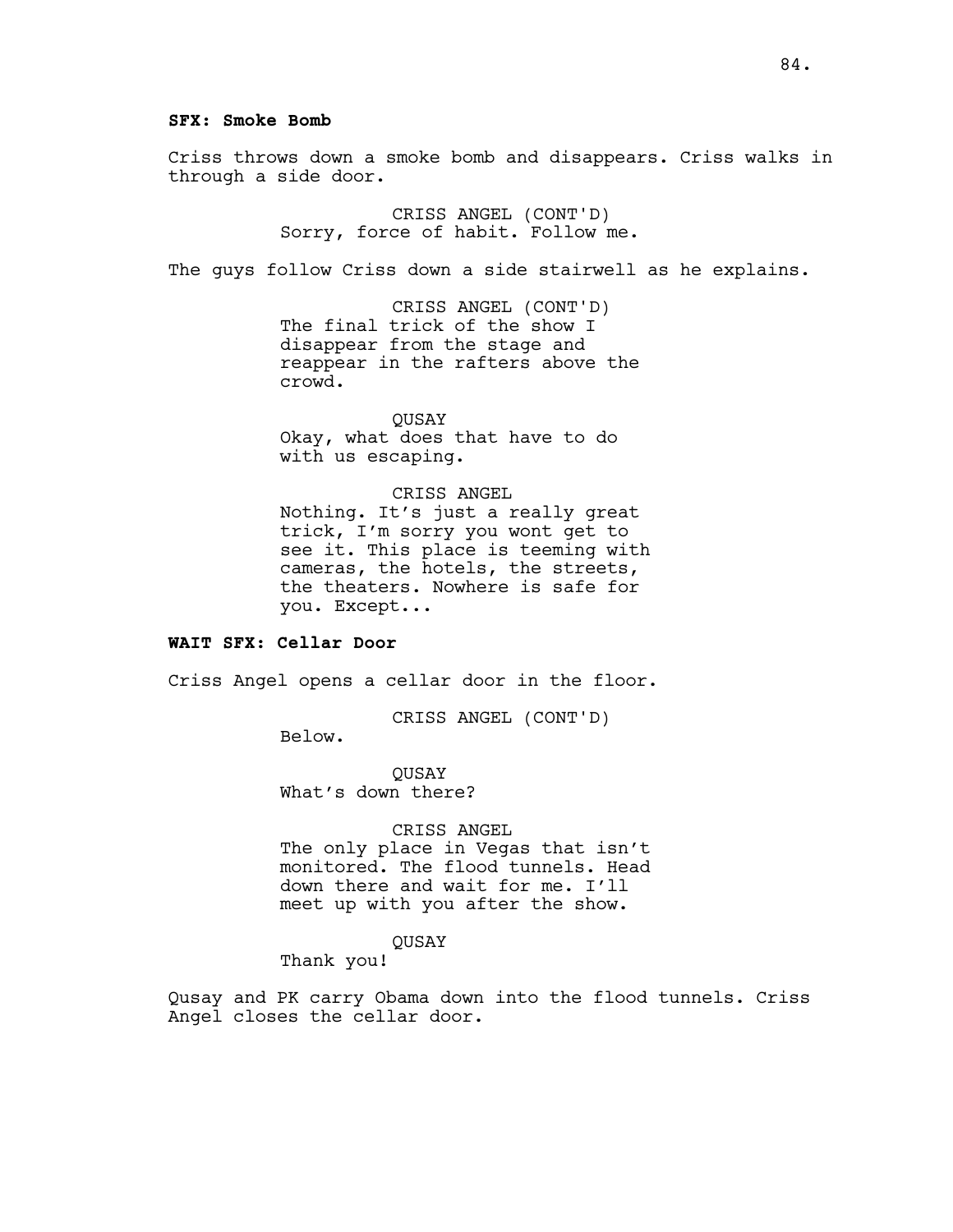# INT. DANIA'S HOUSE

Dania is watching the news. Peter is next to her chewing on some knitting needles which seem to have knitted the very impressive makings of a sweater.

> TV NEWS ANCHOR We just received confirmation on the identity of the terrorists as Qusay Kambarzahi and PK Miller of Los Angeles, California.

Pictures of Qusay holding a potbelly big and smiling and PK hitting a vape pen pop up on the screen.

> TV NEWS ANCHOR (CONT'D) Here to speak with us is an acquaintance of the terrorists Lindsey Stiller. Lindsay, what can you tell us about these two radicalized terrorists.

> > LINDSAY

Well, they've always been pieces of shit but when I saw their faces on TV it really put everything into perspective for me.

Dania's eyes go wide.

DANIA Fucking Lindsay!

Dania goes to call Qusay but it goes right to voicemail.

DANIA (CONT'D) Fuck! Qusay. It's me. They know who you are. I'm sorry. I... I wish I could tell you what to do here, but... good luck. I love you.

She hangs up and chews her fingernails.

DANIA (CONT'D) Fuck it. PETER! ROLL OUT!

## **SFX: Peter Bark**

She grabs her keys and heads to the door. Peter BARKS and hops off the couch carrying his knitting.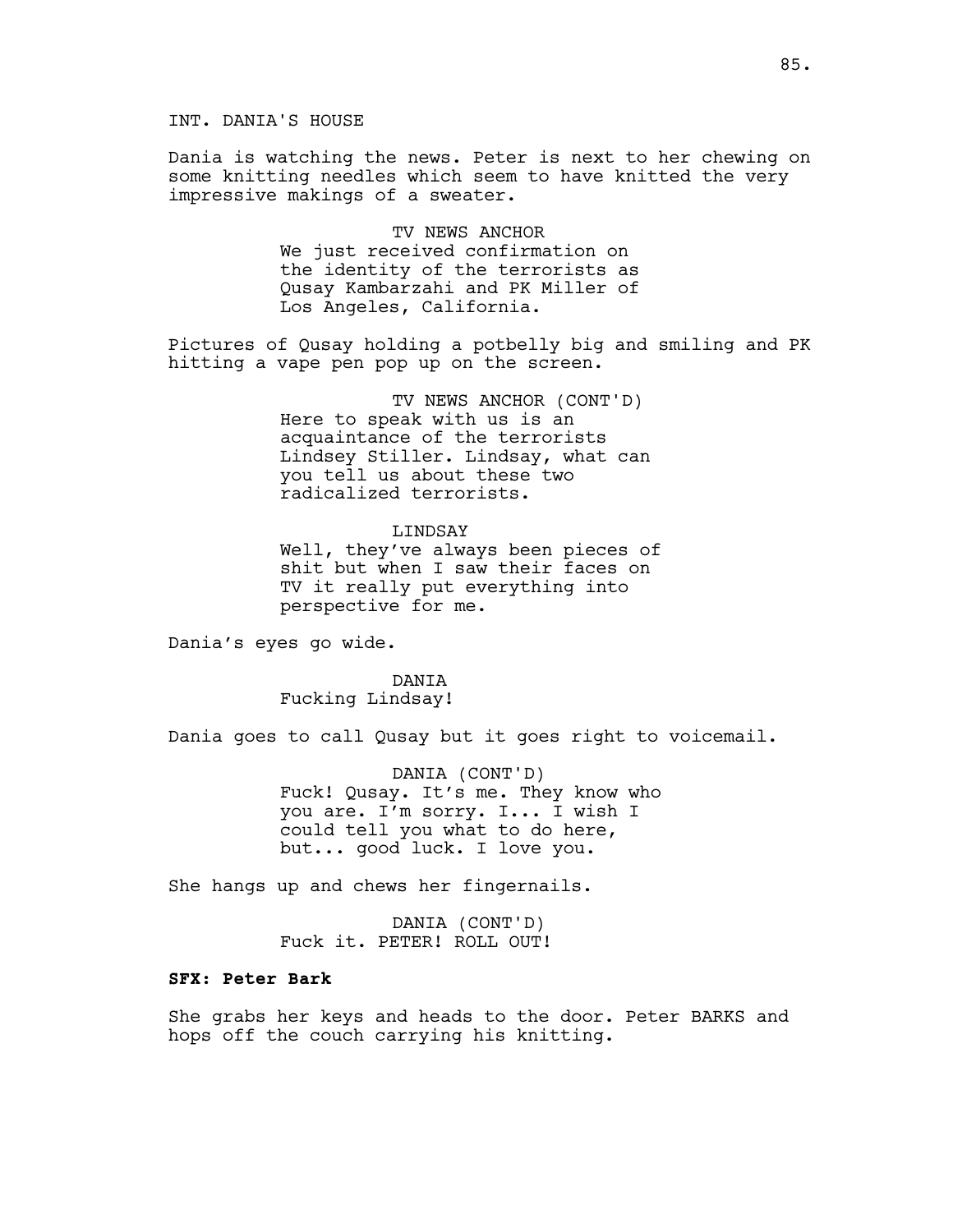Qusay's cell phone says 'No signal' as he uses it as a flashlight. It's quiet save for the dripping of pipes. Qusay delicately steps down into what feels like six inches of water.

> **OUSAY** Ugh, gross! PK

Don't be such a baby.

PK steps down into the water.

PK (CONT'D) Ah! It's so gross and wet!

**OUSAY** Shh! Calm down. Where do we go?

PK I don't know.

QUSAY Can you see anything?

He shines the flashlight right in PK's eyes.

PK Not if you keep pointing that thing into my eyes.

He slaps the phone and it falls into the water.

QUSAY

Fuck, PK!

Qusay drops to the ground and starts fishing for his phone.

QUSAY (CONT'D) Ugh... I think I found it.

He pulls his arm up and there's something strung over his hand.

> QUSAY (CONT'D) Ah! What's that? PK It looks like human hair! QUSAY

Ah!!!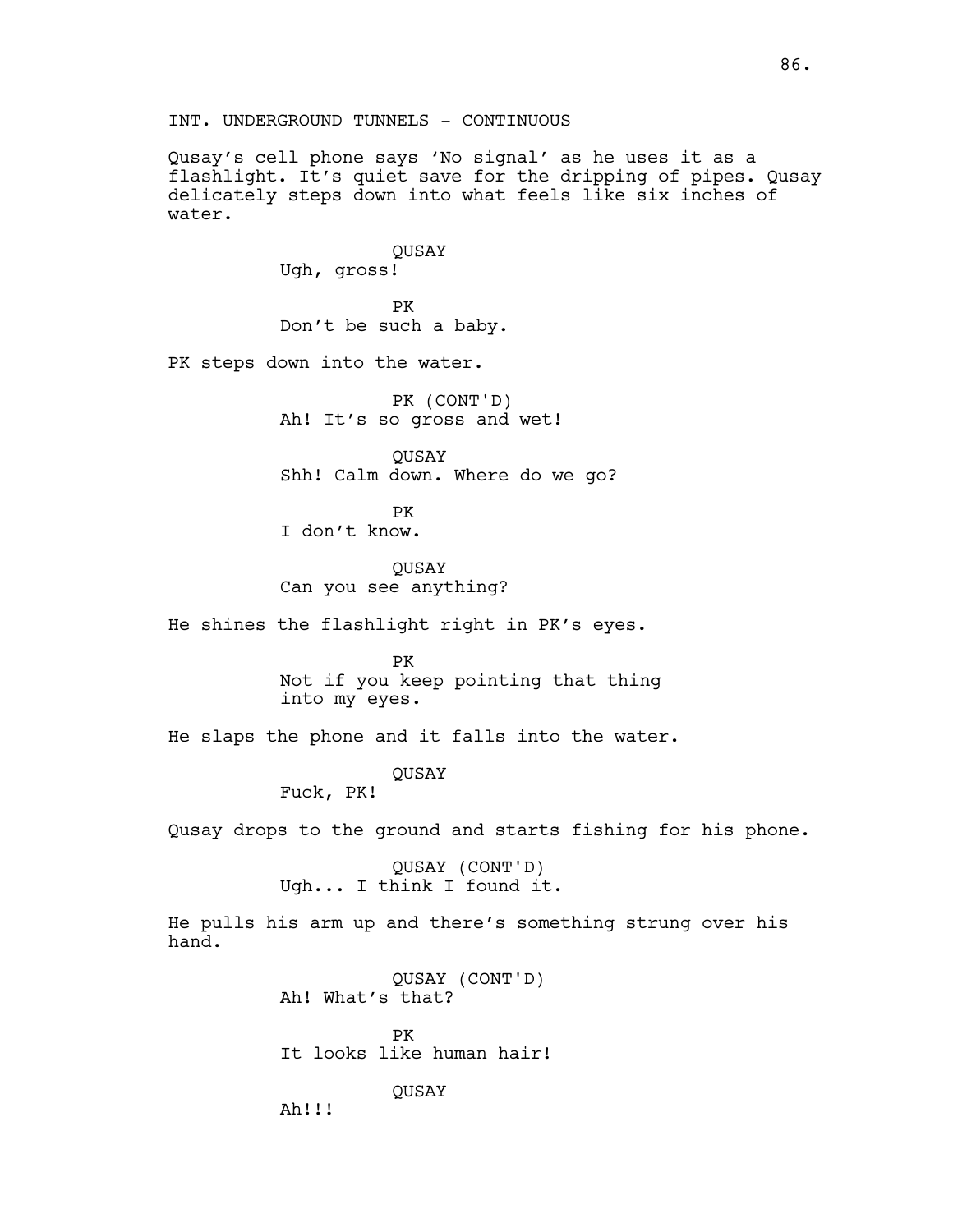As Qusay screams and shakes his arm to get the hair off, the light off his cellphone illuminates a face behind them.

PK

Ahhh!

Qusay turns to see what PK is screaming about and they come face to face with a skinny, pale figure with long stringy hair. A crooked, almost evil smile reveals horrible teeth!

The two scream and take off running away from the figure down the tunnel.

> **OUSAY** What the fuck is that thing?

PK I don't know but I'm not turning around to find out!

# **SFX: TRIP AND SPLASH**

They trip and Obama falls into the water. The figure is making it's way towards them. They struggle for a moment to try to pick Obama back up.

PK (CONT'D)

Leave him!

**OUSAY** We can't leave him! He's the former president!

PK Leave him or we all die.

Qusay realizes this is true, he looks down at Obama.

**OUSAY** I'm sorry Obama.

PK and Qusay scramble forward, looking back over their shoulder at the figure who stops at Obama and looks at him. The two are distracted and bump directly into a giant chest.

# **SFX: Thud**

They stop for a moment and look up at the towering figure in front of them who knocks them out with a swift swing of it's arm.

**SFX: Knock out**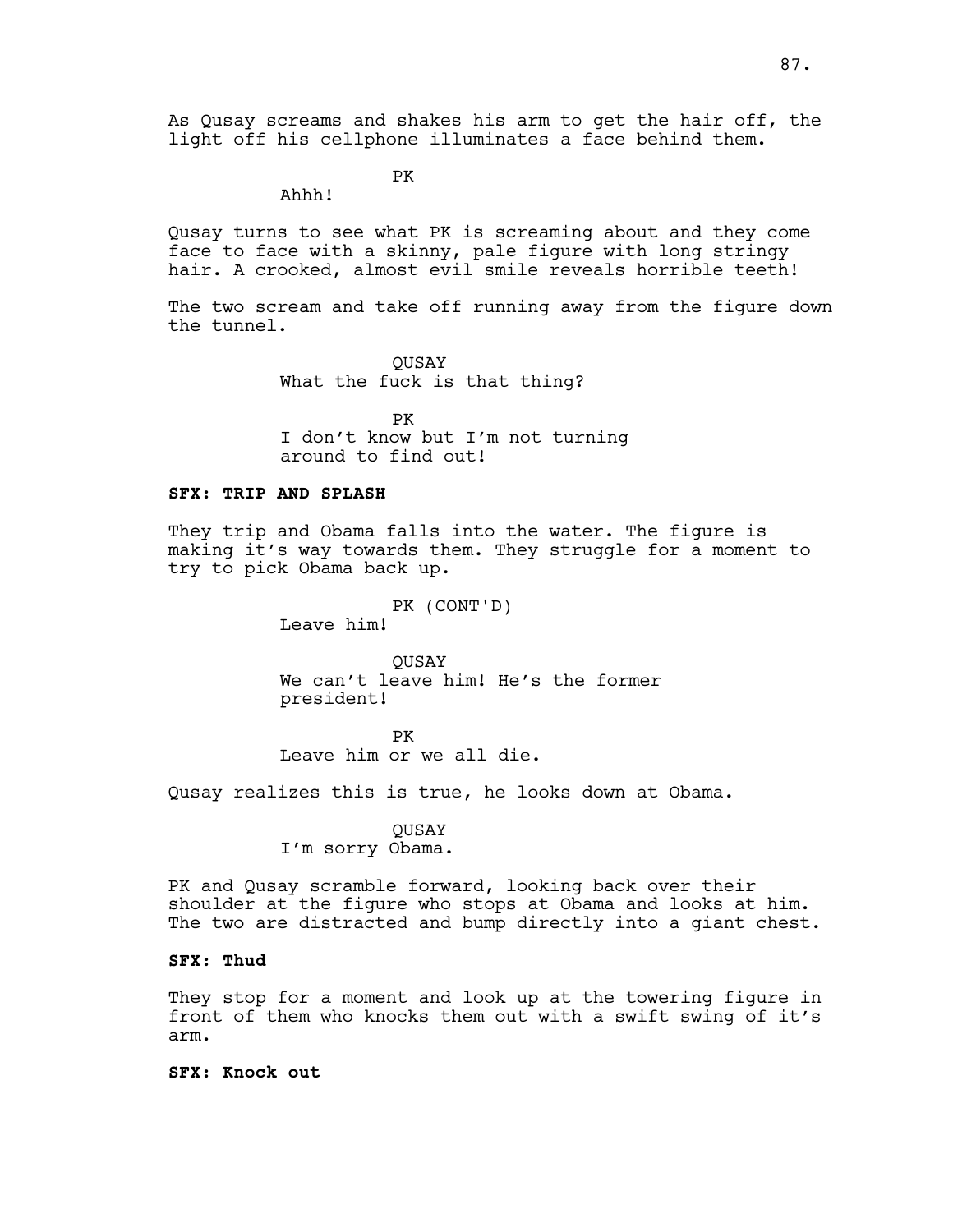Qusay rolls his head back and opens his eyes to find that he and PK have been tied to a chair. In front of them are a group of masked men holding guns. PK starts to come to.

> PK What the fuuuuuuccckkk.

QUSAY Now's maybe not the time for that.

PK My head is fucking wrecked! (opens his eyes) Oh shit.

TERRORIST LEADER You have five seconds to start talking.

## PK

I'll do it in less than that. Who the fuck are you guys?

TERRORIST LEADER No, not talking about us. Who the fuck are you?

PK I'm PK and this is Qusay-

QUSAY What are you doing?

#### PK

I'm being polite, it's called manners. Our lovely captors here have gone through all of this trouble to tie us up in this beautiful underground tunnel- love what you've done with the place, by the way - the lamps are a nice touch.

# **WAIT SFX: Pistol Whip**

A terrorist pistol whips PK across the face.

TERRORIST LEADER We know your names. Everyone knows your names, it's all over the news. I want to know who are you working for.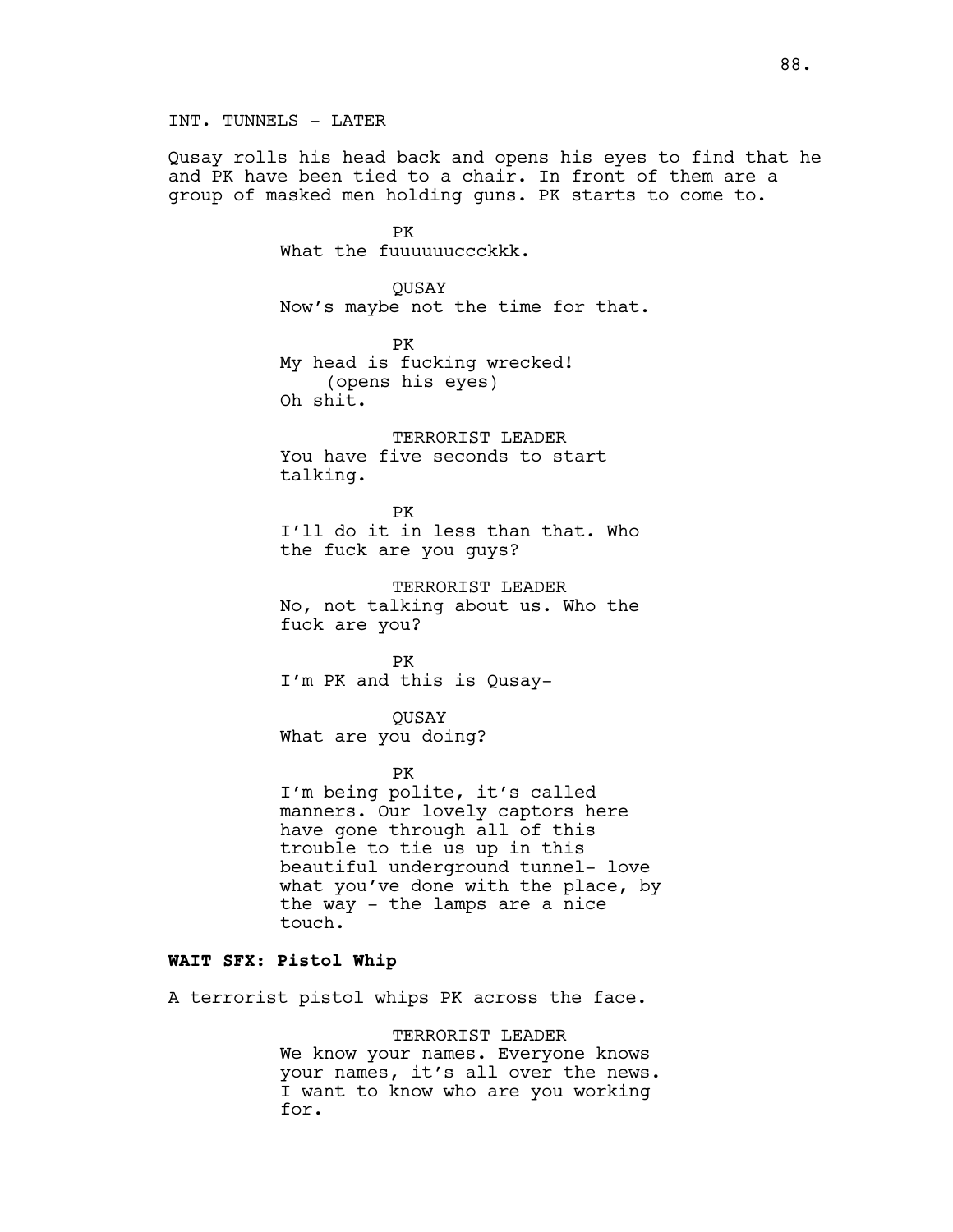# **WAIT SFX: Gun Cock**

A gun is cocked in Qusay's face.

QUSAY I worked for Microsoft for a bit but lately I've really been more freelancing, and I'm currently in between projects-

TERRORIST LEADER Shut up! Which group are you with?

QUSAY I'm not... we're not with a group. I'm confused. Who are you?

TERRORIST LEADER We are the members of Al Saddaff-

CUT TO:

# FLASHBACK - OBAMA AT THE CASINO

We see that the dealer at Obama's table is keeping his eye on Obama, watching him laugh. The dealer nods to someone across the room who nods back and continues walking.

> TERRORIST LEADER (V.O.) We've been living and in Las Vegas as a sleeper cell for two years, plotting and waiting for President Obama to come for Adult Con so we could kidnap him and further divide your already divided nation. But then you two came along and grabbed him first. He never made it to the conference...

The flashback continues:

# INT. CONFERENCE HALL - NIGHT

A group of confused would-be terrorists look at each other unsure of what to do as wait patiently amongst each other in front of a vacant stage.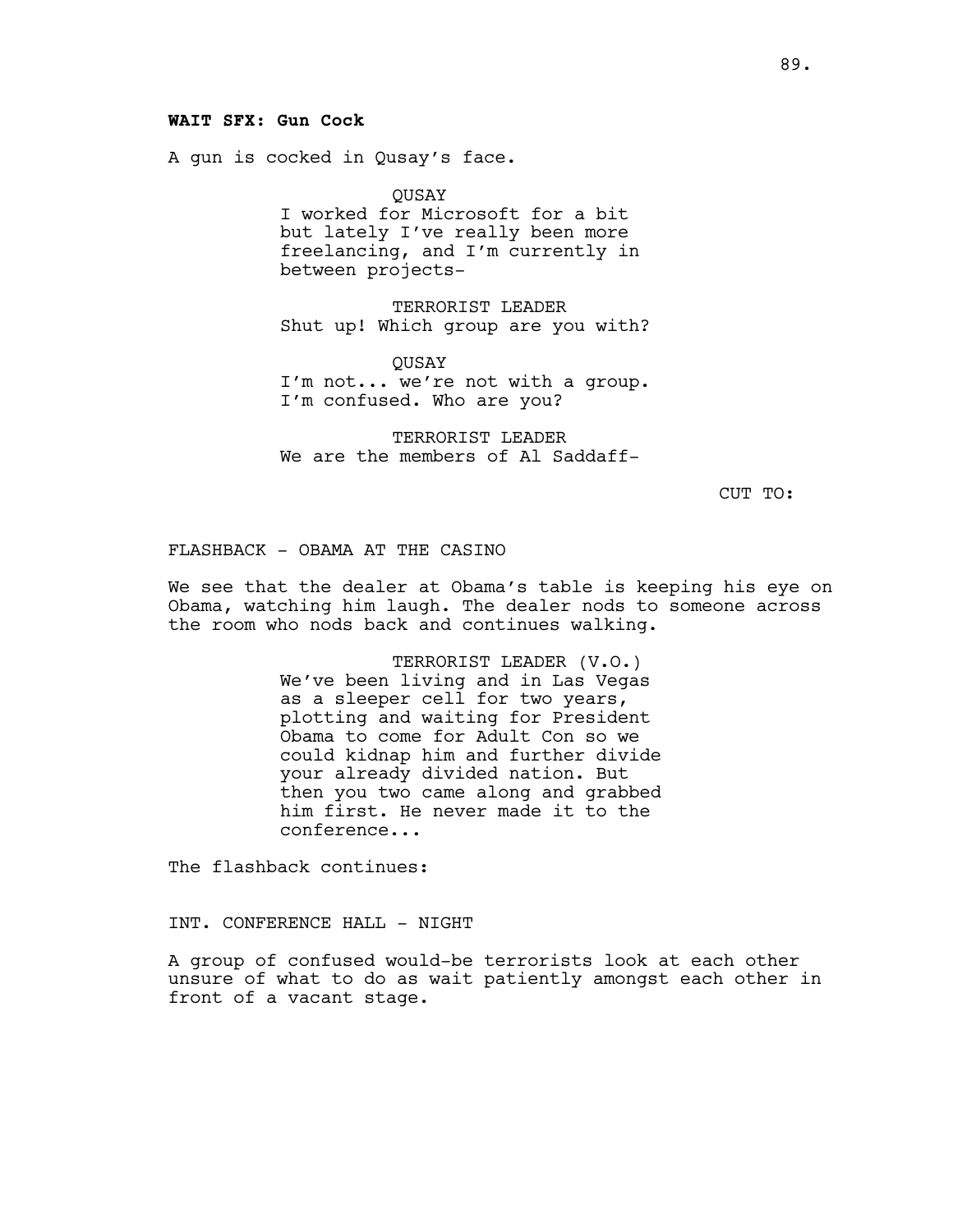**EMCEE** 

Ladies and gentlemen of Adult Con we regret to inform you that the keynote speech by Barack Obama has been cancelled until further notice.

The attendees very calmly start to gather their things.

ADULT CON ATTENDEE 1 I'm okay with this because I handle disappointment very well.

ADULT CON ATTENDEE 2 Early to bed for me, I guess!

ADULT CON ATTENDEE 3 (picking their cup off the ground) I'm picking up after myself.

TERRORIST LEADER (V.O.) And therefore we were never able to take him.

END FLASHBACK

TERRORIST LEADER So I'm going to ask you this again. Who are you working for?

PK We didn't kidnap him! We just partied with him and then he took a hit from my vape and nic'd out.

TERRORIST LEADER Nic'd out?

TERRORIST 1 It's slang for what happens when you pass out from too much nicotine. You must have a really strong pull.

PK

That I do.

TERRORIST LEADER You're telling me that you aren't with a terrorist organization?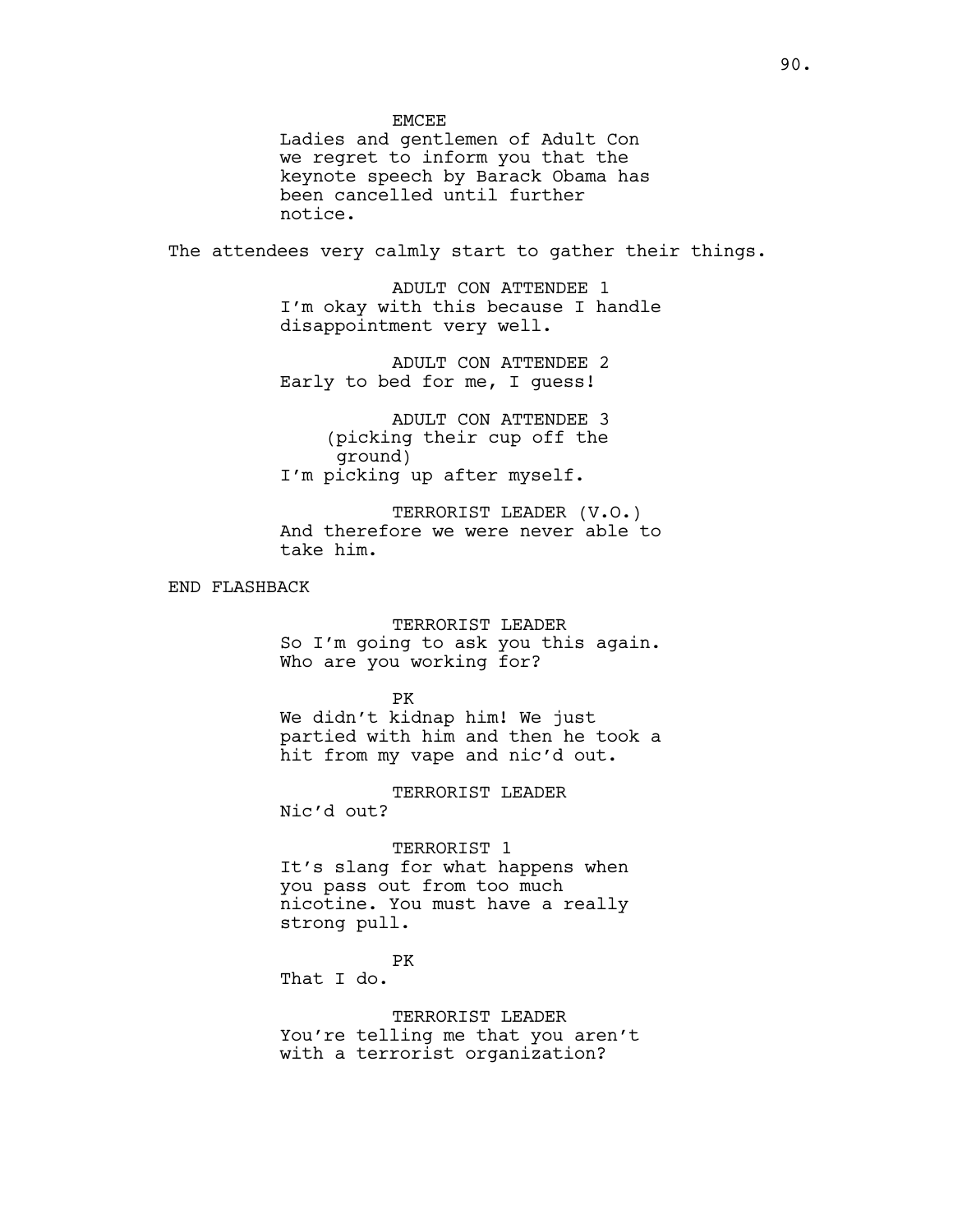QUSAY I went to UC Berkeley for a semester but I hardly think that counts.

TERRORIST LEADER Enough! Where is Obama.

#### PK

What do you mean? Don't you have him?

TERRORIST LEADER

No...

QUSAY We dropped him in the tunnel when we were running from that monster.

TERRORIST LEADER What monster?

PK You didn't see the monster?

TERRORIST 1

Monster?

QUSAY Yeah! With the stringy hair and the clicking noises...

TERRORIST 1 Hey, you never said there were going to be monsters.

TERRORIST LEADER There aren't any monsters! They're trying to use psychological tactics on us to let them go free! Now, I'm only going to ask this one more time...

# **WAIT SFX: Gun Cock 2**

He cocks his gun and points it in Qusay's face.

## **SFX: Growling Sound**

A GROWLING SOUND echoes from down the tunnel. The terrorists shift their guns down towards the direction it came from.

> TERRORIST 1 The fuck was that?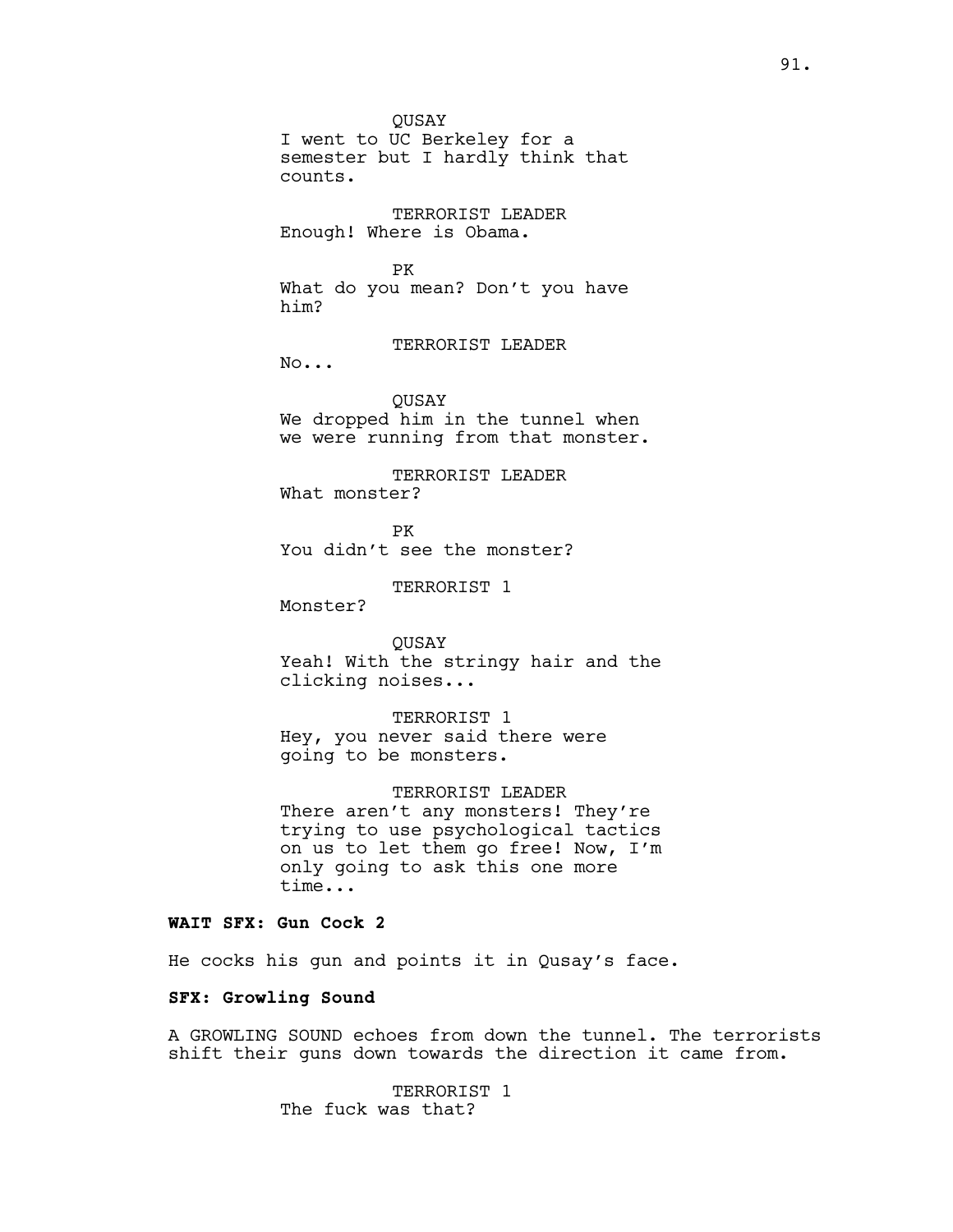# **SFX: Growling Sound 2**

The GROWLING SOUND comes from the other direction and they spin the other way. The terrorist leader unloads a clip of his gun down the dark tunnel.

> TERRORIST LEADER There. Happy? Now whatever it is, is dead! Now-

# **SFX: Growling Sound 3**

TERRORIST 1 You pissed off the monster!

TERRORIST LEADER Come on, let's get out of here, they don't have Obama anyway.

QUSAY Wait! Take us!

PK Please don't leave us to die!

TERRORIST LEADER

Good luck.

### **SFX: Growling Intensifies**

The growling intensifies and the terrorist leader and terrorists escape up a ladder and out of a manhole cover.

Left alone, the growling gets louder as PK and Qusay struggle with their ropes.

> PK I've got an idea.

#### QUSAY

Enough of your ideas! Enough of all your ideas! You want to go out in Vegas instead of reworking our product, we go out in Vegas, you want to party with Obama, we party with Obama! Why do I ever listen to you? My life is nothing. My life is absolutely nothing. I'm going to die in a SEWER because of you and what do I have to show for it? Failure after failure.

PK You're putting this all on me?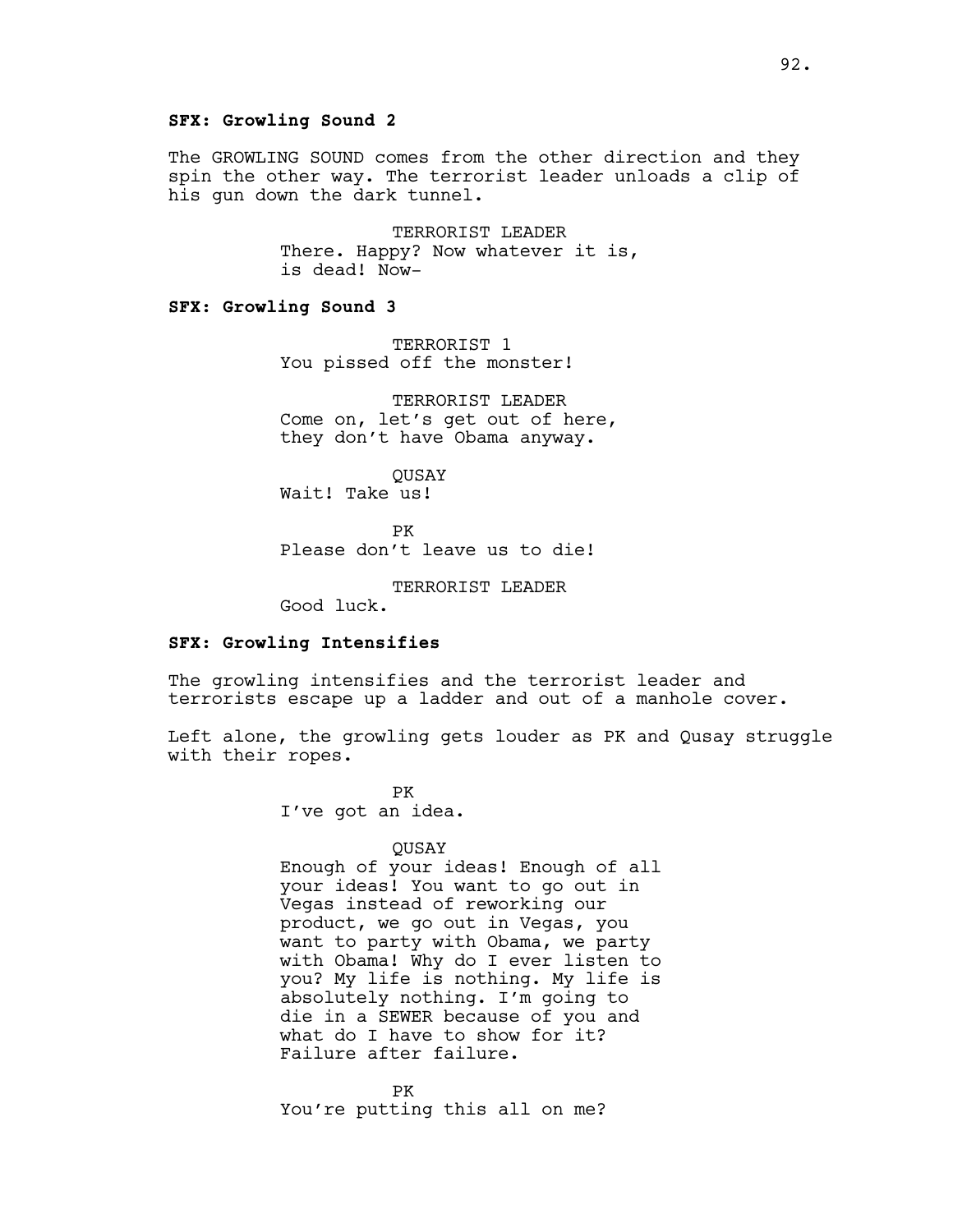Yeah, I am!

PK

What about you, huh? Am I responsible for your life? No. You can't ever make a damn decision? You're the most fearful person I've ever met. You're so smart but instead of DOING anything with it, you just choose to quit everything. Berkeley, you quit. That sleep depravation study- you quit!

**OUSAY** 

I was tired!

PK

That's the point of a sleep depravation study! They study you when you're depraved of sleep! And now you're going to quit this, just when it matters most.

QUSAY You're right. I quit! I quit this friendship. I quit you.

PK Gasp. There's a shock. Well, get ready to quit life because we're about to die.

The growling gets louder as out of the shadows comes the thin figure.

> QUSAY My one regret is that I'm going to die here tied to you.

PK I can list a couple more for you if you'd like.

From the other side, another figure starts to emerge into the light and the growling noise stops.

# **SFX: Stop Growling**

The Thin Figure leans in as Qusay and PK brace for the end.

CRISS ANGEL (O.S.) Jesus, you two look terrible.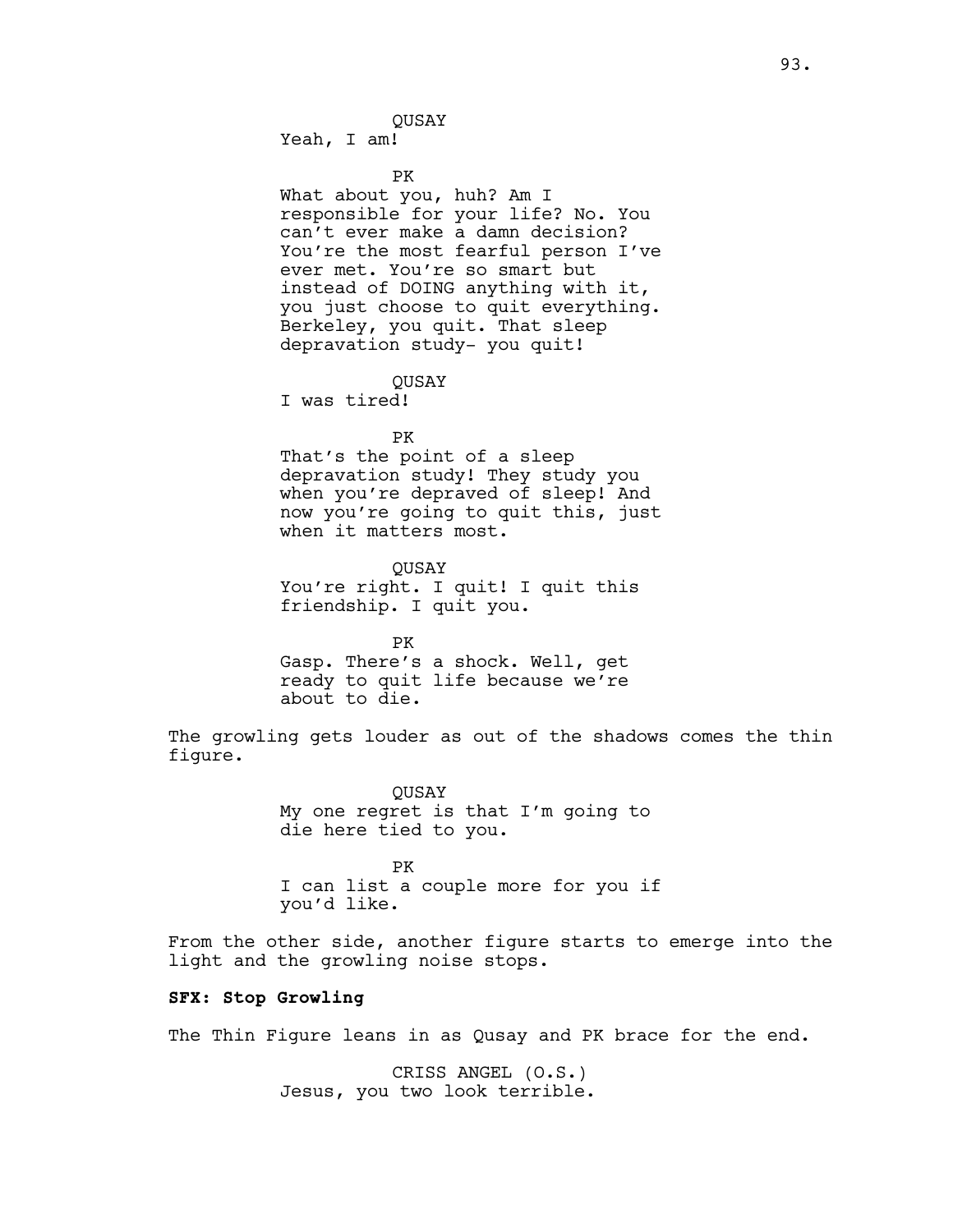Qusay and PK open their eyes in confusion. Criss Angel emerges into the light.

QUSAY

Criss!

PK We look terrible? This guy looks like gaunt and jaundice had a baby.

THIN FIGURE We don't have mirrors down here.

CRISS ANGEL Yes, I see you've met my friend The Thin Figure. (calling out) It's safe! Come on out!

A bunch of wiry and malnourished looking figures come out of the shadows as the thin figured man unties Qusay and PK.

> THIN FIGURE It's okay. Do not be afraid.

PK I'm not afraid.

THIN FIGURE I was talking to them.

QUSAY Who are these people?

THIN FIGURE We are the ones who live in the tunnels.

PK Mole people?

#### THIN FIGURE

No. Not mole people. We've survived in these here flood tunnels for years. Living mostly off of scavenged food and discarded buffet scraps.

QUSAY What happens when it floods?

THIN FIGURE A lot of us die, mostly. We don't like to talk about it.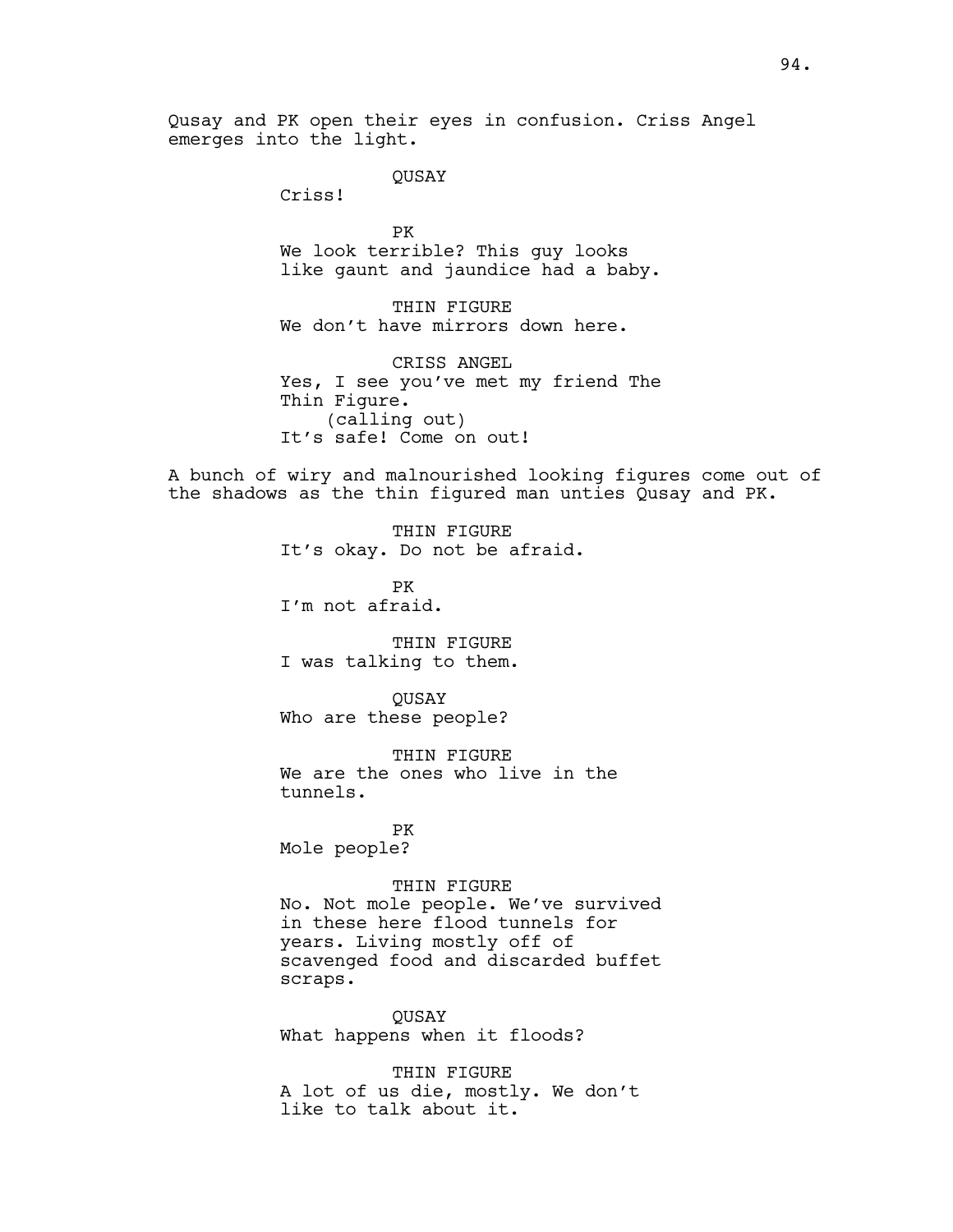I see.

### CRISS ANGEL

I've learned a lot from the wisdom of the tunnel people over the years. They've helped me develop my mind along with my mysticism.

#### THIN FIGURE

I came to warn you of the intruders who were intending to do harm but you ran before I could communicate. We have your friend. He is unharmed.

A couple Mole People carry forward Obama on a mattress.

### PK

Obama!

# QUSAY Oh, thank God!

THIN FIGURE Why, may I ask, do you carry this friend for so far?

QUSAY You don't know who that is?

### THIN FIGURE

No.

PK That's President Barack Obama.

The Thin Figure shows no recognition.

PK (CONT'D) Of the United States.

THIN FIGURE I'm afraid the rules and world of the above ground do not make their way down here. We rule from love and abundance rather than from want and greed.

PK (whispers) Preachy much?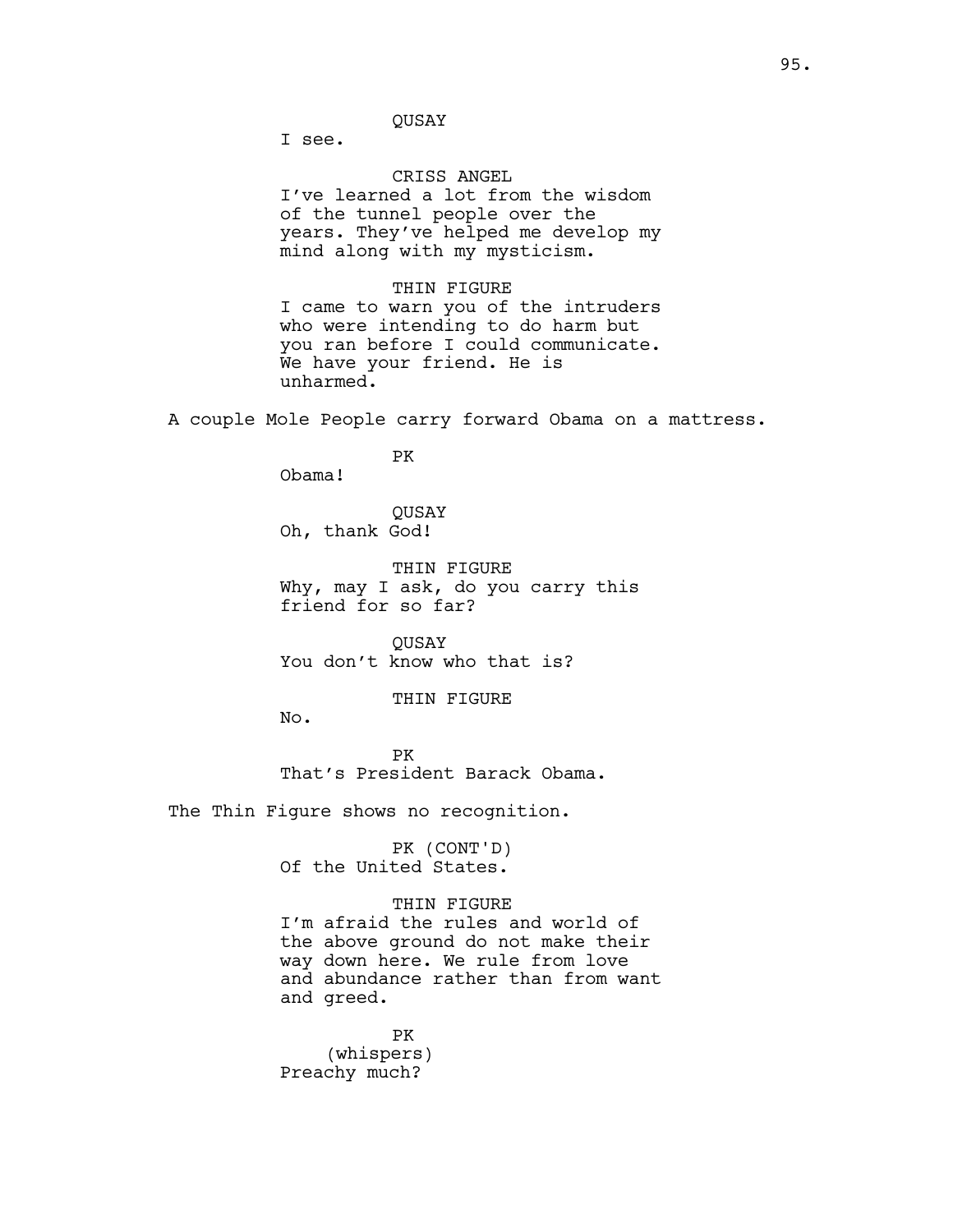PK

No.

QUSAY We're so fucked. Our identities are out there. Everyone knows who we are and thinks that we're terrorists. Even if we get out of Vegas alive our lives are ruined.

PK And the only person who can clear our names is fully knocked out.

THIN FIGURE Would you like for him not to be?

PK

...yes?

The thin figure clicks his tongue three times and the other tunnel people start to respond with their tongues clicking in unison.

# THIN FIGURE Many times we find the unconscious drifting through the tunnels. We have developed rituals and healings that can bring them back from the states of incapacitation.

The tunnel people surround Obama and start to sway back and forth. One pulls out a vile and puts a drop on his hands and starts to rub them together.

# **SFX: Tribal hum**

TUNNEL PEOPLE Ahhhhhmmmmmmmm

QUSAY What's going on?

CRISS ANGEL

Shhh!

TUNNEL PEOPLE Oooowwwwwwnnnnnn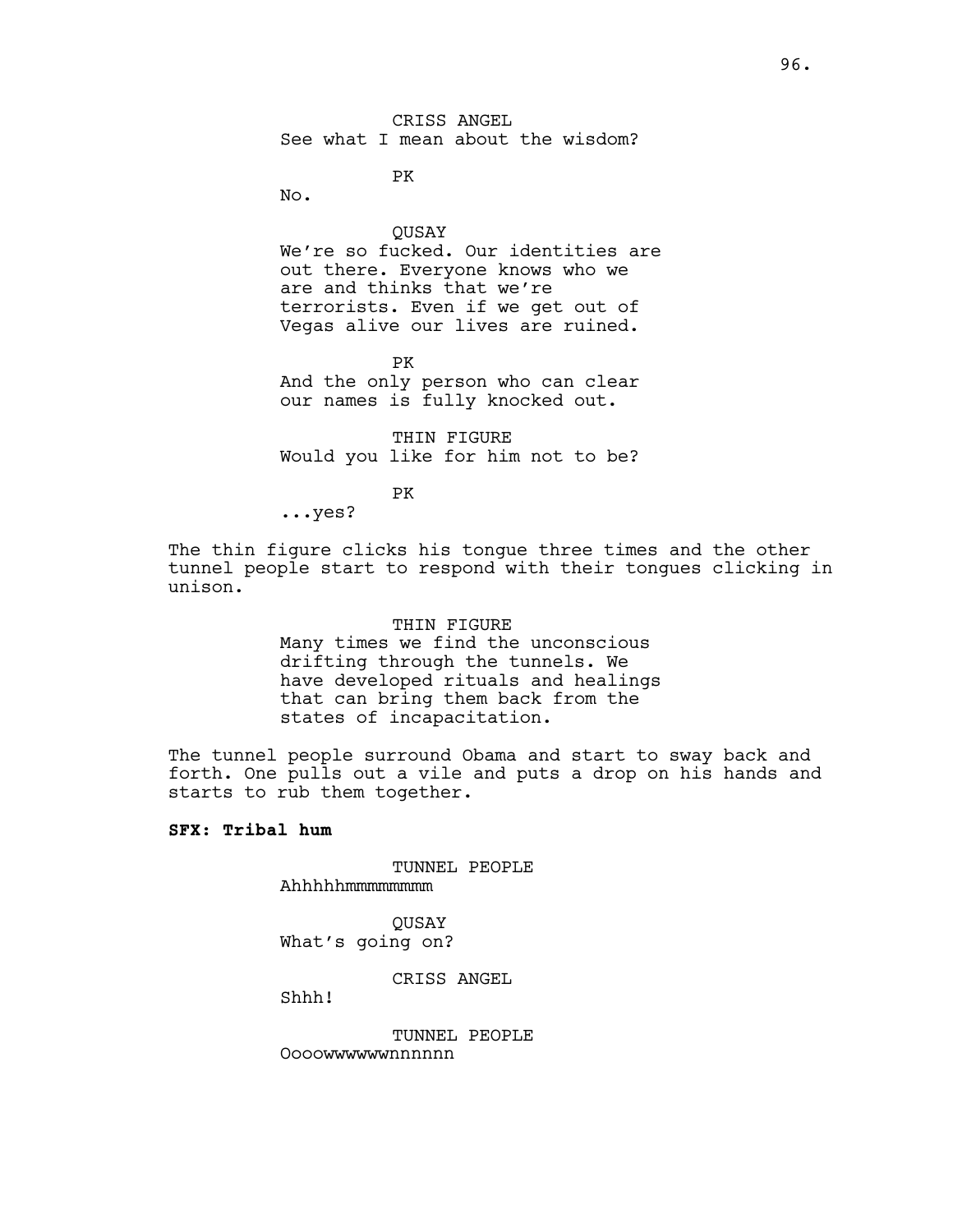THIN FIGURE Years ago, our ancestors discovered a magical potion that when breathed would bring clarity and focus.

TUNNEL PEOPLE EEEEEYYYYAAAAAHHHHHHHH. Ahhhhhhhmooaaannnnnnnnnnneeeeeyyyaahhhhh...

They continue chanting. The tunnel person puts his hands in front of Obama's face.

> **OUSAY** Ammonia? Are they saying Ammonia?

THIN FIGURE Yes. That is the inscription on the sacred potion bottle.

A tunnel person holds up a battle that says "Ammonia"

# TUNNEL PEOPLE Ahhhhhmoooaaannnnneeeeyyaaahhhhhh

Obama's eyes slowly start to flicker and eventually open. He starts coughing.

#### **SFX: Stop Tribal Hum**

OBAMA Holy shit!

QUSAY

Obama!

PK It's a miracle!

Obama looks around and takes in his surroundings.

OBAMA How long was I out? Am I in New Jersey?

INT. TRUMP TOWER VEGAS

Trump is staring at a giant screen on the wall projecting a map of the Las Vegas strip with his intelligence committee surrounding him.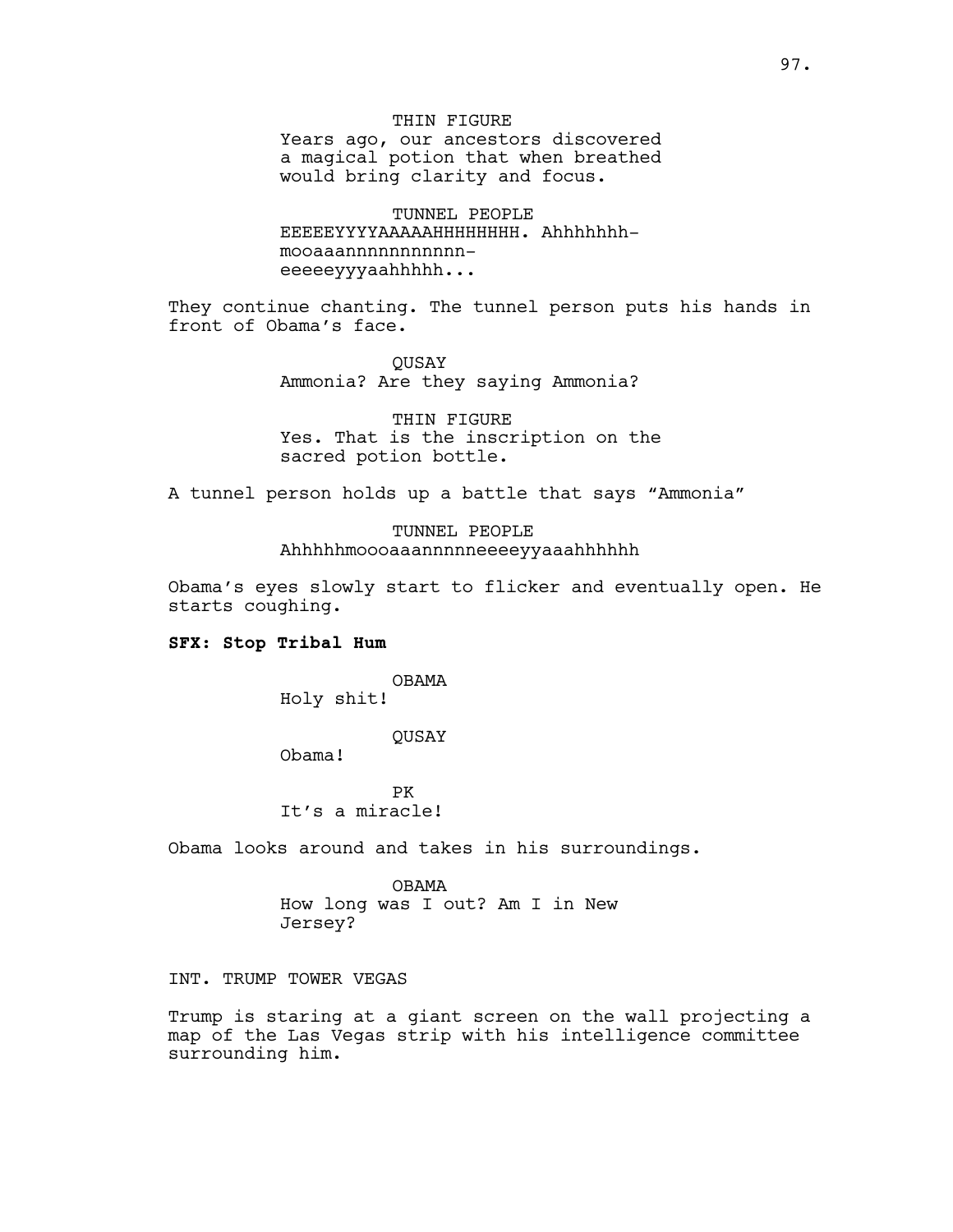INTELLIGENCE AGENT 2 After the Thunder From Down Under escape they were spotted at Criss Angel's Mindfreak, which, as I understand, is a show not to be missed-

#### DONALD TRUMP

Pass!

INTELLIGENCE AGENT 2 But they haven't resurfaced in over an hour.

DONALD TRUMP This is just the kind of thing that I won't tolerate! People are laughing at me! Was that a laugh?

He points to one of the agents who was in no way laughing.

DONALD TRUMP (CONT'D) How are we looking on that border wall?

Confused, the agents look at each other.

INTELLIGENCE AGENT Um... well, we've been kind of focused pretty heavily on this, sir.

#### DONALD TRUMP

Ugh! Why does everyone care about Obama all of a sudden? He's all over the news! Obama *this* and Obama *that*, and Obama's been kidnapped by terrorist. What about me? I'm the president now, not him.

INTELLIGENCE AGENT 2 Are you... jealous that the news isn't talking about you right now?

# DONALD TRUMP

I'm not jealous! Literally no one has ever said that about me ever. Fake news! I'm just seeing that people are talking and saying nice things about Obama and INSTEAD want them to be saying things about ME! Explain to me how that sounds jealous?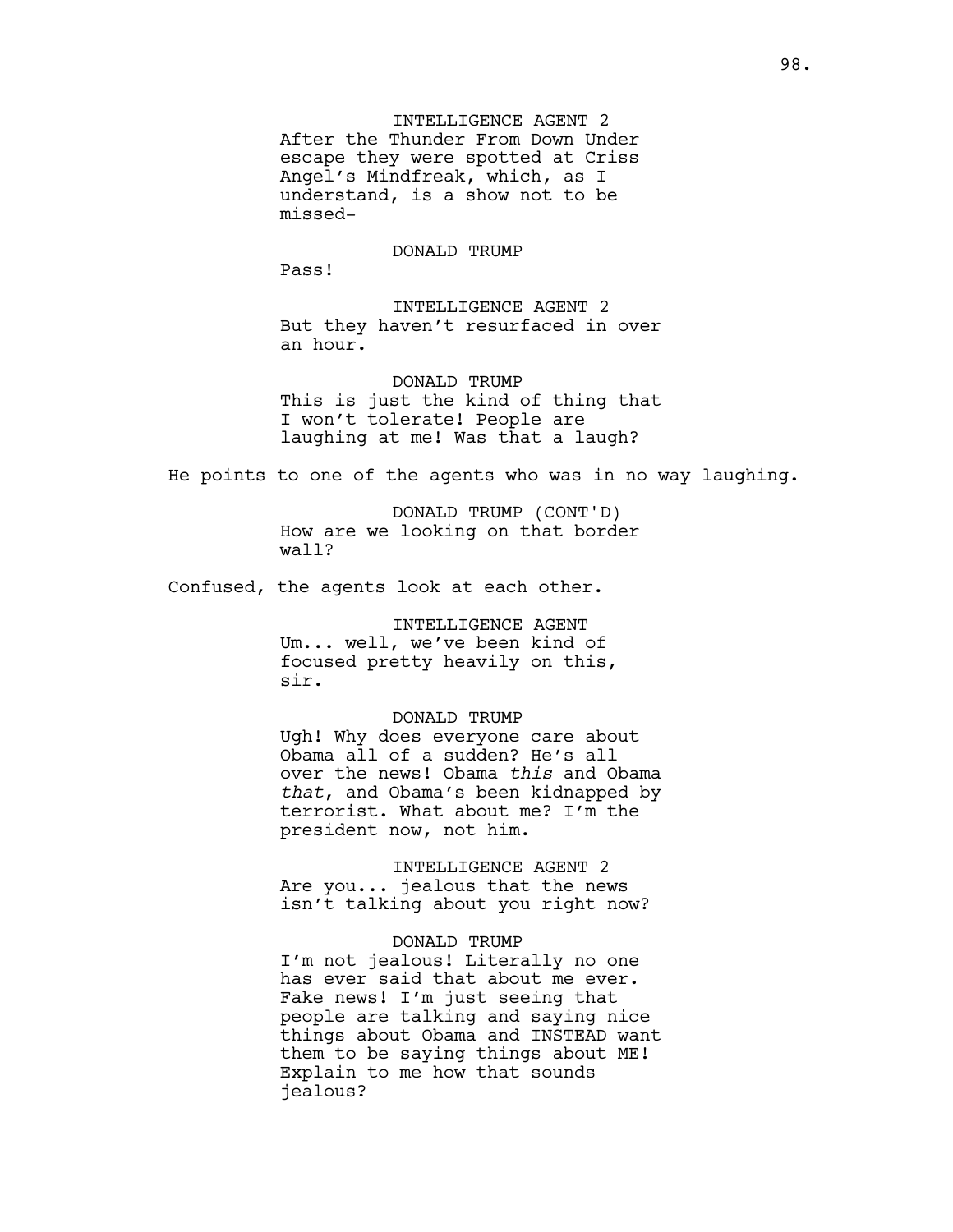The agents exchange looks but stay quiet.

DONALD TRUMP (CONT'D) Why are you all so quiet? I'm not paying you people...

INTELLIGENCE AGENT 2 (attempting to finish the sentence) To stay quiet?

DONALD TRUMP Sure. Give me IDEAS!... IDEAS! IDEAS! IDEAS! IDEAS!

INTELLIGENCE AGENT What if you were the one to take down the terrorists personally?

Donald Trump stops screaming, he turns waiting for more.

INTELLIGENCE AGENT (CONT'D) Then everyone would think that you're a hero. And the news would all be talking about how great you are- hell, even the democrats would love you.

DONALD TRUMP Yelling always works.

INT. FLOOD TUNNELS - LATER

PK, Qusay, Criss Angel, Angela, and Obama sit around a table with a map laid out in front of them.

> OBAMA Okay, what are we facing here?

**OUSAY** The entire FBI and secret service are combing through the entire strip looking for us because they think that we're terrorists who kidnapped you.

OBAMA Oof. That's tough.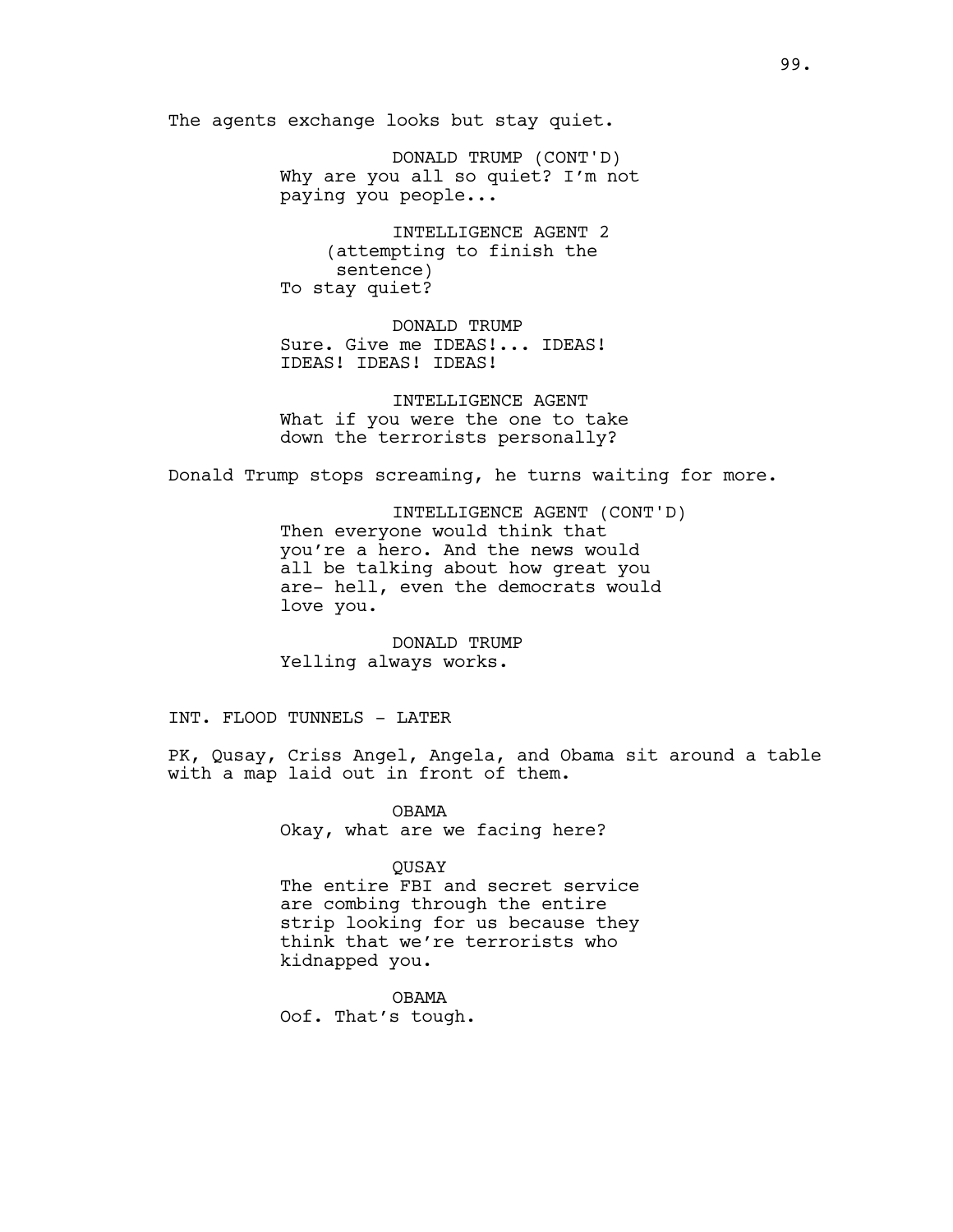# QUSAY

So we were thinking that you could just go up there, tell everyone you're okay, that this was all a big misunderstanding and how you got knocked out after partying all night with us.

PK

And really emphasize the partying all night with us, if you could. There are some people back home that got a photo with Drake that I want to one up.

OBAMA Yeah, I can't do that?

QUSAY

What?

PK

What?

#### OBAMA

Look guys, what happened last night I take complete responsibility for. Here. However, out there- I'm still the former president of the United States and arguably the last remaining sensible figurehead of our country. If people were to find out what we did, it could tear the country apart and set us back decades.

They can't argue with this.

QUSAY So, what can we do?

OBAMA I'm afraid you guys might have to take the fall for this one.

This hits hard.

QUSAY Okay. Okay, I'll do it.

PK

What?

QUSAY I'll take the fall.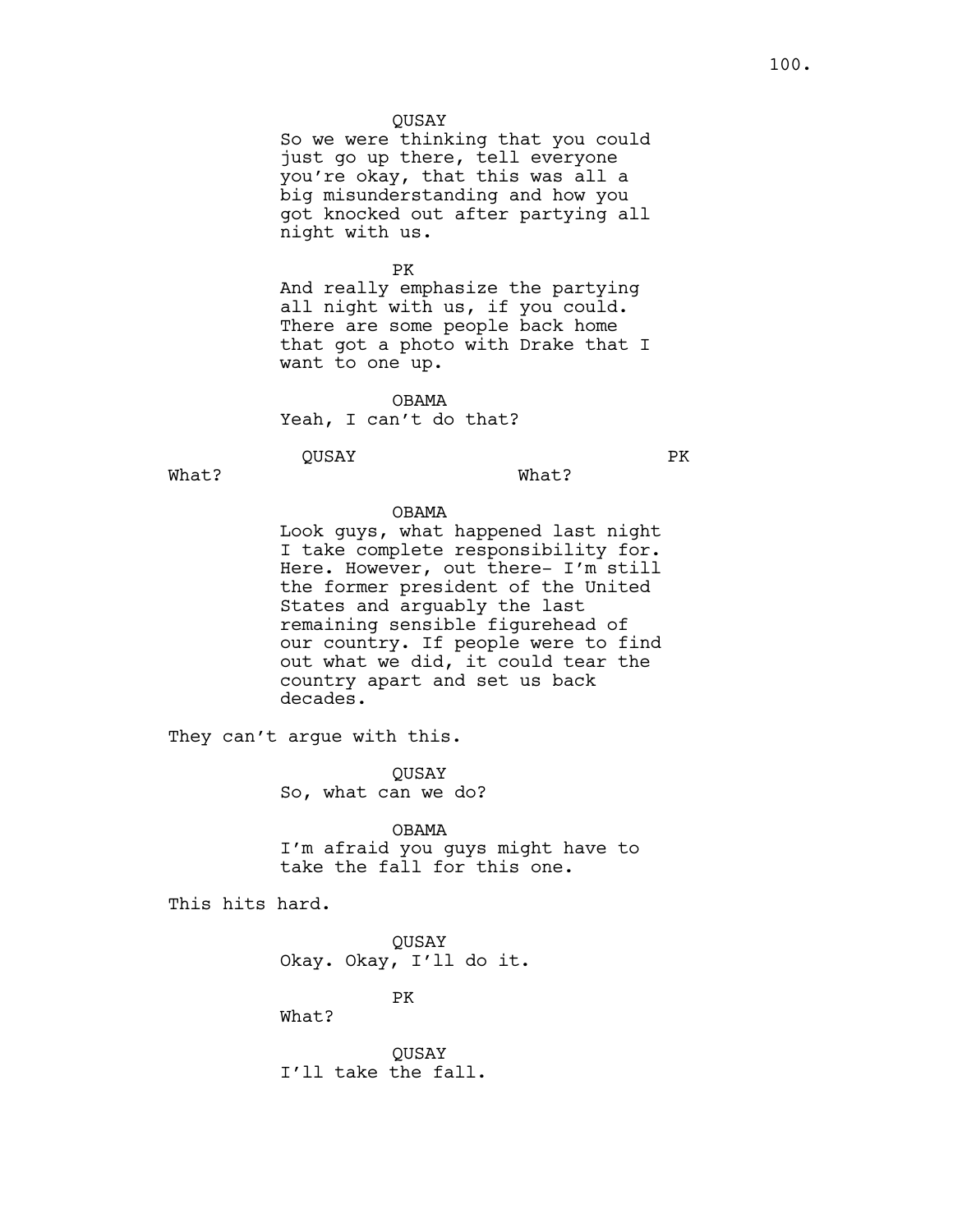PK What are you talking about?

#### QUSAY

You're right, PK. I've quit everything I've ever started in my entire life. I've amounted to nothing and it's entirely my fault. I don't want to be that anymore. I want to be someone who stands for something, even if everyone in the world thinks I'm a terrorist and no one knows what really happened here tonight. I'll know. And you'll know. And President Obama will know. And Criss Angel will know. And... I'm sorry I didn't get your name.

#### ANGELA

Angela.

#### QUSAY

And Angela will know. And that's enough.

PK

No. I'll do it. Angela, I love you. I've always loved you. And if you want to be with this two-bit magician instead of me then I can't stop you. So I'll sacrifice myself for the good of the country and die a hero in your eyes.

ANGELA

Aw, PK...

PK

Yes?

ANGELA You never needed me. Your talents have been in you all along.

### PK

They have?

Angela looks deep into PK's eyes.

ANGELA

Mhmmm...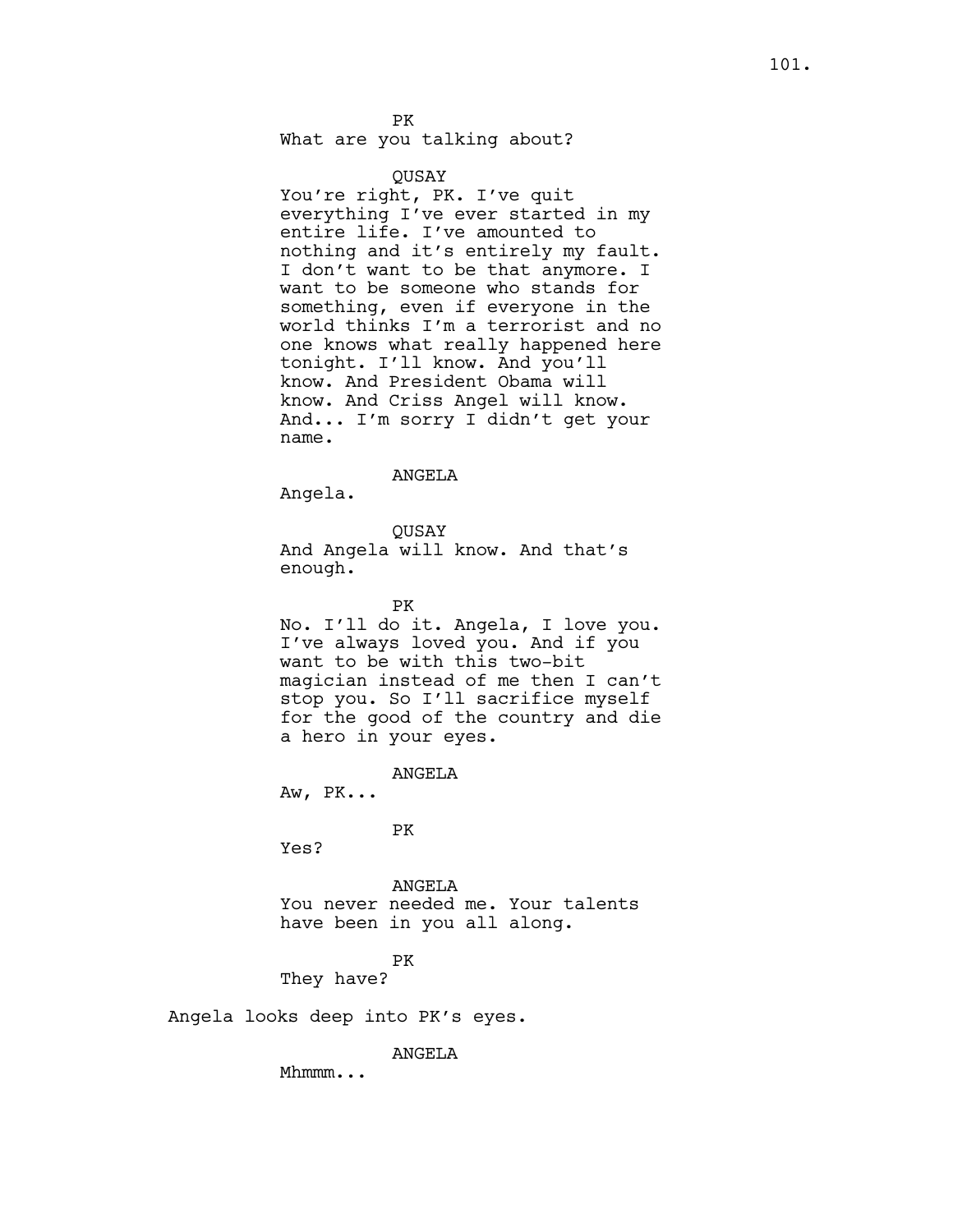QUSAY So, if he's going do I not need to?

PK You just said you were done quitting.

**OUSAY** I'm not quitting! I'm just asking a clarifying question!

CRISS ANGEL You guys... I think I have a way to get everyone out of this alive...

EXT. PARKING LOT - LATER

Qusay climbs out of a manhole and helps PK and Obama up. Criss Angel pokes his had out

> CRISS ANGEL Remember the plan and don't worry... Vegas has your back.

He pushes a button and the manhole cover slides right back into place.

> PK That's vague. What do you think that means?

QUSAY I think it's more of a metaphor than anything. Now, how can we find a way to get to the convention center without being seen?

They look around, PK spots something.

PK

Hey! Look!

A bunch of Homeland Security cars are parked in the parking lot.

> PK (CONT'D) We can take one of these.

QUSAY How, may I ask, do you suggest we do that?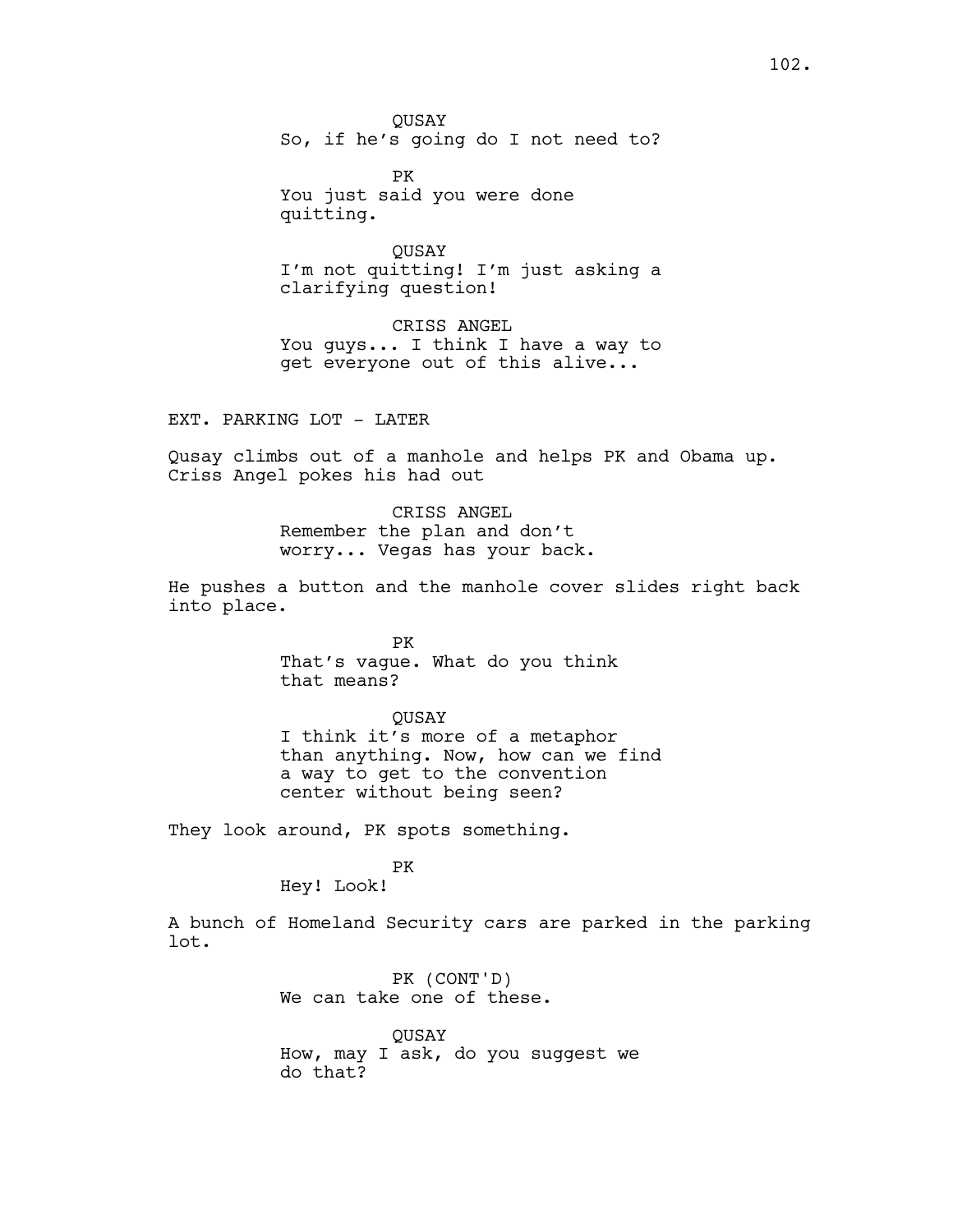OBAMA I've got this.

Obama takes out a key and slides it into the car door. He turns it and the car opens.

> QUSAY You have a key to the homeland security car?

OBAMA It's an America Master key. Every president gets one. I made a duplicate before I gave mine back.

QUSAY That's a master key?

OBAMA

Yup.

QUSAY And it opens literally everything in America?

OBAMA And parts of Iraq now too. Get in.

The guys get in the car.

### INT. HIGH STAKES ROOM

Angela walks by one of the dealers that we saw earlier as one of the terrorists.

> ANGELA I hear they just found Obama at the convention center.

The dealer overhears this and takes out his phone and sends a text message.

EXT. LAS VEGAS STRIP

# **SFX: Phone Buzz**

The Terrorist Leader gets a buzz on his phone.

TERRORIST LEADER Convention center. Let's go!

The team of terrorists move out.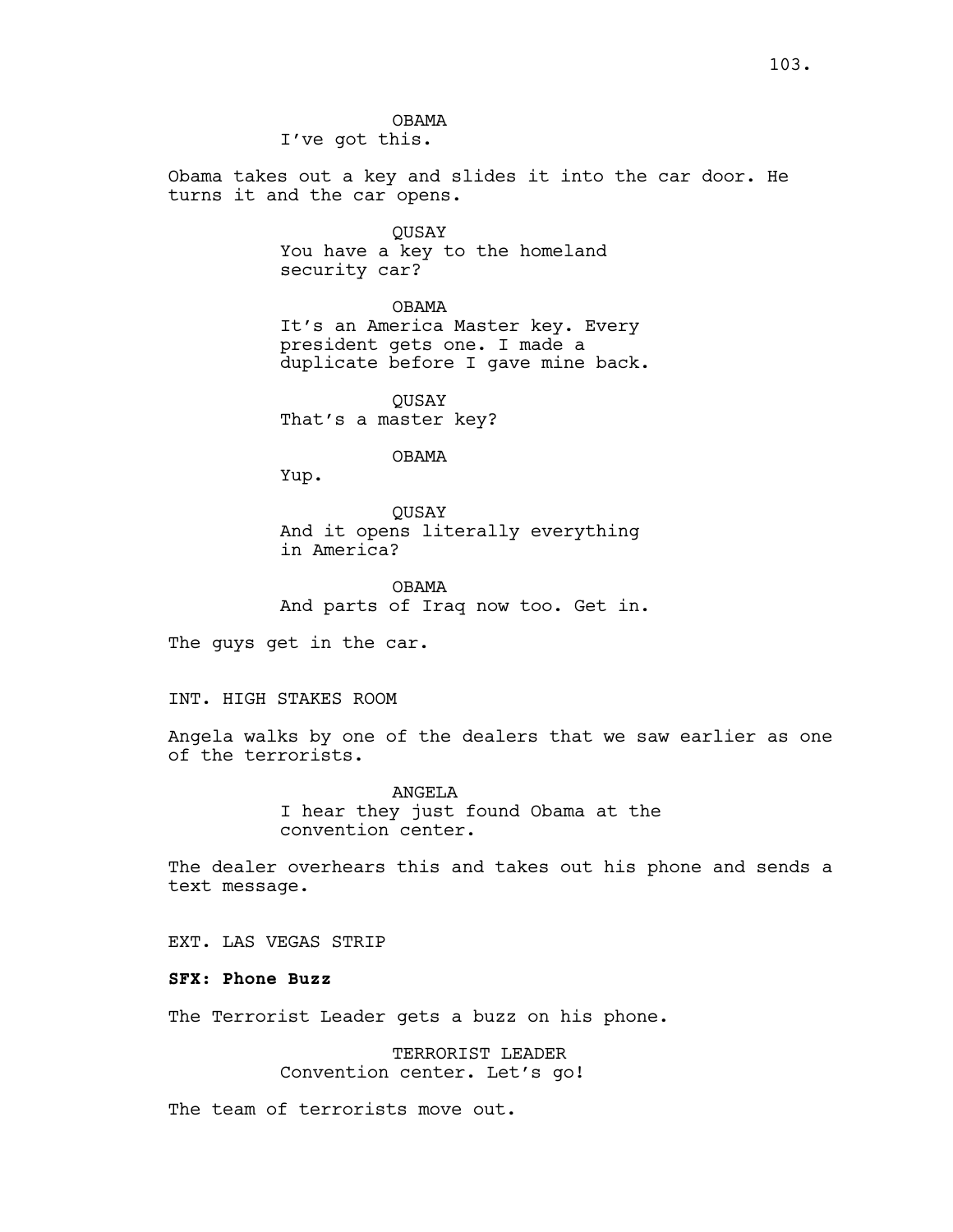INT. TRUMP TOWER VEGAS

Donald Trump is getting fitted with a bullet proof vest. The intelligence Agent spins around in their chair.

> INTELLIGENCE AGENT We've got eyes on them.

> > DONALD TRUMP

I'm ready.

He grabs a machine gun.

**SFX: Gun Loading**

EXT. LAS VEGAS STRIP

Obama drives fast down the strip towards the convention center.

# **SFX: Fast Driving**

OBAMA Oh man, this feels good. I haven't driven myself in a long time.

QUSAY There it is!

OBAMA Okay, just one donut, before we go.

# **SFX: Donuts**

Obama grabs the emergency brake and pulls it up, the car starts spinning donuts in front of the hotel.

Qusay is terrified, PK is elated.

INT. DANIA'S CAR - NIGHT

Dania is driving furiously, listening to the radio.

(MORE) NPR HOST We're getting word now that the terrorists are now doing donuts in a car with the president in front of the CES conference at the Las Vegas Convention Center.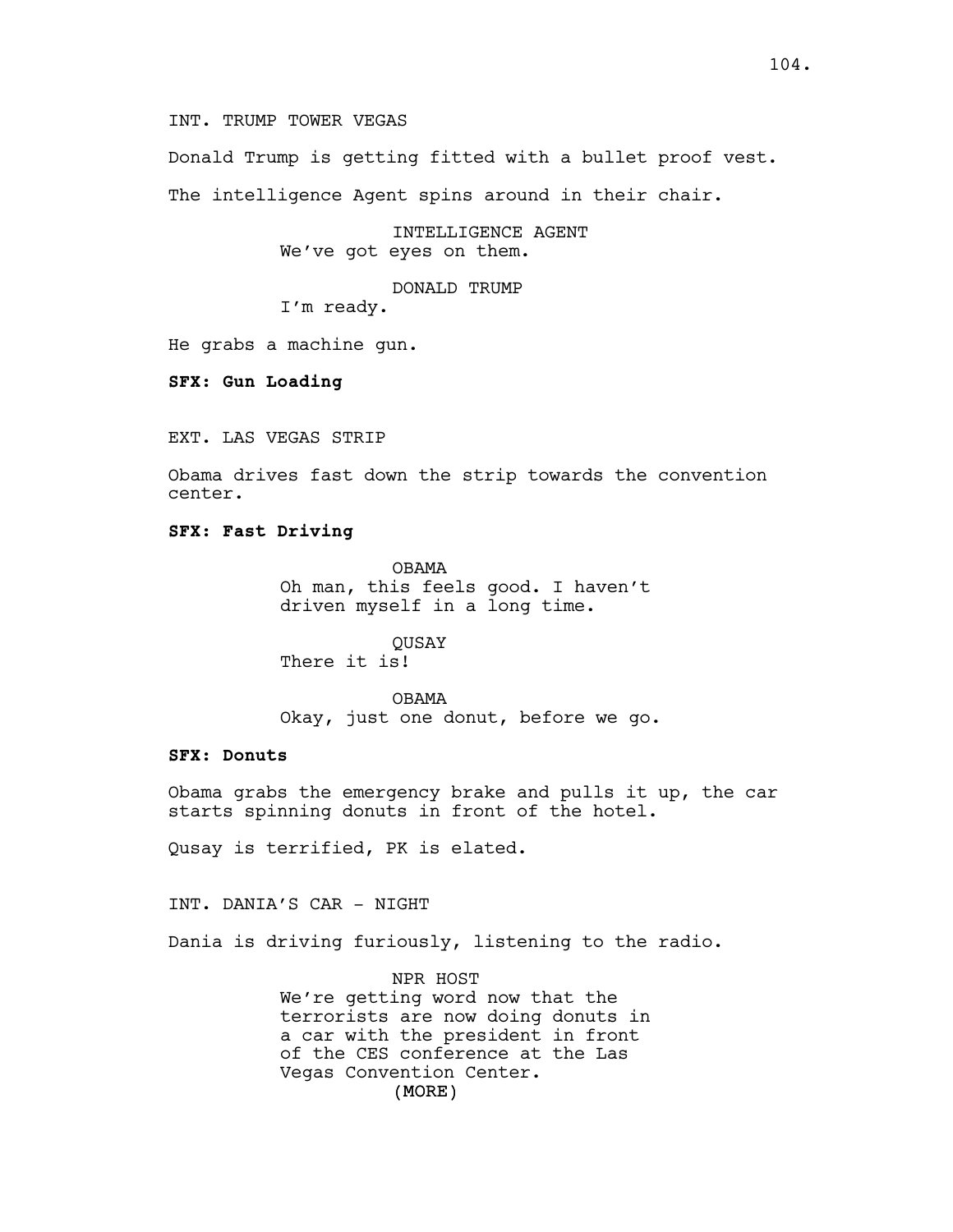NPR HOST (CONT'D) Now not only are they threatening President Obama, but the environment as well. This is NPR.

Dania looks determined as she speeds past a sign that says LAS VEGAS 15 MILES.

EXT. LAS VEGAS CONVENTION CENTER

### **SFX: Spin and Crash**

Obama's car continues to donut and spins out before slamming into the entry way.

INT. LAS VEGAS CONVENTION CENTER - LOBBY

PK, Qusay and Obama climb out of the car and brush themselves off.

> QUSAY I hated that. You ready for this?

> > PK

No.

### QUSAY

Me either.

They hold hands and brace themselves. The terrorists run in through the front door and look around.

QUSAY (CONT'D)

Hey!

The Terrorist Leader spins to look at them.

TERRORIST LEADER

You!

QUSAY (gesturing to Obama) Looking for him?

OBAMA Na, na, na, boo, boo. Stick your head in doo-doo.

TERRORIST LEADER Give him to us.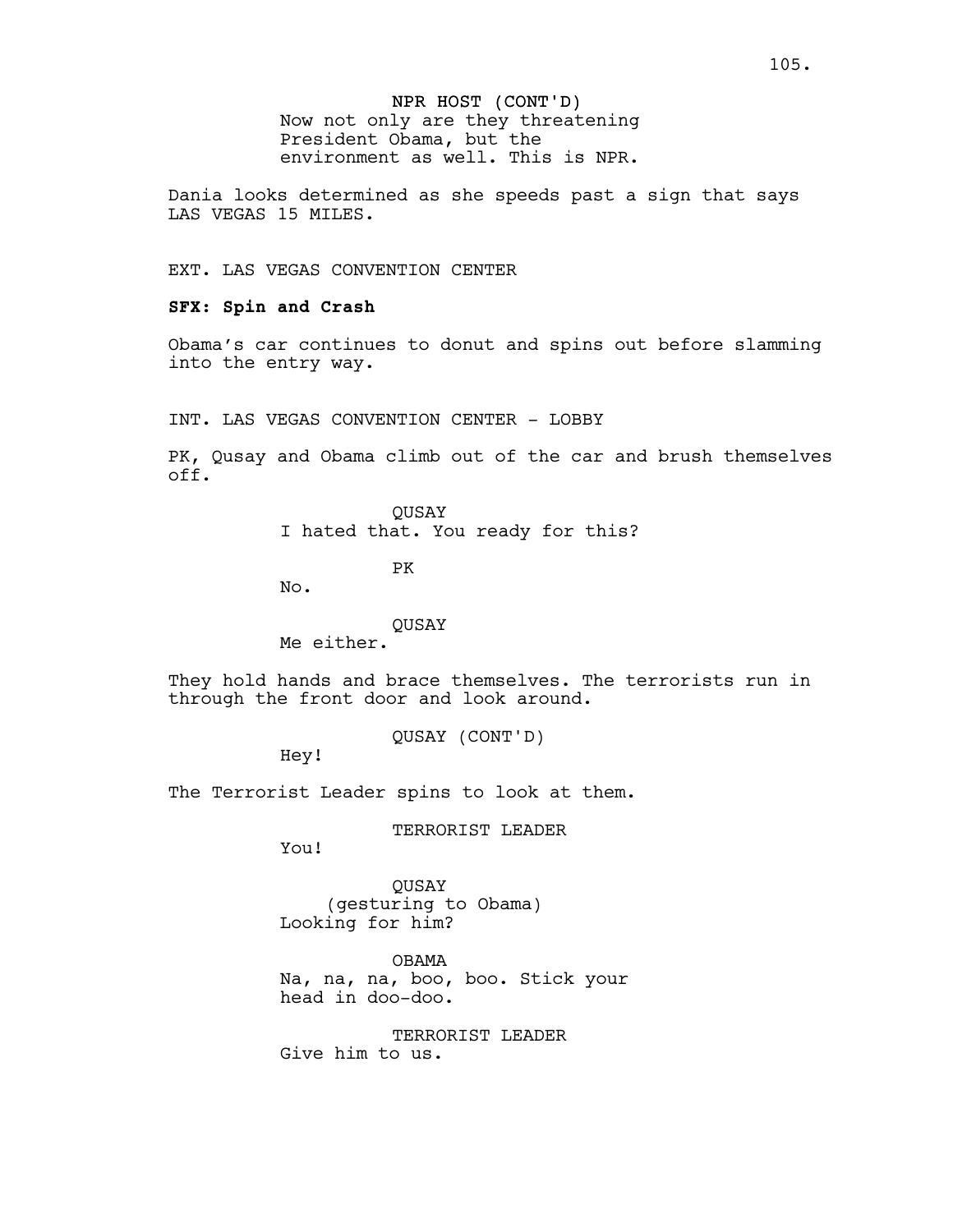PK You have to give us something we want first.

TERRORIST LEADER

No.

PK Don't you want to at least know what we want?

TERRORIST LEADER Not really. We have guns. Give us Obama.

PK Well, too bad. Because what we wanted was time. And you gave it to us anyway.

# **SFX: Swat Rush**

The doors behind the terrorists fly open as FBI and Secret Service Agents swarm the building. Qusay pulls out one of Criss Angel's flashbangs and holds it up - tauntingly.

> QUSAY See you in a flash.

# **SFX: Metal Clang**

He throws the flashbang down and it lands in between the FBI agents and the terrorists. It doesn't go off but instead spins on the floor doing nothing.

The FBI agents take aim towards Qusay and PK. The terrorists have an amused look on their face.

> QUSAY (CONT'D) Dammit. And I had that cool line and everything.

Qusay and PK put their hands up. It's the end of the road for them.

> CRISS ANGEL (O.S.) Not so fast.

Everyone looks to see Criss Angel in a straight jacket standing on top of a kiosk.

> CRISS ANGEL (CONT'D) I told you... Vegas has your back. Assemble!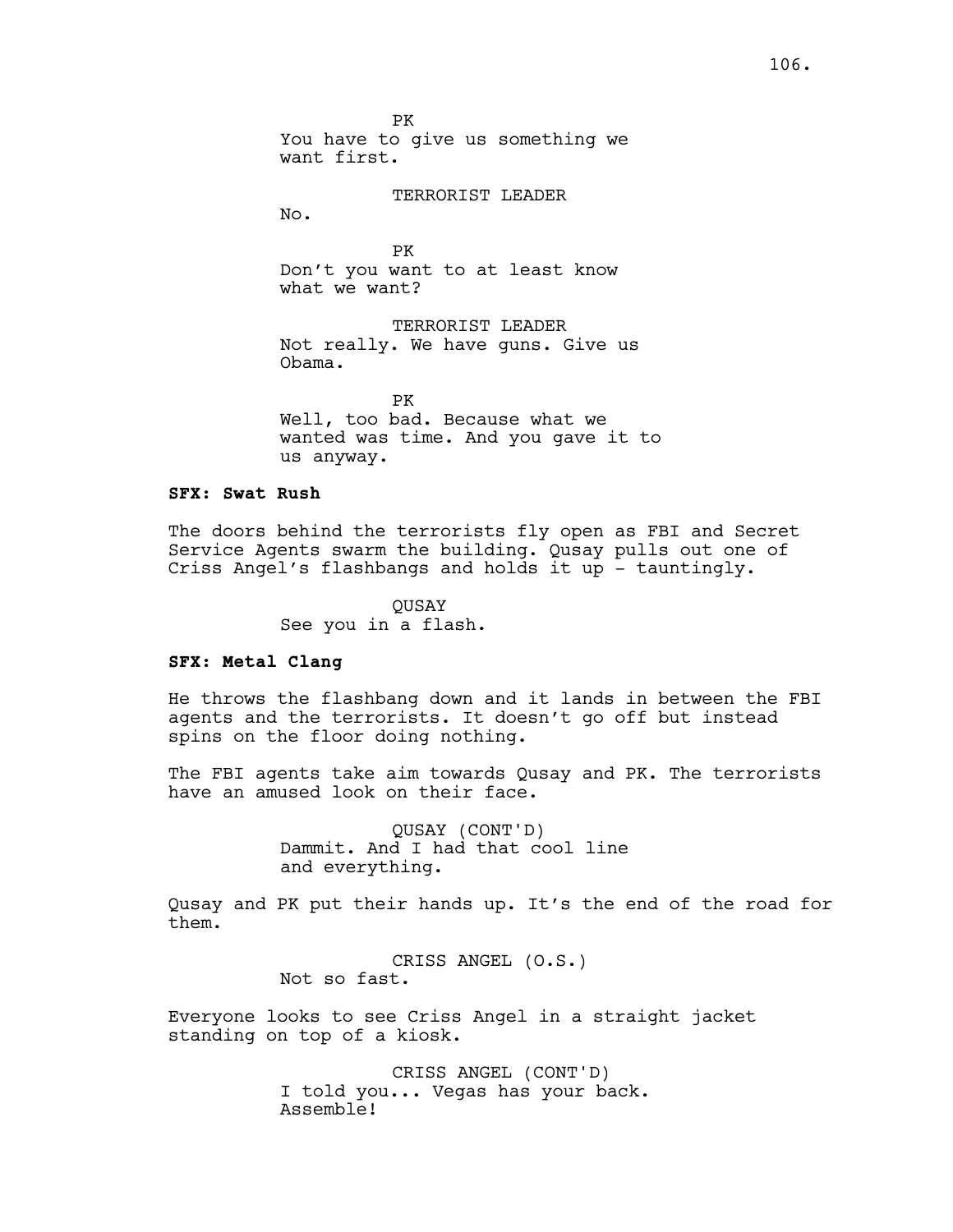Emerging from every nook and cranny of the lobby forms an army of Vegas performers and personalities- stepping into a lined formation in front of Qusay, PK and Obama.

- Elvises readying their hair and sideburns

- Caesars Palace Centurions standing at attention with their spears

- Showgirls with their feathered hats

- The Thunder From Down Under dancers tear off their snap pants

- Pirates from treasure island sharpen their swords

- A lion from MGM lets out a roar

### **SFX: Lion Roar**

The terrorists and FBI agents can't believe what's in front of them.

> CRISS ANGEL (CONT'D) Vegas! Attack!

#### **SFX: Vegas Attack**

The vegas cavalcade unleashes upon the terrorists and FBI agents. The fight ensues.

The centurions lock spears with the riot shields of the FBI agents.

The dancers line up and can-can kick a terrorist repeatedly in the face.

A pirate swings on a rope bowling into a group of FBI agents.

The lion eats a terrorist whole.

Criss nods to Qusay, PK and Obama to make a break for it and they sneak off towards the show floor.

# **SFX: Fade Vegas Attack**

EXT. LAS VEGAS CONVENTION CENTER

An Escalade pulls up and Donald Trump hops out and runs into the lobby.

> DONALD TRUMP Mine! Mine! Mine! Mine! Mine!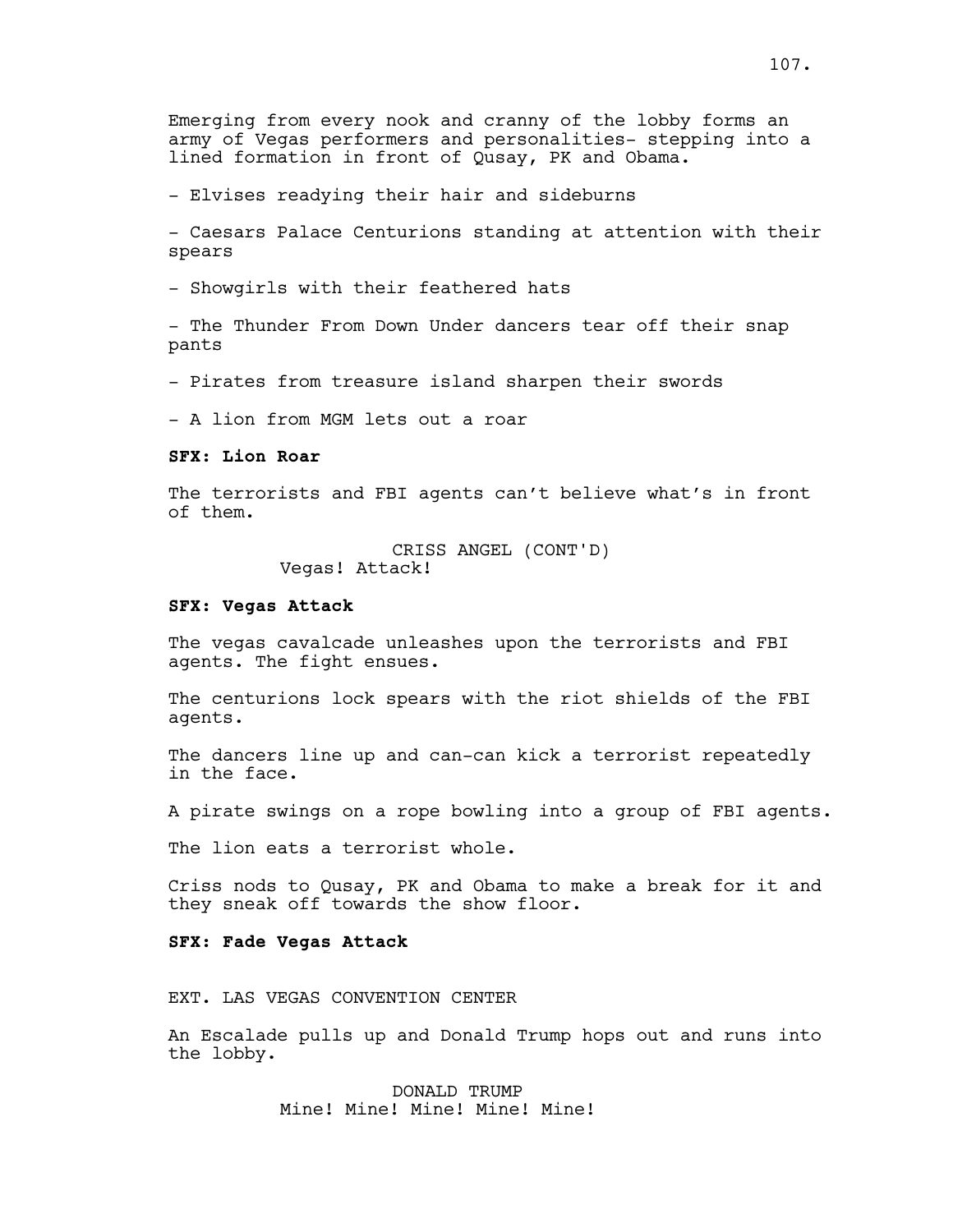INT. LAS VEGAS CONVENTION CENTER LOBBY - CONTINUOUS

Donald Trump arrives on the scene and surveys the agents exchanging shots with the terrorists. He sees Qusay, PK and Obama run into the showroom. He runs after them (as best as he can).

INT. CES SHOW FLOOR - CONTINUOUS

Qusay, PK, and Obama scan the floor. It's totally vacant.

PK Where is everyone?

QUSAY The keynote speech is happeningeveryone is in the north hall.

OBAMA Is that being broadcasted?

QUSAY Technically, it's being livestreamed which is a more vastly and globally available form of-

OBAMA If we can make it to that stage, I think we can get ahead of this story and craft our own narrative.

PK What are you saying?

OBAMA

If you get me there, you guys might not have to take the fall for anything. I must say, it's been a pleasure partying with you boys this weekend.

QUSAY The pleasure was all ours. You are and always will be my favorite president.

DONALD TRUMP (O.S.) Oh really?

Everyone spins around to see Donald Trump standing behind them.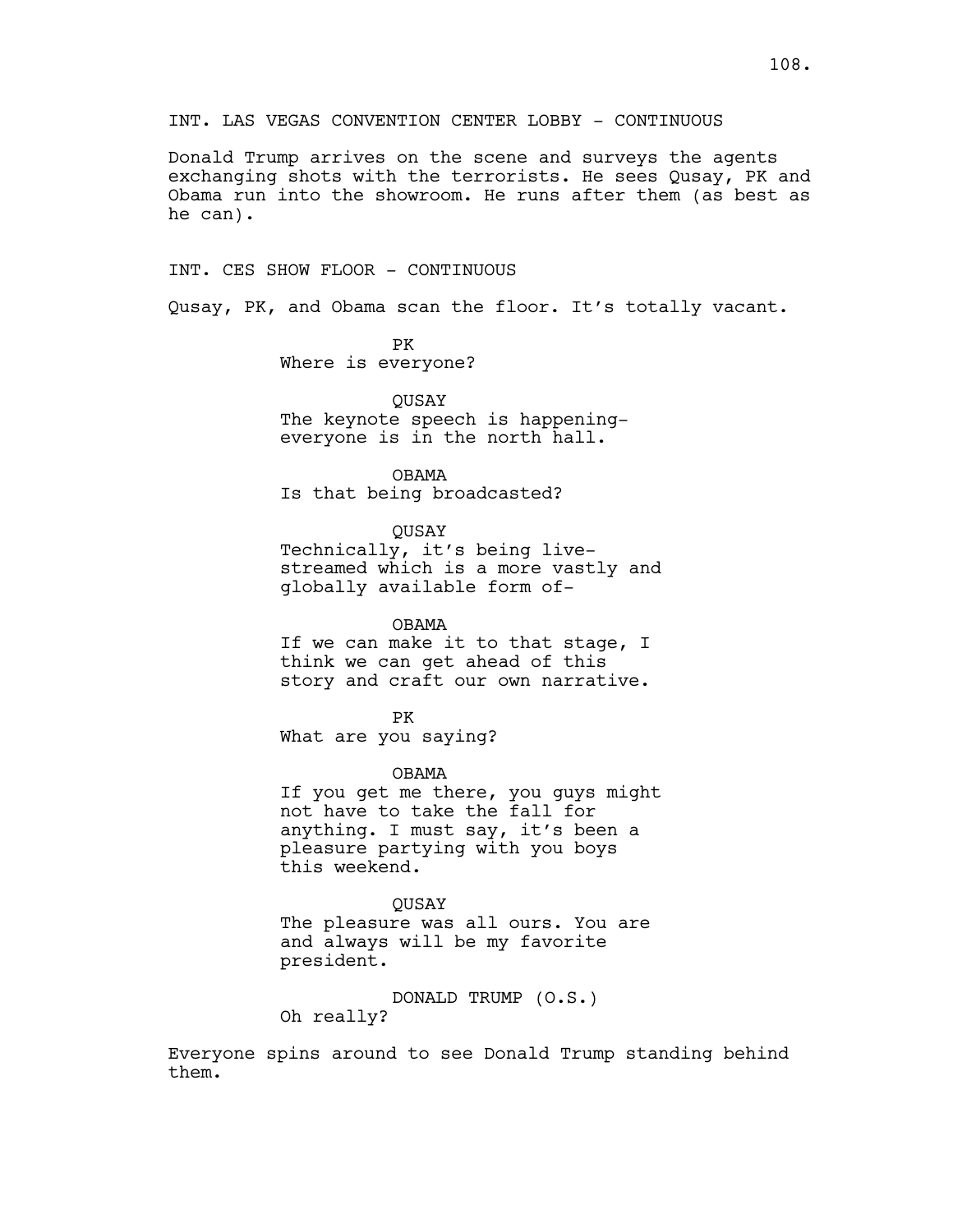QUSAY

Run!

DONALD TRUMP I already have been! It's terrible!

Qusay, PK and Obama take off running. They duck into to a covered dome.

> DONALD TRUMP (CONT'D) Stop! I'm President and what I say goes!

He chases after them.

INT. HOLODECK - CONTINUOUS

The guys look around.

QUSAY We're trapped.

PK Looking back this might not have been the best move.

Donald Trump bursts in.

DONALD TRUMP Aha! Once again, I ran and I won. NO COLLUSION!

QUSAY Wait a minute, I think we're in the holodeck..

Qusay goes over to a keypad and starts typing into it.

## **SFX: Keyboard Typing**

DONALD TRUMP You just couldn't stay away, could you? You just had to come back and steal all of the attention.

# **SFX: Holodeck Powers On**

The holodeck starts to come to life projecting twenty Obamas that surround Donald Trump.

> DONALD TRUMP (CONT'D) Oh no! It's the nightmare again!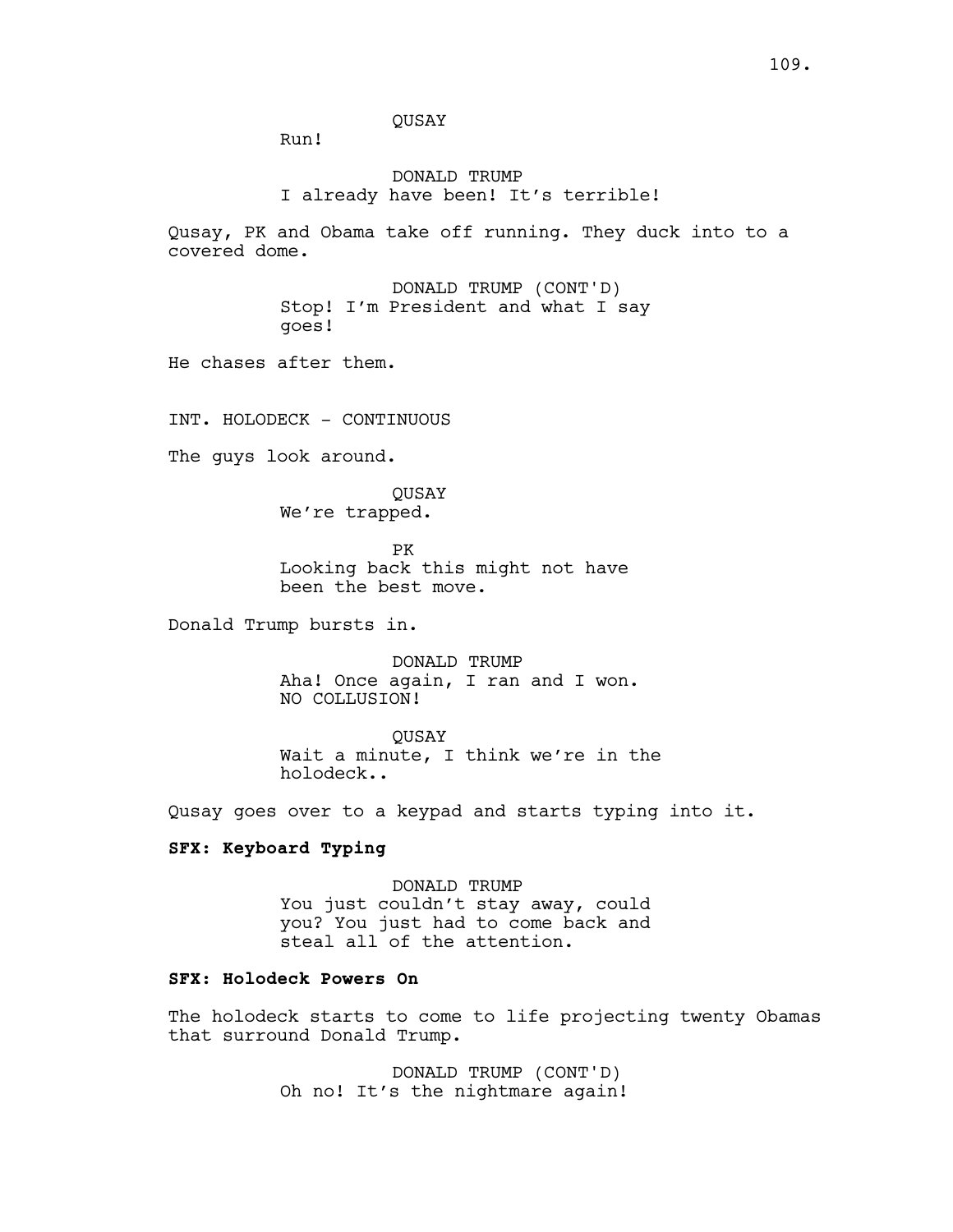EXT. LAS VEGAS CONVENTION CENTER - SIMULTANEOUS

### **SFX: Car Pulling Up and Tricycle**

Dania pulls up to the building and hops out of the car and runs into the convention center with Peter on his tricycle in tow.

INT. HOLODECK - CONTINUOUS

Donald Trump twirls around, trying to figure out which Obama is the real one. As Obama speaks, all the projections speak.

> OBAMA Donald, that's not what this was about-

DONALD TRUMP SHUT UP! I know how to use this!

He gestures to the gun.

OBAMA Come on, Donald. Let's handle this like adults.

DONALD TRUMP Like Adults? I DON'T UNDERSTAND THE MEANING OF THE WORD!

#### **WAIT SFX: Gun Shot**

He shoots at one of the Obamas and the bullet passes through the hologram, narrowly missing PK and Qusay.

> DONALD TRUMP (CONT'D) I meant to do that! I've got a lot of bullets, Obama. The most bullets! More than you've got yous.

INT. CES SHOW FLOOR - CONTINUOUS

Dania enters the room and hears Trump's screams from inside the holodeck. She runs over.

INT. HOLODECK - CONTINUOUS

PK fumbles with his USV and his pod pack.

QUSAY What are you doing?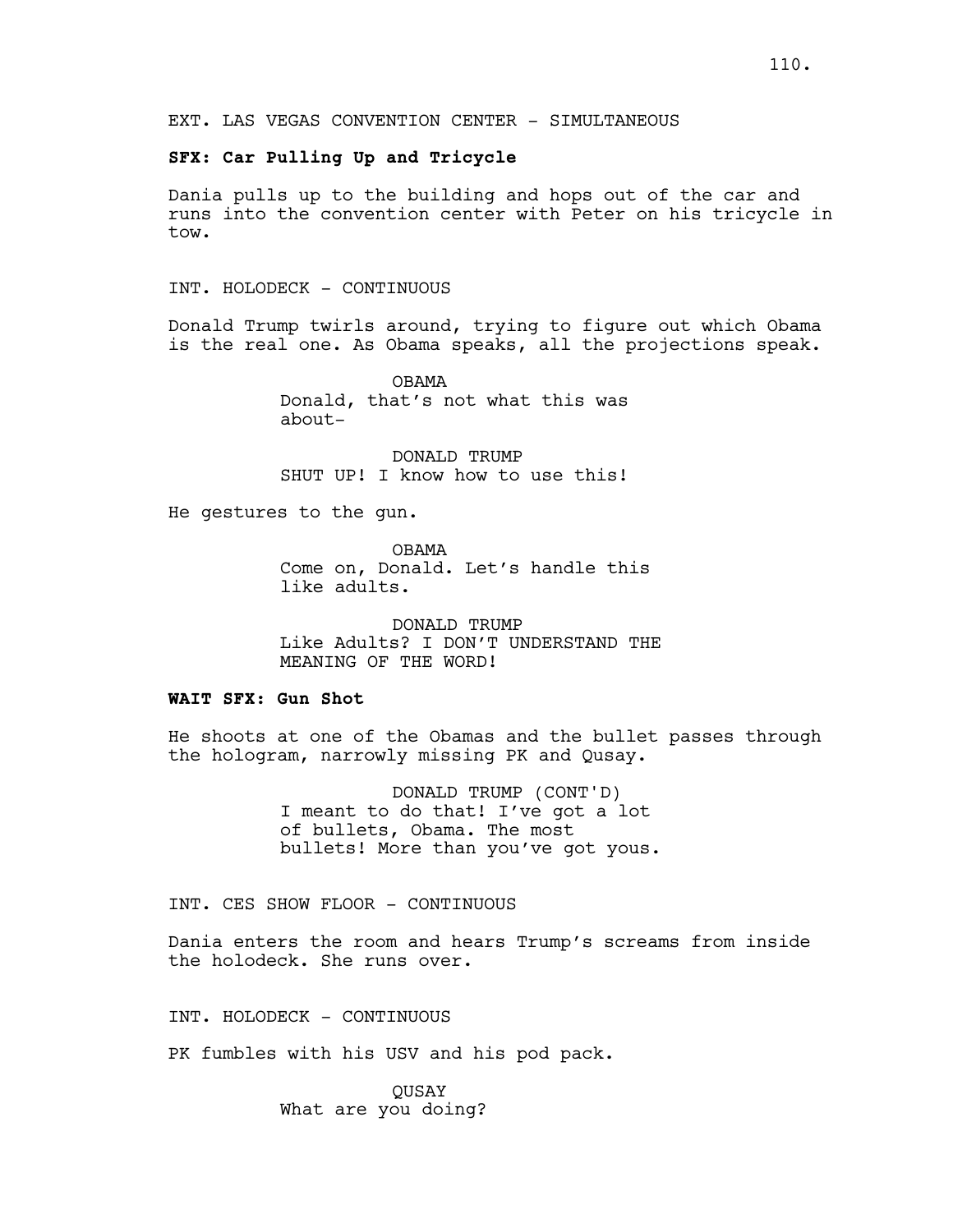Look, we're trapped in an enclosed space with Donald Trump and he has a gun. The odds of us getting out of this are slim to none. I'm going out high as a kite.

#### QUSAY

Fubar?

PK I knew you'd want a hit when the time came.

**OUSAY** Give that to me.

Qusay grabs the USV from PK.

PK

Wait!

### **SFX: Dog Distraction and Gun Shot**

Darting behind Trump is Peter the dog on his tricycle. Startled by the noise Trump jumps around and shoots another hologram Obama.

> DONALD TRUMP The fuck was that?

#### **SFX: Dog Distraction 2**

Peter darts by behind Trump again. Trump jumps around, distracted by the dog. Peter starts pedaling around Donald, spinning him into a tizzy. Trump starts to open fire on the dog, missing wildly but breaking the holodeck in the process.

### **SFX: Gun Shots and Holodeck Breaking**

DONALD TRUMP (CONT'D) Who are you? What are you trying to say? Do you think you're better than me?!

## **SFX: Dog Distraction 3**

Peter rides off to safety, leaving an out of breath and turned around Donald Trump.

> OBAMA Donald, look what you've become. You're a yelling child.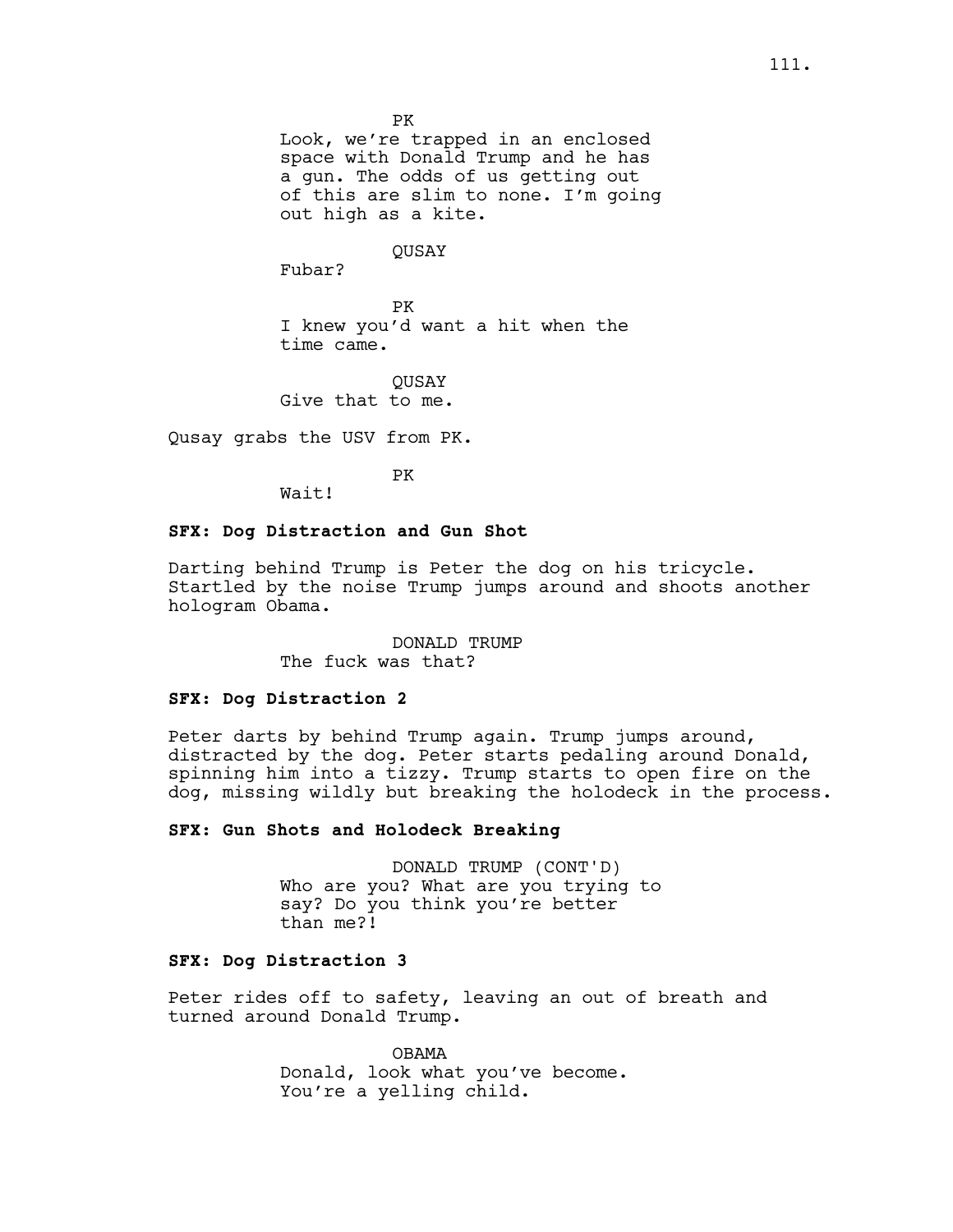Trump spins around and looks at Obama. He raises the gun and points it at him.

#### DONALD TRUMP Yelling always works.

He raises the gun to Obama - the real one. Qusay, takes a big deep breath and holds it as he jams the USV into the USB port on the holodeck control panel.

## **SFX: Fried USV**

It immediately starts to smoke, the DMT vapor starts to swirl around the room, right up to Donald Trump's face.

> DONALD TRUMP (CONT'D) AAAAAAHHHHH!!!!

TRUMP POV: Obama's face suddenly becomes infinite and blends into the aether.

Donald Trump is starting to trip balls. His scream turns from one of anger into an expression of amazement and understanding.

He lowers his gun and walks calmly up to the real Obama. He reaches out his hand and places it on Obama's heart.

> DONALD TRUMP (CONT'D) I am you. You are me. We are the same.

Tears of understanding, peace, love, and joy start to stream down Donald's face. He collapses into Obama's arms snd starts to sob, releasing years of anguish. Obama holds Trump, comforting him.

#### EXT. HOLODECK - MOMENTS LATER

PK, Qusay, Obama and Trump emerge from the holodeck. Dania runs up to Qusay.

> QUSAY (choked) Dania! I saved the presidentformer president. I've learned so much today. About who I am, and who I want to be. I want to be with you. Will you marry me?

DANIA Oh, Qusay... No.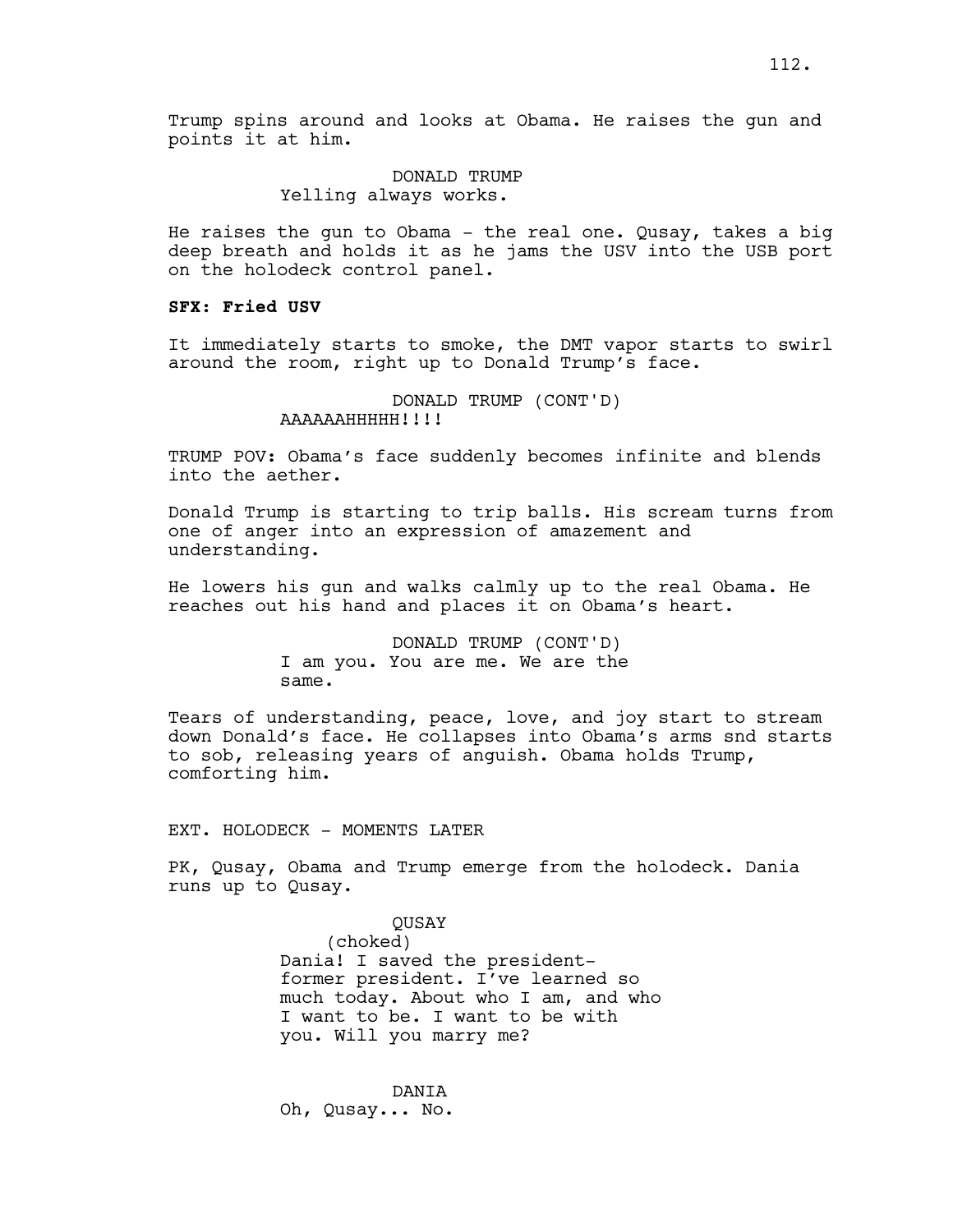#### QUSAY

What?

#### DANIA

Yeah, no. That's not what I needed from you. We're in no place to get married. Maybe after a couple of years of saving or something. I just wanted to hear you say that you love me.

QUSAY

I do! I love you. You're an infinite being and I have nothing but love for the limitless goodness that you are.

### DANIA

What?

QUSAY You know, I even though I held my breath I think some of that DMT got to me.

PK You're welcome.

An FBI agent runs in and sees Obama and Trump.

FBI AGENT They're in here!

Obama gives a nod to Qusay, PK, and Dania who nod back and run off.

A bunch of agents swarm in around Obama.

FBI AGENT (CONT'D) Mr. President, you're safe now. The terrorists have all been disposed of.

**TRUMP** I'm President.

OBAMA Yes you are. Boys, you've done a fantastic job.

Trump suddenly stands up straight, eyes clear and open wide.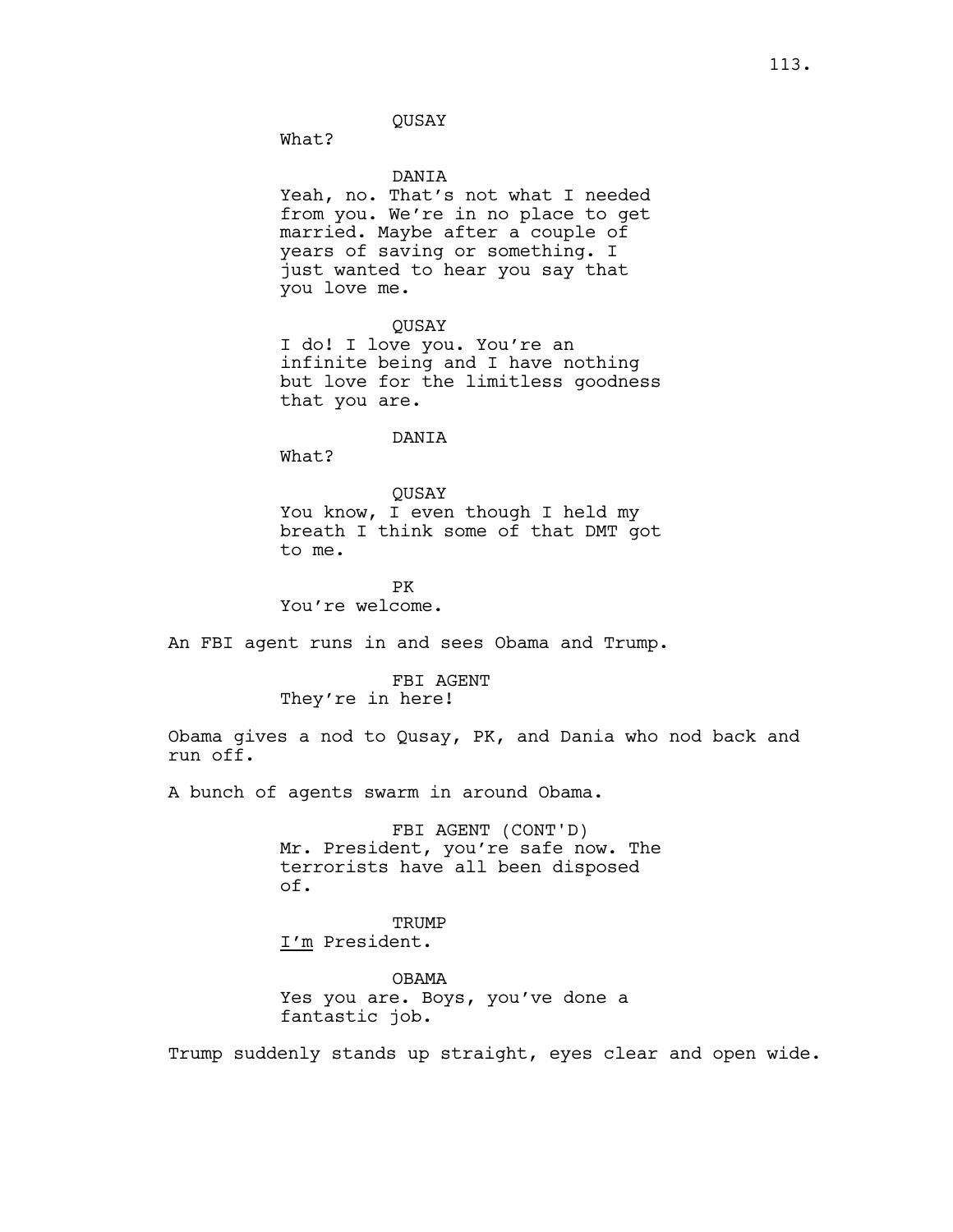I'm gonna fix the world! I see it now!

Trump takes off running, bursting out the doors of the convention hall.

INT. CES CONVENTION HALL - MOMENTS LATER

A lit podium is on stage in front of a packed hall of CES attendees.

> ANNOUNCER Ladies and Gentlemen, Elon Musk.

#### **SFX: Elon Takes Stage**

Elon Musk approaches the podium to thunderous applause. Just as he reaches the podium and is about to speak, Donald Trump bursts onto the stage. The crowd hushes in shock.

**TRUMP** 

Elon, may I?

ELON MUSK

Sure...

TRUMP

My fellow citizens of Earth. I see everything so clearly now. We don't need to make America great again. We need to make the whole world great again! And the only way we can do that is if we use our unique perspectives and strengths and band together. We don't need to build a wall from Mexico, we need to build a *bridge* to Mexico! And *we're* going to pay for it! Innovation! Creation! Harmony! It's all here. Can you feel it? It's in all of us! And we should all be helping each other out. You're all special and I love you all!

The crowd is silent for a minute before erupting into **thunderous applause**. Emotitron puts its hand over its heart, deeply moved.

> CROWD TRUMP! TRUMP! TRUMP!

Trump basks in the adoration and glow of universal love.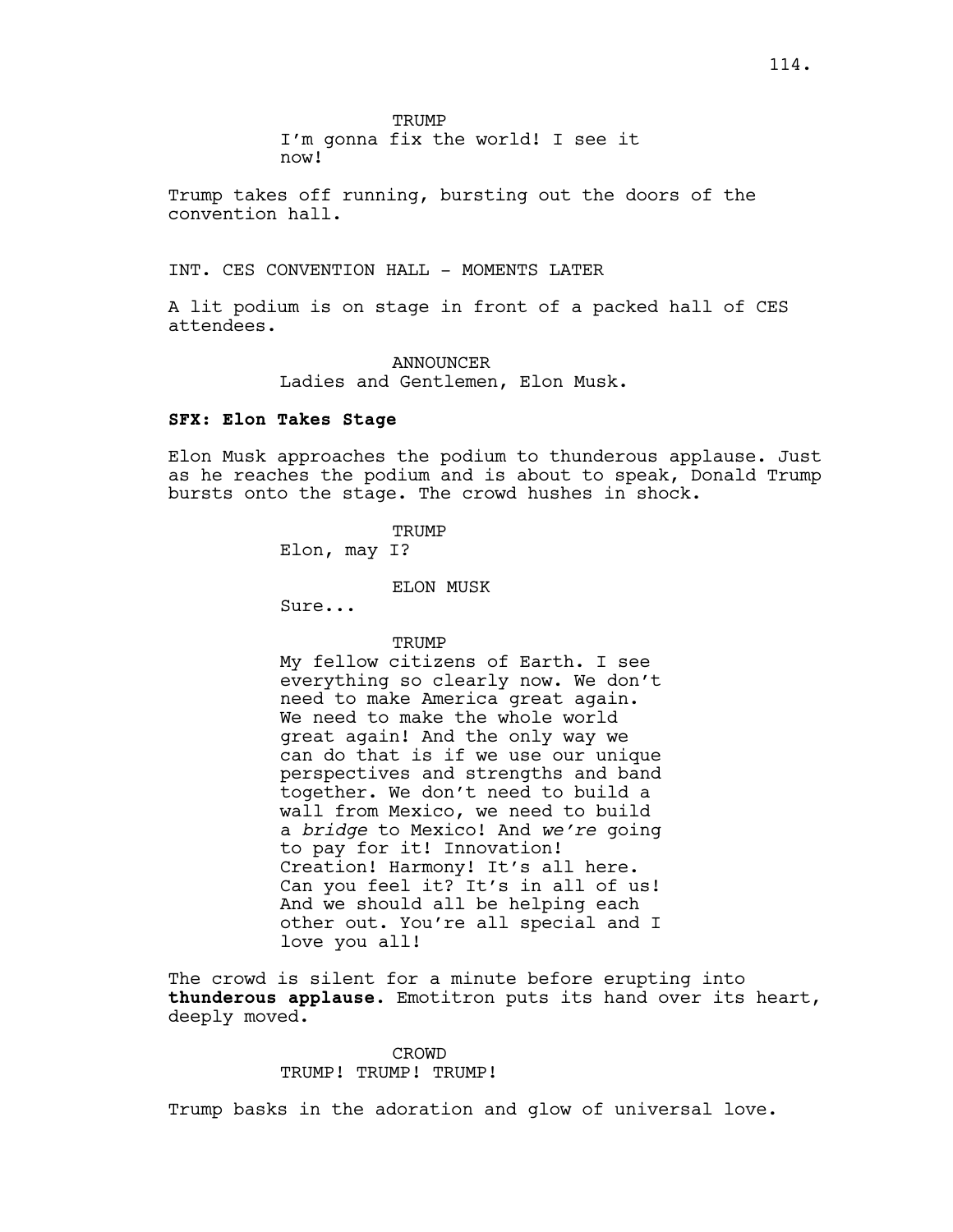Qusay, PK, and Dania wait on top of the roof.

QUSAY I don't think he's coming.

PK Of course he's coming. He said he'd come, he'll be here.

QUSAY I'm just wanting to get back home and start a life. Get a stable job. Buy a car.

PK Good news there: you already technically own a red mustang.

QUSAY

I what?!

#### **SFX: Hellicopter**

A helicopter rises above the building and lands on the rooftop. Obama steps out.

OBAMA

Didn't think I'd forget about you two, did you? I want to thank you both and apologize for what happened. We had a crazy night and I learned not to hit a vape so hard I blackout. You have quite a strong pull. So as a way of saying Thank You - I've had you both killed.

Qusay and PK's eyes go wide.

OBAMA (CONT'D) And reborn again.

He hands them both passports.

OBAMA (CONT'D) Your new identities since the old PK and Qusay were terrorists that got killed.

They open their passports.

QUSAY I'm a neuroscientist!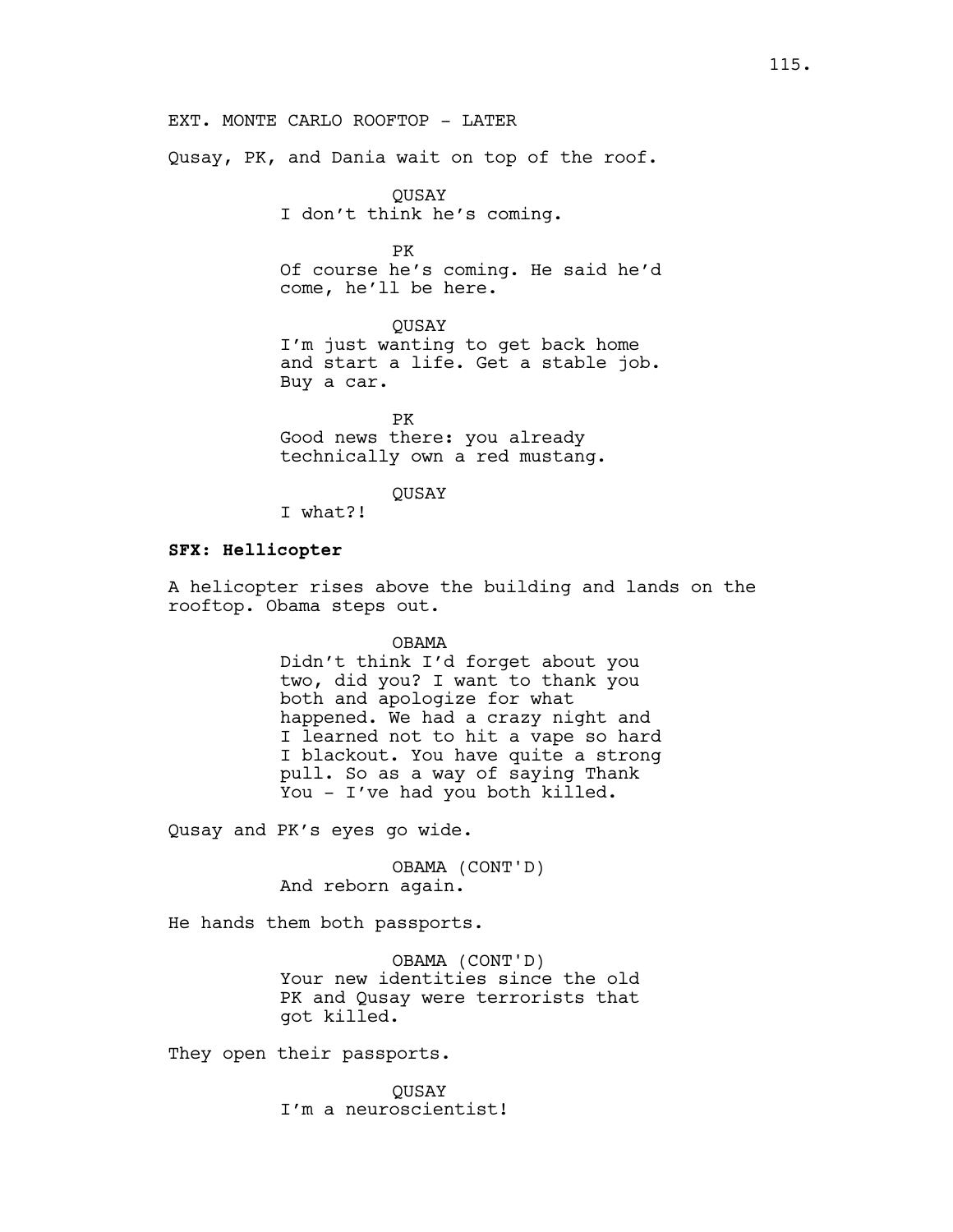PK And I'm an antique car salesman!

OBAMA Oh, and boys- remember...

QUSAY We know. You can't quit when things get rough.

PK We've got to be adults and stop running from responsibilities.

### QUSAY

And just because we're getting older, doesn't mean we're maturing. We've got to do that ourselves. Whether that's finishing something we start or telling someone that I love them.

Qusay looks and Dania and smiles.

OBAMA Yeah... Or- I was gonna say "don't be a little bitch"

QUSAY Hey, how are we supposed to get home?

OBAMA Take the chopper.

PK Well, then what are you going to do?

OBAMA What I always do.

Obama takes out a pair of sunglasses, puts them on, and expands his arms to reveal he's wearing a wing suit.

Obama turns to the guys and flashes his famous big Obama smile.

> OBAMA (CONT'D) Peace out, bitches.

He runs and jumps off the side of the building, flying off into the night. Qusay and PK look off in amazement and then back at each other.